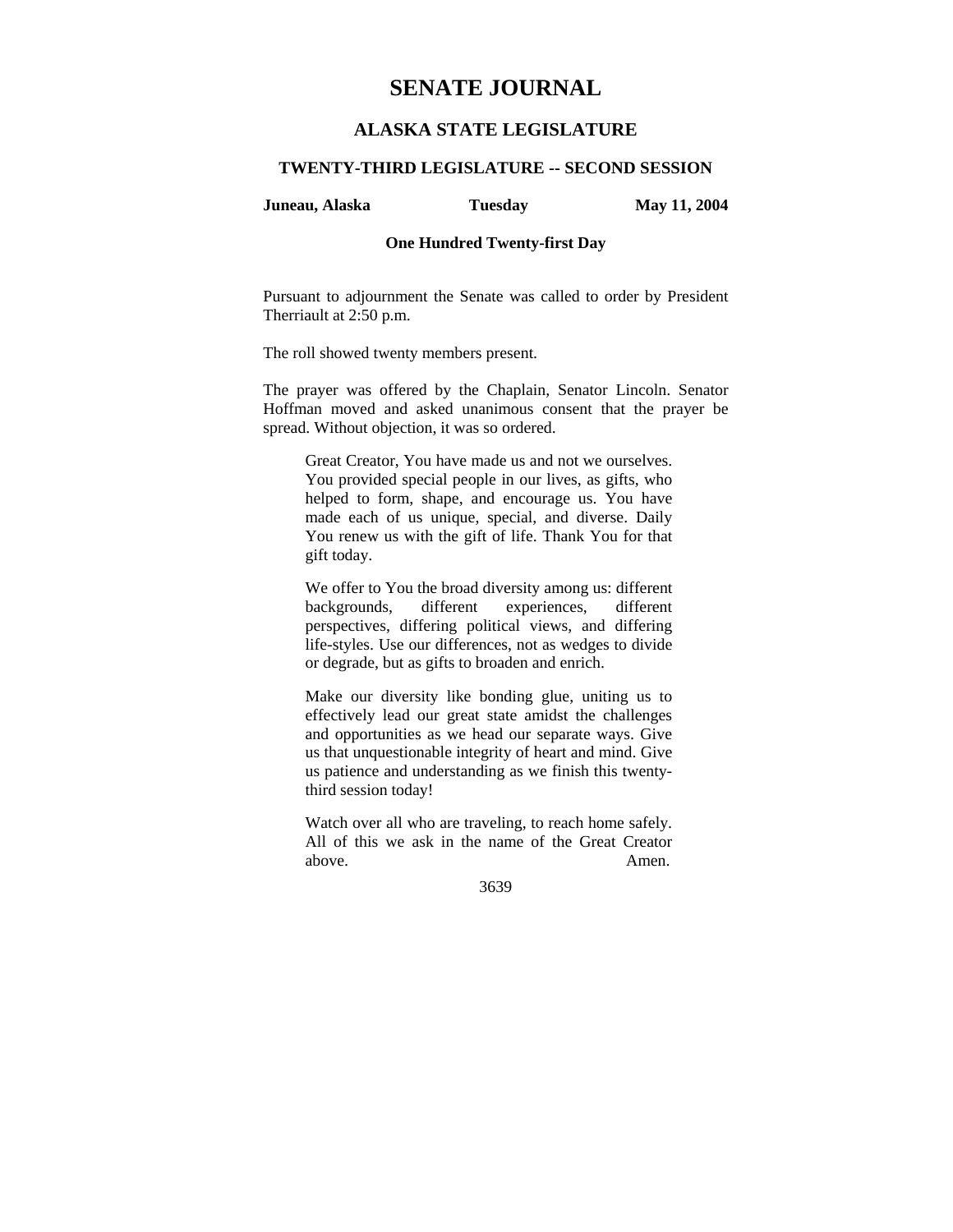Senator Davis led the Senate in the Pledge of Allegiance.

# **Messages from the Governor**

# **HB 347**

Message dated May 7 and received May 10 was read, stating the Governor signed the following bill and transmitted the engrossed and enrolled copies to the Lieutenant Governor's Office for permanent filing:

> HOUSE BILL NO. 347 "An Act exempting taxicabs from the passenger vehicle rental tax; and providing for an effective date."

> > Chapter 29, SLA 2004 Effective Date: 5/08/04

## **Messages from the House**

# **SB 30**

Message dated May 10 was received stating the House has failed to recede from its amendment to CS FOR SENATE BILL NO. 30(JUD) am "An Act relating to information and services available to pregnant women and other persons; and ensuring informed consent before an abortion may be performed, except in cases of medical emergency" namely:

> HOUSE CS FOR CS FOR SENATE BILL NO. 30(JUD) "An Act relating to information and services available to pregnant women and other persons; ensuring informed consent before an abortion may be performed; and providing exceptions to informed consent in certain cases."

The Speaker has appointed the following members to a Conference Committee to meet with the like committee from the Senate to consider the bills: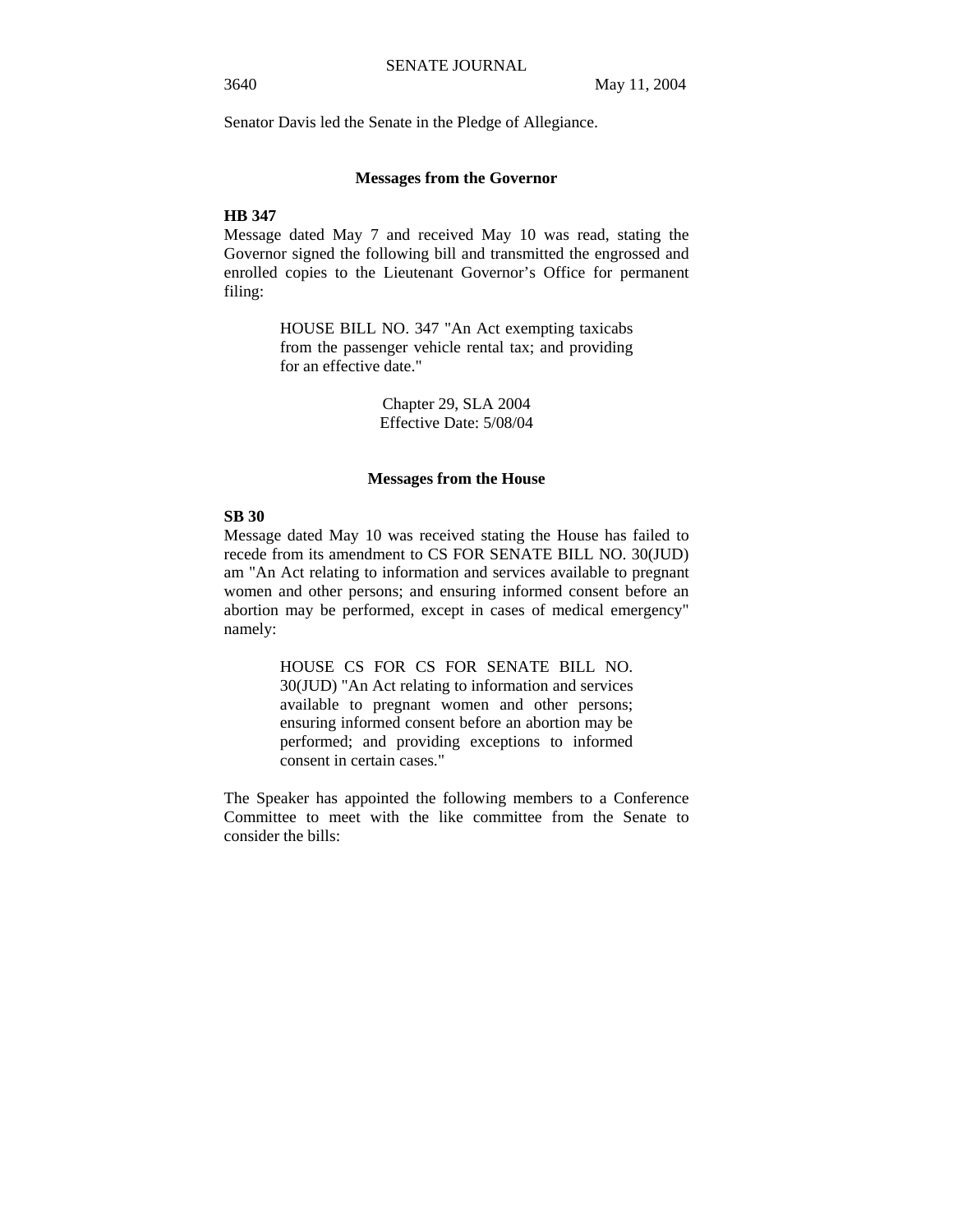Representative Dahlstrom, Chair Representative Coghill Representative Cissna

Senate members appointed May 9:

 Senator Dyson, Chair Senator Seekins Senator Lincoln

# **SB 279**

Message dated May 10 was received, stating the House passed and returned:

> CS FOR SENATE BILL NO. 279(FIN) "An Act authorizing and relating to the issuance of bonds by the Alaska Housing Finance Corporation for safe and clean water and hygienic sewage disposal facility capital projects and other capital projects; providing for the repayment of the bonds and bond costs; relating to the dividend paid to the state by the Alaska Housing Finance Corporation; and providing for an effective date."

The bill was referred to the Secretary for enrollment.

# **SB 285**

Message dated May 11 was received, stating the House passed and returned:

> SENATE BILL NO. 285 "An Act relating to medical assistance coverage for targeted case management services and for rehabilitative services furnished or paid for by a school district on behalf of certain children; and providing for an effective date."

The bill was referred to the Secretary for enrollment.

## **SB 326**

Message dated May 10 was received, stating the House passed and returned: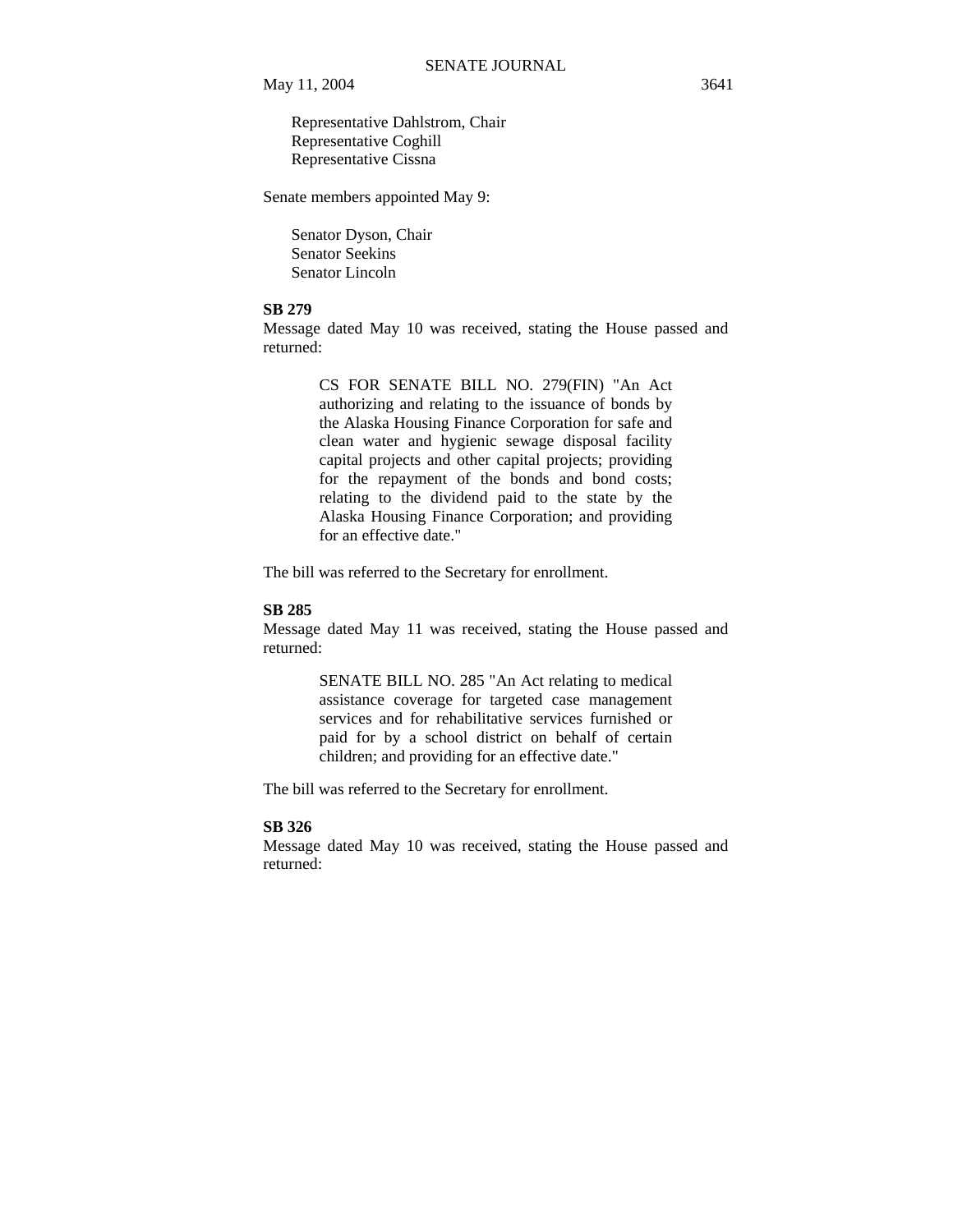CS FOR SENATE BILL NO. 326(STA) "An Act relating to investments of Alaska permanent fund assets; and providing for an effective date."

The bill was referred to the Secretary for enrollment.

# **SB 379**

Message dated May 10 was received, stating the House passed and returned:

> CS FOR SENATE BILL NO. 379(FIN) "An Act providing that public members of the Board of Trustees of the Alaska Permanent Fund Corporation may be removed only for cause; and providing for an effective date."

The bill was referred to the Secretary for enrollment.

## **SB 387**

Message dated May 10 was received, stating the House passed and returned:

> SENATE BILL NO. 387 am "An Act authorizing the making of certain commercial fishing loans to eligible community quota entities for the purchase of certain fishing quota shares; and providing for an effective date."

The bill was referred to the Secretary for enrollment.

# **SB 389**

Message dated May 10 was received, stating the House passed and returned:

> SENATE BILL NO. 389 "An Act relating to the conversion of certain corporations to limited liability companies; and providing for an effective date."

The bill was referred to the Secretary for enrollment.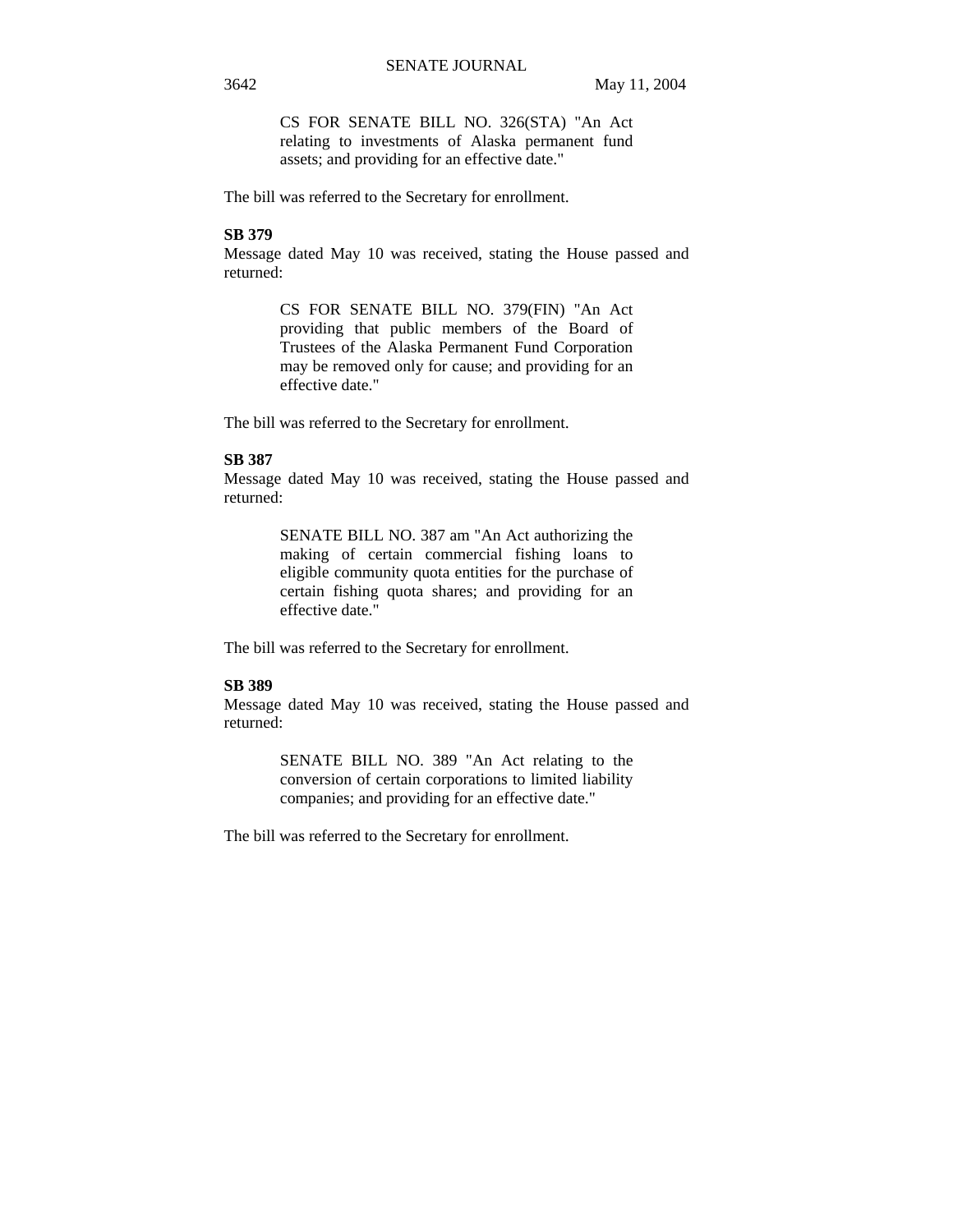## **SB 395**

Message dated May 10 was received, stating the House passed and returned:

CS FOR SENATE BILL NO. 395(FIN) am "An Act authorizing the Alaska Railroad Corporation to extend its rail line to Fort Greely, Alaska, and relating to that extension; authorizing the corporation to issue bonds to finance the cost of the extension and necessary facilities and equipment; relating to the Railroad Planning, Platting, and Land Use Regulation Task Force; and providing for an effective date."

The bill was referred to the Secretary for enrollment.

## **SJR 33**

Message dated May 10 was received, stating the House passed and returned:

> CS FOR SENATE JOINT RESOLUTION NO. 33(STA) Urging our United States Senators to work to allow a timely vote on the floor on all judicial nominations.

The resolution was referred to the Secretary for enrollment.

## **HCR 38**

Message dated May 11 was received, stating the House passed and transmitted for consideration:

HOUSE CONCURRENT RESOLUTION NO. 38 Suspending Rules  $24(c)$ ,  $35$ ,  $41(b)$ , and  $42(e)$ , Uniform Rules of the Alaska State Legislature, concerning Senate Bill No. 337, relating to the powers of the Alaska Energy Authority to make grants and loans, to enter into contracts, and to improve, equip, operate, and maintain bulk fuel, waste energy, energy conservation, energy efficiency, and alternative energy facilities and equipment; relating to the bulk fuel revolving loan fund; relating to the Alaska Energy Authority's liability for the provision of technical assistance to rural utilities; relating to the Alaska Energy Authority's investment of the power development fund; and repealing the electrical service extension fund.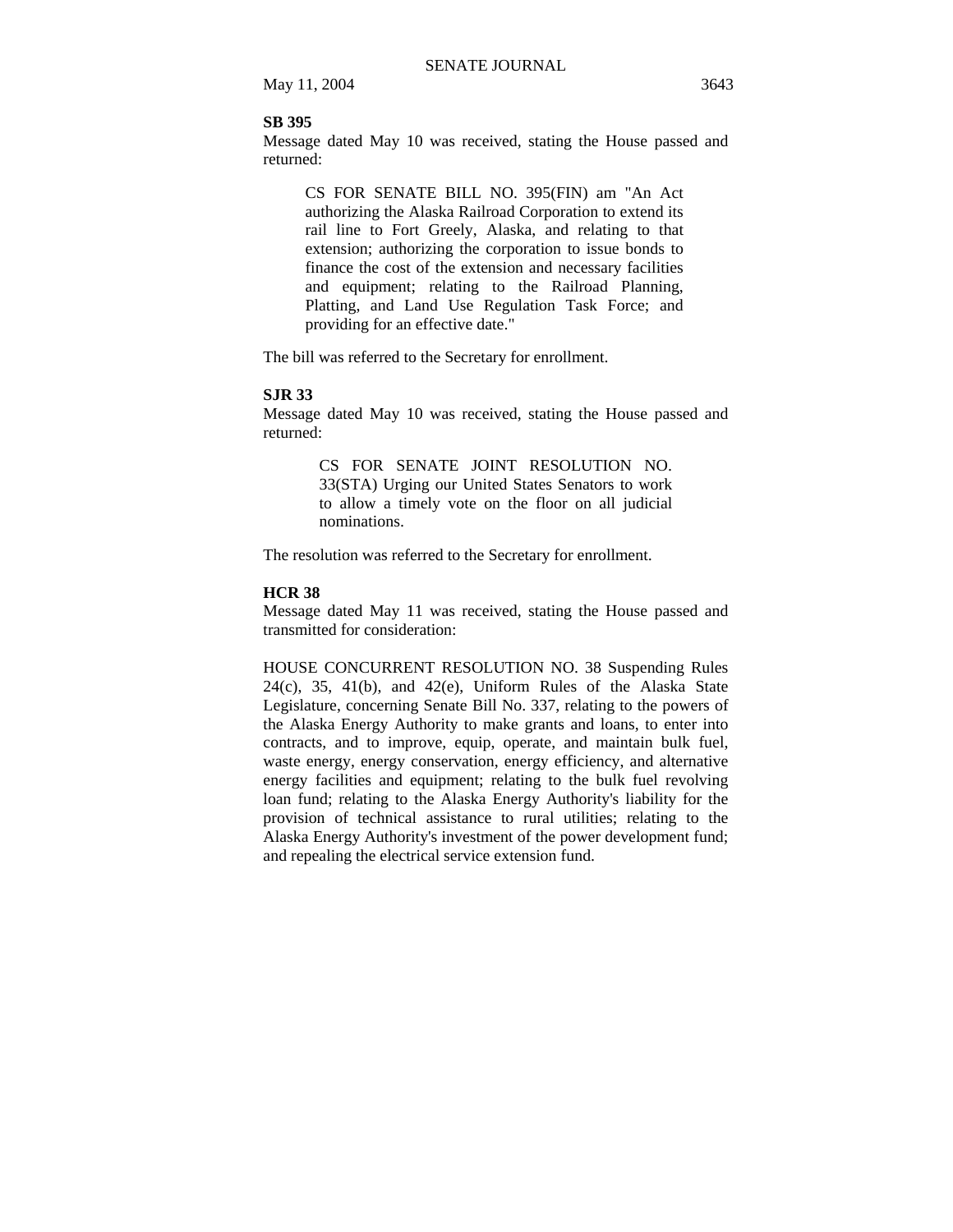# **Concur Messages**

#### **SB 65**

Message dated May 10 was read, stating the House passed and returned for consideration CS FOR SENATE BILL NO. 65(FIN) am "An Act relating to the qualifications of correctional officers, parole officers, and probation officers; authorizing the Department of Corrections to enter into lease-purchase agreements with municipalities for new or expanded public correctional facilities in the Fairbanks North Star Borough, the Matanuska-Susitna Borough, Bethel, the Municipality of Anchorage, and the City of Seward; relating to the development and financing of privately operated correctional facility space and services; authorizing the Department of Corrections to enter into a lease-purchase agreement with the City of Whittier for the confinement and care of prisoners in privately operated correctional facility space if the state cannot provide the same level of services required in state law or regulation for the same or less cost; giving notice of and approving, and authorizing the entry into and issuance of certificates of participation for, the upgrade, expansion, and replacement of certain jails in Dillingham and Kodiak; and providing for an effective date" with the following amendment:

> HOUSE CS FOR CS FOR SENATE BILL NO. 65(FIN)

Senator Ben Stevens moved that the Senate concur in the House amendment.

The question being: "Shall the Senate concur in the House amendment?" The roll was taken with the following result:

HCS CSSB 65(FIN) Shall the Senate Concur in the House

Amendment to CSSB 65(FIN) am? Effective Date

# **YEAS: 20 NAYS: 0 EXCUSED: 0 ABSENT: 0**

Yeas: Bunde, Cowdery, Davis, Dyson, Ellis, Elton, French, Green, Guess, Hoffman, Lincoln, Ogan, Olson, Seekins, Stedman, Stevens B, Stevens G, Therriault, Wagoner, Wilken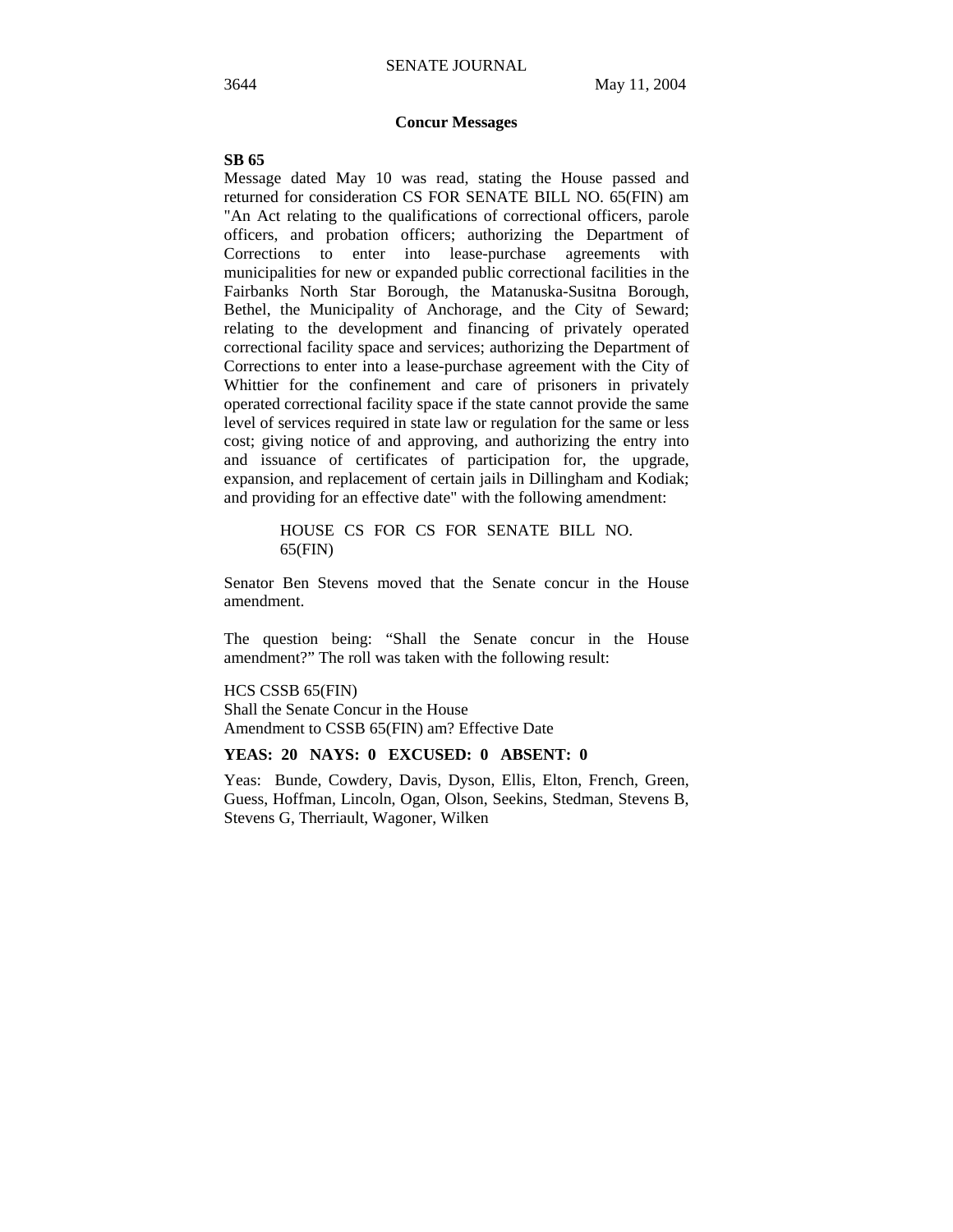and so, the Senate concurred in the House amendment, thus adopting HOUSE CS FOR CS FOR SENATE BILL NO. 65(FIN) "An Act relating to the qualifications of correctional officers, parole officers, and probation officers; authorizing the Department of Corrections to enter into lease- purchase agreements with municipalities for new or expanded public correctional facilities in the Fairbanks North Star Borough, the Matanuska-Susitna Borough, Bethel, the Municipality of Anchorage, and the City of Seward; relating to the development and financing of privately operated correctional facility space and services; authorizing the Department of Corrections to enter into a leasepurchase agreement with the City of Whittier for the confinement and care of prisoners in privately operated correctional facility space if the state cannot provide the same level of services required in state law or regulation for the same or less cost; giving notice of and approving, and authorizing the entry into and issuance of certificates of participation for, the upgrade, expansion, and replacement of certain jails in Dillingham and Kodiak; and providing for an effective date."

Senator Ben Stevens moved and asked unanimous consent that the vote on concurrence be considered the vote on the effective date clause. Without objection, it was so ordered.

The Secretary was requested to notify the House.

The bill was referred to the Secretary for enrollment.

#### **SB 170**

Message dated May 10 was read, stating the House passed and returned for consideration CS FOR SENATE BILL NO. 170(JUD) "An Act relating to murder in the second degree, the justification of defense of self or others, immunity from prosecution, sentencing, probation, discretionary parole, and the right to representation in certain criminal proceedings; relating to violation of a custodian's duty; relating to sexual abuse of a minor; relating to release of information concerning certain cases involving a minor; relating to local options regarding alcoholic beverages, the offense of furnishing or delivery of alcoholic beverages to a person under 21 years of age, and forfeiture of property used in, and money or other items of value used in financial transactions derived from, violation of certain laws relating to alcoholic beverages; relating to assault by means of a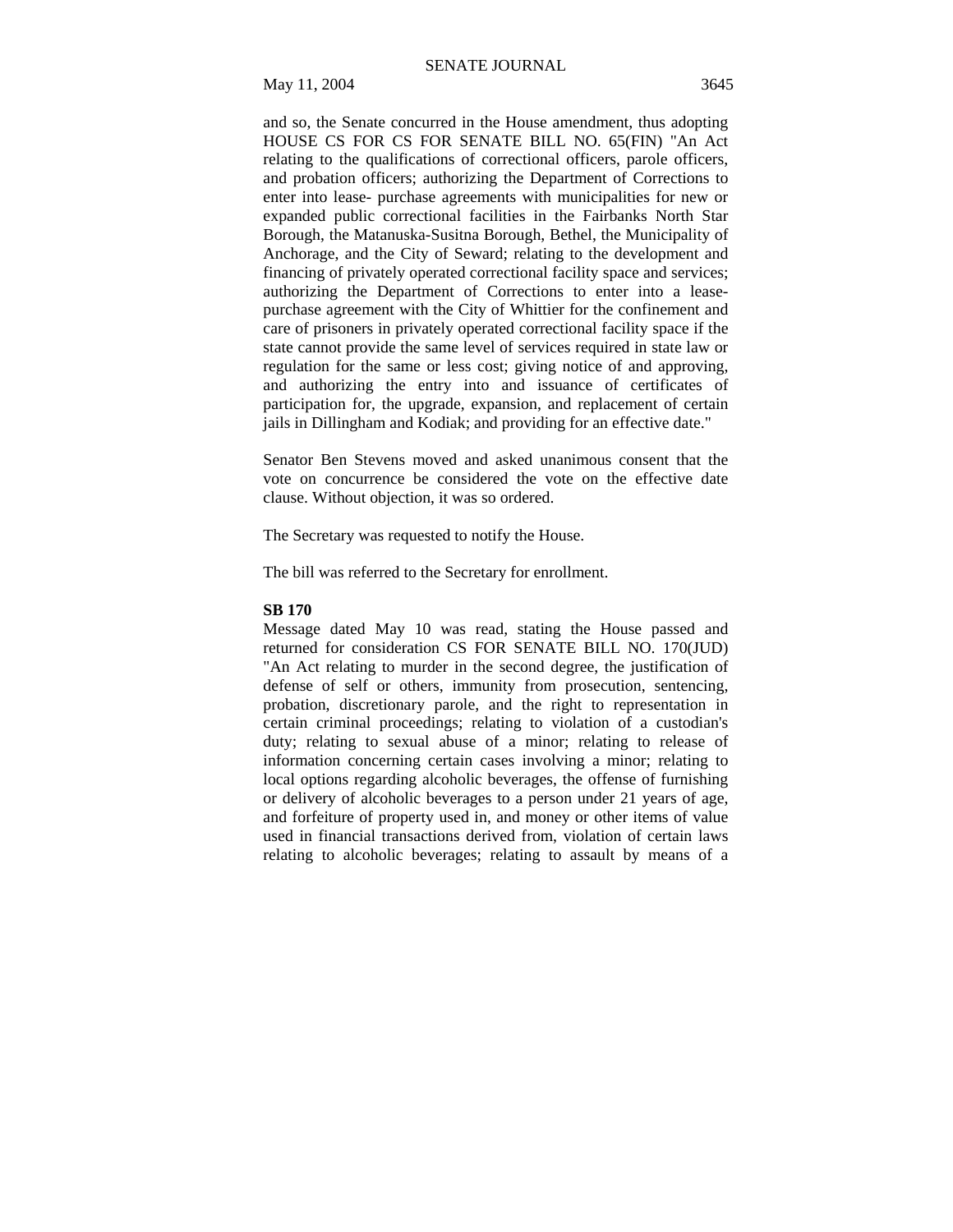dangerous instrument; relating to operating or driving a motor vehicle, aircraft, or watercraft while under the influence of an alcoholic beverage, inhalant, or controlled substance, to the refusal to submit to a chemical test, and to the presumptions concerning the chemical analysis of breath or blood; and providing for an effective date" with the following amendments:

HOUSE CS FOR CS FOR SENATE BILL NO. 170(FIN) am H "An Act relating to the justification of defense of self or others, immunity from prosecution, probation, discretionary parole, and the right to representation in certain criminal proceedings; relating to violation of a custodian's duty; relating to sexual abuse of a minor; relating to release of information concerning certain cases involving a minor; relating to local options regarding alcoholic beverages, the offense of furnishing or delivery of alcoholic beverages to a person under 21 years of age, and forfeiture of property used in, and money or other items of value used in financial transactions derived from, violation of certain laws relating to alcoholic beverages; relating to assault by means of a dangerous instrument; relating to operating or driving a motor vehicle, aircraft, or watercraft while under the influence of an alcoholic beverage, inhalant, or controlled substance, to the refusal to submit to a chemical test, and to the presumptions concerning the chemical analysis of breath or blood; increasing the duration of certain provisions of domestic violence protective orders from six months to one year; and providing for an effective date." (Title change authorized by HOUSE CONCURRENT RESOLUTION NO. 40)

Senator Ben Stevens moved that the Senate concur in the House amendments.

The question being: "Shall the Senate concur in the House amendments?" The roll was taken with the following result: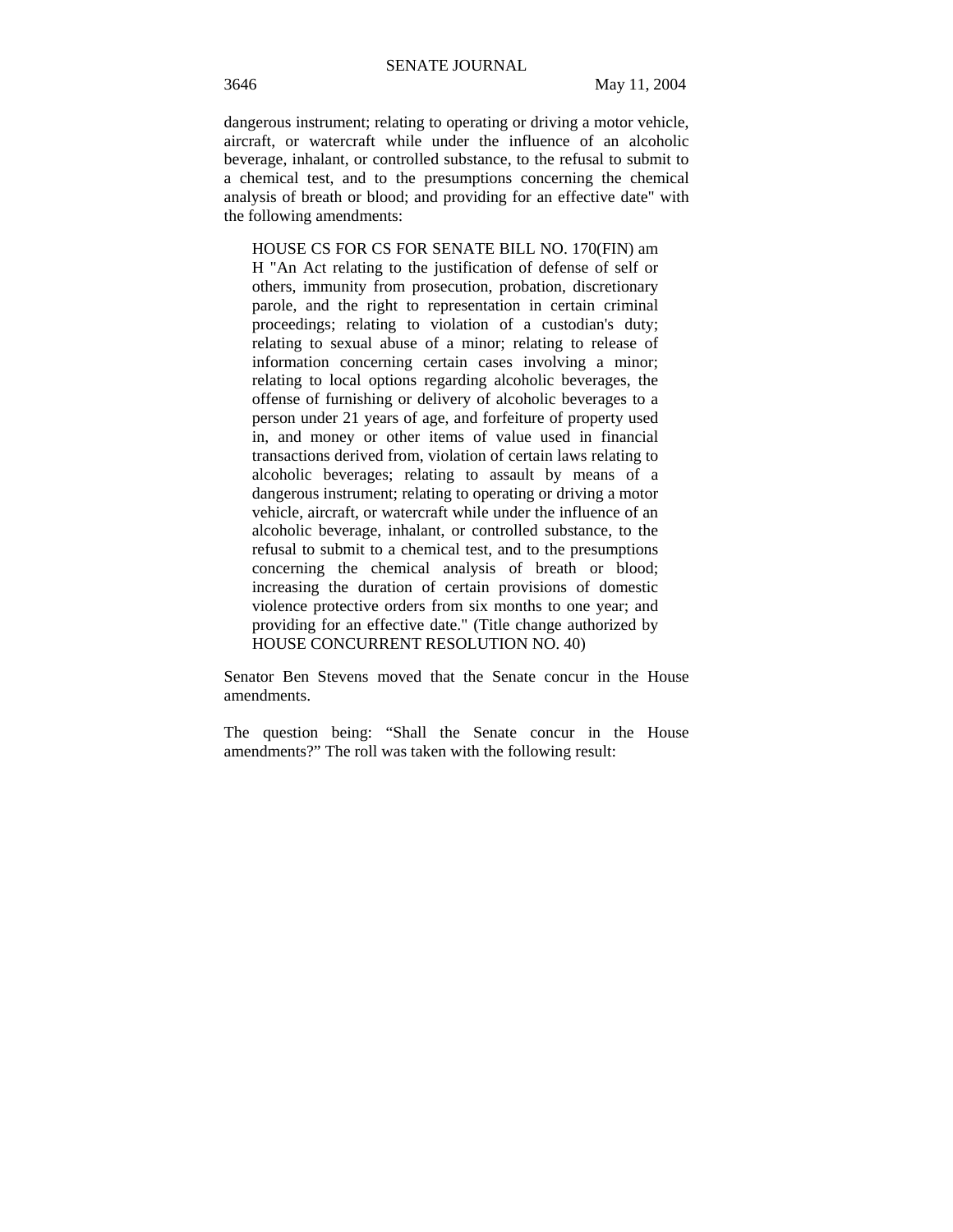HCS CSSB 170(FIN) am H Shall the Senate Concur in the House Amendments to CSSB 170(JUD)? Effective Date

# **YEAS: 20 NAYS: 0 EXCUSED: 0 ABSENT: 0**

Yeas: Bunde, Cowdery, Davis, Dyson, Ellis, Elton, French, Green, Guess, Hoffman, Lincoln, Ogan, Olson, Seekins, Stedman, Stevens B, Stevens G, Therriault, Wagoner, Wilken

and so, the Senate concurred in the House amendments, thus adopting HOUSE CS FOR CS FOR SENATE BILL NO. 170(FIN) am H.

Senator Ben Stevens moved and asked unanimous consent that the vote on concurrence be considered the vote on the effective date clause. Without objection, it was so ordered.

The Secretary was requested to notify the House.

The bill was referred to the Secretary for enrollment.

#### **SB 190**

Message dated May 9 was read, stating the House passed and returned for consideration CS FOR SENATE BILL NO. 190(STA) "An Act adding certain state-owned land and water to the Kenai River Special Management Area; relating to the mineral estate of the state-owned land and water in the Kenai River Special Management Area; relating to the Kenai River Special Management Area advisory board; and providing for an effective date" with the following amendment:

> HOUSE CS FOR CS FOR SENATE BILL NO. 190(RLS)

Senator Ben Stevens moved that the Senate concur in the House amendment.

The question being: "Shall the Senate concur in the House amendment?" The roll was taken with the following result: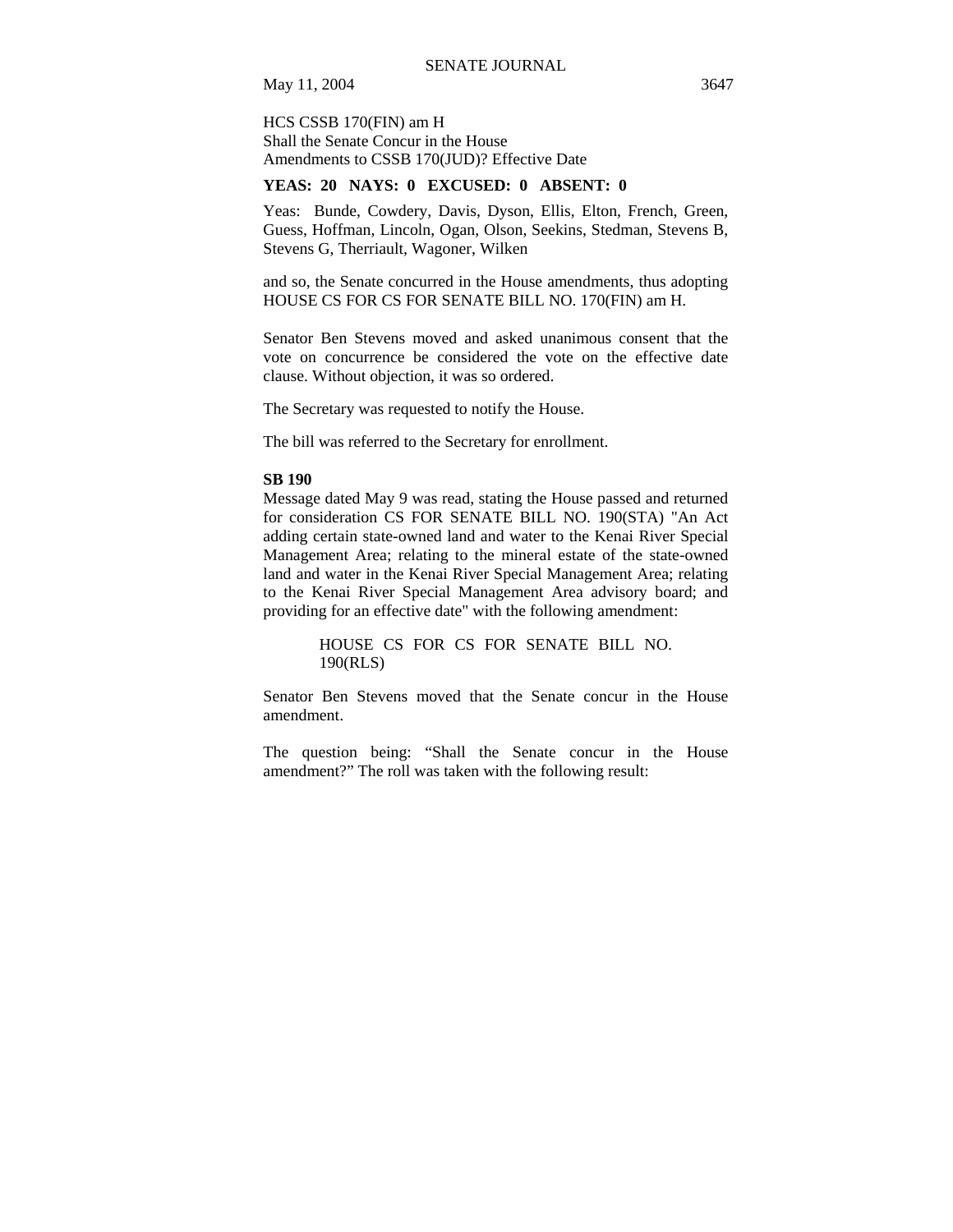HCS CSSB 190(RLS) Shall the Senate Concur in the House Amendment to CSSB 190(STA)? Effective Date

# **YEAS: 20 NAYS: 0 EXCUSED: 0 ABSENT: 0**

Yeas: Bunde, Cowdery, Davis, Dyson, Ellis, Elton, French, Green, Guess, Hoffman, Lincoln, Ogan, Olson, Seekins, Stedman, Stevens B, Stevens G, Therriault, Wagoner, Wilken

and so, the Senate concurred in the House amendment, thus adopting HOUSE CS FOR CS FOR SENATE BILL NO. 190(RLS) "An Act adding certain state-owned land and water to the Kenai River Special Management Area; relating to the mineral estate of the state-owned land and water in the Kenai River Special Management Area; relating to the Kenai River Special Management Area advisory board; and providing for an effective date."

Senator Ben Stevens moved and asked unanimous consent that the vote on concurrence be considered the vote on the effective date clause. Without objection, it was so ordered.

The Secretary was requested to notify the House.

The bill was referred to the Secretary for enrollment.

#### **SB 260**

Senator Ben Stevens moved and asked unanimous consent to take up the concur message dated May 10, stating the House passed and returned for consideration CS FOR SENATE BILL NO. 260(TRA) am "An Act relating to metropolitan planning organizations and to the policy board of the metropolitan planning organization for the Anchorage metropolitan area; relating to transportation planning in federally recognized metropolitan planning areas; and providing for an effective date" with the following amendment:

> HOUSE CS FOR CS FOR SENATE BILL NO. 260(TRA)

Without objection, it was so ordered.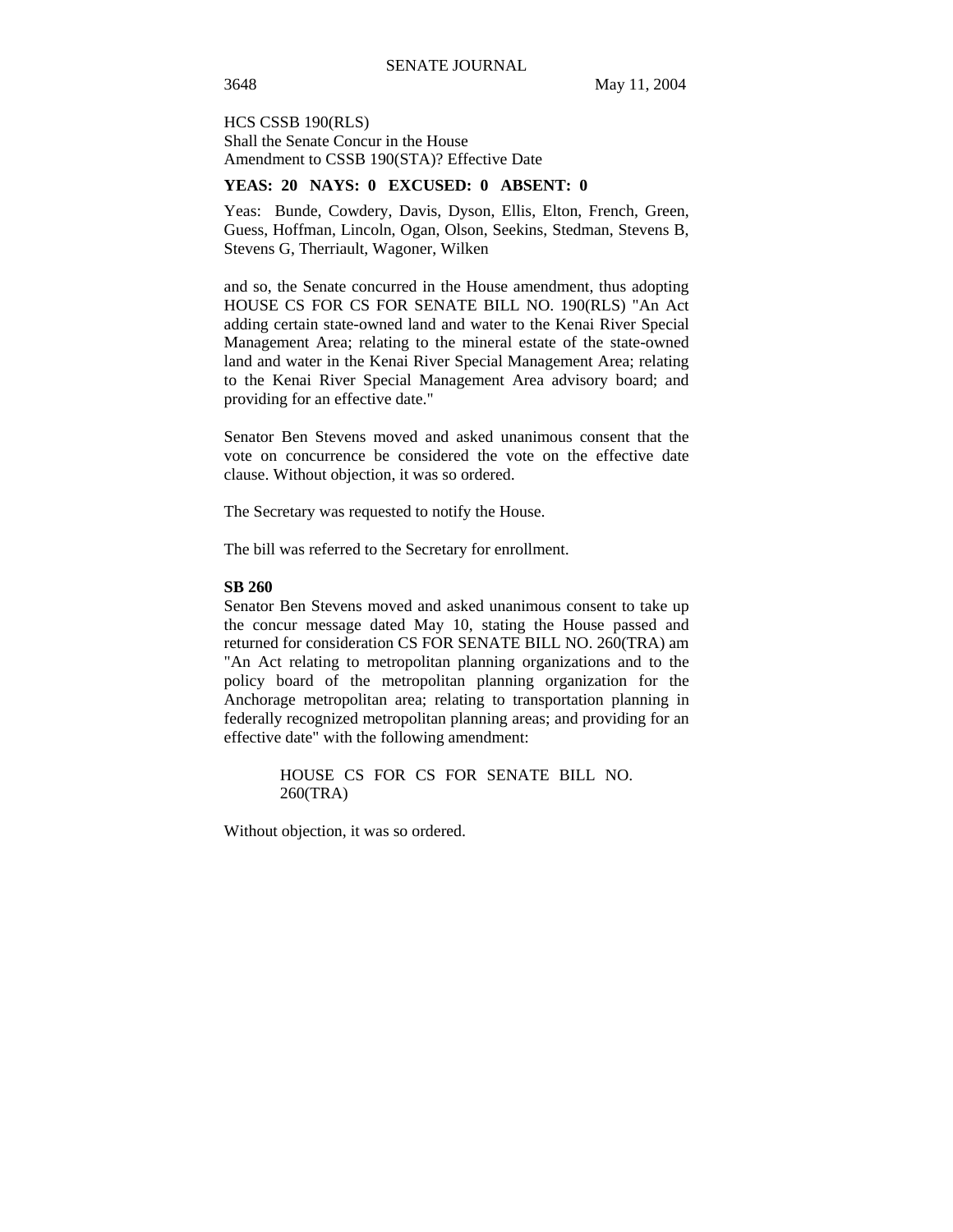Senator Ben Stevens moved that the Senate concur in the House amendment.

Senator Seekins called the Senate. Senator Seekins lifted the call.

Senator Ben Stevens withdrew his motion to take up the concur message at this time.

## **House Resolutions**

#### **HCR 40**

Senator Ben Stevens moved and asked unanimous consent to bring up HOUSE CONCURRENT RESOLUTION NO. 40 BY THE HOUSE FINANCE COMMITTEE Suspending Rules 24(c), 35, 41(b), and 42(e), Uniform Rules of the Alaska State Legislature, concerning Senate Bill No. 170, relating to criminal law. Without objection, it was so ordered.

HOUSE CONCURRENT RESOLUTION NO. 40 was read the first time and was before the Senate on final passage.

The question being: "Shall HOUSE CONCURRENT RESOLUTION NO. 40 Suspending Rules 24(c), 35, 41(b), and 42(e), Uniform Rules of the Alaska State Legislature, concerning Senate Bill No. 170, relating to criminal law, pass the Senate?" The roll was taken with the following result:

HCR 40 Final Passage

# **YEAS: 19 NAYS: 0 EXCUSED: 0 ABSENT: 1**

Yeas: Bunde, Cowdery, Davis, Dyson, Ellis, Elton, French, Green, Guess, Hoffman, Lincoln, Olson, Seekins, Stedman, Stevens B, Stevens G, Therriault, Wagoner, Wilken

Absent: Ogan

and so, HOUSE CONCURRENT RESOLUTION NO. 40 passed the Senate, was signed by the President and Secretary and returned to the House.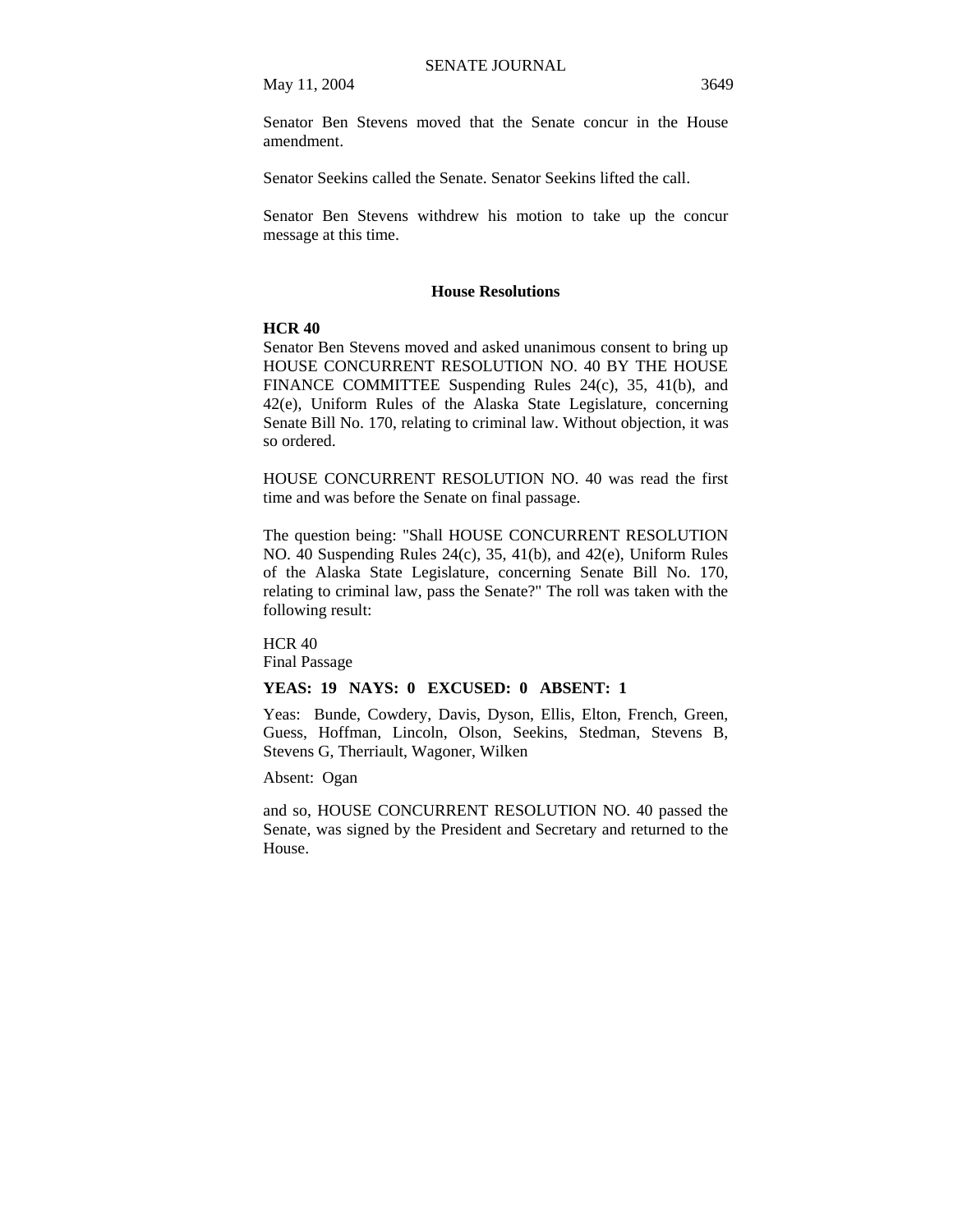Senator Ben Stevens called the Senate. The call was satisfied.

#### **Concur Messages**

# **SB 260**

Senator Ben Stevens moved and asked unanimous consent to take up the concur message dated May 10, stating the House passed and returned for consideration CS FOR SENATE BILL NO. 260(TRA) am "An Act relating to metropolitan planning organizations and to the policy board of the metropolitan planning organization for the Anchorage metropolitan area; relating to transportation planning in federally recognized metropolitan planning areas; and providing for an effective date" with the following amendment:

> HOUSE CS FOR CS FOR SENATE BILL NO. 260(TRA)

Without objection, it was so ordered.

Senator Ben Stevens moved that the Senate concur in the House amendment.

The question being: "Shall the Senate concur in the House amendment?" The roll was taken with the following result:

HCS CSSB 260(TRA) Shall the Senate Concur in the House Amendment to CSSB 260(TRA) am?

## **YEAS: 11 NAYS: 9 EXCUSED: 0 ABSENT: 0**

Yeas: Cowdery, Dyson, Green, Ogan, Seekins, Stedman, Stevens B, Stevens G, Therriault, Wagoner, Wilken

Nays: Bunde, Davis, Ellis, Elton, French, Guess, Hoffman, Lincoln, Olson

and so, the Senate concurred in the House amendment, thus adopting HOUSE CS FOR CS FOR SENATE BILL NO. 260(TRA) "An Act relating to metropolitan planning organizations and to the policy board of the metropolitan planning organization for the Anchorage metropolitan area; relating to transportation planning in federally recognized metropolitan planning areas; and providing for an effective date."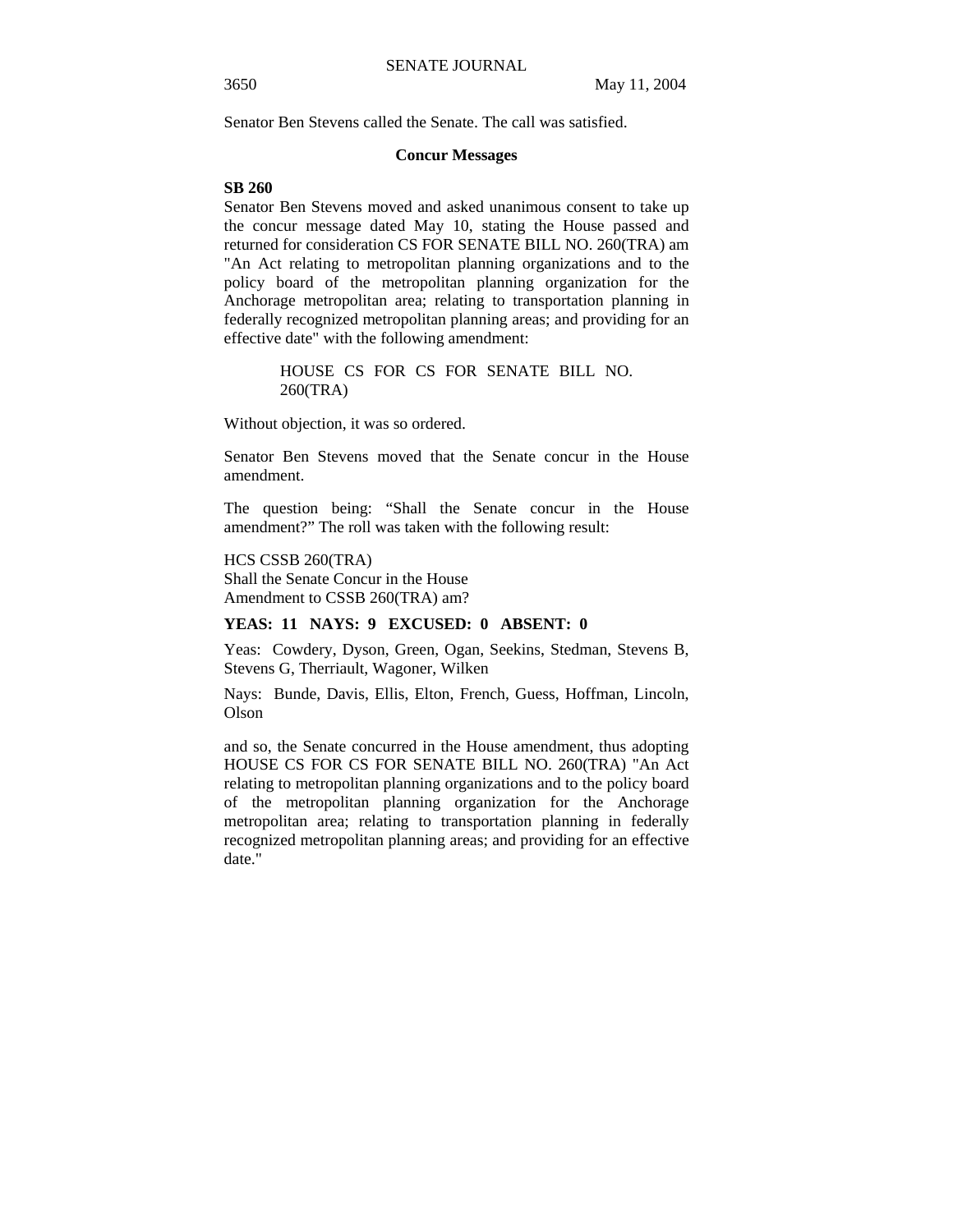Senator Ben Stevens moved for the adoption of the effective date clauses. The question being: "Shall the effective date clauses be adopted?" The roll was taken with the following result:

HCS CSSB 260(TRA) Effective Date Clauses

#### **YEAS: 20 NAYS: 0 EXCUSED: 0 ABSENT: 0**

Yeas: Bunde, Cowdery, Davis, Dyson, Ellis, Elton, French, Green, Guess, Hoffman, Lincoln, Ogan, Olson, Seekins, Stedman, Stevens B, Stevens G, Therriault, Wagoner, Wilken

and so, the effective date clauses were adopted.

The Secretary was requested to notify the House.

The bill was referred to the Secretary for enrollment.

#### **SB 272**

Senator Ben Stevens moved and asked unanimous consent that the concur message on CS FOR SENATE BILL NO. 272(FIN) am H "An Act relating to certain monetary advances in which the deposit or other negotiation of checks to pay the advances is delayed until a later date; and providing for an effective date" which had been held on the Secretary's desk (page 3573) be taken up at this time. Without objection, it was so ordered.

Senator Ben Stevens moved that the Senate concur in the House amendment.

The question being: "Shall the Senate concur in the House amendment?" The roll was taken with the following result:

CSSB 272(FIN) am H Shall the Senate Concur in the House Amendment to CSSB 272(FIN)?

# **YEAS: 13 NAYS: 7 EXCUSED: 0 ABSENT: 0**

Yeas: Bunde, Cowdery, Davis, Dyson, Green, Ogan, Seekins, Stedman, Stevens B, Stevens G, Therriault, Wagoner, Wilken

Nays: Ellis, Elton, French, Guess, Hoffman, Lincoln, Olson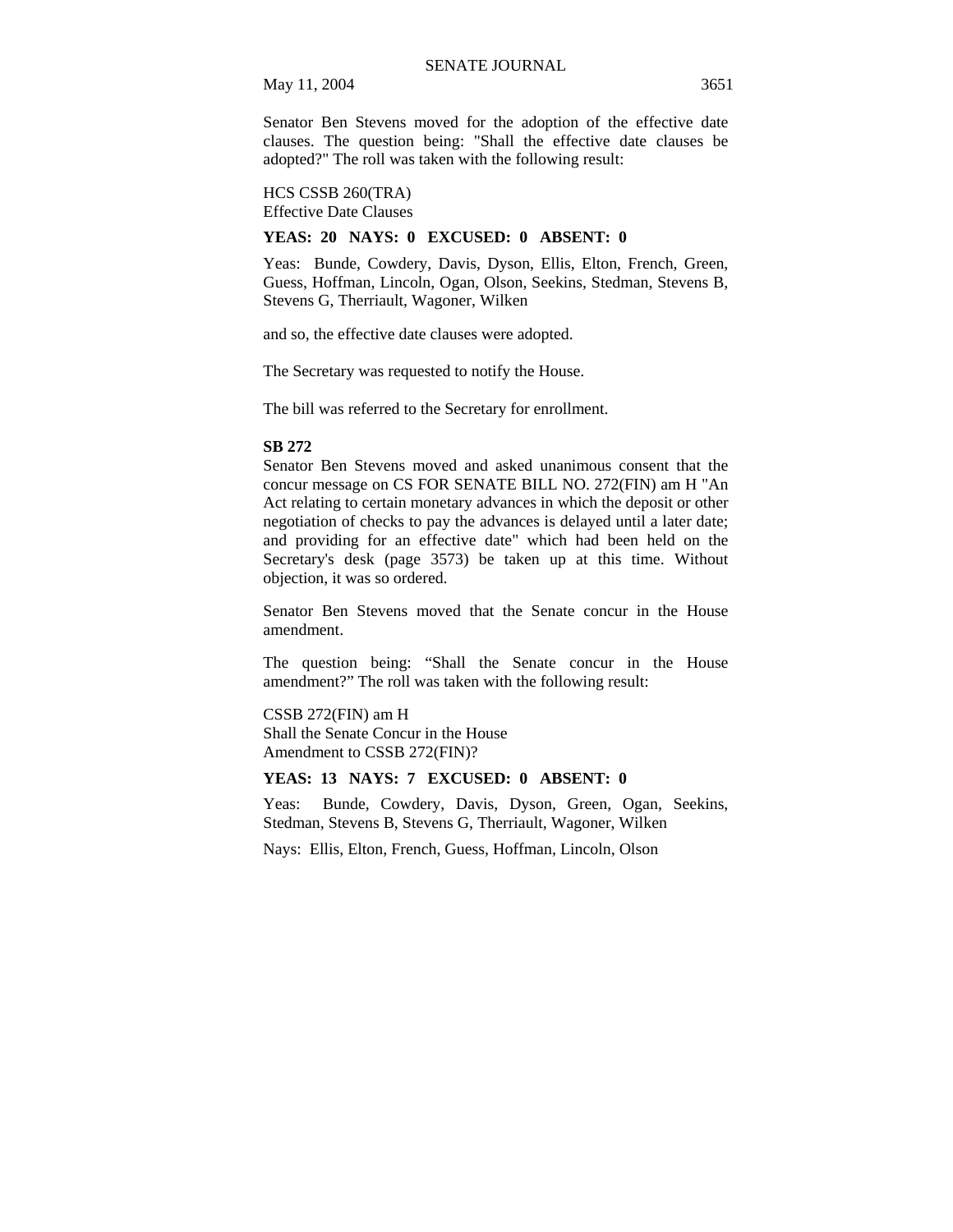and so, the Senate concurred in the House amendment, thus adopting CS FOR SENATE BILL NO. 272(FIN) am H "An Act relating to certain monetary advances in which the deposit or other negotiation of checks to pay the advances is delayed until a later date; and providing for an effective date."

Senator Ben Stevens moved for the adoption of the effective date clauses. The question being: "Shall the effective date clauses be adopted?" The roll was taken with the following result:

CSSB 272(FIN) am H Effective Date Clauses

## **YEAS: 20 NAYS: 0 EXCUSED: 0 ABSENT: 0**

Yeas: Bunde, Cowdery, Davis, Dyson, Ellis, Elton, French, Green, Guess, Hoffman, Lincoln, Ogan, Olson, Seekins, Stedman, Stevens B, Stevens G, Therriault, Wagoner, Wilken

and so, the effective date clauses were adopted.

The Secretary was requested to notify the House.

The bill was referred to the Secretary for enrollment.

## **SB 284**

Senator Ben Stevens moved and asked unanimous consent that the concur message on HOUSE CS FOR CS FOR SENATE BILL NO. 284(JUD) "An Act making information on a permanent fund dividend application, other than the applicant's name, confidential, and relating to disclosure of that confidential information; and relating to confidential information in voter registration records" which had been held on the Secretary's desk (page 3574) be taken up at this time. Without objection, it was so ordered.

Senator Ben Stevens moved that the Senate concur in the House amendment.

The question being: "Shall the Senate concur in the House amendment?" The roll was taken with the following result: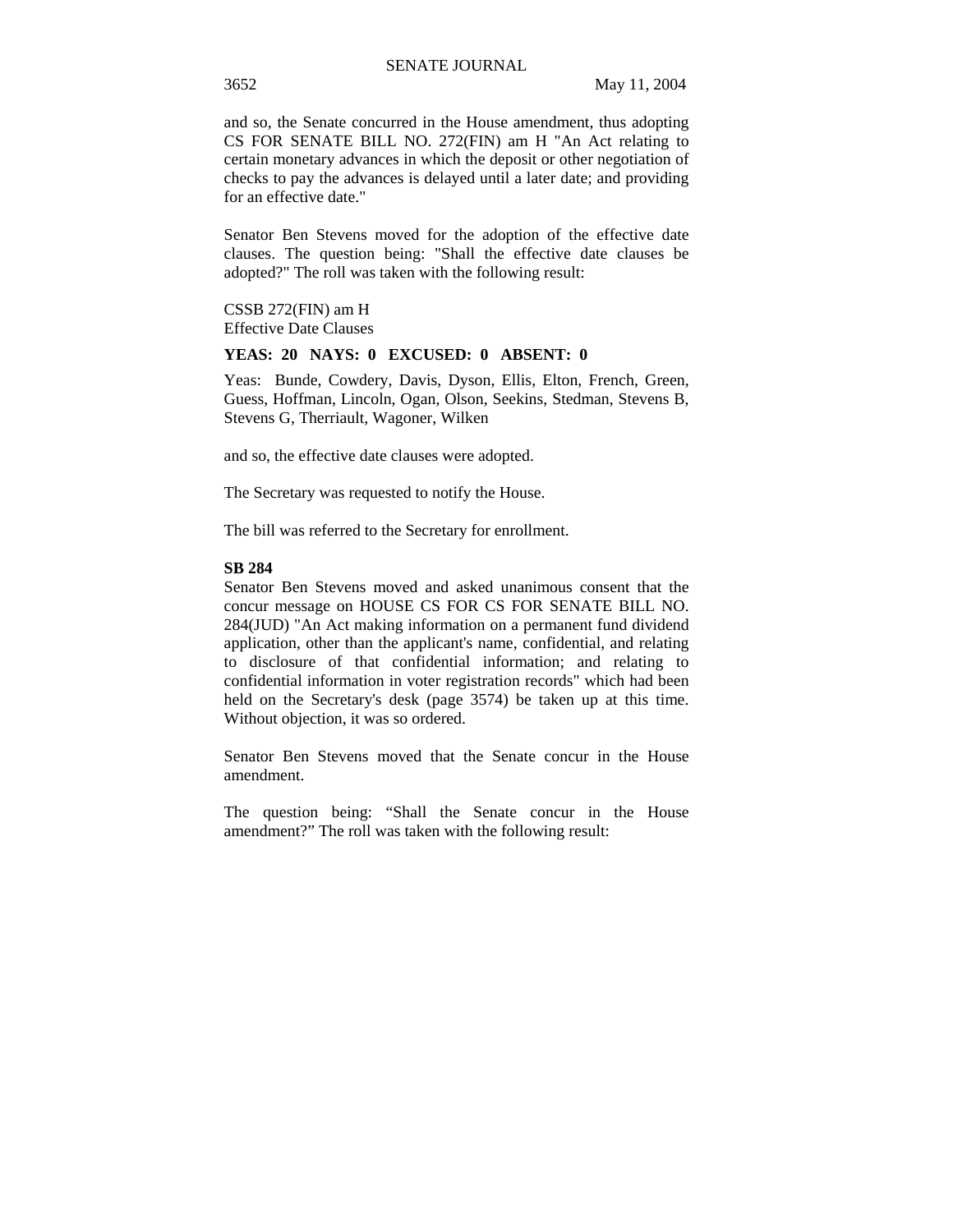HCS CSSB 284(JUD) Shall the Senate Concur in the House Amendment to CSSB 284(FIN) am?

## **YEAS: 20 NAYS: 0 EXCUSED: 0 ABSENT: 0**

Yeas: Bunde, Cowdery, Davis, Dyson, Ellis, Elton, French, Green, Guess, Hoffman, Lincoln, Ogan, Olson, Seekins, Stedman, Stevens B, Stevens G, Therriault, Wagoner, Wilken

and so, the Senate concurred in the House amendment, thus adopting HOUSE CS FOR CS FOR SENATE BILL NO. 284(JUD) "An Act making information on a permanent fund dividend application, other than the applicant's name, confidential, and relating to disclosure of that confidential information; and relating to confidential information in voter registration records."

The Secretary was requested to notify the House.

The bill was referred to the Secretary for enrollment.

#### **SB 306**

Senator Ben Stevens moved and asked unanimous consent to take up the concur message dated May 11, stating the House passed and returned for consideration CS FOR SENATE BILL NO. 306(FIN) am "An Act relating to the practice of naturopathic medicine; and providing for an effective date" with the following amendment:

> HOUSE CS FOR CS FOR SENATE BILL NO. 306(JUD)

Without objection, it was so ordered.

Senator Ben Stevens moved that the Senate concur in the House amendment.

The question being: "Shall the Senate concur in the House amendment?" The roll was taken with the following result: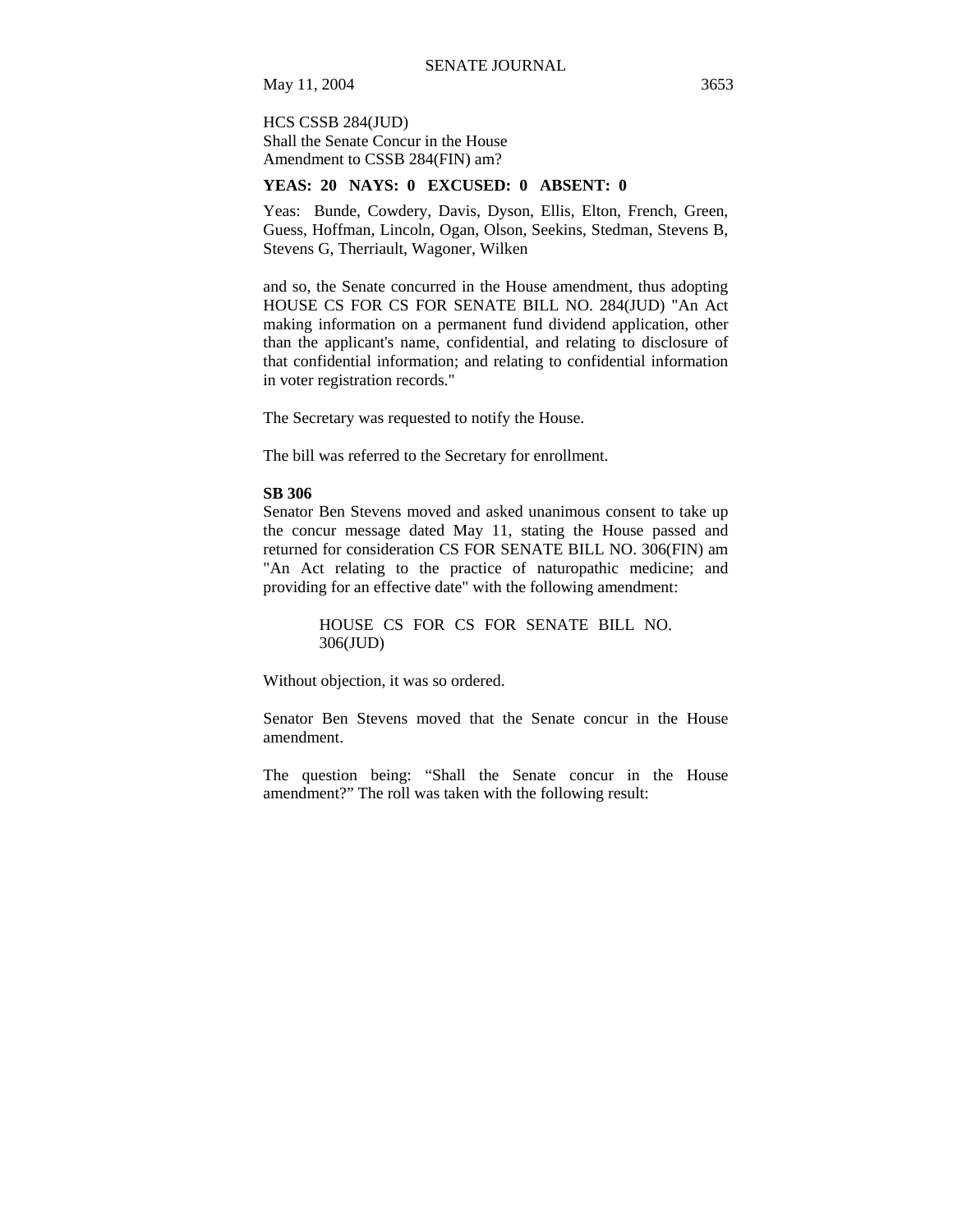HCS CSSB 306(JUD) Shall the Senate Concur in the House Amendment to CSSB 306(FIN) am? Effective Date

# **YEAS: 20 NAYS: 0 EXCUSED: 0 ABSENT: 0**

Yeas: Bunde, Cowdery, Davis, Dyson, Ellis, Elton, French, Green, Guess, Hoffman, Lincoln, Ogan, Olson, Seekins, Stedman, Stevens B, Stevens G, Therriault, Wagoner, Wilken

and so, the Senate concurred in the House amendment, thus adopting HOUSE CS FOR CS FOR SENATE BILL NO. 306(JUD) "An Act relating to the practice of naturopathic medicine; and providing for an effective date."

Senator Ben Stevens moved and asked unanimous consent that the vote on concurrence be considered the vote on the effective date clause. Without objection, it was so ordered.

The Secretary was requested to notify the House.

The bill was referred to the Secretary for enrollment.

#### **SB 323**

Senator Ben Stevens moved and asked unanimous consent to take up the concur message dated May 5, stating the House passed and returned for consideration CS FOR SENATE BILL NO. 323(JUD) am "An Act relating to a subcontractor's, contractor's, and project owner's liability for workers' compensation, to sole proprietors and partnerships without employees, and managers or managing members of limited liability companies, and to the exclusiveness of liability for workers' compensation" with the following amendment:

CS FOR SENATE BILL NO. 323(JUD) am H

Without objection, it was so ordered.

Senator Ben Stevens moved that the Senate concur in the House amendment.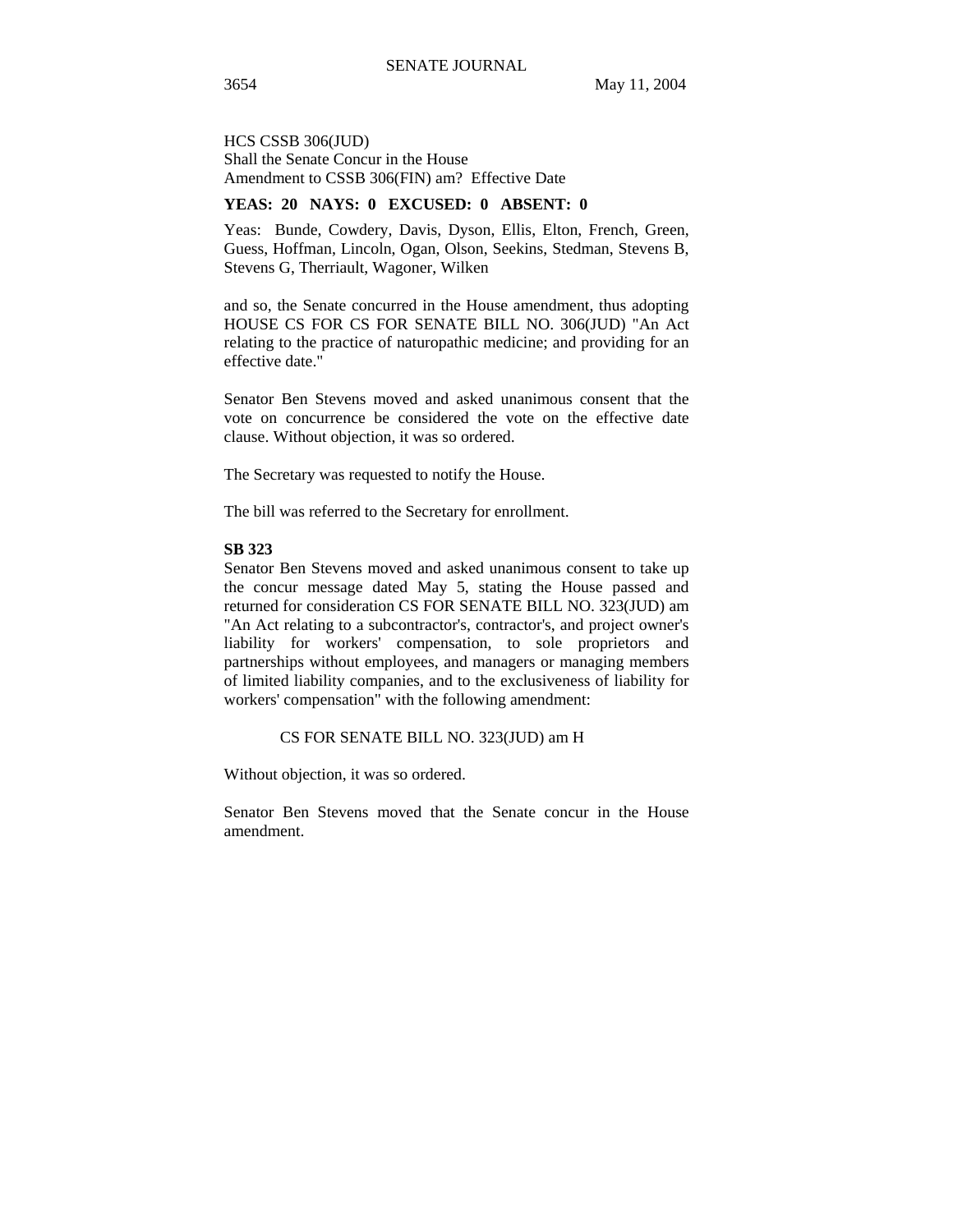The question being: "Shall the Senate concur in the House amendment?" The roll was taken with the following result:

CSSB 323(JUD) am H Shall the Senate Concur in the House

Amendment to CSSB 323(JUD) am?

# **YEAS: 12 NAYS: 8 EXCUSED: 0 ABSENT: 0**

Yeas: Bunde, Cowdery, Davis, Dyson, Green, Ogan, Seekins, Stedman, Stevens B, Stevens G, Therriault, Wilken

Nays: Ellis, Elton, French, Guess, Hoffman, Lincoln, Olson, Wagoner

and so, the Senate concurred in the House amendment, thus adopting CS FOR SENATE BILL NO. 323(JUD) am H "An Act relating to a subcontractor's, contractor's, and project owner's liability for workers' compensation, to sole proprietors and partnerships without employees, and managers or managing members of limited liability companies, and to the exclusiveness of liability for workers' compensation."

The Secretary was requested to notify the House.

The bill was referred to the Secretary for enrollment.

## **SB 327**

Senator Ben Stevens moved and asked unanimous consent to take up the concur message dated May 6, stating the House passed and returned for consideration CS FOR SENATE BILL NO. 327(STA) "An Act relating to pedestrians using rollerblades, roller skates, and rollerskis" with the following amendment:

# CS FOR SENATE BILL NO. 327(STA) am H

Without objection, it was so ordered.

Senator Ben Stevens moved that the Senate concur in the House amendment.

The question being: "Shall the Senate concur in the House amendment?" The roll was taken with the following result: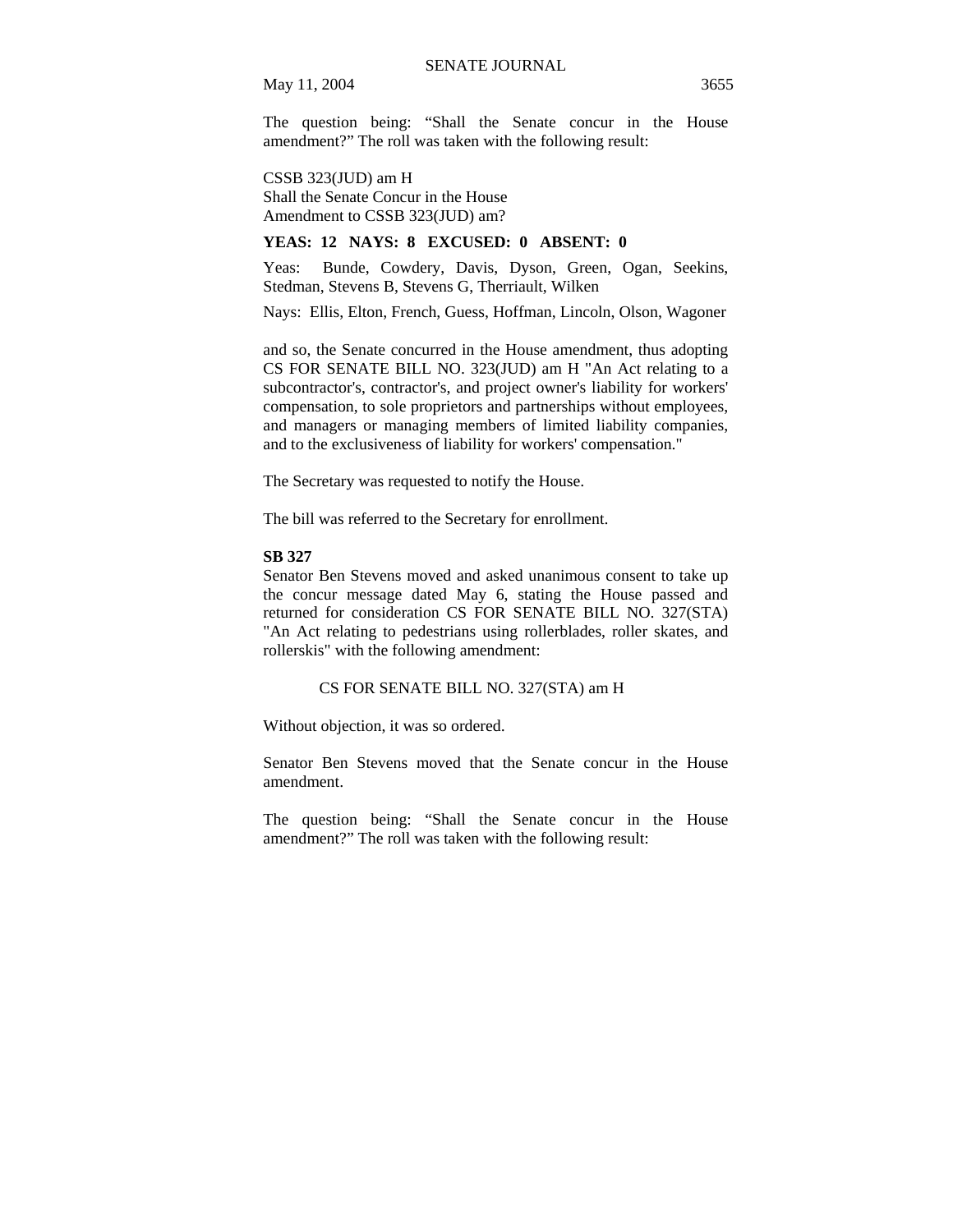CSSB 327(STA) am H Shall the Senate Concur in the House Amendment to CSSB 327(STA)?

# **YEAS: 20 NAYS: 0 EXCUSED: 0 ABSENT: 0**

Yeas: Bunde, Cowdery, Davis, Dyson, Ellis, Elton, French, Green, Guess, Hoffman, Lincoln, Ogan, Olson, Seekins, Stedman, Stevens B, Stevens G, Therriault, Wagoner, Wilken

and so, the Senate concurred in the House amendment, thus adopting CS FOR SENATE BILL NO. 327(STA) am H "An Act relating to pedestrians using rollerblades, roller skates, and roller skis."

The Secretary was requested to notify the House.

The bill was referred to the Secretary for enrollment.

#### **SB 328**

Senator Ben Stevens moved and asked unanimous consent to take up the concur message dated May 6, stating the House passed and returned for consideration CS FOR SPONSOR SUBSTITUTE FOR SENATE BILL NO. 328(FIN) "An Act relating to the national forest income program in the Department of Community and Economic Development and to the authority of the department to adopt regulations; making conforming amendments; and providing for an effective date" with the following amendment:

> HOUSE CS FOR CS FOR SPONSOR SUBSTITUTE FOR SENATE BILL NO. 328(CRA)

Without objection, it was so ordered.

Senator Ben Stevens moved that the Senate concur in the House amendment.

The question being: "Shall the Senate concur in the House amendment?" The roll was taken with the following result: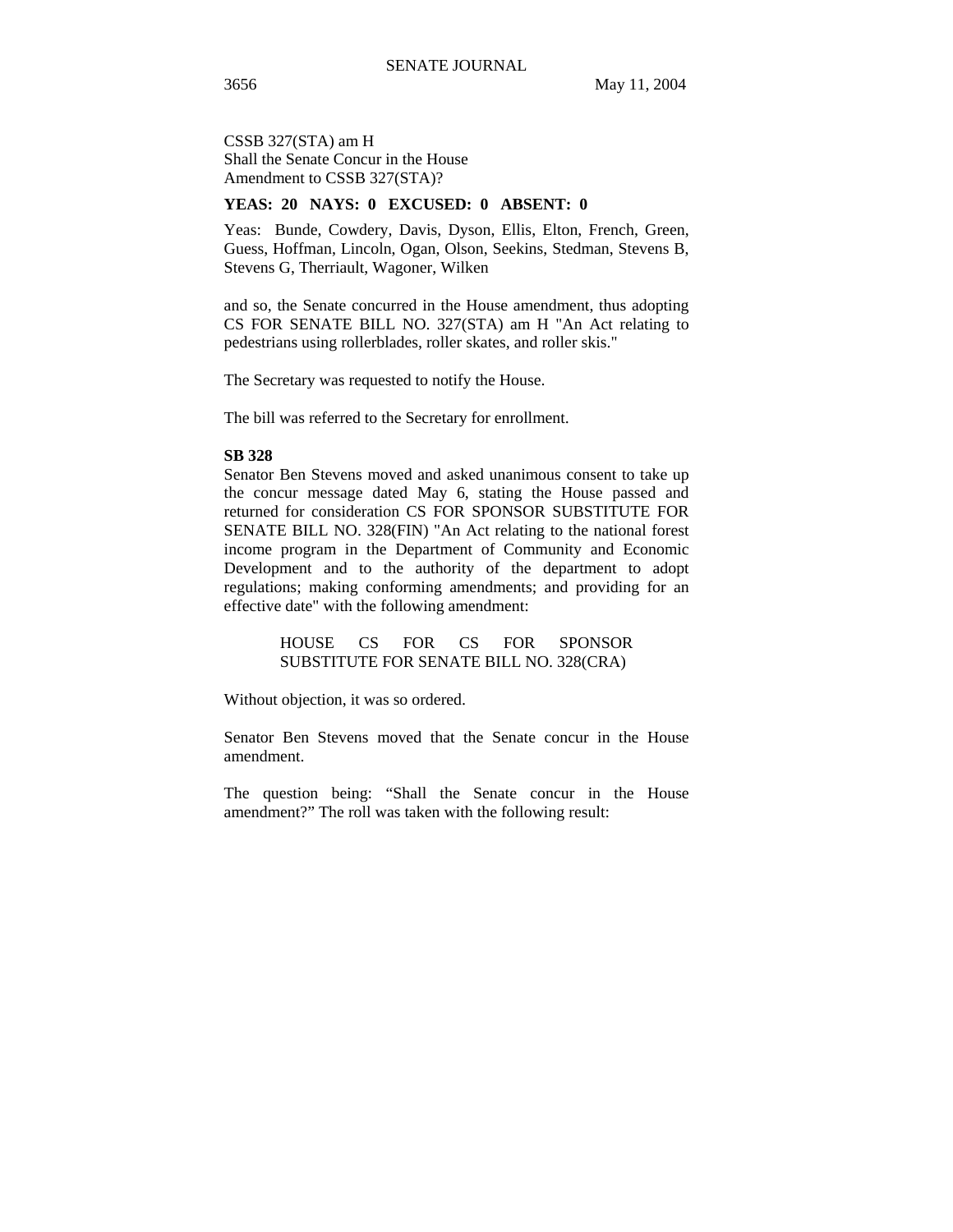# HCS CSSSSB 328(CRA) Shall the Senate Concur in the House Amendment to CSSSSB 328(FIN)? - Effective Dates

# **YEAS: 20 NAYS: 0 EXCUSED: 0 ABSENT: 0**

Yeas: Bunde, Cowdery, Davis, Dyson, Ellis, Elton, French, Green, Guess, Hoffman, Lincoln, Ogan, Olson, Seekins, Stedman, Stevens B, Stevens G, Therriault, Wagoner, Wilken

and so, the Senate concurred in the House amendment, thus adopting HOUSE CS FOR CS FOR SPONSOR SUBSTITUTE FOR SENATE BILL NO. 328(CRA) "An Act relating to the national forest income program in the Department of Community and Economic Development and to the authority of the department to adopt regulations; making conforming amendments; and providing for an effective date."

Senator Ben Stevens moved and asked unanimous consent that the vote on concurrence be considered the vote on the effective date clauses. Without objection, it was so ordered.

The Secretary was requested to notify the House.

The bill was referred to the Secretary for enrollment.

#### **SB 329**

Senator Ben Stevens moved and asked unanimous consent to take up the concur message dated May 10, stating the House passed and returned for consideration CS FOR SENATE BILL NO. 329(RES) "An Act relating to control of nuisance moose" with the following amendment:

CS FOR SENATE BILL NO. 329(RES) am H

Without objection, it was so ordered.

Senator Ben Stevens moved that the Senate concur in the House amendment.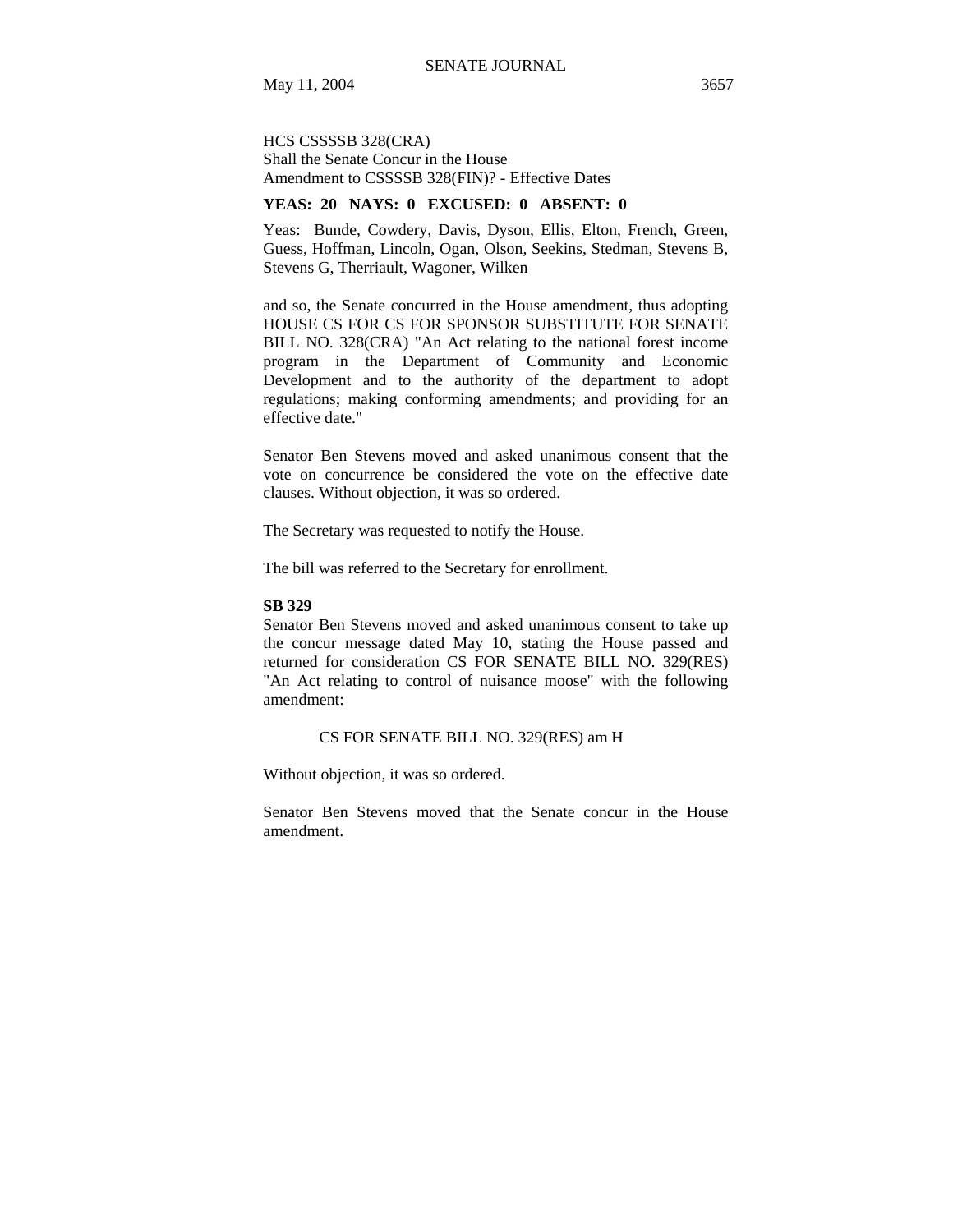The question being: "Shall the Senate concur in the House amendment?" The roll was taken with the following result:

CSSB 329(RES) am H Shall the Senate Concur in the House Amendment to CSSB 329(RES)?

## **YEAS: 12 NAYS: 8 EXCUSED: 0 ABSENT: 0**

Yeas: Bunde, Cowdery, Dyson, Green, Ogan, Seekins, Stedman, Stevens B, Stevens G, Therriault, Wagoner, Wilken

Nays: Davis, Ellis, Elton, French, Guess, Hoffman, Lincoln, Olson

and so, the Senate concurred in the House amendment, thus adopting CS FOR SENATE BILL NO. 329(RES) am H "An Act relating to control of nuisance moose."

The Secretary was requested to notify the House.

The bill was referred to the Secretary for enrollment.

## **SB 338**

Senator Ben Stevens moved and asked unanimous consent that the concur message on CS FOR SENATE BILL NO. 338(STA) am H "An Act relating to actionable claims against state employees; and providing for an effective date" which had been held on the Secretary's desk (page 3574) be taken up at this time. Without objection, it was so ordered.

Senator Ben Stevens moved that the Senate concur in the House amendment and recommended the body vote no.

The question being: "Shall the Senate concur in the House amendment?" The roll was taken with the following result: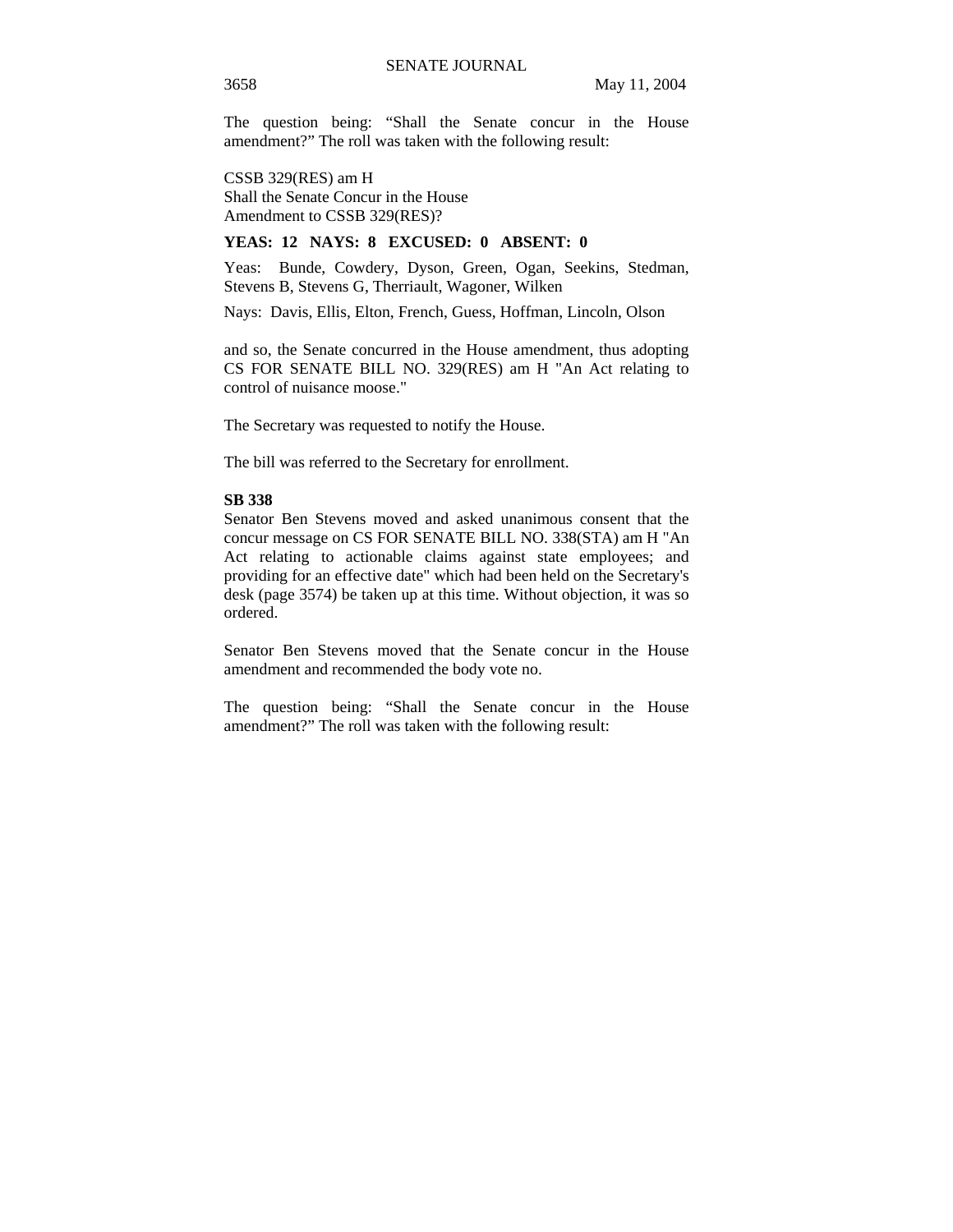CSSB 338(STA) am H Shall the Senate Concur in the House Amendment to CSSB 338(STA)? Effective Dates

# **YEAS: 9 NAYS: 11 EXCUSED: 0 ABSENT: 0**

Yeas: Davis, Dyson, Ellis, Elton, French, Guess, Hoffman, Lincoln, Olson

Nays: Bunde, Cowdery, Green, Ogan, Seekins, Stedman, Stevens B, Stevens G, Therriault, Wagoner, Wilken

Ogan changed from "Yea" to "Nay". Dyson changed from "Nay" to "Yea".

and so, the Senate failed to concur.

The Secretary was requested to notify the House of the Senate's action and request the House to recede from its amendment. In the event the House fails to recede, the President appointed a Conference Committee to meet with a like committee from the House to consider the bills:

Senator Seekins, Chair Senator Green Senator French

## **SB 382**

Senator Ben Stevens moved and asked unanimous consent to take up the concur message dated May 10, stating the House passed CS FOR SENATE BILL NO. 382(CRA) am "An Act relating to replat approval; relating to the platting of right-of-way acquired through eminent domain proceedings; and providing for an effective date" with the following amendment:

## CS FOR SENATE BILL NO. 382(CRA) am H

Without objection, it was so ordered.

Senator Ben Stevens moved that the Senate concur in the House amendment and recommended the body vote no.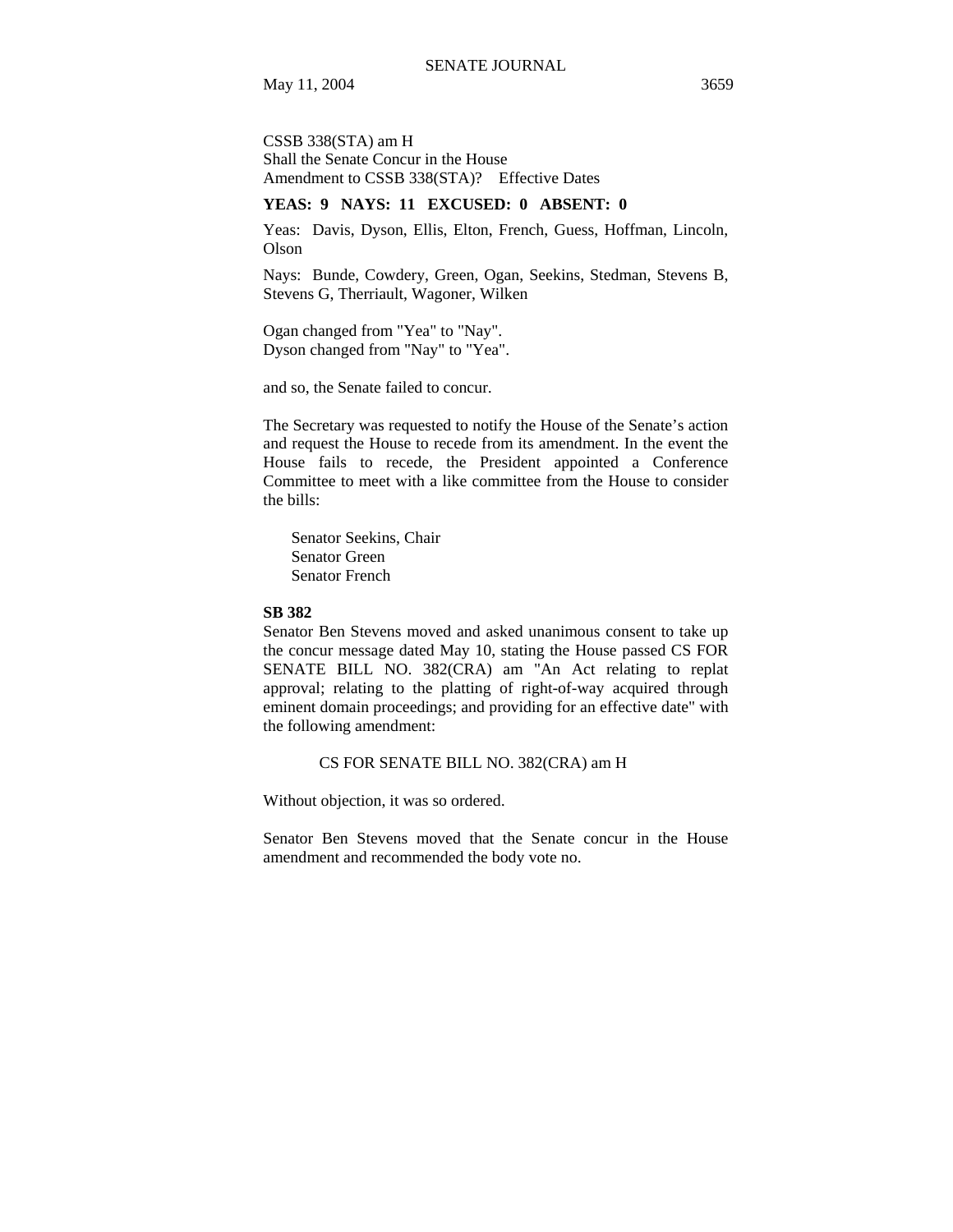The question being: "Shall the Senate concur in the House amendment?" The roll was taken with the following result:

CSSB 382(CRA) am H Shall the Senate Concur in the House Amendment to CSSB 382(CRA) am?

## **YEAS: 0 NAYS: 20 EXCUSED: 0 ABSENT: 0**

Nays: Bunde, Cowdery, Davis, Dyson, Ellis, Elton, French, Green, Guess, Hoffman, Lincoln, Ogan, Olson, Seekins, Stedman, Stevens B, Stevens G, Therriault, Wagoner, Wilken

and so, the Senate failed to concur.

The Secretary was requested to notify the House of the Senate's action and request the House recede from its amendment.

## **SB 385**

Senator Ben Stevens moved and asked unanimous consent to take up the concur message dated May 10, stating the House passed and returned for consideration CS FOR SENATE BILL NO. 385(JUD) am "An Act relating to homeland security, to civil defense, to emergencies and to disasters, including disasters in the event of attacks, outbreaks of disease, or threats of attack or outbreak of disease; establishing the Alaska division of homeland security and emergency management in the Department of Military and Veterans' Affairs and relating to the functions of that division and that department; and providing for an effective date" with the following amendments:

## HOUSE CS FOR CS FOR SENATE BILL NO. 385(RLS) am H

Without objection, it was so ordered.

Senator Ben Stevens moved that the Senate concur in the House amendments.

The question being: "Shall the Senate concur in the House amendments?" The roll was taken with the following result: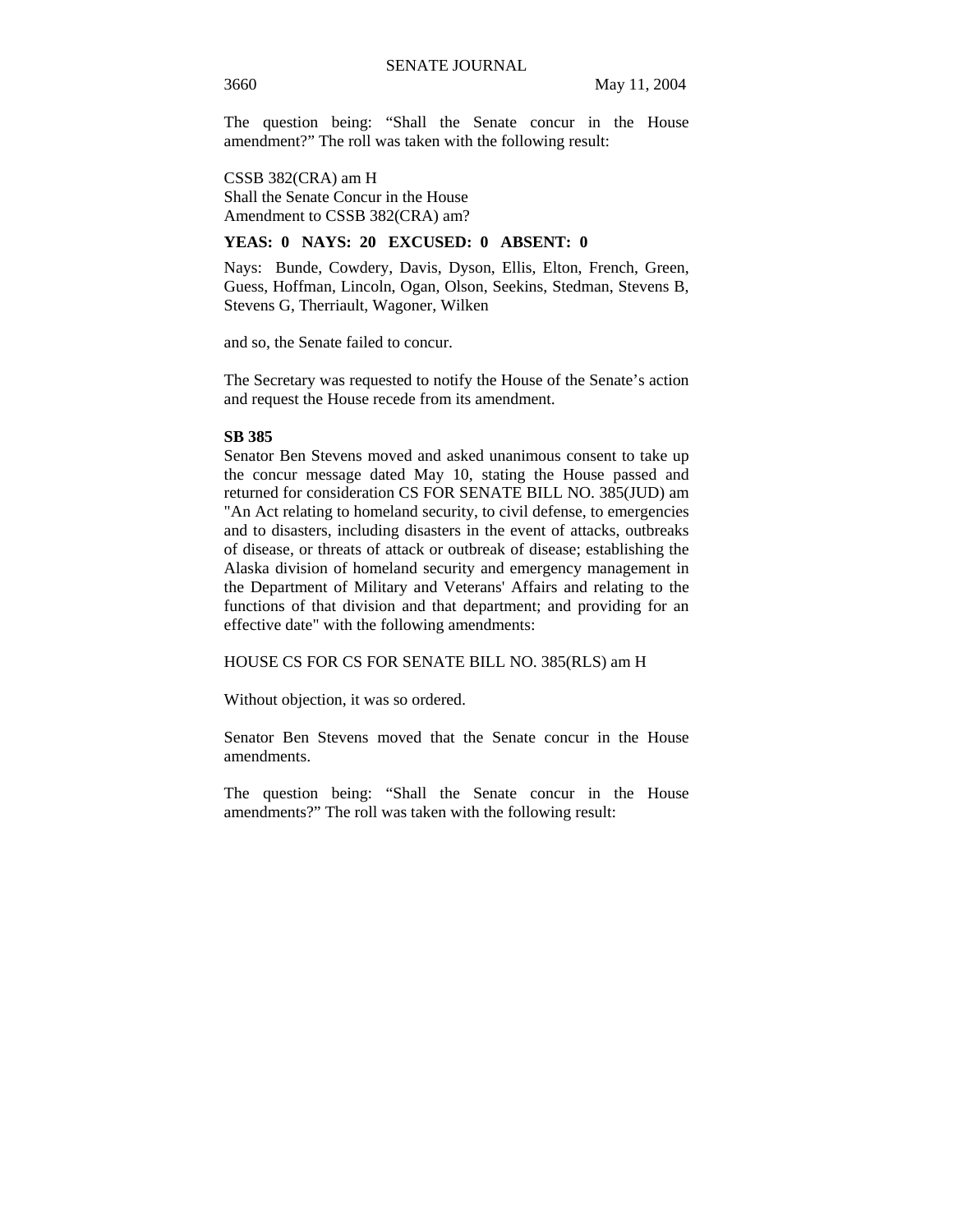HCS CSSB 385(RLS) am H Shall the Senate Concur in the House Amendments to CSSB 385(JUD) am? Effective Dates

# **YEAS: 19 NAYS: 1 EXCUSED: 0 ABSENT: 0**

Yeas: Bunde, Cowdery, Davis, Dyson, Ellis, Elton, French, Green, Guess, Hoffman, Lincoln, Ogan, Olson, Seekins, Stedman, Stevens B, Stevens G, Therriault, Wilken

Nays: Wagoner

and so, the Senate concurred in the House amendments, thus adopting HOUSE CS FOR CS FOR SENATE BILL NO. 385(RLS) am H "An Act relating to homeland security, to civil defense, to emergencies and to disasters, including disasters in the event of attacks, outbreaks of disease, or threats of attack or outbreak of disease; establishing the Alaska division of homeland security and emergency management in the Department of Military and Veterans' Affairs and relating to the functions of that division and that department; and providing for an effective date."

Senator Ben Stevens moved and asked unanimous consent that the vote on concurrence be considered the vote on the effective date clauses. Without objection, it was so ordered.

The Secretary was requested to notify the House.

The bill was referred to the Secretary for enrollment.

President Therriault stated that under Uniform Rule 43(b), engrossment may be waived on all bills considered today.

# **Reconsideration of House Bills**

## **HB 452**

Senator Ben Stevens requested that the reconsideration on SENATE CS FOR CS FOR HOUSE BILL NO. 452(RES) be taken up. The bill was before the Senate on reconsideration.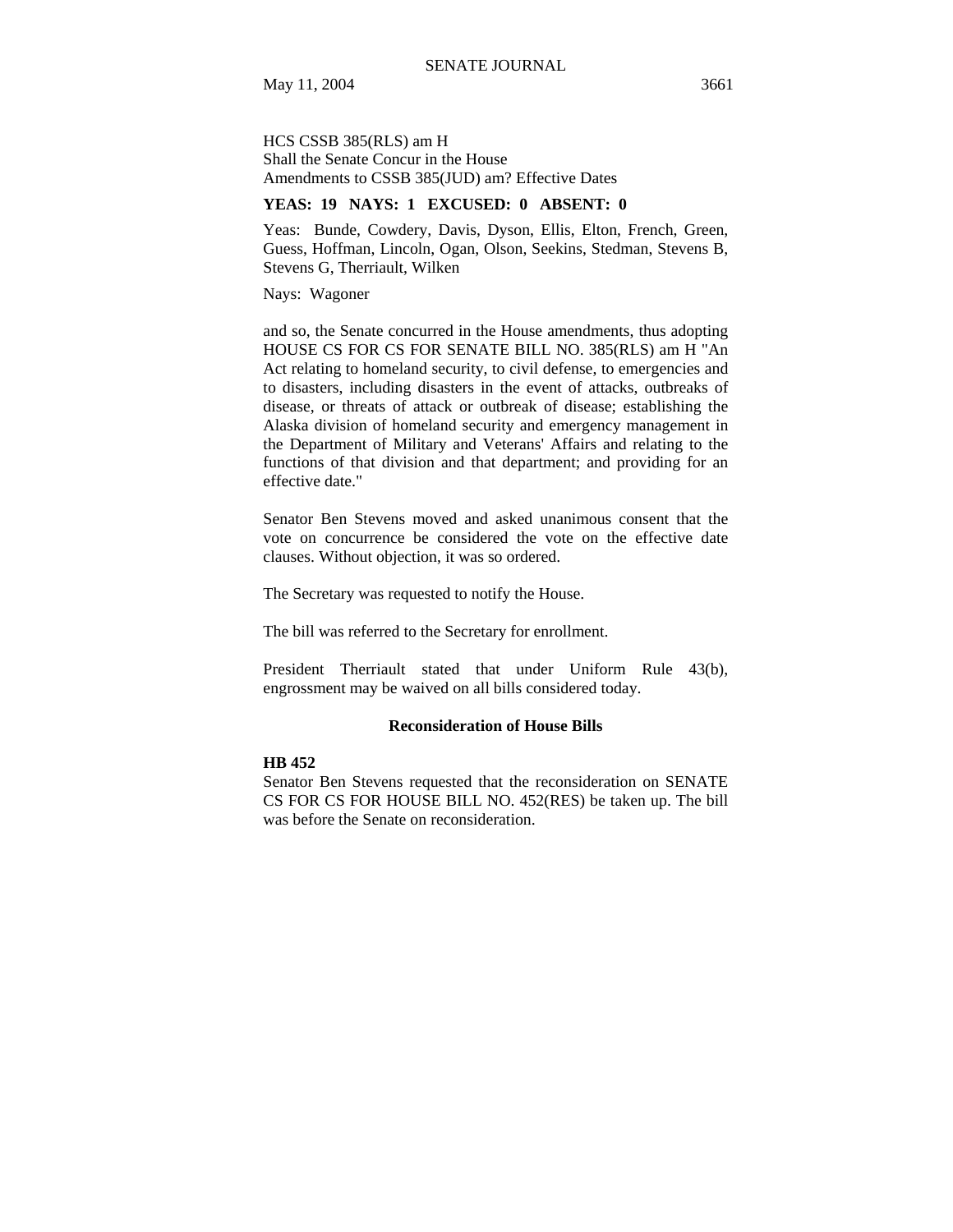The question to be reconsidered: "Shall SENATE CS FOR CS FOR HOUSE BILL NO. 452(RES) "An Act relating to licensing and regulation of sport fishing operators and sport fishing guides; relating to licensing and registration of sport fishing vessels; authorizing the Department of Fish and Game and the Alaska Commercial Fisheries Entry Commission to release records and reports to the Department of Natural Resources and the Department of Public Safety; and providing for an effective date" pass the Senate?" The roll was taken with the following result:

SCS CSHB 452(RES) Third Reading - On Reconsideration Effective Dates

## **YEAS: 20 NAYS: 0 EXCUSED: 0 ABSENT: 0**

Yeas: Bunde, Cowdery, Davis, Dyson, Ellis, Elton, French, Green, Guess, Hoffman, Lincoln, Ogan, Olson, Seekins, Stedman, Stevens B, Stevens G, Therriault, Wagoner, Wilken

and so, SENATE CS FOR CS FOR HOUSE BILL NO. 452(RES) passed the Senate on reconsideration.

Senator Ben Stevens moved and asked unanimous consent that the vote on the passage of the bill be considered the vote on the effective date clauses. Without objection, it was so ordered and the bill was referred to the Secretary for engrossment.

# **HB 511**

Senator Ben Stevens requested that the reconsideration on SENATE CS FOR CS FOR HOUSE BILL NO. 511(FIN) be taken up. The bill was before the Senate on reconsideration.

The question to be reconsidered: "Shall SENATE CS FOR CS FOR HOUSE BILL NO. 511(FIN) "An Act relating to the certificate of need program for health care facilities; and providing for an effective date" pass the Senate?" The roll was taken with the following result: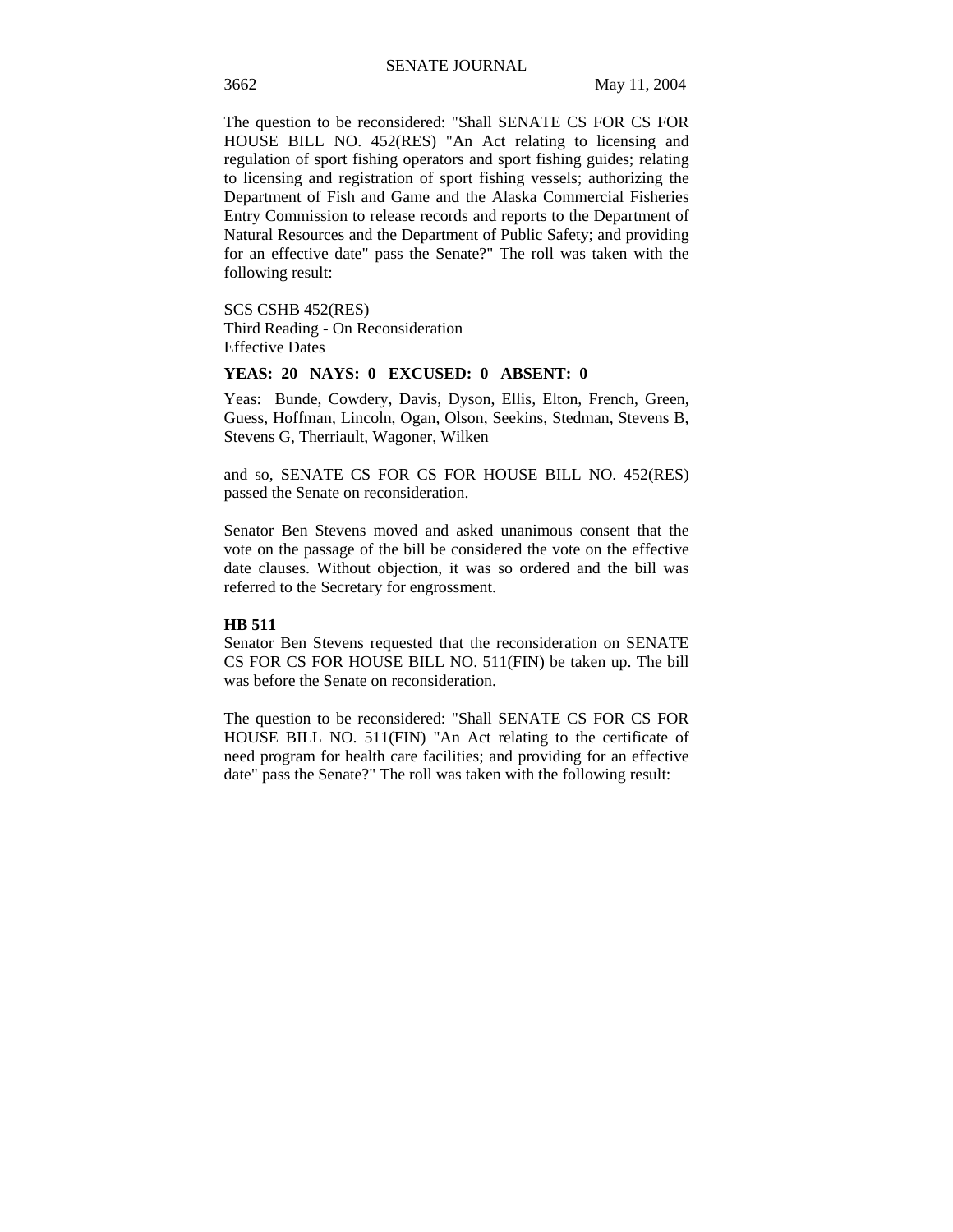SCS CSHB 511(FIN) Third Reading - On Reconsideration Effective Date

## **YEAS: 17 NAYS: 3 EXCUSED: 0 ABSENT: 0**

Yeas: Bunde, Cowdery, Davis, Dyson, Elton, Green, Guess, Hoffman, Lincoln, Ogan, Olson, Seekins, Stedman, Stevens B, Stevens G, Therriault, Wilken

Nays: Ellis, French, Wagoner

and so, SENATE CS FOR CS FOR HOUSE BILL NO. 511(FIN) passed the Senate on reconsideration.

Senator Ben Stevens moved and asked unanimous consent that the vote on the passage of the bill be considered the vote on the effective date clause. Without objection, it was so ordered and the bill was referred to the Secretary for engrossment.

## **HB 513**

Senator Ben Stevens requested that the reconsideration on SENATE CS FOR HOUSE BILL NO. 513(JUD) be taken up. The bill was before the Senate on reconsideration.

The question to be reconsidered: "Shall SENATE CS FOR HOUSE BILL NO. 513(JUD) "An Act relating to the enforcement of support orders through suspension of drivers' licenses; changing the name of the child support enforcement agency to the child support services agency; amending Rules 90.3 and 90.5, Alaska Rules of Civil Procedure; and providing for an effective date" pass the Senate?" The roll was taken with the following result:

SCS HB 513(JUD) Third Reading - On Reconsideration Court Rules - Effective Date

# **YEAS: 18 NAYS: 2 EXCUSED: 0 ABSENT: 0**

Yeas: Bunde, Cowdery, Davis, Dyson, Ellis, Elton, French, Guess, Hoffman, Lincoln, Olson, Seekins, Stedman, Stevens B, Stevens G, Therriault, Wagoner, Wilken

Nays: Green, Ogan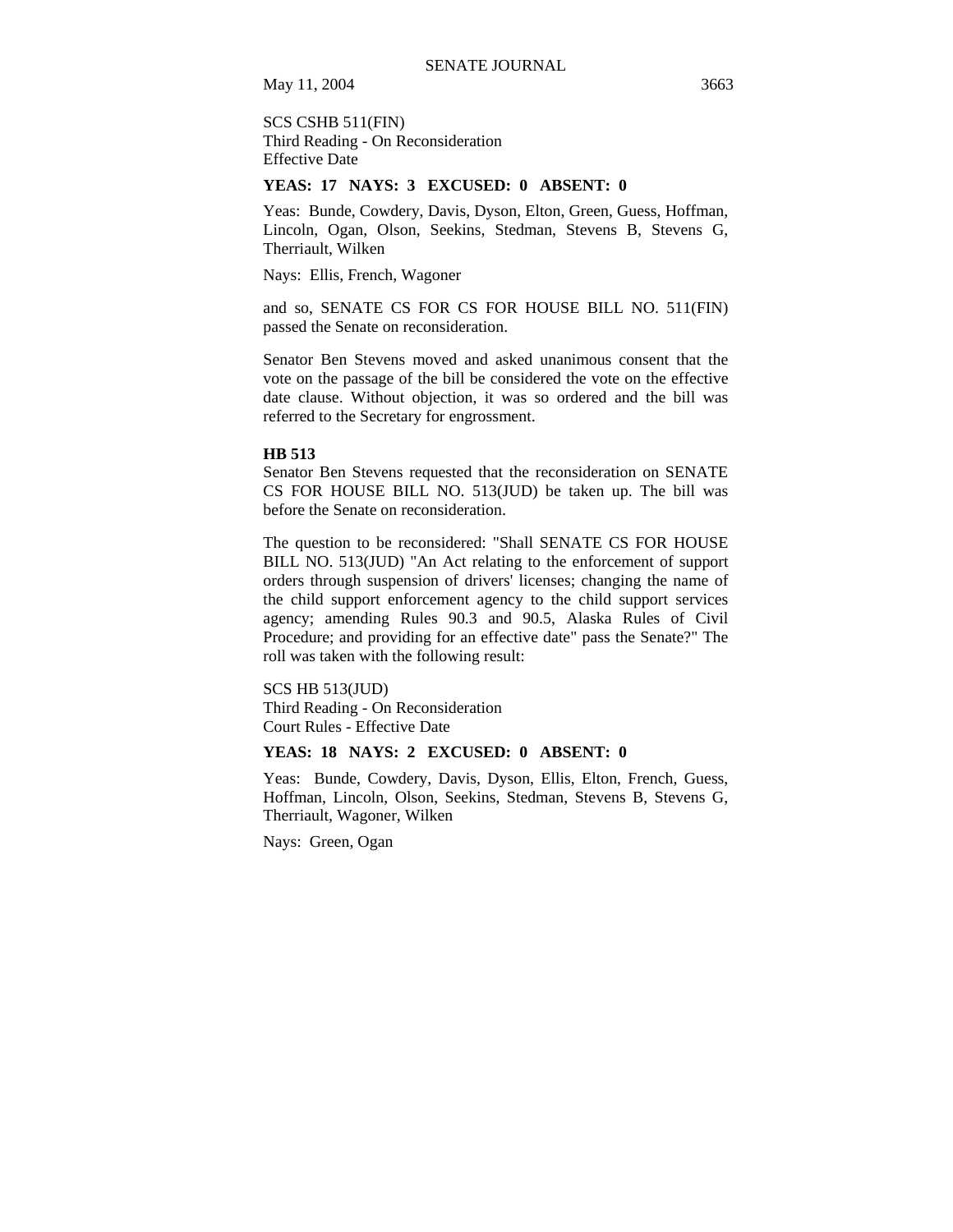and so, SENATE CS FOR HOUSE BILL NO. 513(JUD) passed the Senate on reconsideration.

Senator Ben Stevens moved and asked unanimous consent that the vote on the passage of the bill be considered the vote on the Court Rule changes. Without objection, it was so ordered.

Senator Ben Stevens moved and asked unanimous consent that the vote on the passage of the bill be considered the vote on the effective date clause. Without objection, it was so ordered and the bill was referred to the Secretary for engrossment.

# **HB 514**

Senator Ben Stevens requested that the reconsideration on SENATE CS FOR CS FOR HOUSE BILL NO. 514(FIN) be taken up. The bill was before the Senate on reconsideration.

The question to be reconsidered: "Shall SENATE CS FOR CS FOR HOUSE BILL NO. 514(FIN) "An Act relating to child support modification and enforcement, to the establishment of paternity by the child support enforcement agency, and to the crimes of criminal nonsupport and aiding the nonpayment of child support; amending Rule 90.3, Alaska Rules of Civil Procedure; and providing for an effective date" pass the Senate?" The roll was taken with the following result:

SCS CSHB 514(FIN) Third Reading - On Reconsideration Court Rule - Effective Date

# **YEAS: 15 NAYS: 5 EXCUSED: 0 ABSENT: 0**

Yeas: Bunde, Cowdery, Davis, Dyson, Ellis, Elton, French, Guess, Seekins, Stedman, Stevens B, Stevens G, Therriault, Wagoner, Wilken

Nays: Green, Hoffman, Lincoln, Ogan, Olson

Hoffman changed from "Yea" to "Nay".

and so, SENATE CS FOR CS FOR HOUSE BILL NO. 514(FIN) passed the Senate on reconsideration.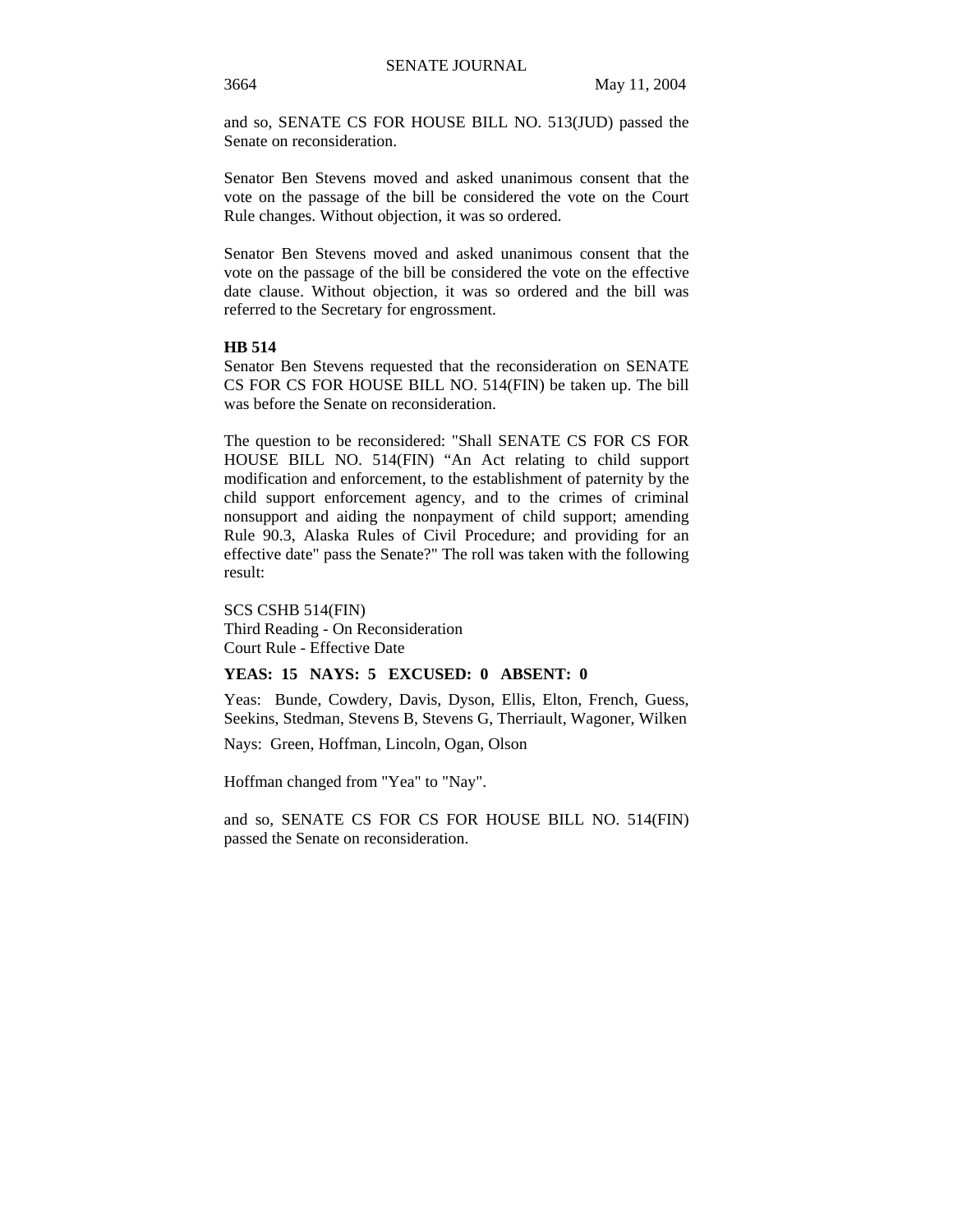Senator Ben Stevens moved and asked unanimous consent that the vote on the passage of the bill be considered the vote on the Court Rule change. Without objection, it was so ordered.

Senator Ben Stevens moved and asked unanimous consent that the vote on the passage of the bill be considered the vote on the effective date clause. Without objection, it was so ordered and the bill was referred to the Secretary for engrossment.

# **HB 464**

Senator Ben Stevens requested that the reconsideration on SENATE CS FOR HOUSE BILL NO. 464(FIN) "An Act extending the termination date of the Board of Certified Real Estate Appraisers" be taken up. The bill was before the Senate on reconsideration.

Senator Ogan moved that the bill be returned to second reading for the purpose of a specific amendment, that being Amendment No. 1. Without objection, the bill was returned to second reading.

Senator Ogan offered Amendment No. 1:

Page 1, line 2, following "**appraisers**":

Insert "**; relating to the Big Game Commercial Services Board and to the regulation of big game hunting services and transportation services; and providing for an effective date**"

Page 1, following line 3:

Insert a new bill section to read:

"**\* Section 1.** AS 08.01.010(7) is amended to read:

# (7) **Big Game Commercial Services Board**

**(AS 08.54.591) and** regulation of big game guides and transporters under AS 08.54;"

Page 1, line 4:

Delete "**Section 1**" Insert "**Sec. 2**"

Page 1, following line 6:

Insert new bill sections to read:

"**\* Sec. 3.** AS 08.03.010(c) is amended by adding a new paragraph to read: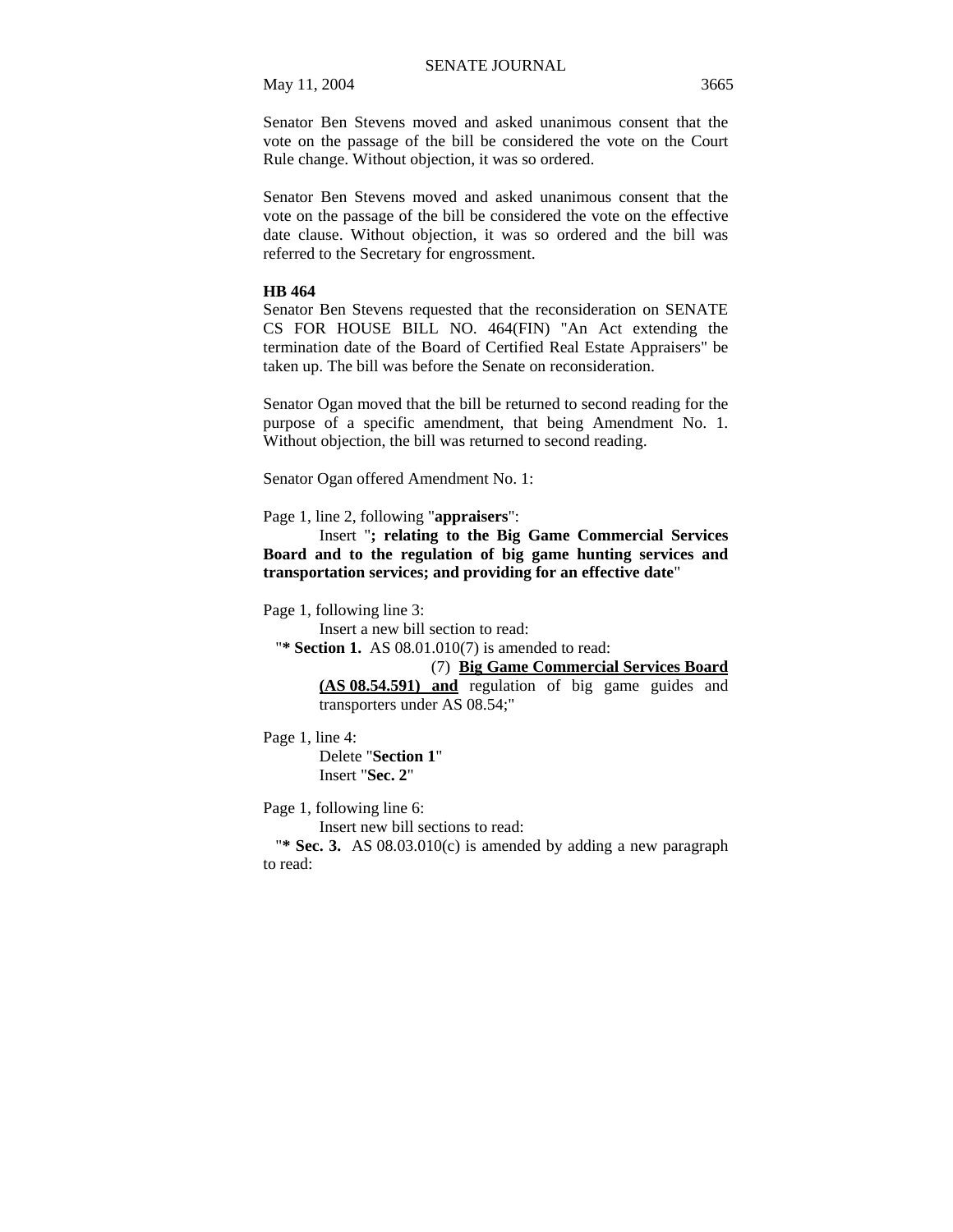(22) Big Game Commercial Services Board (AS 08.54.591) -- June 30, 2007.

 **\* Sec. 4.** AS 08.54 is amended by adding new sections to article 1 to read:

> **Sec. 08.54.591. Creation and membership of board.** (a) For the purposes of licensing and regulating the activities of providers of commercial services to big game hunters in the interest of the state's wildlife resources, there is created the Big Game Commercial Services Board. For administrative purposes, the board is in the Department of Community and Economic Development.

> > (b) The board consists of seven members as follows:

(1) two members who are current, licensed registered guide-outfitters;

(2) two members who are licensed transporters;

(3) one member of the Board of Game who is chosen by the Board of Game and who does not hold a guide or transport license;

(4) one member who represents private landholders affected by guided hunting activities or transportation services and who does not hold a license issued under this chapter; and

(5) one public member.

**Sec. 08.54.595. Board assistance.** The Department of Fish and Game, Department of Natural Resources, Department of Law, and Department of Public Safety shall provide the board with information, data, or technical assistance requested by the board for the purposes of licensing and regulating the activities of providers of commercial services to big game hunters.

 **\* Sec. 5.** AS 08.54.600 is amended to read:

**Sec. 08.54.600. Duties of board [DEPARTMENT].**  (a) The **board** [DEPARTMENT OF COMMUNITY AND ECONOMIC DEVELOPMENT] shall

(1) prepare **and** [,] grade [, AND ADMINISTER]

> (A) a qualification examination for a registered **guide-outfitter** [GUIDE] license that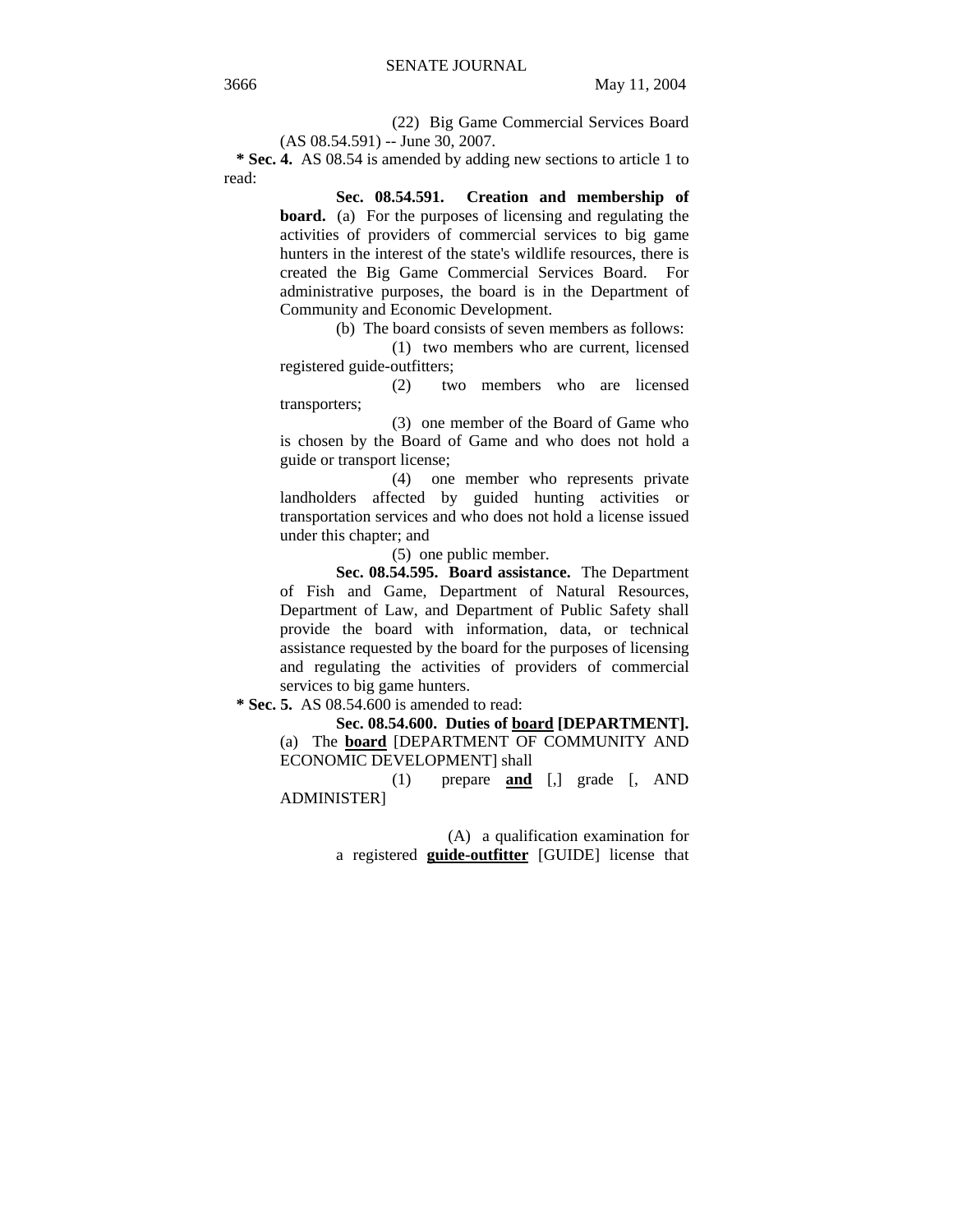requires demonstration that the applicant is qualified generally to provide guided and outfitted hunts and, in particular, possesses knowledge of fishing, hunting, and guiding laws and regulations; and

(B) a certification examination for each game management unit in which the registered **guide-outfitter** [GUIDE] intends to provide big game hunting services; the examination must require demonstration that the registered **guide-outfitter** [GUIDE] is qualified to provide guided and outfitted hunts in the game management unit for which the registered **guide-outfitter** [GUIDE] seeks to be certified and, in particular, must require demonstration that the registered **guide-outfitter** [GUIDE] possesses knowledge of the terrain, transportation problems, game, and other characteristics of the game management unit;

(2) **authorize the issuance of** [ISSUE] registered **guide-outfitter** [GUIDE], master **guide-outfitter** [GUIDE], class-A assistant guide, assistant guide, and transporter licenses;

(3) [COMPILE, MAINTAIN, AND PUBLISH AN ANNUAL ROSTER OF REGISTERED GUIDES AND MASTER GUIDES LICENSED UNDER THIS CHAPTER; A PERSON LISTED IN THE ROSTER WHOSE LICENSE IS REVOKED OR SUSPENDED SHALL BE REMOVED FROM THE ROSTER WHILE THE PERSON'S LICENSE IS REVOKED OR SUSPENDED;

(4)] impose appropriate disciplinary sanctions on a licensee under AS 08.54.600 - 08.54.790;

**(4)** [(5)] require an applicant for issuance or renewal of any class of guide license or of a transporter license to state in a written and signed document whether the applicant's right to obtain, or exercise the privileges granted by, a hunting, guiding, outfitting, or transportation services license is revoked or suspended in this state or another state or in Canada;

**(5)** [(6)] regularly disseminate information regarding examinations and other qualifications for all classes of guide licenses to residents of the rural areas of the state;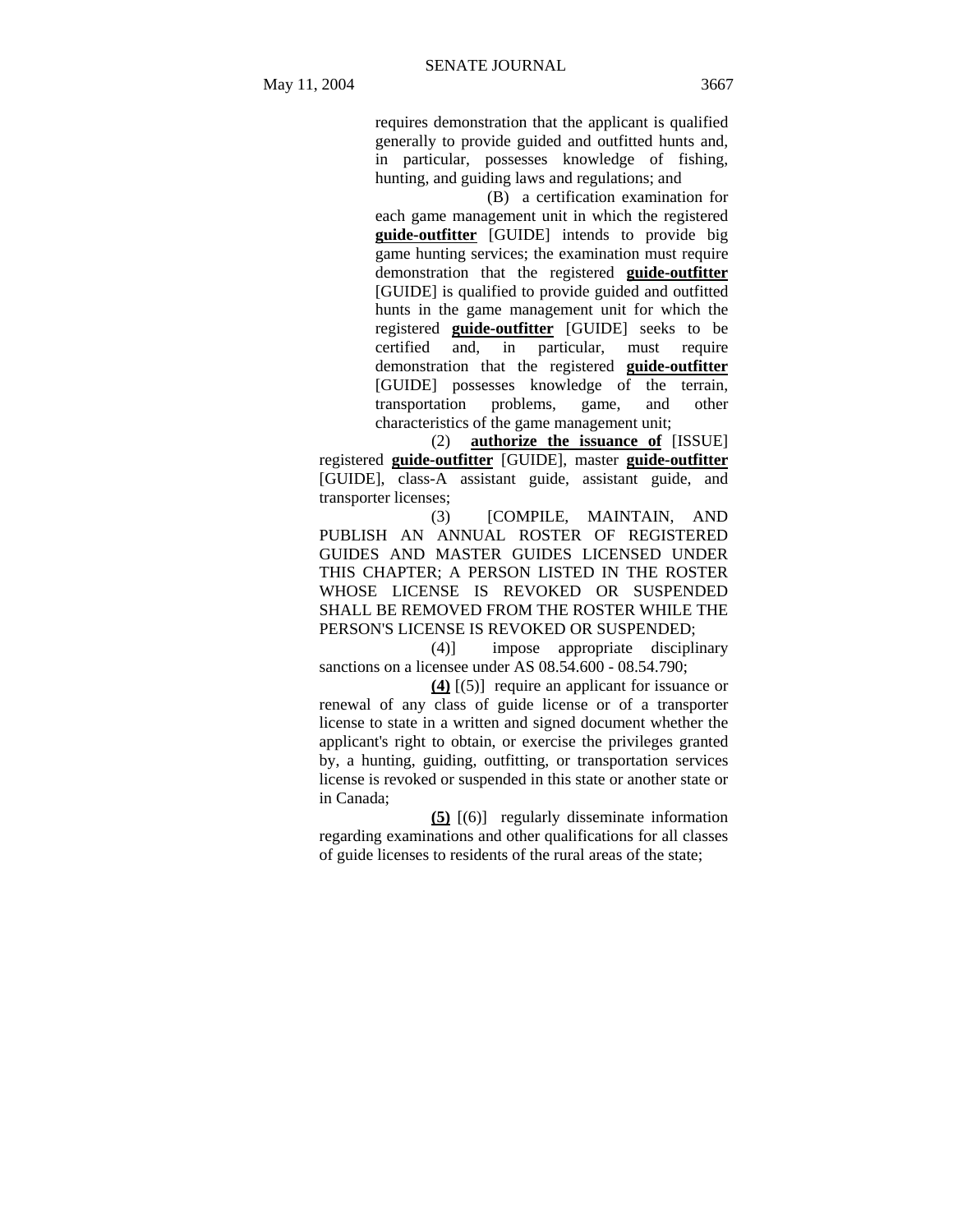**(6)** [(7)] adopt procedural and substantive regulations required by this chapter;

**(7) provide for administration of** [(8) ADMINISTER] examinations for registered **guide-outfitters** [GUIDES] at least twice a year [; AN EXAMINATION MAY NOT BE GIVEN WITHIN 90 DAYS AFTER THE PREVIOUS EXAMINATION; AT LEAST ONCE EVERY OTHER YEAR THE DEPARTMENT SHALL GIVE THE EXAMINATION AT A LOCATION OTHER THAN ANCHORAGE].

(b) The **board** [DEPARTMENT] shall provide for administration of an oral examination for a registered **guideoutfitter** [GUIDE] license or for a game management unit certification if **requested at the time of application for the license** [AN APPLICANT EXPERIENCES A SPECIFIC LANGUAGE DISABILITY].

 **\* Sec. 6.** AS 08.54.600 is amended by adding a new subsection to read:

> (c) The board may adopt regulations as the board considers appropriate to

> (1) establish a code of ethics for professions regulated by the board;

> (2) establish requirements for the contents of written contracts to provide big game hunting services and transportation services to clients;

(3) authorize the department to request a copy of a big game hunting services or transportation services contract entered into by a person licensed under this chapter.  **\* Sec. 7.** AS 08.54.605(a) is amended to read:

(a) Notwithstanding AS 08.54.610, 08.54.620,

08.54.630, 08.54.650, and 08.54.660, a person may not receive or renew a registered **guide-outfitter** [GUIDE] license, master **guide-outfitter** [GUIDE] license, class-A assistant guide license, assistant guide license, or transporter license if

(1) the person has been convicted of

(A) a violation of a state **or federal** hunting, guiding, or transportation services statute or regulation [WITHIN THE LAST FIVE YEARS] for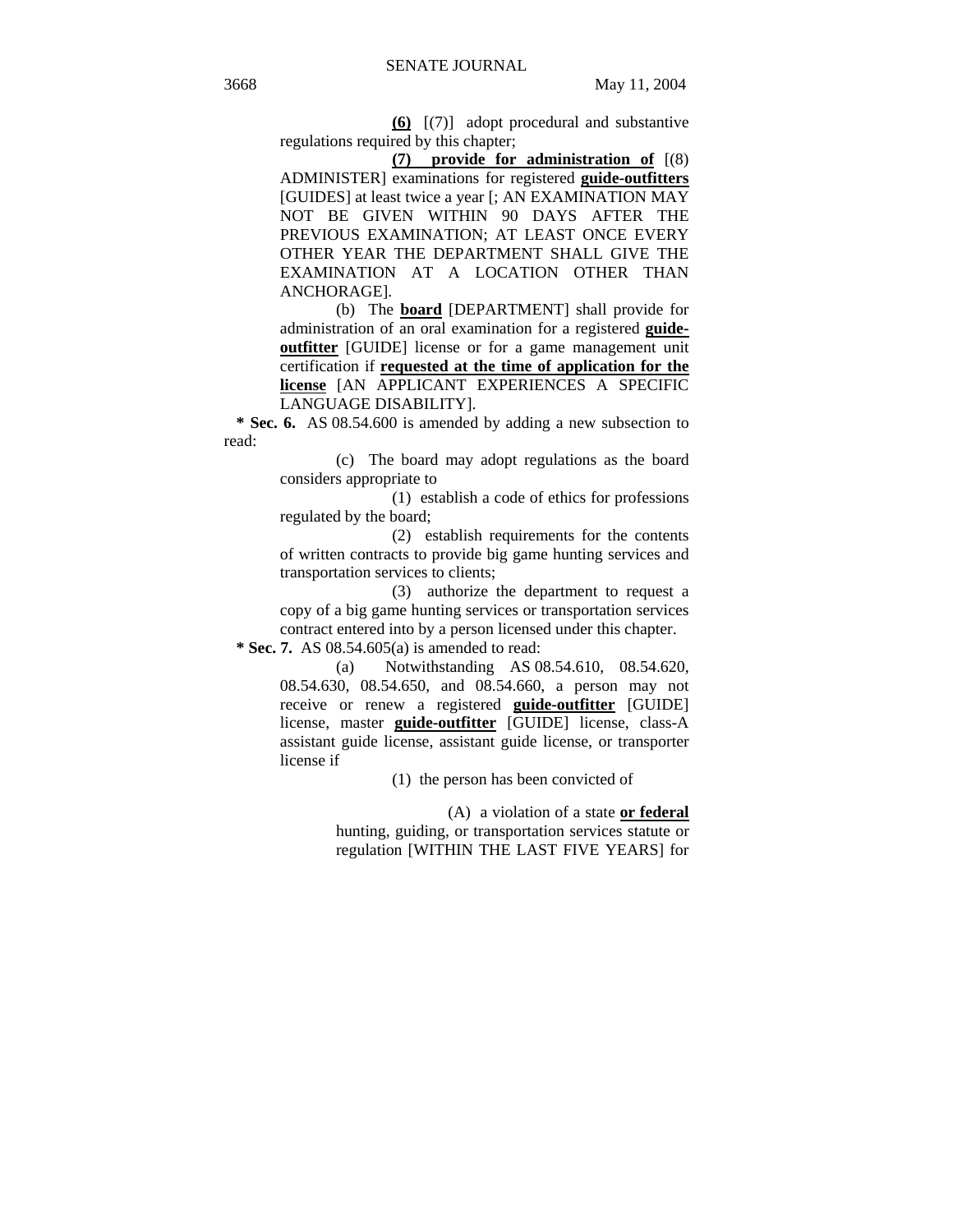which the person was (i) [FINED MORE THAN \$1,000 OR] imprisoned for more than five days **within the previous five years**; **(ii) fined more than \$1,000 in the previous 12 months; (iii) fined more than \$3,000 in the previous 36 months; or (iv) fined more than \$5,000 in the previous 60 months;** (B) a felony within the last five years; or

(C) a felony offense against the person under AS 11.41 within the last 10 years; or

(2) the person's right to obtain, or exercise the privileges granted by, a hunting, guiding, outfitting, or transportation services license is suspended or revoked in this state or another state or in Canada.

 **\* Sec. 8.** AS 08.54.605(c) is amended to read:

(c) A person may not receive a certification for a game management unit if the person is prohibited by (a) of this section from receiving or renewing a registered **guideoutfitter** [GUIDE] license or master **guide-outfitter** [GUIDE] license.

 **\* Sec. 9.** AS 08.54.610 is amended to read:

**Sec. 08.54.610. Registered guide-outfitter [GUIDE] license.** (a) A natural person is entitled to a registered **guide-outfitter** [GUIDE] license if the person

(1) is 21 years of age or older;

(2) has practical field experience in the handling of firearms, hunting, judging trophies, field preparation of meat and trophies, first aid, photography, and related guiding and outfitting activities;

(3) either

(A) has passed the qualification examination prepared [AND ADMINISTERED] by the **board** [DEPARTMENT] under AS 08.54.600; or

(B) provides evidence of 25 years

of experience as a class-A assistant guide or class-A assistant guide-outfitter;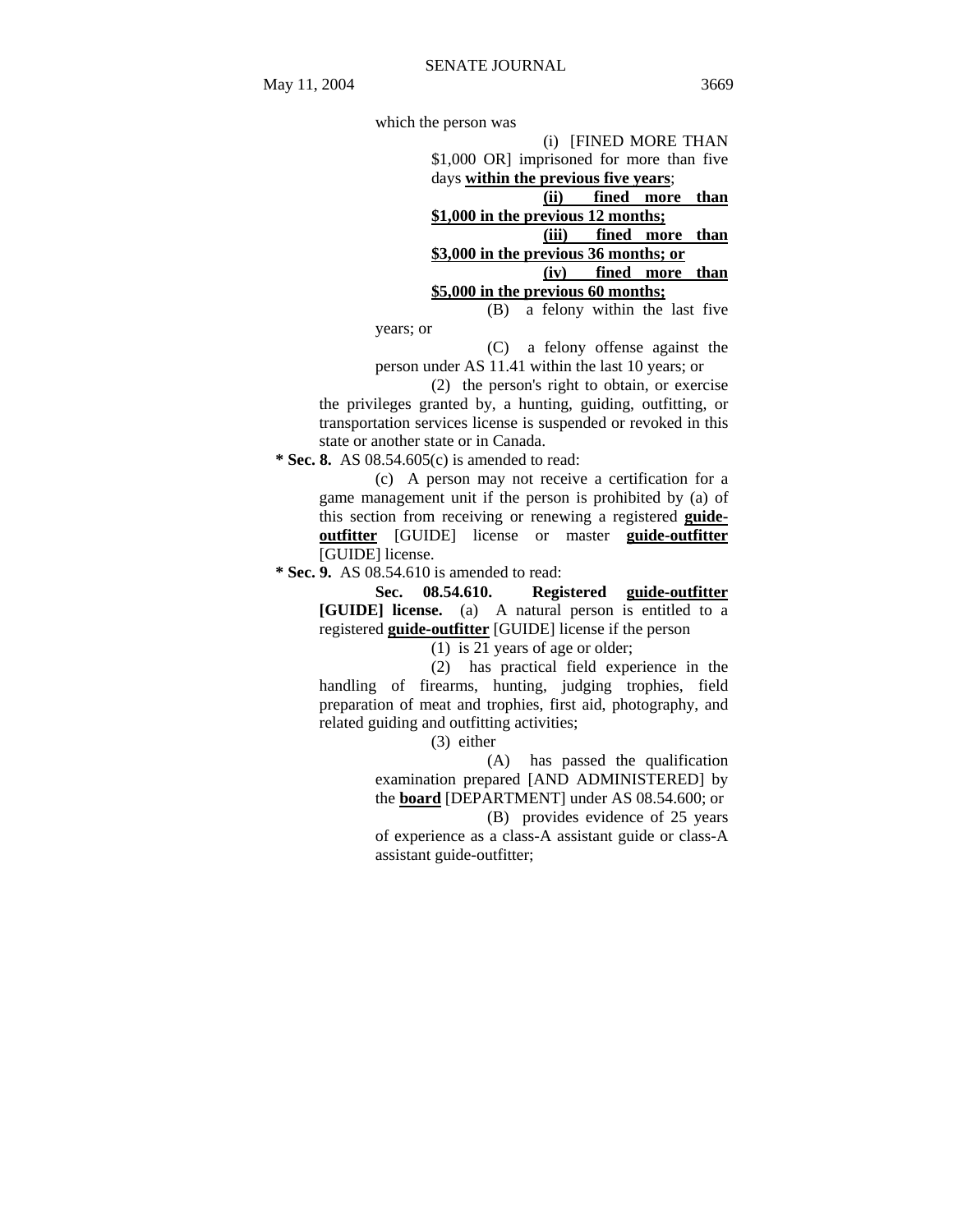(4) has passed a certification examination prepared [AND ADMINISTERED] by the **board** [DEPARTMENT] under AS 08.54.600 for at least one game management unit;

(5) has legally hunted **big game** in the state for part of each of any five years in a manner directly contributing to the person's experience and competency as a guide;

(6) has been licensed as and performed the services of a class-A assistant guide or assistant guide, or of a class-A assistant guide-outfitter or assistant guide-outfitter under former AS 08.54.300 - 08.54.590, in the state for a part of each of three years;

(7) is capable of performing the essential duties associated with guiding and outfitting;

(8) has been favorably recommended in writing by eight big game hunters whose recommendations have been solicited by the department from a list provided by the applicant, including at least two favorable recommendations for each year of any three years during which the person was a class-A assistant guide or assistant guide, or a class-A assistant guide-outfitter or assistant guideoutfitter under former AS 08.54.300 - 08.54.590;

(9) has provided proof of financial responsibility if required by the department under AS 08.54.680; and

(10) has applied for a registered **guideoutfitter** [GUIDE] license on a form provided by the department and paid the license application fee and the registered **guide-outfitter** [GUIDE] license fee.

(b) A master **guide-outfitter** [GUIDE] license authorizes a registered **guide-outfitter** [GUIDE] to use the title master **guide-outfitter** [GUIDE], but is for all other purposes under this chapter a registered **guide-outfitter** [GUIDE] license. A natural person is entitled to receive a renewable master **guide-outfitter** [GUIDE] license if the person

(1) is, at the time of application for a master **guide-outfitter** [GUIDE] license, licensed as a registered **guide-outfitter** [GUIDE] under this section;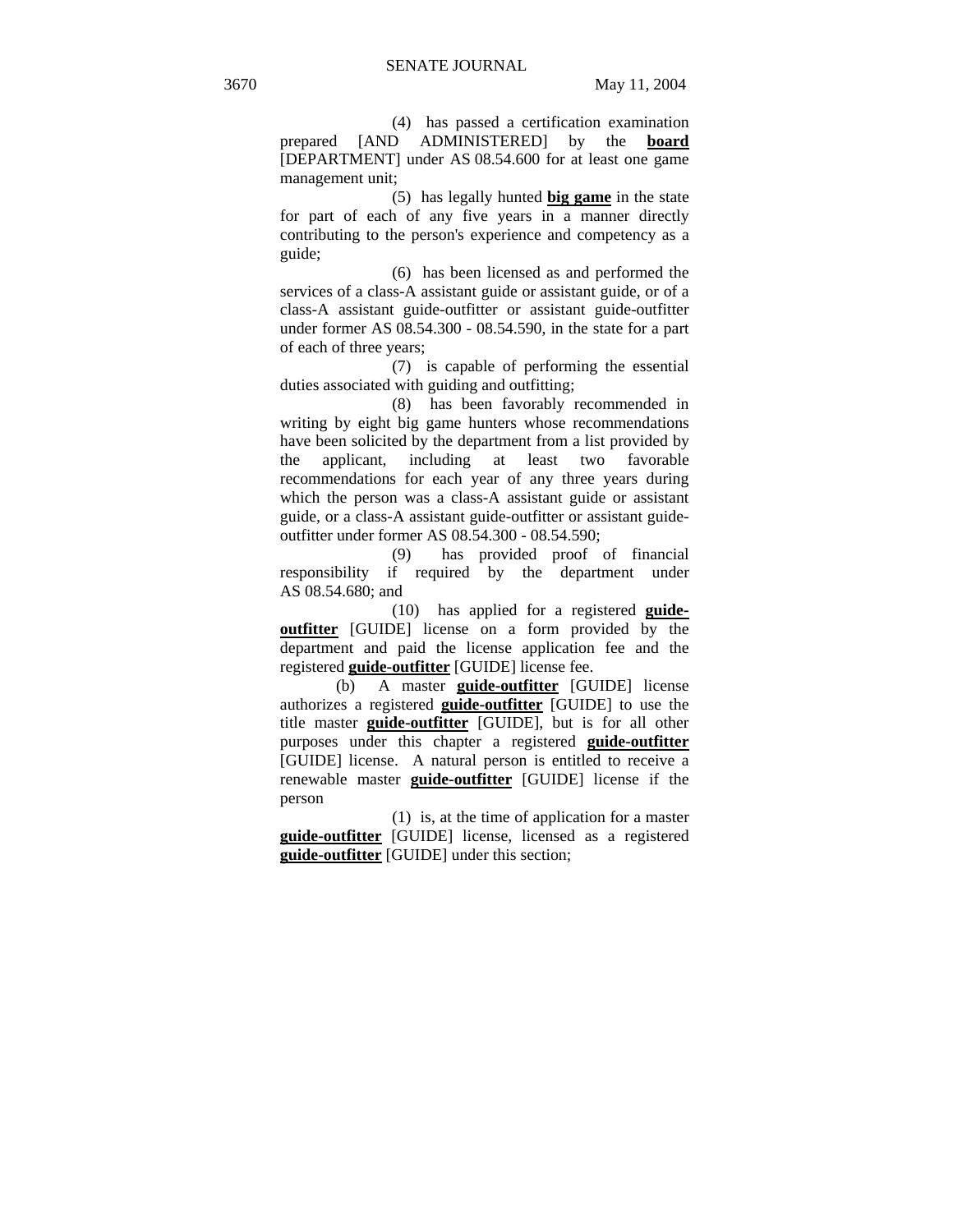(2) has been licensed in this state as a registered guide or a guide-outfitter, under former AS 08.54.010 - 08.54.240, former AS 08.54.300 - 08.54.590, or this chapter, for at least 12 of the last 15 years, including the year immediately preceding the year in which the person applies for a master **guide-outfitter** [GUIDE] license;

(3) submits a list to the department of at least 25 clients for whom the person has personally provided guiding or outfitting services and the person receives a favorable evaluation from 10 of the clients selected from the list by the department; and

(4) applies for a master **guide-outfitter** [GUIDE] license on a form provided by the department and pays the application fee, if any.

(c) A registered **guide-outfitter** [GUIDE] may contract to guide or outfit hunts for big game and may provide transportation services, personally or through an assistant, to big game hunters who are clients of the **registered guideoutfitter** [GUIDE].

(d) A person who is licensed as a registered **guideoutfitter** [GUIDE] may be employed by another registered **guide-outfitter** [GUIDE] to perform the functions of a registered **guide-outfitter** [GUIDE] or class-A assistant guide in the game management unit for which the person is certified under AS 08.54.600 or of an assistant guide in any game management unit.

(e) A registered **guide-outfitter** [GUIDE] who contracts for a guided hunt shall be

(1) physically present in the field with the client at least once during the contracted hunt; and

(2) in the field and participating in the contracted hunt, unless the hunt is being conducted by a class-A assistant guide or a registered **guide-outfitter** [GUIDE] employed by the contracting registered **guide-outfitter** [GUIDE].

 **\* Sec. 10.** AS 08.54.620 is amended to read:

**Sec. 08.54.620. Class-A assistant guide license.** (a) A natural person is entitled to a class-A assistant guide license if the person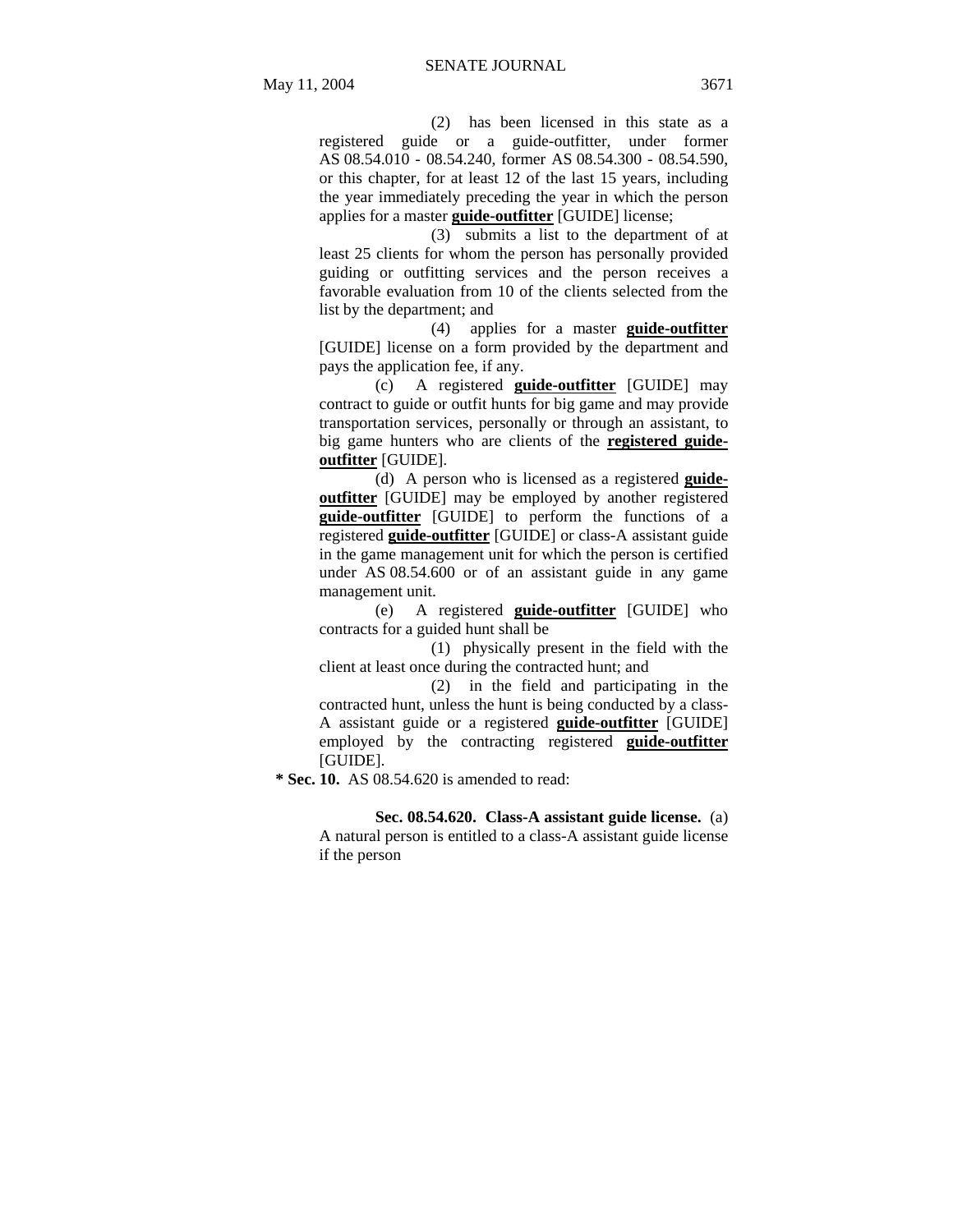(1) is 21 years of age or older;

(2) applies for a class-A assistant guide license on a form provided by the department and pays the license application fee and the license fee; [AND]

# (3) **possesses a current first aid card issued by the Red Cross or a similar organization; and**

**(4)** either

(A) has

(i) been employed during at least three calendar years as any class of licensed guide in the game management unit for which the license is sought; and

(ii) at least 10 years' hunting experience in the state; military service outside of the state for not more than three years shall be accepted as part of the required 10 years' hunting experience; [OR]

(B) provides

(i) evidence that the person physically resides in the game management unit in which the person is to be employed;

(ii) evidence that the person has had at least 15 years' hunting experience in the game management unit in which the person is to be employed; military service outside of the state for not more than three years shall be accepted as part of the required 15 years' hunting experience; and

(iii) a written recommendation from a registered **guideoutfitter** [GUIDE, STATE TROOPER, STATE FISH AND WILDLIFE LAW ENFORCEMENT OFFICER, OR STATE FISH OR GAME BIOLOGIST WHO IS FAMILIAR WITH THE PERSON OR] who intends to employ the person as a class-A assistant guide**; or**

**(C) provides evidence that the** 

**person** 

**(i) physically resides in**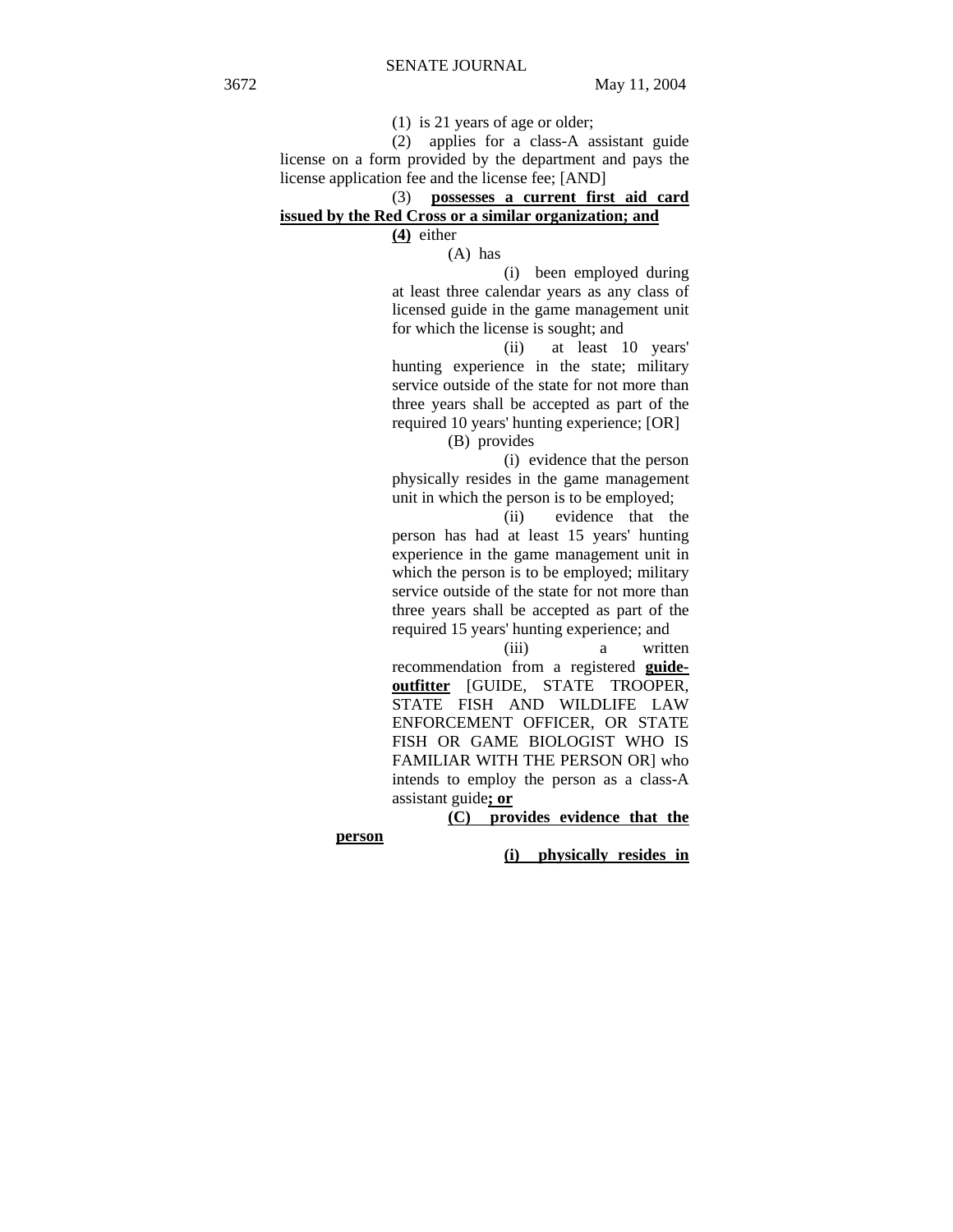**the game management unit in which the person is to be employed;** 

**(ii) has at least 10 years' hunting experience in the state; military service outside of the state for not more than three years shall be accepted as part of the required 10 years' hunting experience; and** 

**(iii) has passed a class-A** 

**assistant guide training course approved by the board**.

(b) A class-A assistant guide

(1) may not contract to guide or outfit a big game hunt;

(2) shall be employed by and under the supervision of a registered **guide-outfitter** [GUIDE] who has contracted with the client for whom the class-A assistant guide is conducting the hunt;

(3) may take charge of a camp and **provide** [CONDUCT] guide **services** [ACTIVITIES] from the camp without the contracting registered **guide-outfitter** [GUIDE] being in the field and participating in the contracted hunt if the contracting registered **guide-outfitter** [GUIDE] is supervising the guiding activities;

(4) may not perform functions of a class-A assistant guide outside of the game management unit for which the license is issued; and

(5) may be employed by a registered **guideoutfitter** [GUIDE] to perform the functions of an assistant guide in any game management unit.

 **\* Sec. 11.** AS 08.54.630 is amended to read:

**Sec. 08.54.630. Assistant guide license.** (a) A natural person is entitled to an assistant guide license if the person

(1) is 18 years of age or older;

(2) has legally hunted **big game** in the state during two calendar years;

(3) possesses a first aid card issued by the Red Cross or a similar organization;

# (4) **either**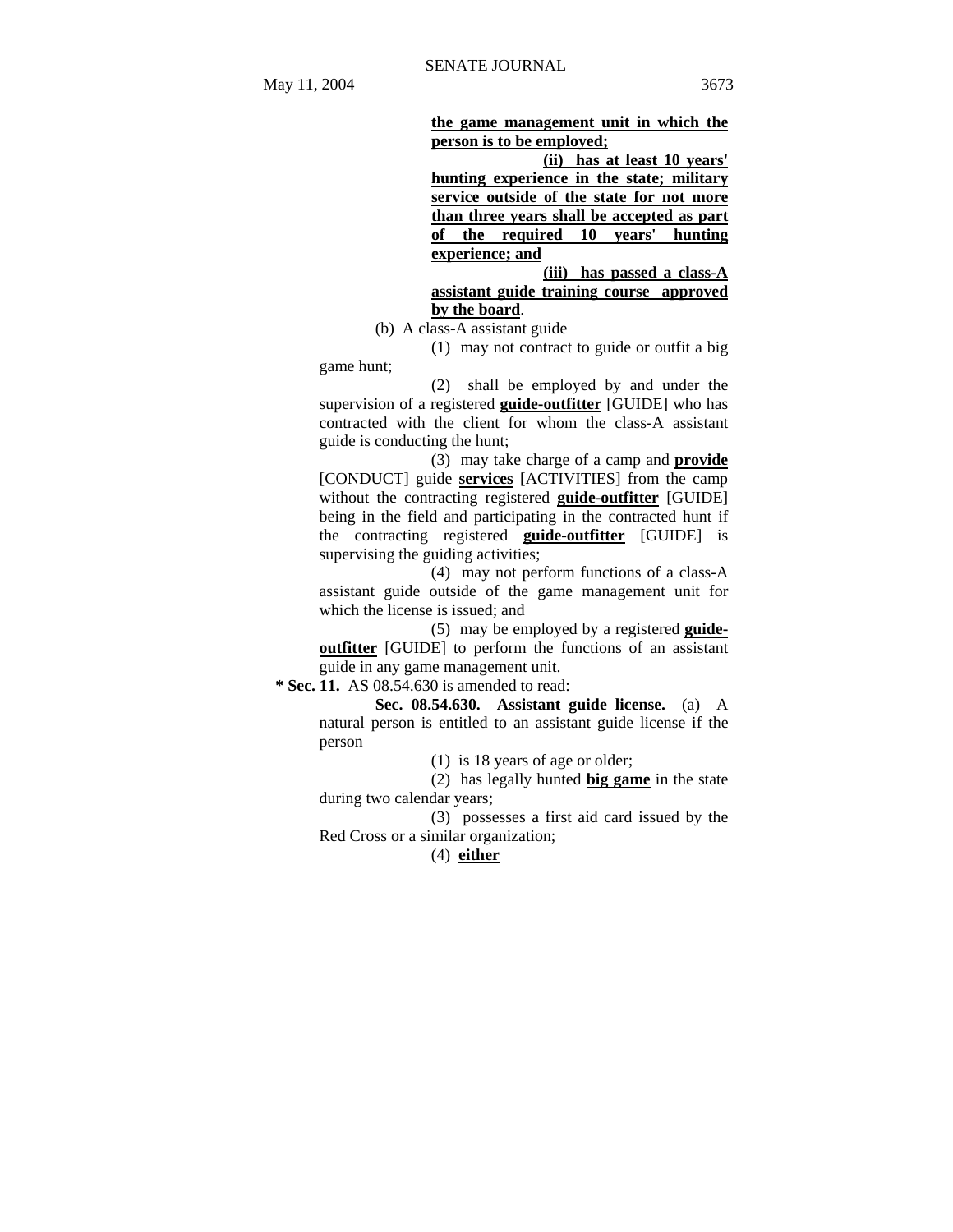**(A)** obtains a written recommendation from a registered **guide-outfitter** [GUIDE, STATE TROOPER, STATE FISH AND WILDLIFE LAW ENFORCEMENT OFFICER, OR STATE FISH OR GAME BIOLOGIST WHO IS FAMILIAR WITH THE PERSON OR1 who intends to employ the person as an assistant guide; **or**

**(B) provides evidence that the person passed an assistant guide training course approved by the board;** and

(5) applies for an assistant guide license on a form provided by the department and pays the license application fee and the license fee.

(b) An assistant guide

(1) may not contract to guide or outfit a big game hunt;

(2) shall be employed by a registered **guideoutfitter** [GUIDE] and under the supervision of a registered **guide-outfitter** [GUIDE] or class-A assistant guide while the assistant guide is in the field on guided hunts; and

(3) may not take charge of a camp or **provide** [CONDUCT] guide **services** [ACTIVITIES] unless the contracting registered **guide-outfitter** [GUIDE] is in the field and participating in the contracted hunt or a registered **guide-outfitter** [GUIDE] or class-A assistant guide employed by the contracting guide is physically present and supervising the hunt.

 **\* Sec. 12.** AS 08.54.640(a) is amended to read:

(a) Notwithstanding AS 08.54.610 - 08.54.630 and except as provided in (b) of this section, a person may not hold, or earn experience credits to apply for, a registered **guide-outfitter** [GUIDE] license under this chapter, while the person is a law enforcement officer and for three months after terminating the person's status as a law enforcement officer.

 **\* Sec. 13.** AS 08.54.640(b) is amended to read:

(b) A registered **guide-outfitter** [GUIDE] license, class-A assistant guide license, or assistant guide license issued under this chapter, or under former provisions of AS 08.54.300 - 08.54.590, after May 16, 1992, is suspended if the person to whom the license is issued subsequently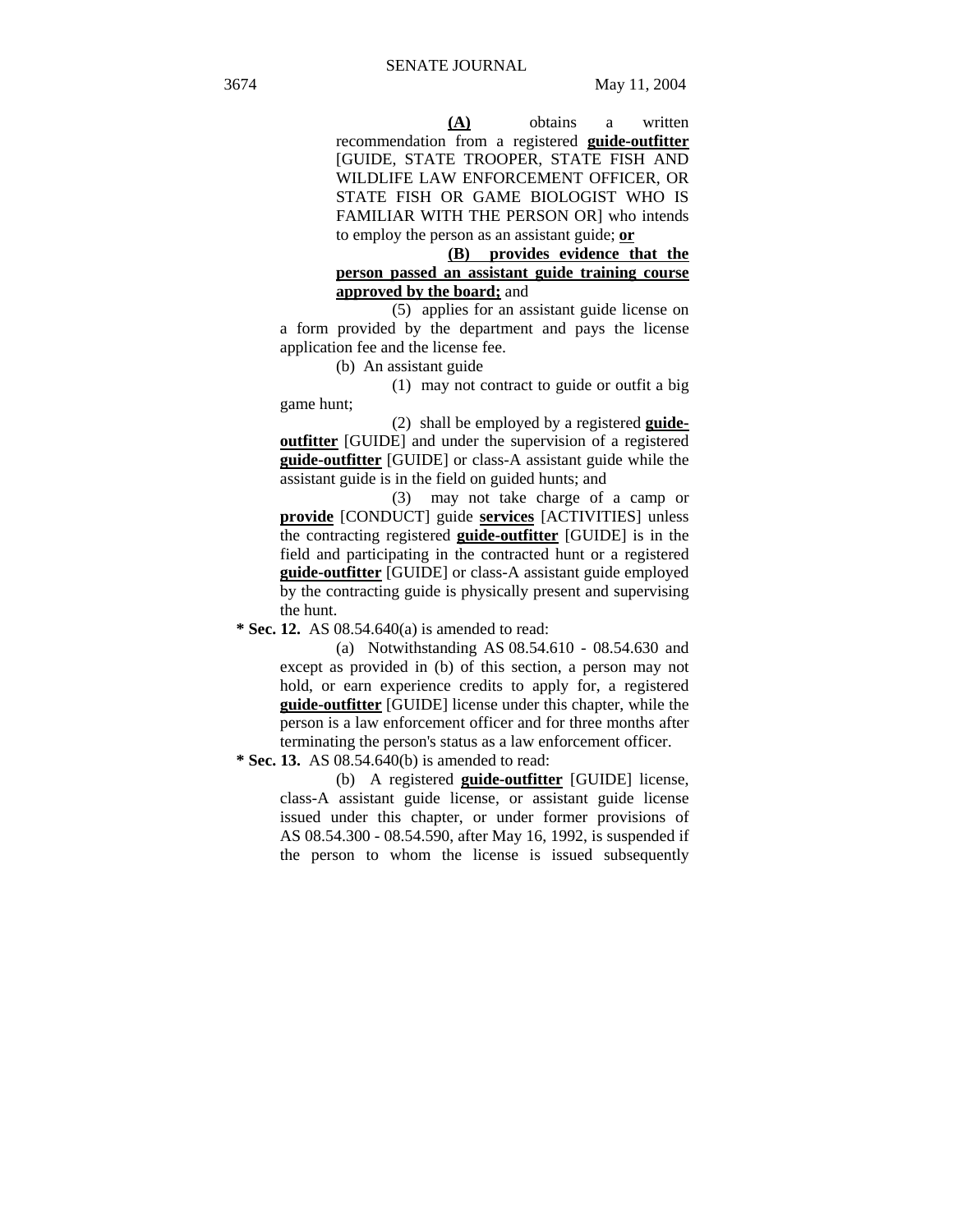becomes a law enforcement officer. A person whose license is subject to suspension under this subsection shall notify the department that the person has become a law enforcement officer within 30 days after becoming a law enforcement officer. The suspension of a license under this subsection remains in effect until three months have elapsed from the date on which the licensee provides written notification to the department of the fact that the person is no longer a law enforcement officer. A person whose license is suspended under this subsection is not required to renew the license or pay license renewal fees for the period of suspension. Once a suspension of a license is terminated, the licensee may provide, without further payment of a guide license fee, the guide services authorized by the license for the remainder of the licensing period in which the suspension is terminated. Notwithstanding other provisions of this subsection, if a person whose license is suspended under this subsection fails to notify the department within one year after the person is no longer a law enforcement officer, the person's license lapses and the person is eligible for reissuance of the license only as provided in AS 08.54.670. The **board** [DEPARTMENT] may adopt regulations to implement this subsection.

 **\* Sec. 14.** AS 08.54.650(c) is amended to read:

(c) A transporter shall provide an annual activity report on a form provided by the department. An activity report must contain **all** information required by the **board** [DEPARTMENT] by regulation.

 **\* Sec. 15.** AS 08.54.660 is amended to read:

**Sec. 08.54.660. Renewal of guide and transporter licenses.** (a) An applicant for renewal of a registered **guideoutfitter** [GUIDE], class-A assistant guide, assistant guide, or transporter license shall submit

(1) a request for renewal of the license on a form provided by the department; and

(2) the appropriate license fee for the next licensing period.

(b) The department may not renew a registered **guide-outfitter** [GUIDE] license under this section unless all fees have been paid in full and **the registered guide-outfitter**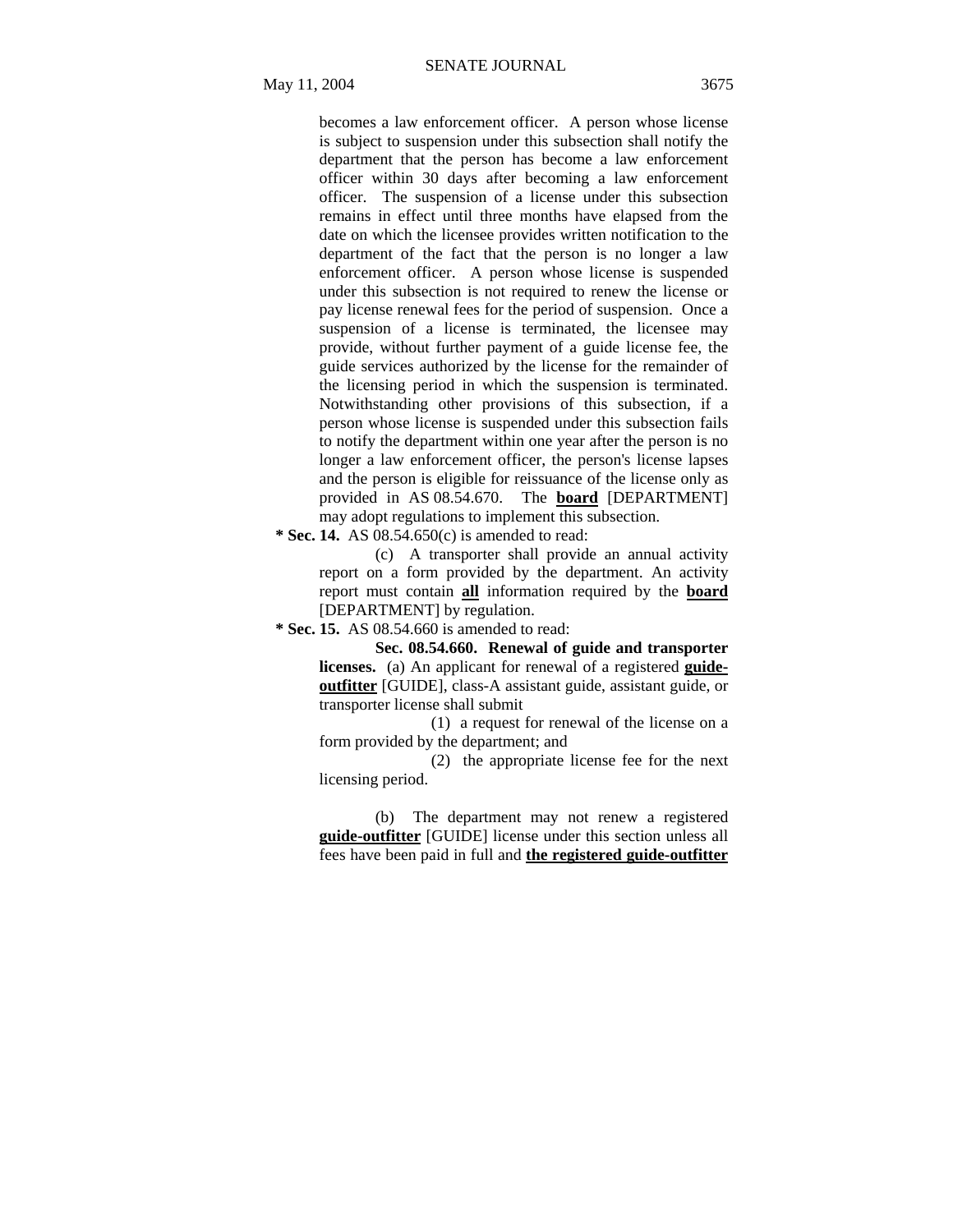**has signed an affidavit that** all hunt records due during the term of the current license have been filed with the department.

(c) The department may not renew a transporter license unless all fees have been paid in full and **the transporter has signed an affidavit that** all activity reports due during the term of the current license have been filed with the department.

 **\* Sec. 16.** AS 08.54.670 is amended to read:

**Sec. 08.54.670. Failure to renew.** The department may not issue a license to a person who held a registered **guide-outfitter** [GUIDE], class-A assistant guide, or assistant guide license and who has failed to renew the license under this chapter for four consecutive years unless the person again meets the qualifications for initial issuance of the license.

 **\* Sec. 17.** AS 08.54.680(b) is amended to read:

(b) If a registered **guide-outfitter** [GUIDE], class-A assistant guide, or an assistant guide personally pilots an aircraft to transport clients during the provision of big game hunting services, the registered **guide-outfitter** [GUIDE], class-A assistant guide, or assistant guide shall have a commercial pilot's rating or a minimum of 500 hours of flying time in the state.

 **\* Sec. 18.** AS 08.54.680 is amended by adding a new subsection to read:

> (c) On or after January 1, 2005, a registered guide may not provide big game hunting services and a transporter may not provide transportation services unless the registered guide or transporter has entered into a written contract with the client for the provision of those services.

 **\* Sec. 19.** AS 08.54.710(a) is amended to read:

(a) The **board** [DEPARTMENT] may impose a disciplinary sanction in a timely manner under (c) of this section if the **board** [DEPARTMENT] finds after a hearing**,** that a licensee

(1) is convicted of a violation of **any** [A] state **or federal** statute or regulation relating to hunting or to provision of big game hunting services or transportation services; [OR]

(2) has failed to file records or reports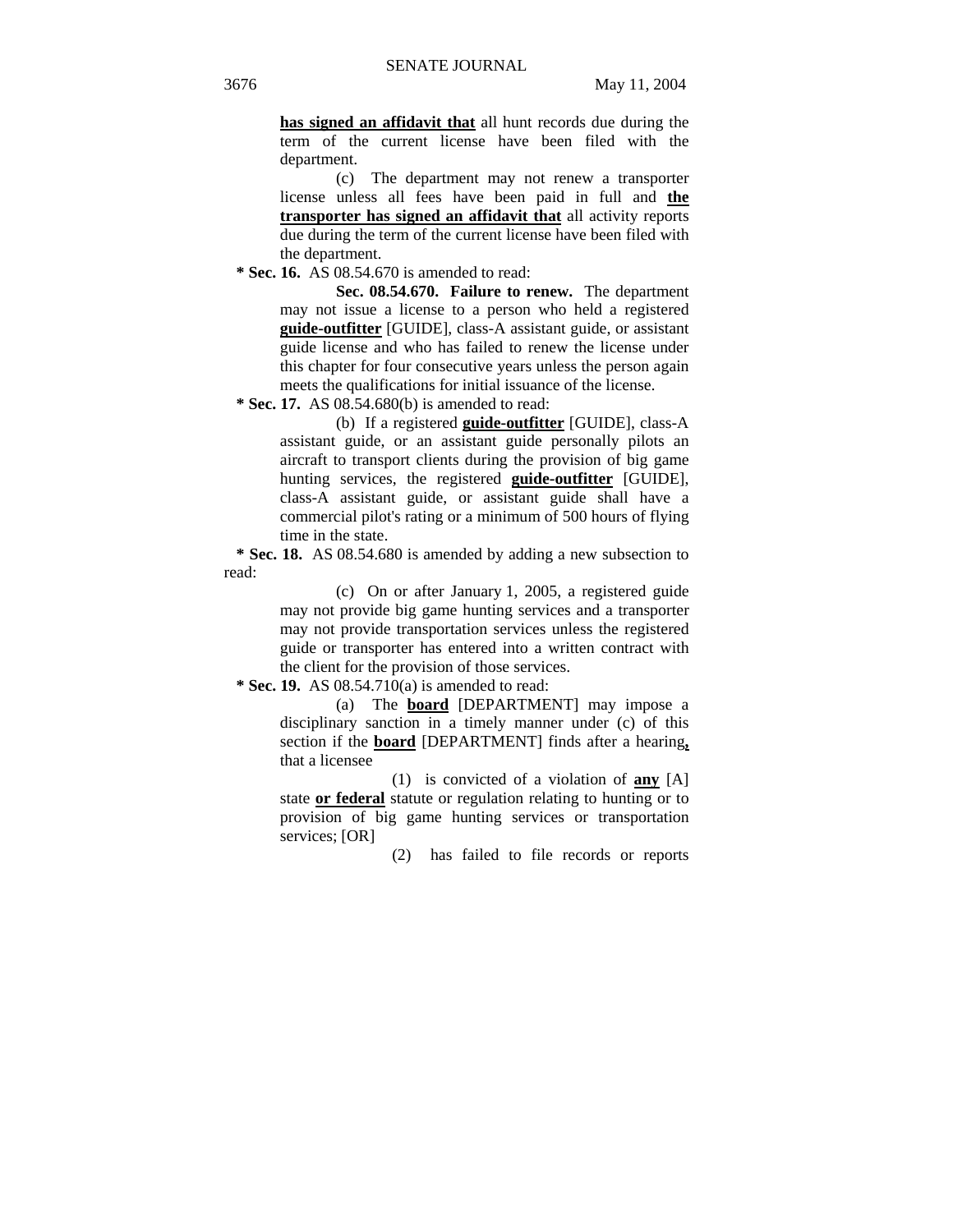required under this chapter**;** 

|                                                            |  |  | (3) has negligently misrepresented or |  |
|------------------------------------------------------------|--|--|---------------------------------------|--|
| omitted a material fact on an application for any class of |  |  |                                       |  |
| guide license or a transporter license; or                 |  |  |                                       |  |

**(4) has breached a contract to provide big game hunting services or transportation services to a client**.

 **\* Sec. 20.** AS 08.54.710(b) is amended to read:

(b) The **board** [DEPARTMENT] may impose a disciplinary sanction in a timely manner under  $(c)(3) - (7)$  of this section if the **board** [DEPARTMENT] finds**,** after a hearing**,** that a licensee **has acted unethically** [IS INCOMPETENT] as a registered **guide-outfitter** [GUIDE], class-A assistant guide, assistant guide, or transporter.

 **\* Sec. 21.** AS 08.54.710(c) is amended to read:

(c) The **board** [DEPARTMENT] may impose the following disciplinary sanctions, singly or in combination:

(1) permanently revoke a license;

(2) suspend a license for a specified period;

(3) censure or reprimand a licensee;

(4) impose limitations or conditions on the professional practice of a licensee;

(5) impose requirements for remedial professional education to correct deficiencies in the education, training, and skill of the licensee;

(6) impose probation requiring a licensee to report regularly to the **board** [DEPARTMENT] on matters related to the grounds for probation;

(7) impose a civil fine not to exceed **\$5,000** [\$1,000].

 **\* Sec. 22.** AS 08.54.710(d) is amended to read:

(d) The **board** [DEPARTMENT] shall permanently revoke a transporter license or any class of guide license if the **board** [DEPARTMENT] finds after a hearing that the license was obtained through fraud, deceit, or [INNOCENT] misrepresentation.

 **\* Sec. 23.** AS 08.54.710(e) is amended to read:

(e) The **board** [DEPARTMENT] shall suspend or permanently revoke a transporter license or any class of guide license without a hearing if the court orders the **board**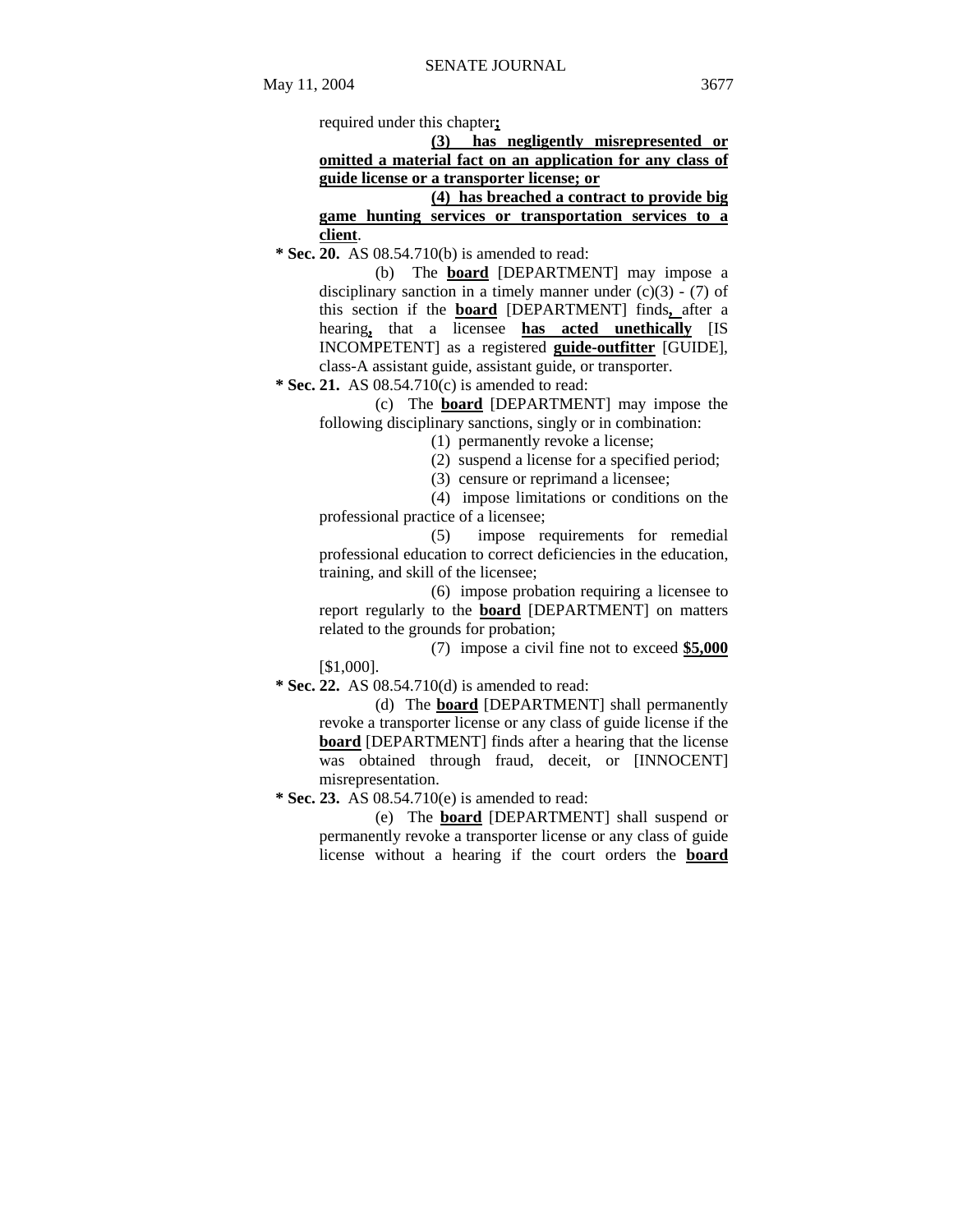[DEPARTMENT] to suspend or permanently revoke the license as a penalty for conviction of an unlawful act [UNDER AS 08.54.720]. If the **board** [DEPARTMENT] suspends or permanently revokes a license under this subsection, the **board** [DEPARTMENT] may not also impose an administrative disciplinary sanction of suspension or permanent revocation of the same license for the same offense for which the court ordered the suspension or permanent revocation under AS 08.54.720.

 **\* Sec. 24.** AS 08.54.710(h) is amended to read:

(h) If the **board** [DEPARTMENT] revokes a license under this section, the person whose license has been revoked shall immediately surrender the license to the department.

 **\* Sec. 25.** AS 08.54.710(i) is amended to read:

(i) The **board** [DEPARTMENT] may summarily suspend a licensee from practice of the profession under this chapter, for a period of not more than 30 days, before a final hearing is held or during an appeal if the **board** [DEPARTMENT] finds that the licensee poses a clear and immediate danger to the public health and safety. A person is entitled to a hearing before the **board** [DEPARTMENT] to appeal the summary suspension within seven days after the order of suspension is issued. A person may appeal an adverse decision of the **board** [DEPARTMENT] on an appeal of summary suspension to a court of competent jurisdiction.

 **\* Sec. 26.** AS 08.54.720(a) is amended to read:

(a) It is unlawful for a

(1) person who is licensed under this chapter to knowingly fail to promptly report**, unless a reasonable means of communication is not reasonably available,** to the Department of Public Safety, [DIVISION OF FISH AND WILDLIFE PROTECTION,] and in no event later than 20 days, a violation of a state **or federal wildlife or** game, guiding, or transportation services statute or regulation that the person reasonably believes was committed by a client or an employee of the person;

(2) person who is licensed under this chapter to intentionally obstruct or hinder or attempt to obstruct or hinder lawful hunting engaged in by a person who is not a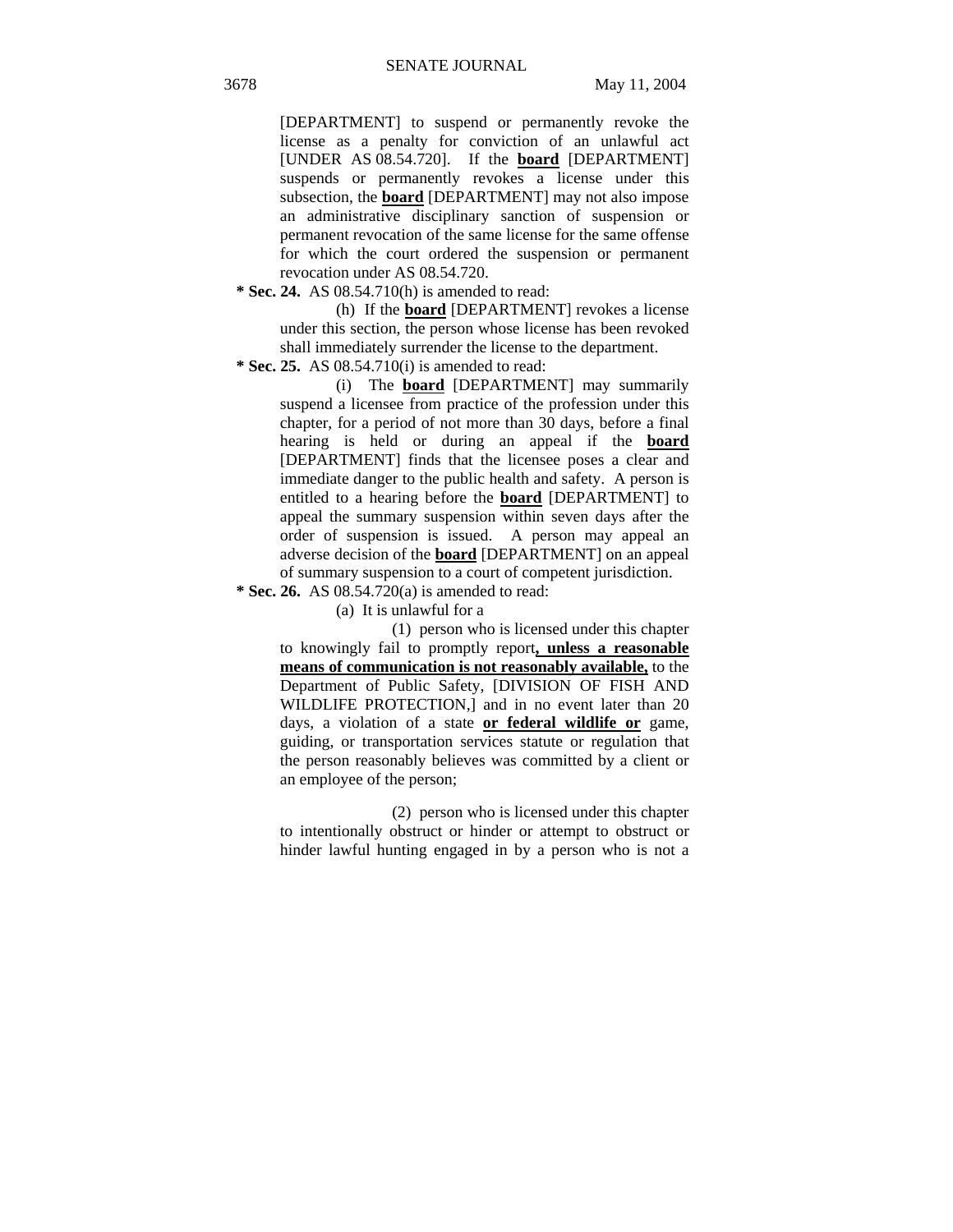client of the person;

(3) class-A assistant guide or an assistant guide to knowingly guide a **big game** hunt except while employed and supervised by a registered **guide-outfitter** [GUIDE];

(4) person who holds any class of guide license **or transporter license** to knowingly enter or remain on private**, state, or federal** land without prior authorization during the course of providing big game hunting services **or transportation services**;

(5) registered **guide-outfitter** [GUIDE] to knowingly engage in providing big game hunting services outside of

> (A) a game management unit for which the registered **guide-outfitter** [GUIDE] is certified; or

> (B) a use area for which the registered **guide-outfitter** [GUIDE] is registered under AS 08.54.750 unless the registration requirement for the area has been suspended by the Department of Fish and Game;

(6) person to knowingly guide without having a current registered **guide-outfitter** [GUIDE], class-A assistant guide, or assistant guide license and **a valid Alaska** hunting license in actual possession;

(7) registered **guide-outfitter** [GUIDE] to knowingly fail to comply with AS 08.54.610(e);

(8) person who is licensed under this chapter to knowingly

> (A) commit or aid in the commission of a violation of this chapter, a regulation adopted under this chapter, or a state **or federal wildlife or** game statute or regulation; or

> $\overline{(B)}$  permit the commission of a violation of this chapter, a regulation adopted under this chapter, or a state **or federal wildlife or** game statute or regulation that the person knows or reasonably believes is being or will be committed without

> > (i) attempting to prevent it,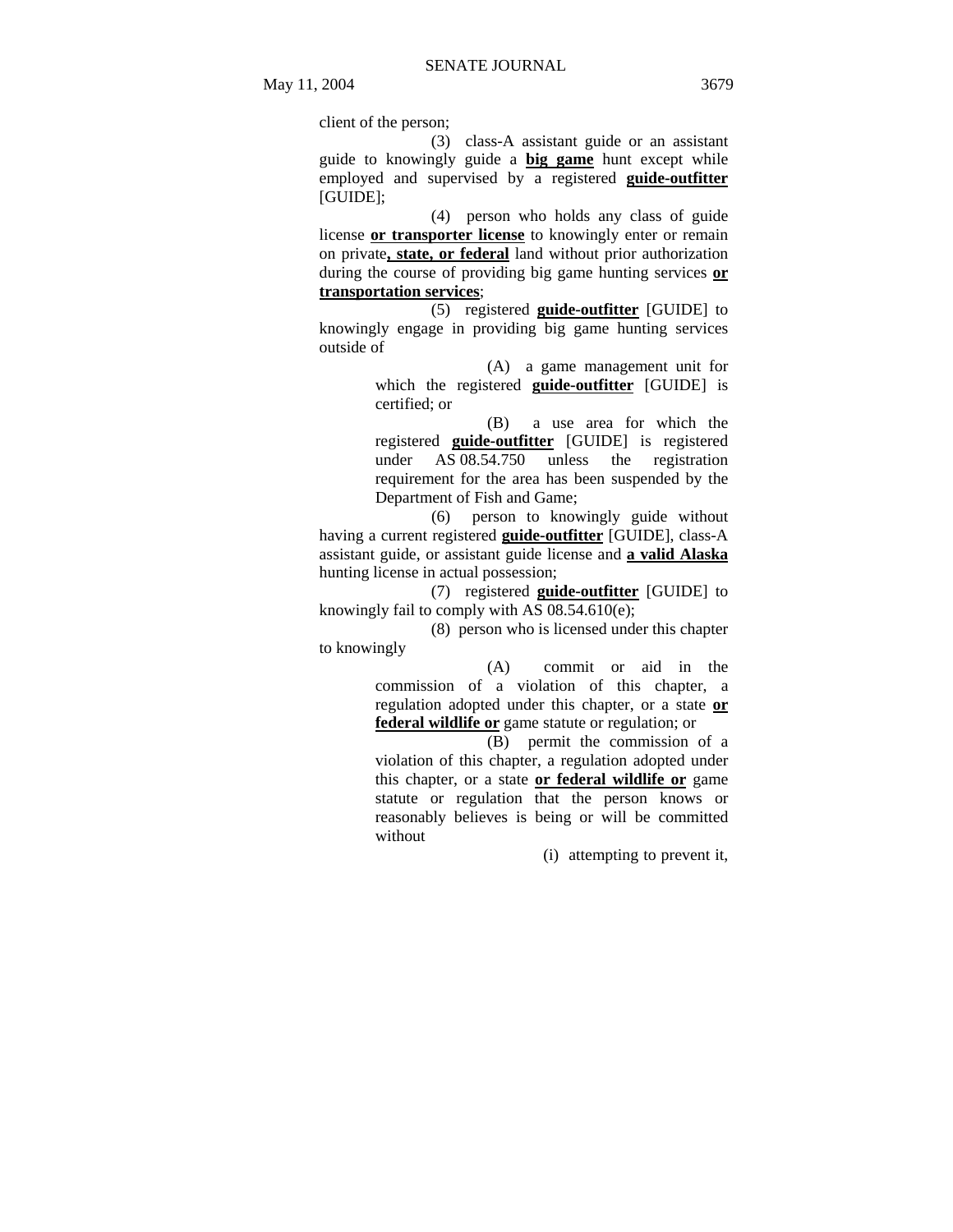short of using force; and

(ii) reporting the violation;

(9) person without a current registered **guide-outfitter** [GUIDE] license to knowingly guide, advertise as a registered **guide-outfitter** [GUIDE], or represent to be a registered **guide-outfitter** [GUIDE];

(10) person without a current master **guideoutfitter** [GUIDE] license to knowingly advertise as, or represent to be, a master **guide-outfitter** [GUIDE];

(11) person without a current registered **guide-outfitter** [GUIDE] license to knowingly outfit a big game hunt, **provide outfitting services,** advertise as an outfitter of big game hunts, or represent to be an outfitter of big game hunts;

(12) person to knowingly provide transportation services to big game hunters without holding a current registered **guide-outfitter** [GUIDE] license or transporter license;

(13) person without a current transporter license to knowingly advertise as, or represent to be, a transporter;

(14) class-A assistant guide or an assistant guide to knowingly contract to guide or outfit a hunt;

(15) person licensed under this chapter to knowingly violate a state statute or regulation prohibiting waste of a wild food animal or hunting on the same day airborne;

(16) person to knowingly provide big game hunting service or transportation services during the period for which the person's license to provide that service is suspended or revoked;

(17) registered **guide-outfitter** [GUIDE], except in the defense of life or property, to knowingly personally take

> (A) big game while accompanying a client in the field; or

> (B) a species of big game if the registered **guide-outfitter** [GUIDE] is under contract with a client to provide a guided hunt for that species of big game and the client is in the field;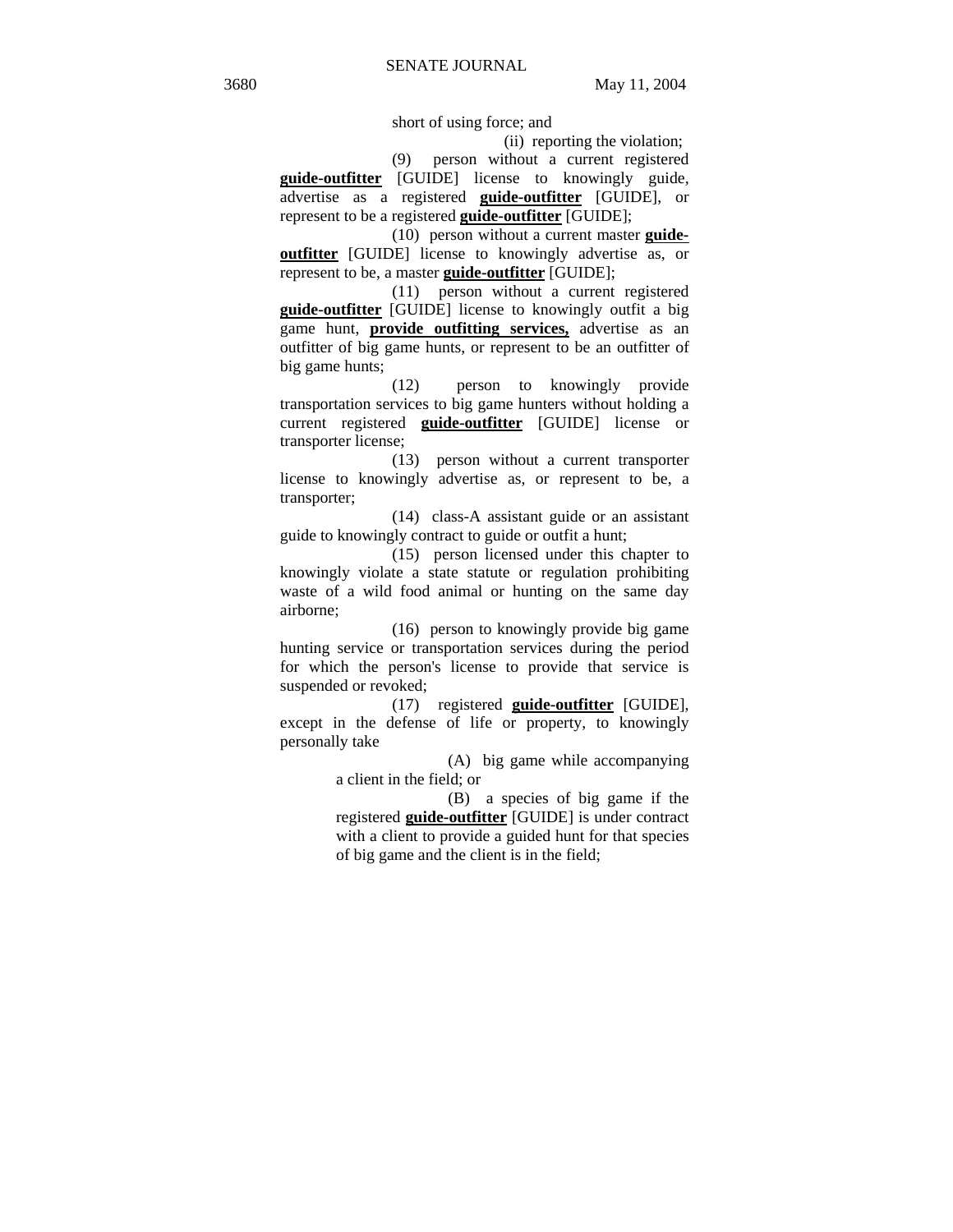(18) person who is licensed as a registered **guide-outfitter** [GUIDE], a class-A assistant guide, or an assistant guide, except in the defense of life or property, to knowingly personally take big game while a client of the registered **guide-outfitter** [GUIDE] by whom the person is employed is in the field unless the person is not participating in, supporting, or otherwise assisting in providing big game hunting services to a client of the registered **guide-outfitter** [GUIDE] by whom the person is employed; or

(19) person who is licensed as a transporter, or who provides transportation services under a transporter license, to knowingly accompany or remain in the field with a big game hunter who is a client of the person except as necessary to perform the specific duties of embarking or disembarking big game hunters, their equipment, or big game animals harvested by hunters; this paragraph does not apply to a person who holds both a transporter license and **a registered guide-outfitter** [ANY CLASS OF GUIDE] license issued under this chapter **when the person has a contract to provide guiding services for the client**.

 **\* Sec. 27.** AS 08.54.720(f) is amended to read:

(f) In addition to the penalties set out in (b) - (e) of this section and a disciplinary sanction imposed under AS 08.54.710,

(1) the court may order the **board** [DEPARTMENT] to suspend the guide license or transporter license of a person who commits a misdemeanor offense set out in (a)(1), (3) - (5), (7), (17), (18), or (19) of this section for a specified period of not more than three years;

(2) the court shall order the **board** [DEPARTMENT] to suspend the guide license or transporter license of a person who commits a misdemeanor offense set out in (a)(2) or  $(8) - (14)$  of this section for a specified period of not less than one year and not more than five years;

(3) the court shall order the **board** [DEPARTMENT] to suspend the guide license or transporter license for a specified period of not less than three years, or to permanently revoke the guide license or transporter license, of a person who commits an offense set out in (a)(15) or (16) of this section; and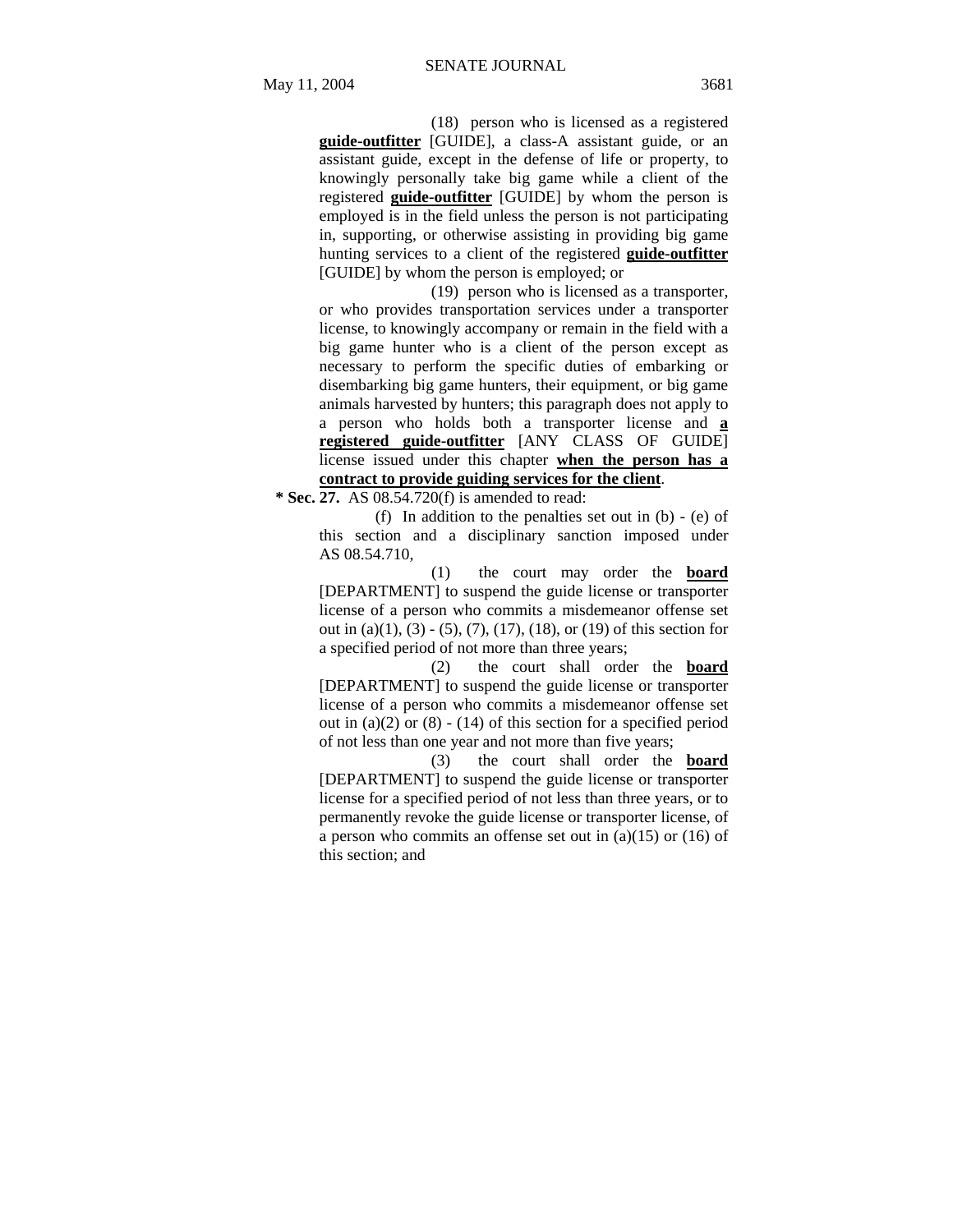(4) all guns, fishing tackle, boats, aircraft, automobiles, or other vehicles, camping gear, and other equipment and paraphernalia used in, or in aid of, a violation of (a) of this section may be seized by persons authorized to enforce this chapter and may be forfeited to the state as provided under AS 16.05.195.

 **\* Sec. 28.** AS 08.54.730 is amended to read:

**Sec. 08.54.730. Injunction against unlawful action.** When in the judgment of the **board** [DEPARTMENT], a person has engaged in an act in violation of AS 08.54.620(b), 08.54.630(b), 08.54.650(b), 08.54.710(g), or 08.54.720(a) or the regulations adopted under these statutes, the **board** [DEPARTMENT] may apply to the appropriate court for an order enjoining the action. Upon a showing by the **board** [DEPARTMENT] that the person is engaging in the act, the court shall grant injunctive relief or other appropriate order without bond.

 **\* Sec. 29.** AS 08.54.740 is amended to read:

**Sec. 08.54.740. Responsibility of guide or transporter for violations.** (a) A registered **guide-outfitter** [GUIDE] who contracts to guide or outfit a big game hunt is equally responsible under AS 08.54.710 for a violation of a state **or federal wildlife or** game **or** [,] guiding [, OR TRANSPORTATION SERVICES] statute or regulation committed by a person while in the course of the person's employment for the registered **guide-outfitter** [GUIDE].

(b) A transporter who provides transportation services is equally responsible under AS 08.54.710 for a violation of a state **or federal wildlife or** game, guiding, or transportation services statute or regulation committed by a person while in the course of the person's employment for the transporter.

 **\* Sec. 30.** AS 08.54.750 is amended to read:

**Sec. 08.54.750. Use area registration.** (a) At least 30 days before conducting big game hunting services within a guide use area, a registered **guide-outfitter** [GUIDE] shall inform the department, in person or by registered mail on a registration form provided by the department, that the **guideoutfitter** [GUIDE] will be conducting big game hunting services in the use area. **A registered guide may not**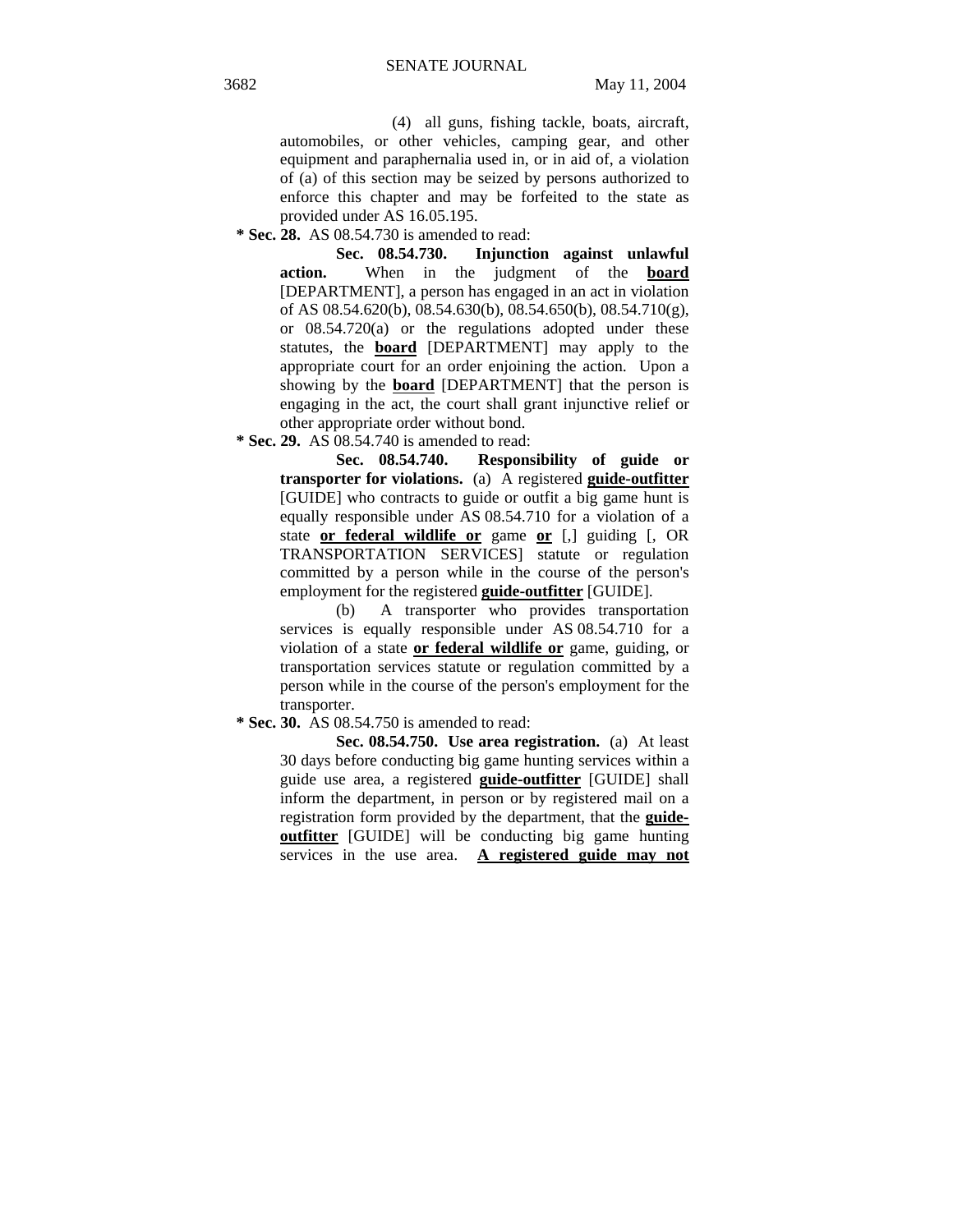# **withdraw or amend a guide use area registration during the calendar year in which the registration was submitted to the department.**

(b) A registered **guide-outfitter** [GUIDE] may not register for, or conduct big game hunting services in,

(1) more than three guide use areas during a calendar year; or

(2) a guide use area that is outside of a game management unit for which the registered **guide-outfitter** [GUIDE] is certified under AS 08.54.600.

(c) Notwithstanding (a) and (b) of this section, a registered **guide-outfitter** [GUIDE] may register to conduct big game hunting services within a guide use area at any time before beginning operations in the guide use area and may conduct big game hunting services in a guide use area, or for a big game species in a guide use area, that is not one of the three guide use areas for which the registered **guide-outfitter** [GUIDE] has registered under (b) of this section if the Department of Fish and Game has determined by regulation that it is in the public interest to suspend the registration requirements for that guide use area or for all guide use areas in a game management unit or game management subunit for a big game species within those guide use areas.

(d) Notwithstanding (b) of this section, a registered **guide-outfitter** [GUIDE] who is registered in three guide use areas may also register for and conduct big game hunting services in a portion of one additional guide use area on federal land adjacent to a guide use area in which the registered **guide-outfitter** [GUIDE] is already registered if the **board** [DEPARTMENT] finds that the portion of the adjacent guide use area for which the registered **guideoutfitter** [GUIDE] is seeking to be registered would otherwise remain unused by a registered **guide-outfitter** [GUIDE] because the boundaries of guide use areas do not coincide with boundaries of federal big game guide concession or permit areas.

(e) In this section, "guide use area" means a geographic area of the state identified as a guide-outfitter use area by the former Big Game Commercial Services Board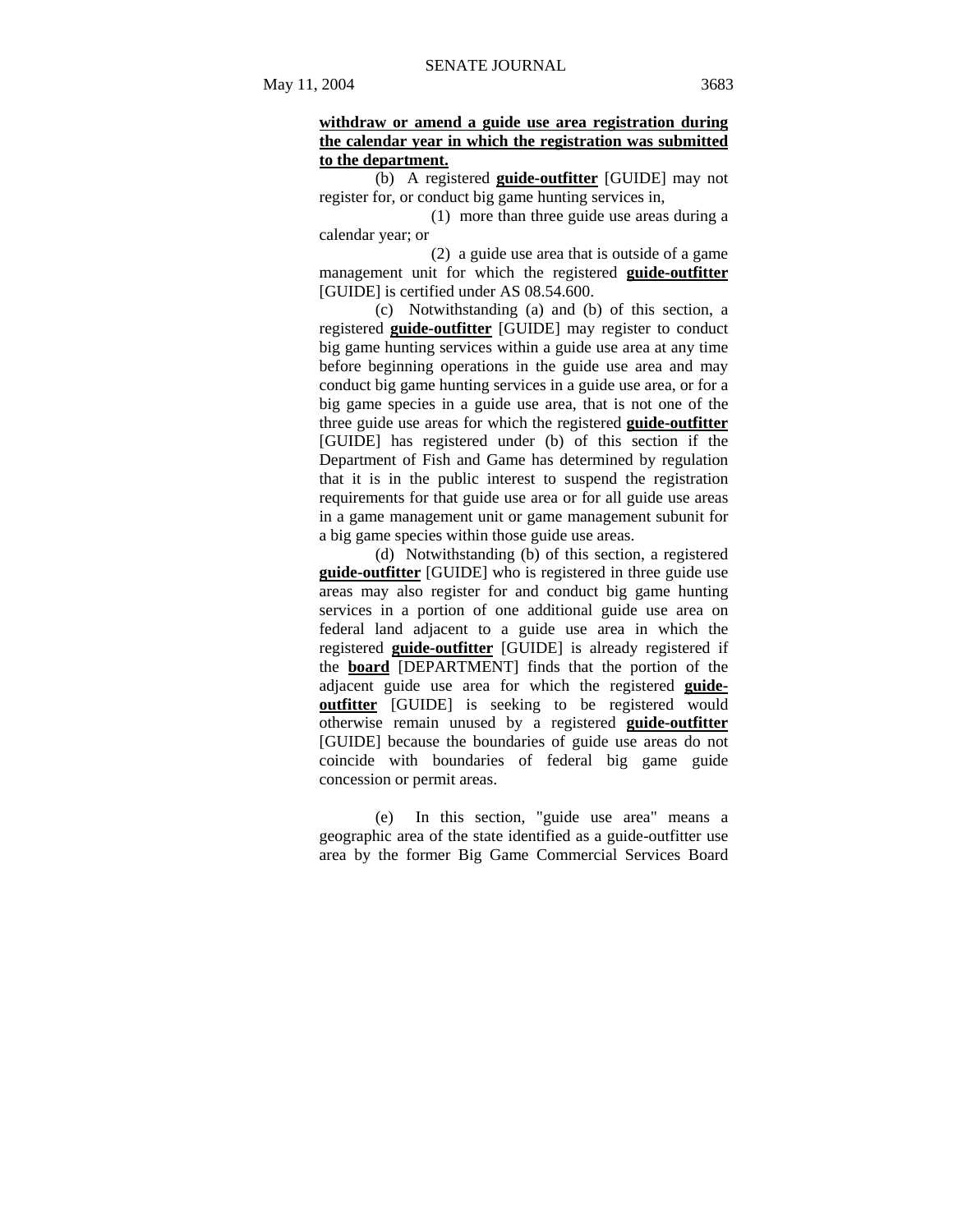**established under former AS 08.54.300** and described on a set of maps titled Guide-Outfitter Use Area Maps, dated June 22, 1994**, as amended by the board as the board considers necessary**.

 **\* Sec. 31.** AS 08.54.750 is amended by adding new subsections to read:

> (f) Notwithstanding (b) of this section, a registered guide who is registered in three guide use areas may also register for and conduct big game hunting services for wolf, black bear, brown bear, or grizzly bear in guide use areas within a game management unit or portion of a game management unit where the Board of Game has identified predation by wolf, black bear, brown bear, or grizzly bear as a cause of the depletion of a big game prey population or a reduction of the productivity of a big game prey population that is the basis for the establishment of an intensive management program in the game management unit or portion of the game management unit or for the declaration of the biological emergency in the game management unit or portion of the game management unit. A registered guide may only conduct hunts in a guide use area under this subsection for the big game species identified by the Board of Game as the cause of the depletion or reduction of productivity a big game prey population.

> (g) At least 60 days before providing transportation services to, from, or in an area as may be determined by the board, a transporter shall inform the department, in person or by registered mail on a registration form provided by the department, that the transporter will be providing transportation services to, from, or in the use area. The board may establish transporter use areas and adopt regulations to implement this subsection as the board considers necessary.

 **\* Sec. 32.** AS 08.54.760 is amended to read:

**Sec. 08.54.760. Hunt records; confidentiality of hunt records and activity reports.** (a) The department shall collect and maintain hunt records provided by a registered **guide-outfitter** [GUIDE]. A registered **guide-outfitter** [GUIDE] shall submit to the department a hunt record for each contracted hunt within **60** [30] days after the completion of the hunt. A hunt record must include a list of all big game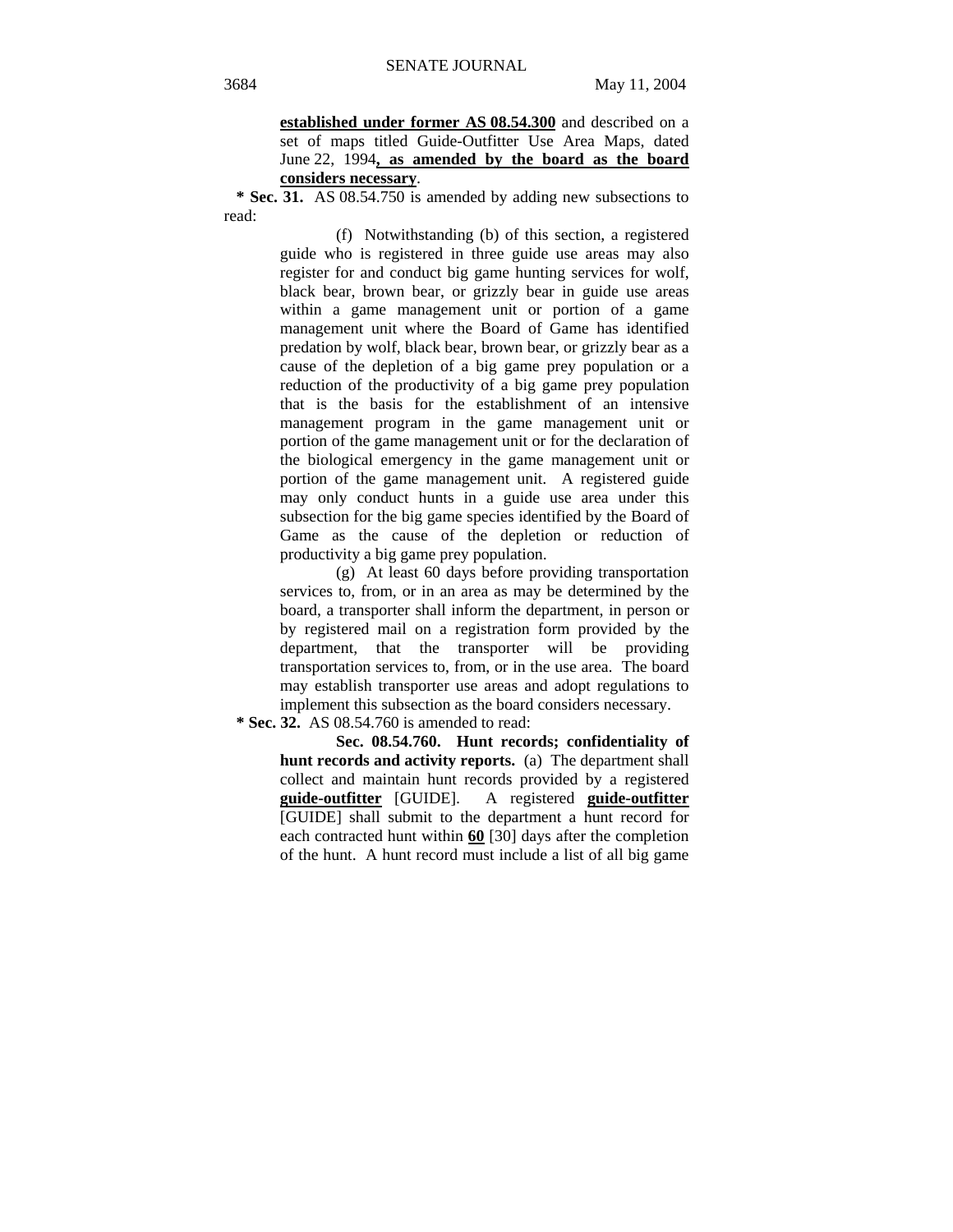hunters who used the guiding or outfitting services of the registered **guide-outfitter** [GUIDE], the number of each big game species taken, and other information required by the **board** [DEPARTMENT]. The department shall provide forms for reporting hunt records.

(b) The department shall make hunt records received under this section, and activity reports received under AS 08.54.650, available to state agencies**,** [AND] federal **law enforcement agencies and other** [FISH AND WILDLIFE] law enforcement agencies [CHARGED WITH THE ENFORCEMENT OF STATUTES AND REGULATIONS RELATING TO GUIDING, OUTFITTING, TRANSPORTATION SERVICES, OR GAME OR WITH MANAGEMENT OF GAME] if requested [FOR GAME MANAGEMENT OR LAW ENFORCEMENT PURPOSES]. Aggregated data compiled from hunt records and activity reports may be included in reports by the department. For all other purposes, the hunt records and activity reports are confidential and are not subject to inspection or copying under AS 40.25.110 - 40.25.125.

 **\* Sec. 33.** AS 08.54.770 is amended to read:

**Sec. 08.54.770. License and examination fees.** (a) The department shall set fees under AS 08.01.065 for each of the following:

(1) registered **guide-outfitter** [GUIDE] license;

(2) class-A assistant guide license;

(3) assistant guide license;

(4) transporter license;

(5) license application fee.

(b) The license fee for the registered **guide-outfitter** [GUIDE], class-A assistant guide, or assistant guide license is in addition to the fee required for a hunting license **issued by the Department of Fish and Game under AS 16.05.340**.

(c) An applicant for a qualifying examination for a registered **guide-outfitter** [GUIDE] license shall pay a fee established by regulations adopted under AS 08.01.065.

(d) The fee for the transporter license must be equal to the fee for the registered **guide-outfitter** [GUIDE] license.

(e) **The** [FOR LICENSES ISSUED UNDER THIS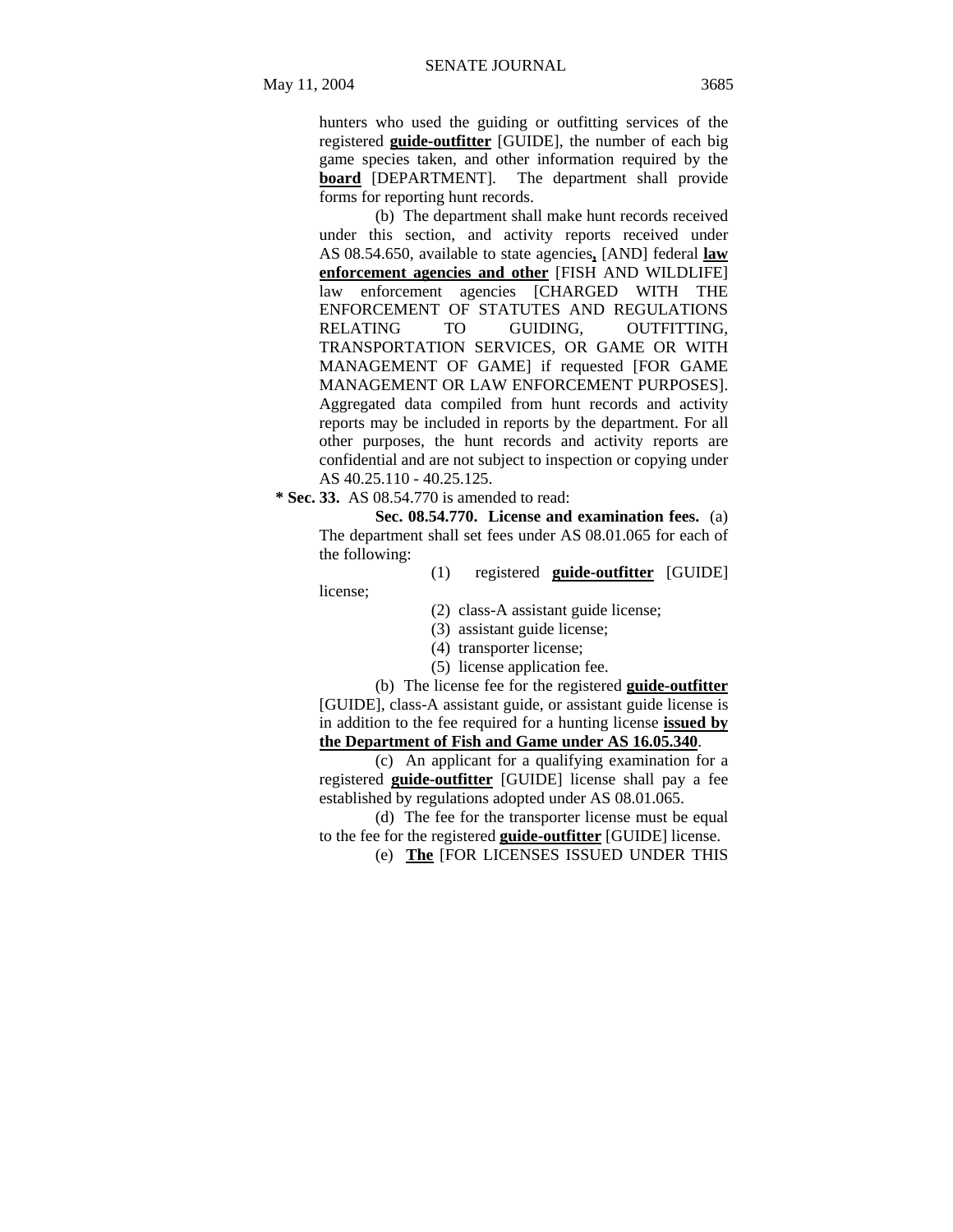CHAPTER FOR 1997 AND SUBSEQUENT YEARS, THE] amount of the license fee for a nonresident shall be two times the amount of the license fee for a resident.

 **\* Sec. 34.** AS 08.54.790 is amended to read:

**Sec. 08.54.790. Definitions.** In this chapter,

(1) "big game" means brown bear, grizzly bear, caribou, moose, black bear, bison, Sitka blacktail deer, elk, mountain goat, musk-ox, and mountain or Dall sheep; "big game" includes wolf and wolverine when taken under hunting regulations;

(2) "big game hunting service" means a service for which the provider of the service must obtain a registered **guide-outfitter** [GUIDE], class-A assistant guide, or assistant guide license; "big game hunting service" includes guiding services and outfitting services;

# (3) **"board" means the Big Game Commercial Services Board;**

**(4)** "compensation" means payment for services including wages or other remuneration but not including reimbursement for actual expenses incurred;

**(5)** [(4)] "department" means the Department of Community and Economic Development;

**(6)** [(5)] "field" means an area outside of established year-round dwellings, businesses, or other developments [USUALLY] associated with a city, town, or village; "field" does not include permanent hotels or roadhouses on the state road system or state or federally maintained airports;

**(7)** [(6)] "game management unit" means one of the 26 geographic areas defined by the Board of Game for game management purposes;

**(8)** [(7)] "guide" means to provide, for compensation or with the intent or with an agreement to receive compensation, services, equipment, or facilities to a big game hunter in the field by a person who accompanies or is present with the big game hunter in the field either personally or through an assistant; in this paragraph, "services" includes

> (A) contracting to guide or outfit big game hunts;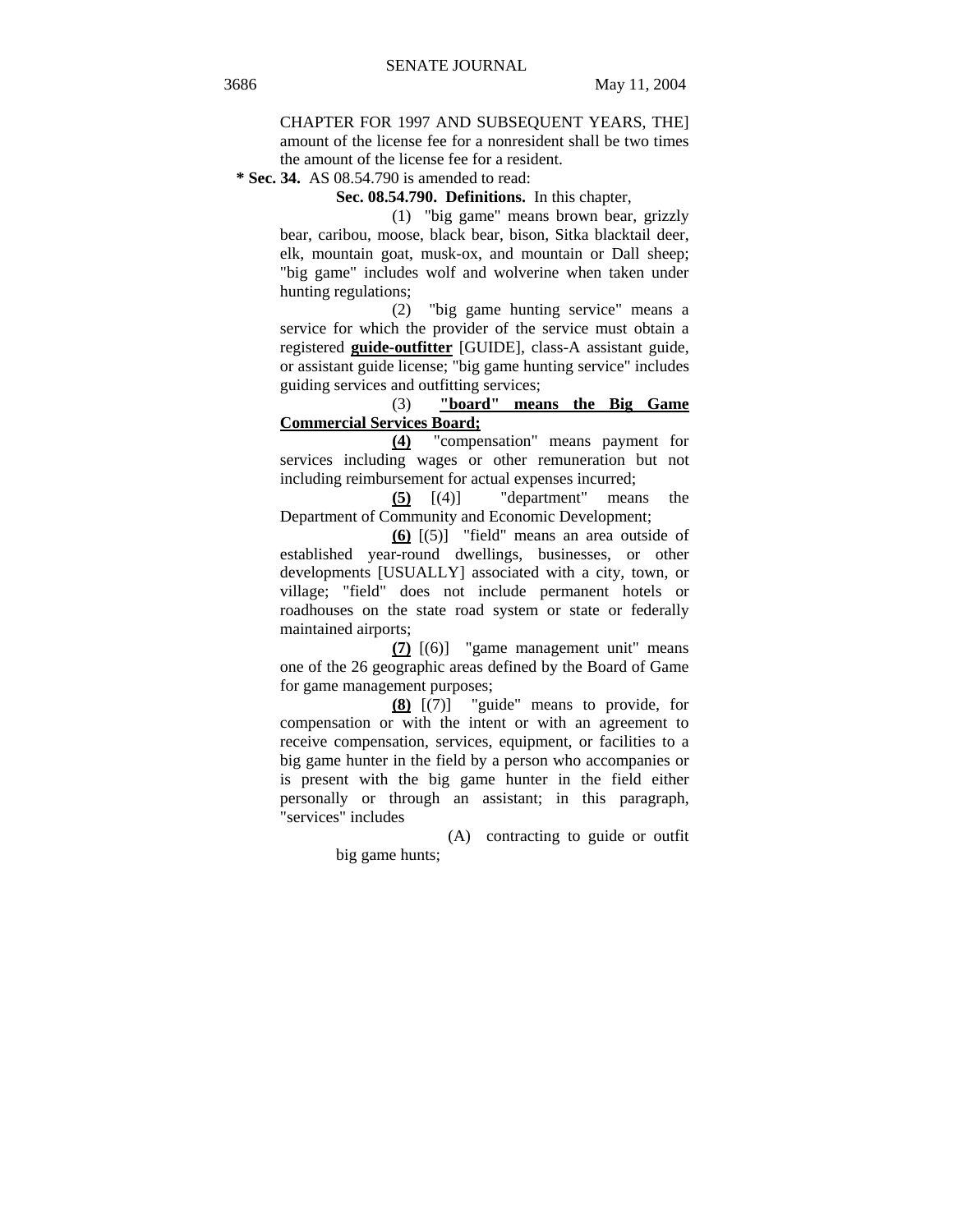(B) stalking, pursuing, tracking,

killing, or attempting to kill big game;

(C) packing, preparing, salvaging, or caring for meat, except that which is required to properly and safely load the meat on the mode of transportation being used by a transporter;

(D) field preparation of trophies, including skinning and caping;

(E) selling, leasing, or renting goods when the transaction occurs in the field;

(F) using guiding or outfitting equipment, including spotting scopes and firearms, for the benefit of a hunter; and

(G) providing camping or hunting equipment or supplies **that** [WHICH] are already located in the field;

**(9)** [(8)] "outfit" means to provide, for compensation or with the intent to receive compensation, services, supplies, or facilities to a big game hunter in the field, by a person who neither accompanies nor is present with the big game hunter in the field either personally or by an assistant;

**(10)** [(9)] "transportation services" means the carriage for compensation of big game hunters, their equipment, or big game animals harvested by hunters to, from, or in the field; "transportation services" does not include the carriage by aircraft of big game hunters, their equipment, or big game animals harvested by hunters

> (A) on nonstop flights between airports listed in the Alaska supplement to the Airmen's Guide published by the Federal Aviation Administration; or

> (B) by an air taxi operator or air carrier for which the carriage of big game hunters, their equipment, or big game animals harvested by hunters is only an incidental portion of its business; in this subparagraph, "incidental" means transportation provided to a big game hunter by an air taxi operator or air carrier who does not

> > (i) charge more than the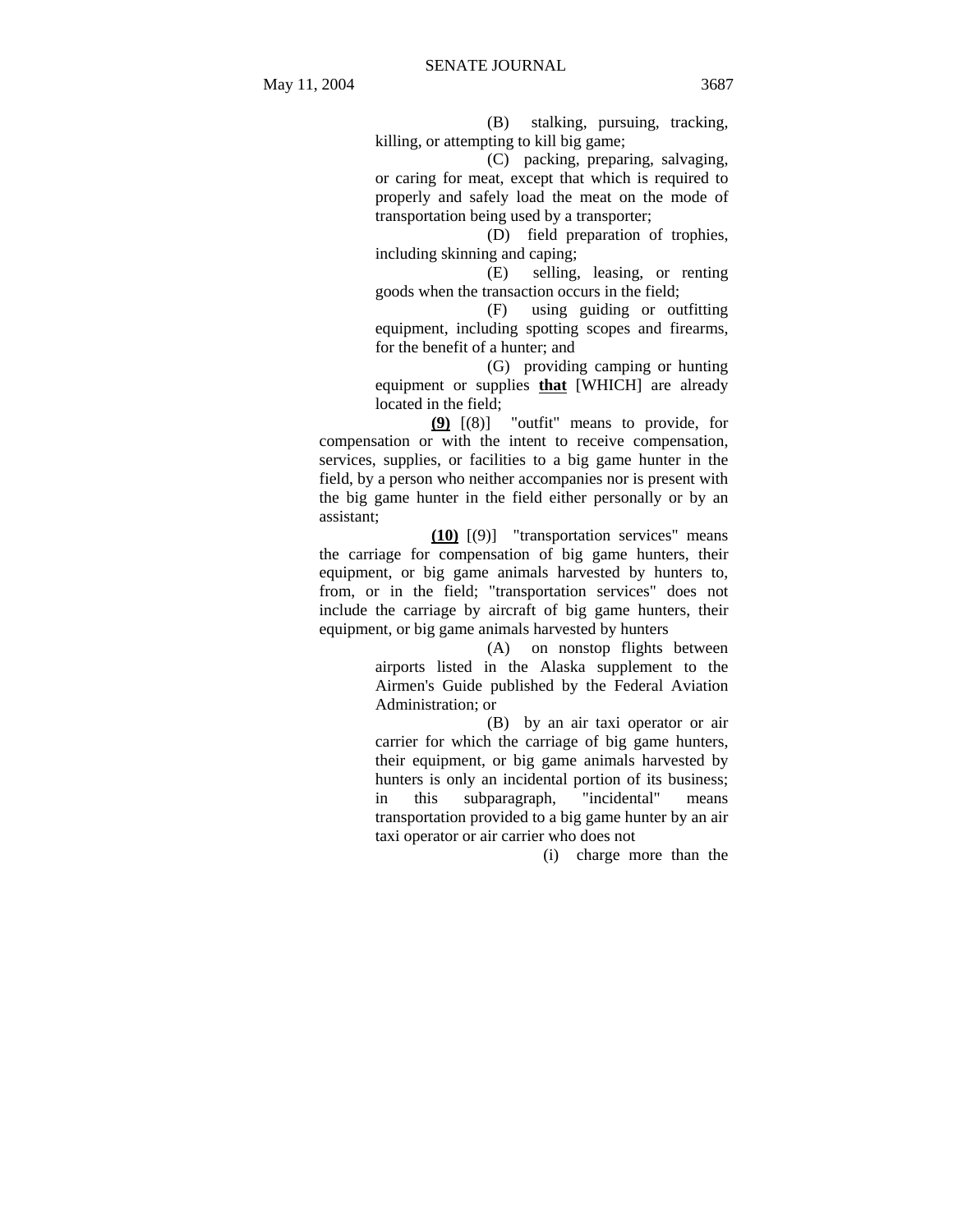usual tariff or charter rate for the carriage of big game hunters, their equipment, or big game animals harvested by hunters; or

(ii) advertise transportation services or big game hunting services to the public; in this sub-subparagraph, "advertise" means soliciting big game hunters to be customers of an air taxi operator or air carrier for the purpose of providing air transportation to, from, or in the field through the use of print or electronic media, including advertising at trade shows, or the use of hunt broker services or other promotional services.

 **\* Sec. 35.** AS 16.05.407(a) is amended to read:

(a) It is unlawful for a nonresident to hunt, pursue, or take brown bear, grizzly bear, mountain goat, or sheep in this state, unless personally accompanied by

(1) a person who is licensed as

(A) a registered **guide-outfitter** [GUIDE] or a master **guide-outfitter** [GUIDE] under AS 08.54 and who is providing big game hunting services to the nonresident under a contract with the nonresident; or

(B) a class-A assistant guide or an assistant guide under AS 08.54 and who is employed by a registered **guide-outfitter** [GUIDE] or a master **guide-outfitter** [GUIDE] who has a contract to provide big game hunting services to the nonresident; or

(2) a resident over 19 years of age who is

(A) the spouse of the nonresident;

(B) related to the nonresident, within and including the second degree of kindred, by marriage or blood.

 **\* Sec. 36.** AS 16.05.407(f) is amended to read:

or

(f) An applicant for a nonresident hunt permit for the taking of an animal specified in (a) of this section shall, if requested by the department, first furnish to the department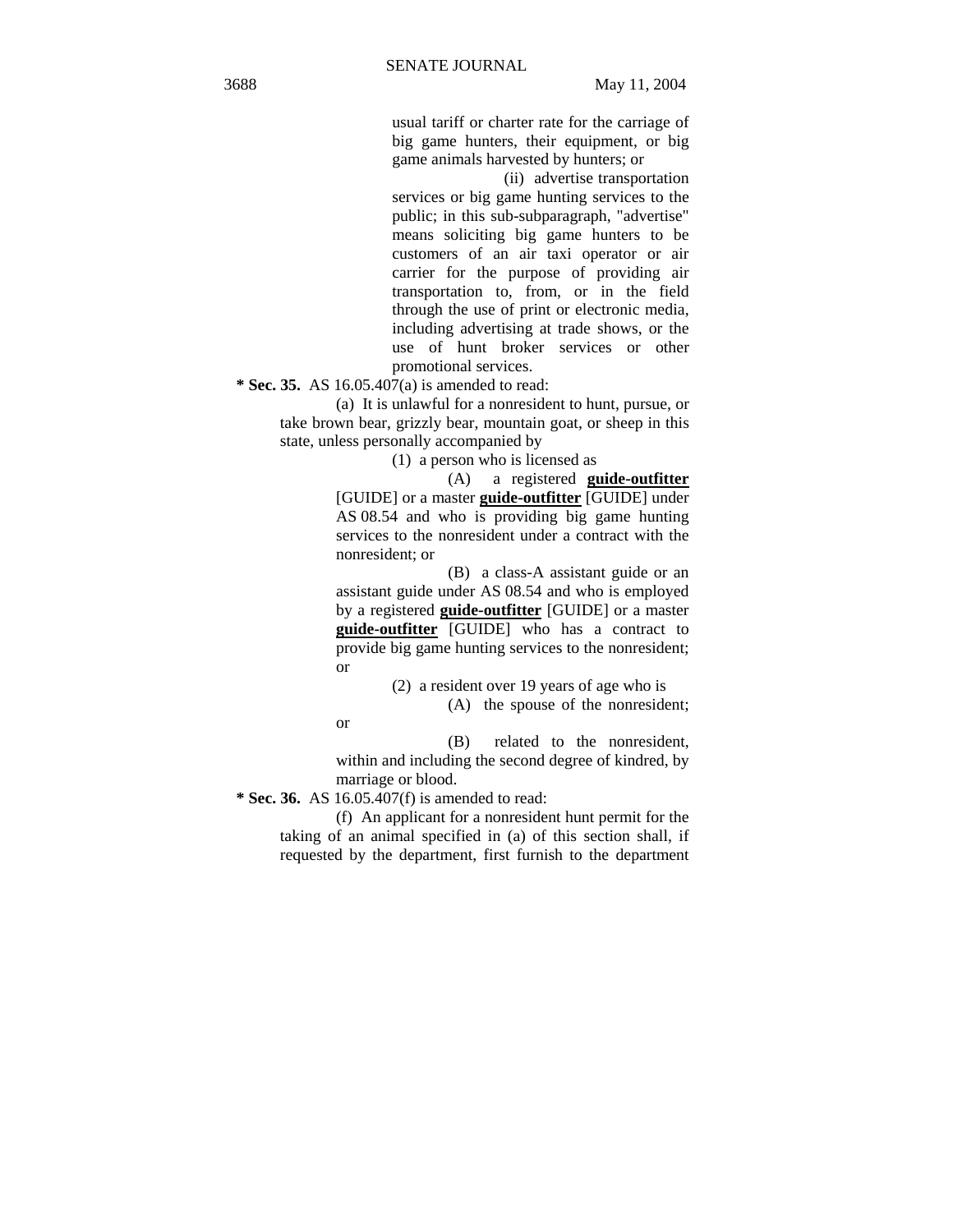proof of prior authorization to use federal**, state,** or private land where the permit hunt will occur. The authorization shall be provided to the applicant by the registered **guide-outfitter** [GUIDE] or master **guide-outfitter** [GUIDE] with whom the applicant has contracted to guide the permit hunt.

 **\* Sec. 37.** AS 16.05.408(a) is amended to read:

(a) It is a class A misdemeanor for a nonresident alien to hunt, pursue, or take a big game animal as defined by the Board of Game unless personally accompanied by

(1) a registered **guide-outfitter** [GUIDE] or a master **guide-outfitter** [GUIDE] licensed under AS 08.54 who is providing big game hunting services to the nonresident alien under a contract with the nonresident alien; or

(2) a class-A assistant guide or an assistant guide licensed under AS 08.54 who is employed by a registered **guide-outfitter** [GUIDE] or a master **guideoutfitter** [GUIDE] who has a contract to provide big game hunting services to the nonresident alien.

 **\* Sec. 38.** AS 16.05.408(c) is amended to read:

(c) Before obtaining a nonresident hunt permit for the taking of an animal specified in (a) of this section, a nonresident alien shall, if requested by the department, first furnish to the department proof of prior authorization to use federal or private land where the permit hunt will occur. The authorization shall be provided to the nonresident alien by the registered **guide-outfitter** [GUIDE] or master **guide-outfitter** [GUIDE] with whom the nonresident alien has contracted to guide the permit hunt.

 **\* Sec. 39.** AS 23.10.055 is amended to read:

**Sec. 23.10.055. Exemptions.** The provisions of AS 23.10.050 - 23.10.150 do not apply to

(1) an individual employed in agriculture, which includes farming in all its branches and, among other things, includes the cultivation and tillage of the soil, dairying, the production, cultivation, growing, and harvesting of any agricultural or horticultural commodities, the raising of livestock, bees, fur-bearing animals, or poultry, and any practices, including forestry and lumbering operations, performed by a farmer or on a farm as an incident to or in conjunction with the farming operations, including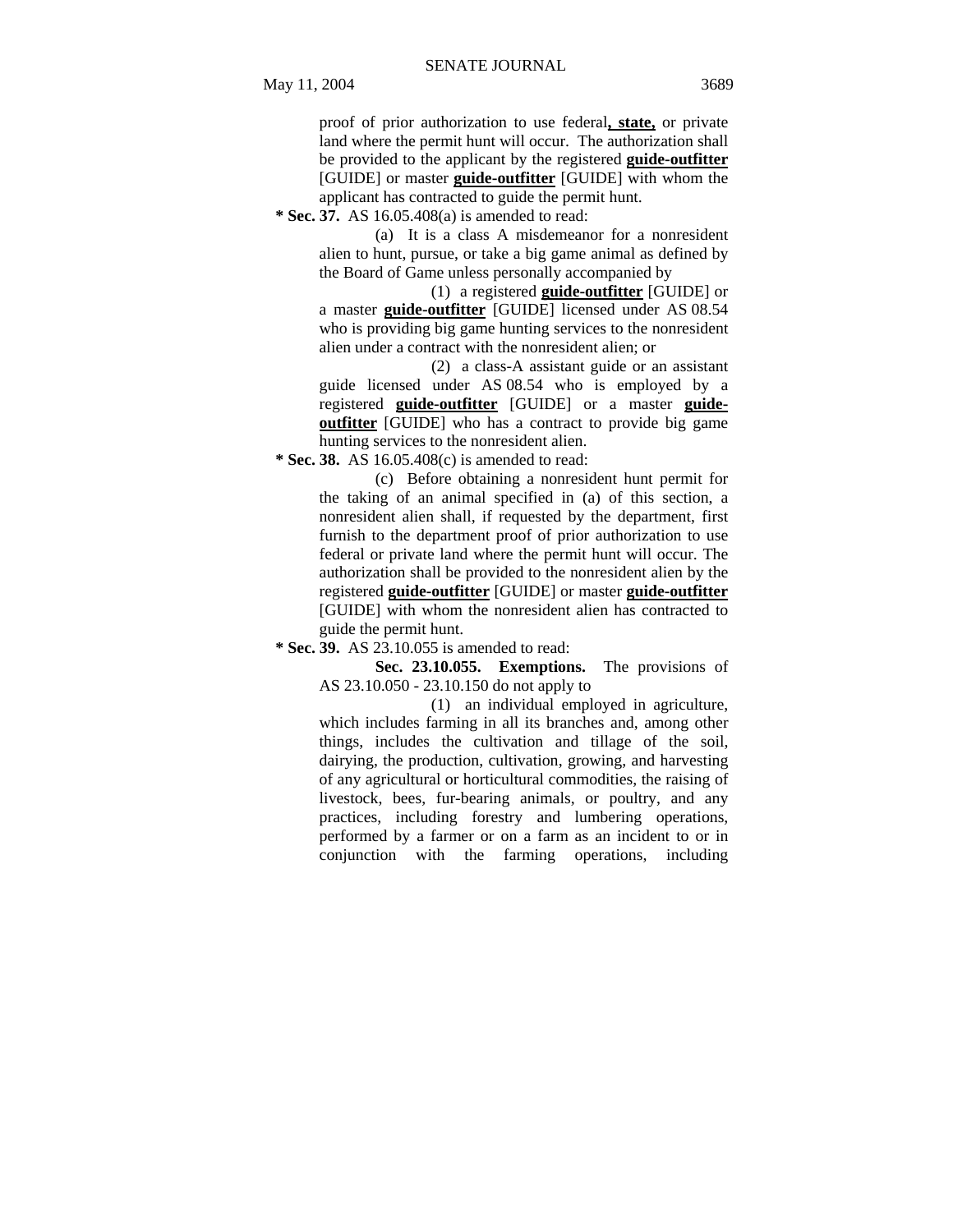preparation for market, delivery to storage or to market or to carriers for transportation to market;

(2) an individual employed in the catching, trapping, cultivating**,** or farming, netting or taking of any kind of fish, shellfish, or other aquatic forms of animal and vegetable life;

(3) an individual employed in the hand picking of shrimp;

(4) an individual employed in domestic service, including a baby-sitter, in or about a private home;

(5) an individual employed by the United States or by the state or political subdivision of the state, except as provided in AS 23.10.065(b), including prisoners not on furlough detained or confined in prison facilities;

(6) an individual engaged in the nonprofit activities of a nonprofit religious, charitable, cemetery, or educational organization or other nonprofit organization where the employer-employee relationship does not, in fact, exist, and where services rendered to the organization are on a voluntary basis and are related only to the organization's nonprofit activities; for purposes of this paragraph, "nonprofit activities" means activities for which the nonprofit organization does not incur a liability for unrelated business income tax under 26 U.S.C. 513, as amended;

(7) an employee engaged in the delivery of newspapers to the consumer;

(8) an individual employed solely as a watchman or caretaker of a plant or property that is not in productive use for a period of four months or more;

(9) an individual employed in a bona fide executive, administrative, or professional capacity or in the capacity of an outside salesman or a salesman who is employed on a straight commission basis;

(10) an individual employed in the search for placer or hard rock minerals;

(11) an individual under 18 years of age employed on a part-time basis not more than 30 hours in a week;

(12) employment by a nonprofit educational or child care facility to serve as a parent of children while the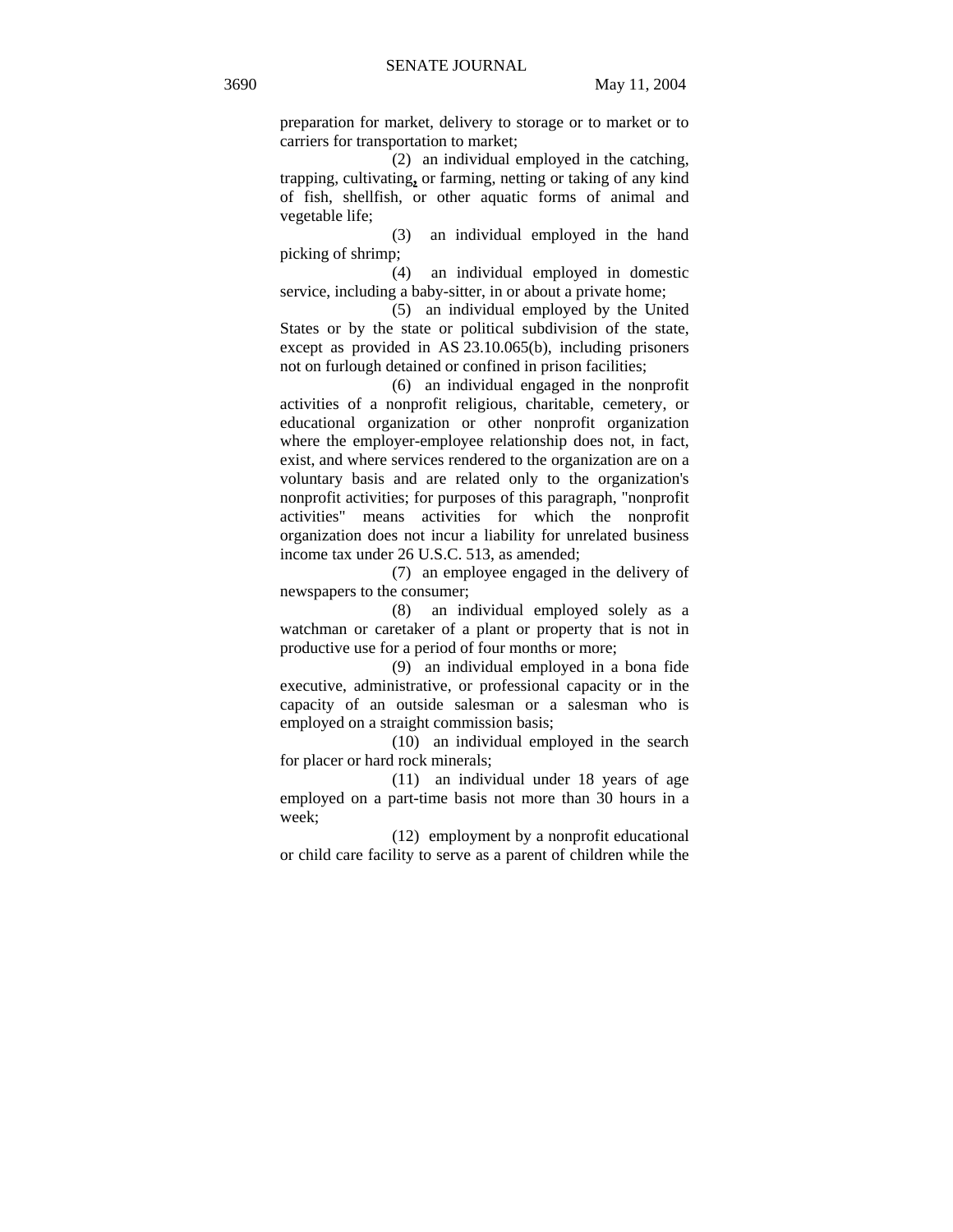children are in residence at the facility if the employment requires residence at the facility and is compensated on a cash basis exclusive of room and board at an annual rate of not less than

person; or

(A) \$10,000 for an unmarried

(B) \$15,000 for a married couple; (13) an individual who drives a taxicab, is compensated for taxicab services exclusively by customers of the service, whose written contractual arrangements with owners of taxicab vehicles, taxicab permits, or radio dispatch

services are based upon flat contractual rates and not based on a percentage share of the individual's receipts from customers, and whose written contract with owners of taxicab vehicles, taxicab permits, or radio dispatch services specifically provides that the contract places no restrictions on hours worked by the individual or on areas in which the individual may work except to comply with local ordinances;

(14) a person who holds a license under AS 08.54 and who is employed by a registered **guideoutfitter** [GUIDE] or master **guide-outfitter** [GUIDE] licensed under AS 08.54, for the first 60 work days in which the person is employed by the registered **guide-outfitter** [GUIDE] or master **guide-outfitter** [GUIDE] during a calendar year;

(15) an individual engaged in activities for a nonprofit religious, charitable, civic, cemetery, recreational, or educational organization where the employer-employee relationship does not, in fact, exist, and where services are rendered to the organization under a work activity requirement of AS 47.27 (Alaska temporary assistance program); or

(16) an individual who

(A) provides emergency medical services only on a voluntary basis;

(B) serves with a full-time fire department only on a voluntary basis; or

(C) provides ski patrol services on a voluntary basis.

 **\* Sec. 40.** AS 39.50.200(b) is amended by adding a new paragraph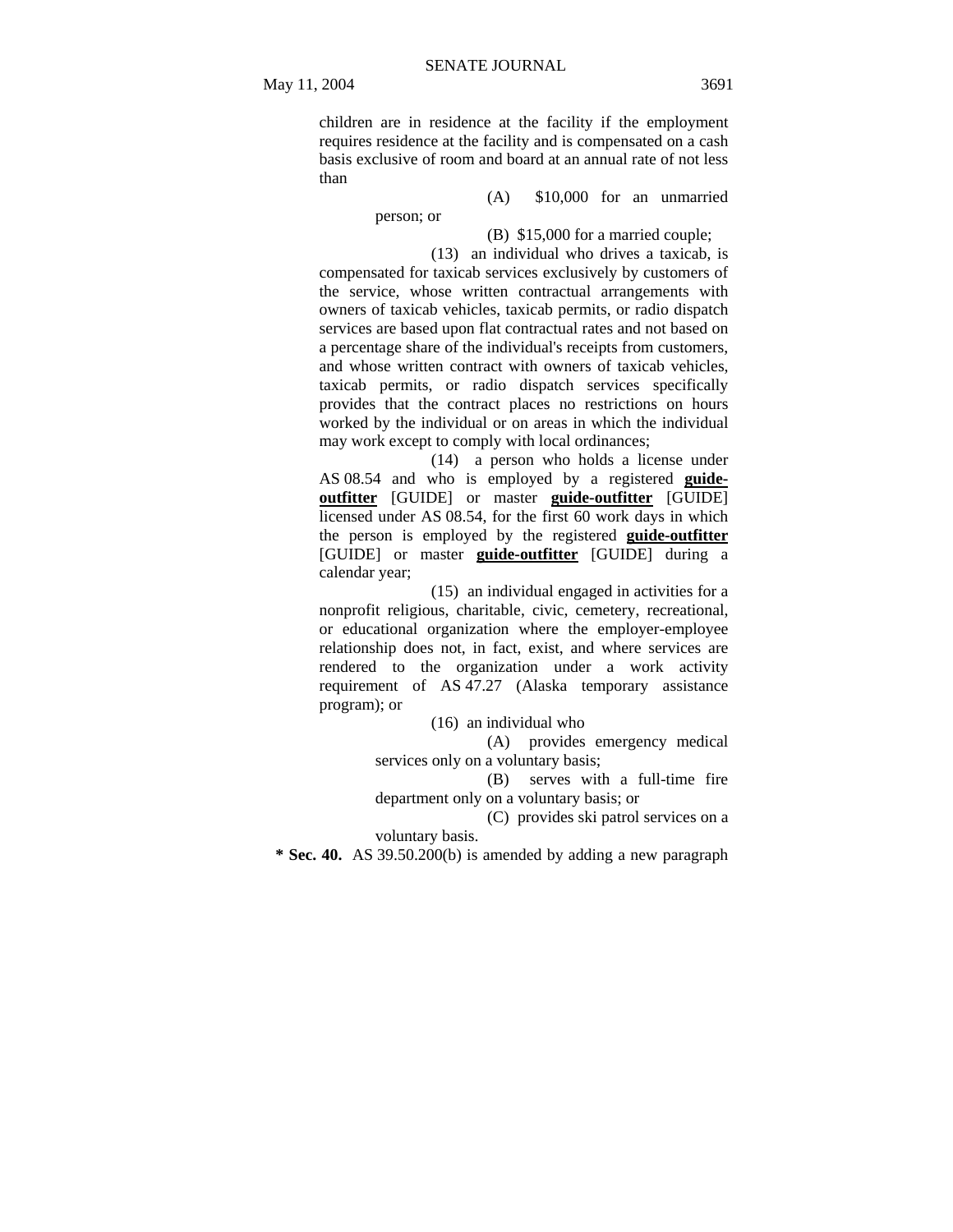to read:

(58) Big Game Commercial Services Board (AS 08.54.591).

 **\* Sec. 41.** AS 41.23.420(d) is amended to read:

(d) The provisions of AS 41.23.400 - 41.23.510 do not affect the authority of

(1) the Department of Fish and Game, the Board of Fisheries, the Board of Game, or the **Big Game Commercial Services Board** [DEPARTMENT OF COMMUNITY AND ECONOMIC DEVELOPMENT] under AS 08.54, AS 16, or AS 41.99.010;

(2) the Department of Environmental Conservation under AS 46.03; or

(3) state agencies and municipalities under AS 46.39.010 and AS 46.40.100.

 **\* Sec. 42.** AS 44.62.330(a)(35) is amended to read:

(35) **Big Game Commercial Services Board** [DEPARTMENT OF COMMUNITY AND ECONOMIC DEVELOPMENT UNDER AS 08.54 AS TO LICENSING AND RELATED FUNCTIONS FOR BIG GAME GUIDES AND TRANSPORTERS];

 **\* Sec. 43.** The uncodified law of the State of Alaska is amended by adding a new section to read:

INITIAL APPOINTMENT OF MEMBERS OF THE BIG GAME COMMERCIAL SERVICES BOARD. (a) Notwithstanding AS 08.54.591, added by sec. 4 of this Act, and AS 39.05.055, the initially appointed members of the Big Game Commercial Services Board shall be appointed by the governor to terms as follows: one member serves for one year, two members serve for two years, two members serve for three years, and two members serve for four years.

(b) The governor shall appoint the initial members of the Big Game Commercial Services Board, as provided for under AS 08.54.591(a), added by sec. 4 of this Act, before December 1, 2004.

(c) The governor shall appoint persons who are active, licensed registered guides at the time of appointment to fill the initial registered guide-outfitter positions on the Big Game Commercial Services Board.

 **\* Sec. 44.** The uncodified law of the State of Alaska is amended by adding a new section to read: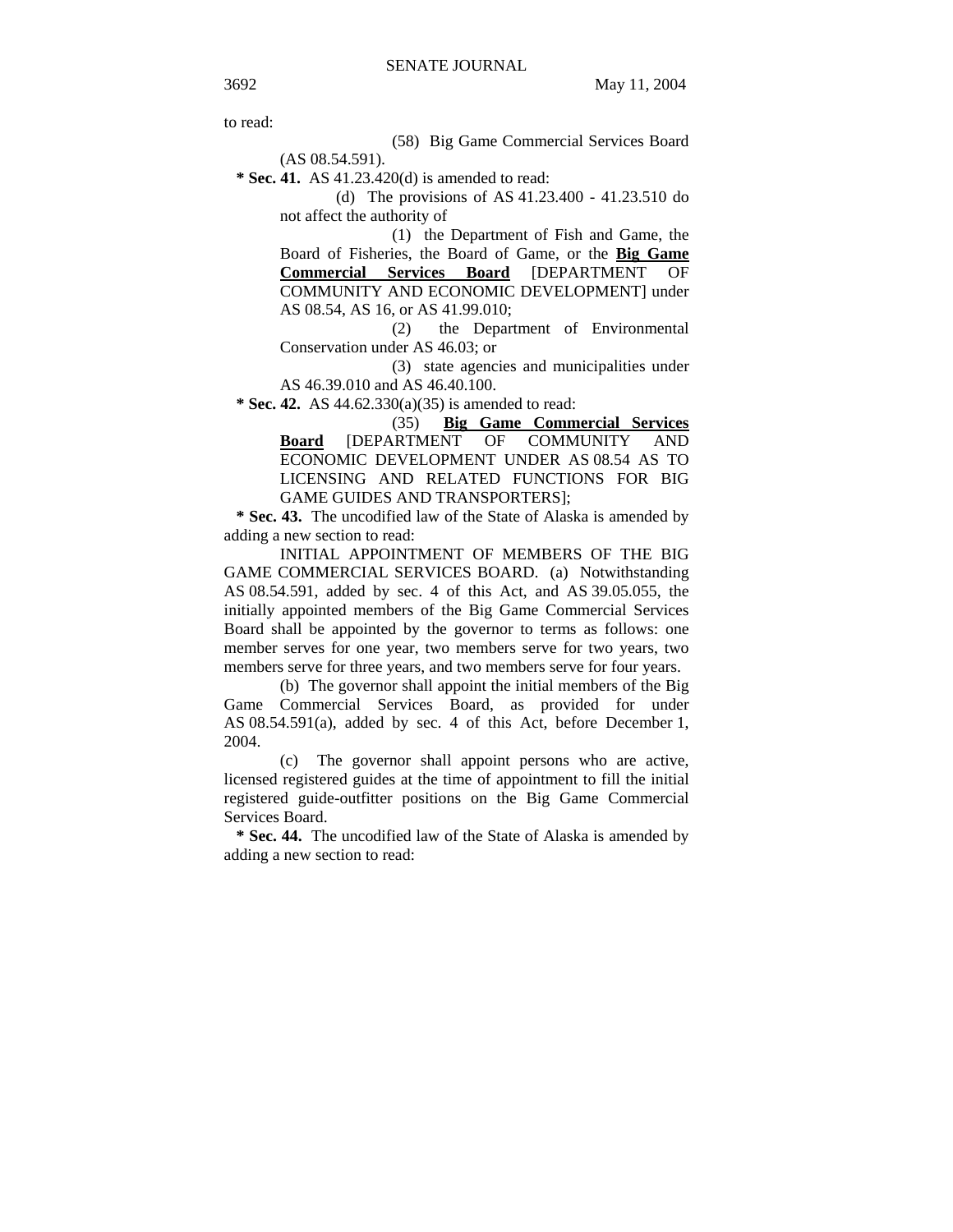TRANSITION: LICENSES. (a) Notwithstanding AS 08.54.610(a), as amended by sec. 9 of this Act, a person who holds a registered guide license in good standing on the day before the first meeting of the Big Game Commercial Services Board established under AS 08.54.591, added by sec. 4 of this Act, shall, after the effective date of sec. 9 of this Act, be considered to hold a registered guide-outfitter license issued under AS 08.54.610, as amended by sec. 9 of this Act and may renew the license as a registered guide-outfitter license under AS 08.54.660, as amended by sec. 15 of this Act.

(b) Notwithstanding AS 08.54.610(b), as amended by sec. 9 of this Act, a person who holds a master guide license in good standing on the day before the first meeting of the Big Game Commercial Services Board established under AS 08.54.591, added by sec. 4 of this Act, shall, after the effective date of sec. 9 of this Act, be considered to hold a master guide-outfitter license issued under AS 08.54.610, as amended by sec. 9 of this Act and may renew the license as a master guide-outfitter license under AS 08.54.660, as amended by sec. 15 of this Act.

 **\* Sec. 45.** The uncodified law of the State of Alaska is amended by adding a new section to read:

SAVING CLAUSE. Litigation, hearings, investigations, and other proceedings pending under a law amended or repealed by this Act, or in connection with functions transferred by this Act, continue in effect and may be continued and completed notwithstanding a transfer or amendment or repeal provided for by this Act. Regulations adopted under authority of a law amended or repealed by this Act remain in effect for the term adopted or until repealed or otherwise amended under the provisions of this Act.

 **\* Sec. 46.** The uncodified law of the State of Alaska is amended by adding a new section to read:

SUSPENSION OF A PROVISION OF AS 44.66.050(e). The provision of AS 44.66.050(e) regarding the continuance or reestablishment of more than one board, commission, or agency program in a single legislative bill is suspended as to this Act.

 **\* Sec. 47.** Sections 4, 18, and 43 - 46 of this Act take effect immediately under AS 01.10.070(c).

 **\* Sec. 48.** Except as provided in sec. 47 of this Act, this Act takes effect on the day on which the Big Game Commercial Services Board convenes its first meeting. The commissioner of community and economic development shall inform the revisor of statutes and the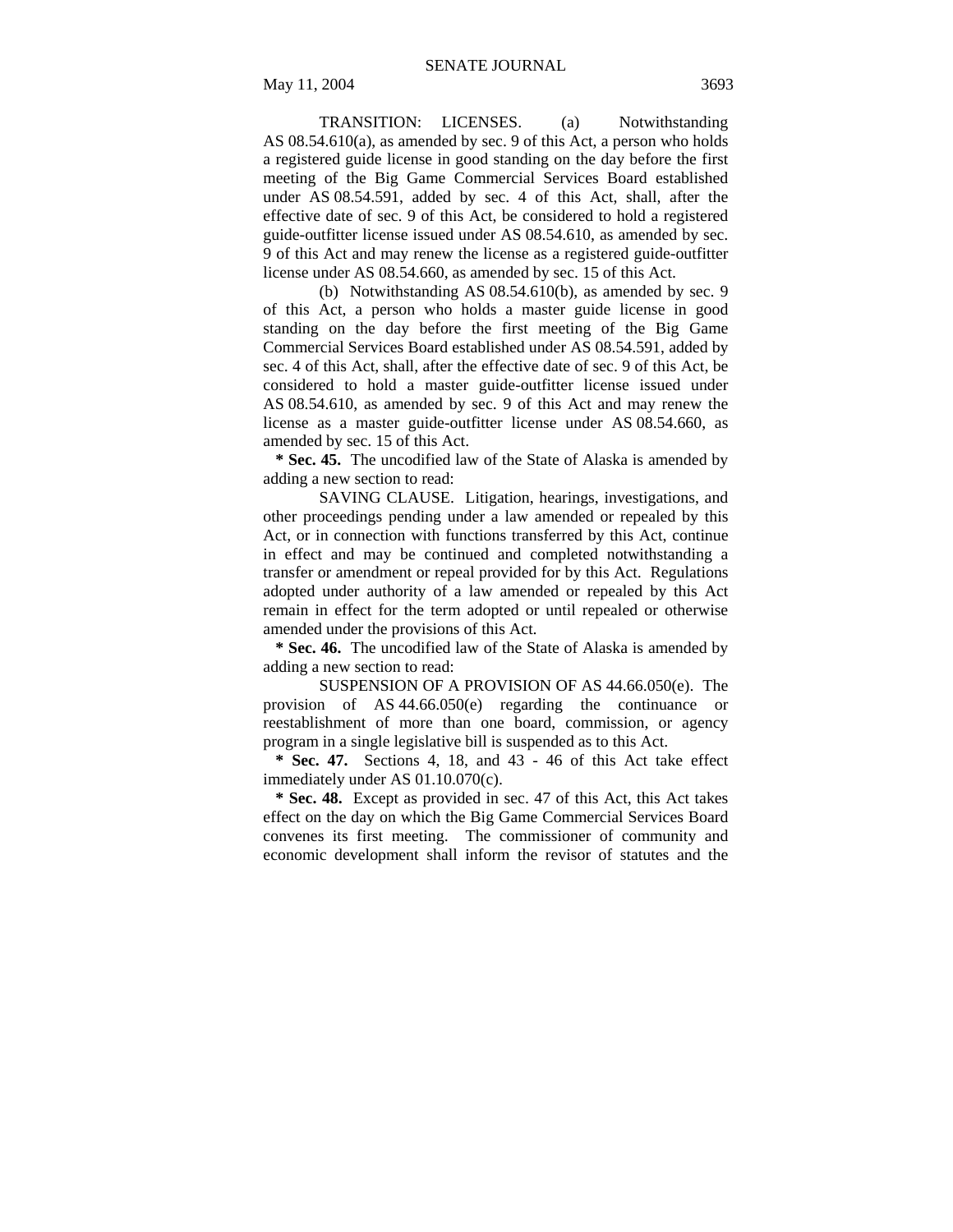lieutenant governor of the date on which the Big Game Commercial Services Board convenes its first meeting."

Senator Ogan moved for the adoption of Amendment No. 1. Senator Ellis objected, then withdrew his objection. There being no further objection, Amendment No. 1 was adopted.

SENATE CS FOR HOUSE BILL NO. 464(FIN) am S was automatically in third reading on reconsideration.

The question to be reconsidered: "Shall SENATE CS FOR HOUSE BILL NO. 464(FIN) am S "An Act extending the termination date of the Board of Certified Real Estate Appraisers; relating to the Big Game Commercial Services Board and to the regulation of big game hunting services and transportation services; and providing for an effective date" (Title change authorized by SCR 31) pass the Senate?" The roll was taken with the following result:

SCS HB 464(FIN) am S Third Reading - On Reconsideration Effective Dates

## **YEAS: 20 NAYS: 0 EXCUSED: 0 ABSENT: 0**

Yeas: Bunde, Cowdery, Davis, Dyson, Ellis, Elton, French, Green, Guess, Hoffman, Lincoln, Ogan, Olson, Seekins, Stedman, Stevens B, Stevens G, Therriault, Wagoner, Wilken

and so, SENATE CS FOR HOUSE BILL NO. 464(FIN) am S passed the Senate on reconsideration.

Senator Ben Stevens moved and asked unanimous consent that the vote on the passage of the bill be considered the vote on the effective date clauses. Without objection, it was so ordered.

Engrossment was waived under Uniform Rule 43(b) and the bill was signed by the President and Secretary and returned to the House for consideration.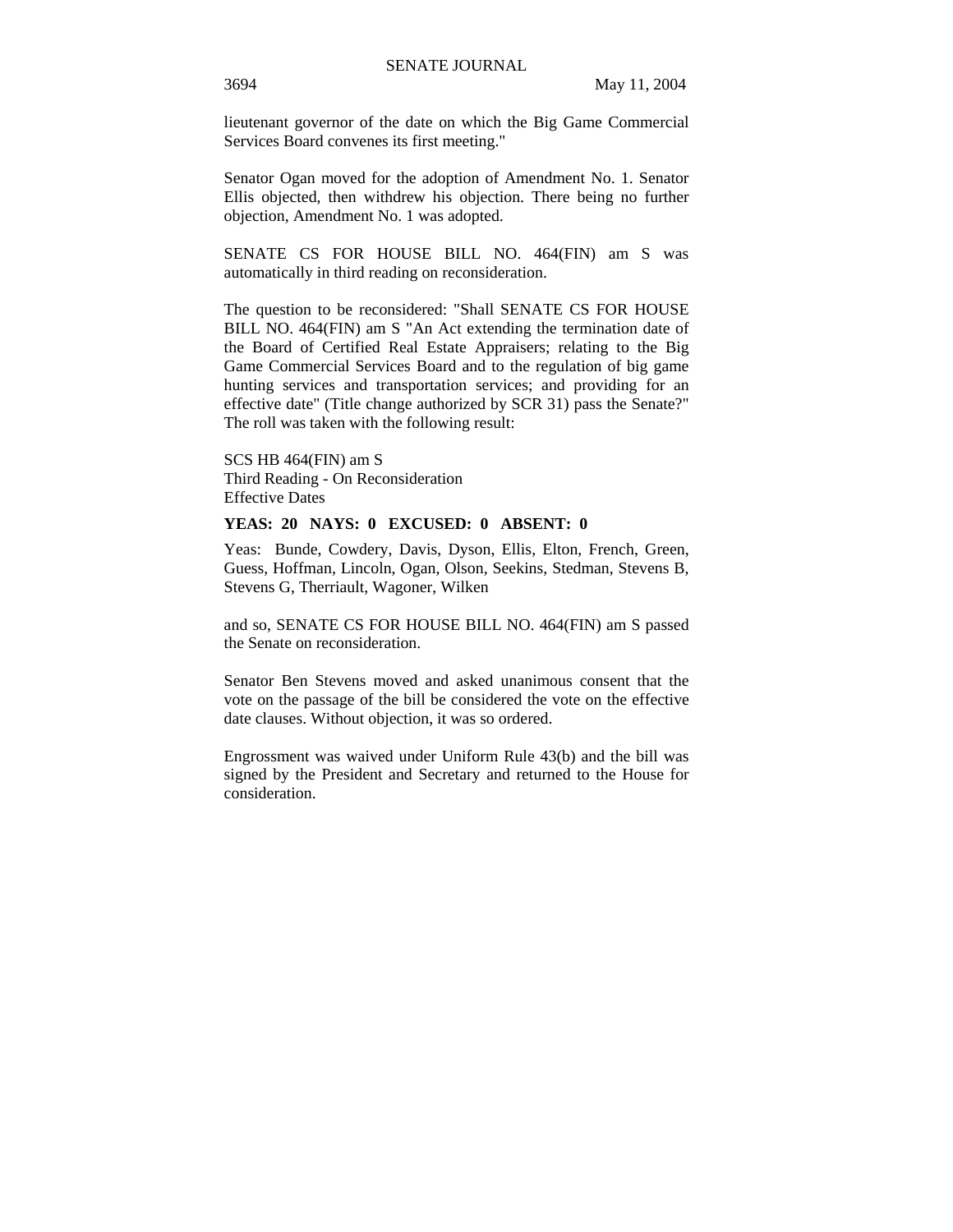### **Senate Resolutions**

#### **SCR 31**

Senator Ben Stevens moved and asked unanimous consent that SENATE CONCURRENT RESOLUTION NO. 31 BY THE SENATE RESOURCES COMMITTEE Suspending Rules 24(c), 35, 41(b), and 42(e), Uniform Rules of the Alaska State Legislature, concerning House Bill No. 464, relating to the termination date of the Board of Certified Real Estate Appraisers, be taken up at this time. Without objection, it was so ordered.

SENATE CONCURRENT RESOLUTION NO. 31 was read the first time and was before the Senate on final passage.

The question being: "Shall SENATE CONCURRENT RESOLUTION NO. 31 Suspending Rules 24(c), 35, 41(b), and 42(e), Uniform Rules of the Alaska State Legislature, concerning House Bill No. 464, relating to the termination date of the Board of Certified Real Estate Appraisers, pass the Senate?" The roll was taken with the following result:

SCR 31 Final Passage

#### **YEAS: 20 NAYS: 0 EXCUSED: 0 ABSENT: 0**

Yeas: Bunde, Cowdery, Davis, Dyson, Ellis, Elton, French, Green, Guess, Hoffman, Lincoln, Ogan, Olson, Seekins, Stedman, Stevens B, Stevens G, Therriault, Wagoner, Wilken

and so, SENATE CONCURRENT RESOLUTION NO. 31 passed the Senate and was referred to the Secretary for engrossment.

#### **Concur Messages**

#### **SB 357**

Message dated May 11 was read, stating the House passed CS FOR SENATE BILL NO. 357(FIN) "An Act relating to the regulation of insurance, insurance licenses, qualifications of insurance producers, surplus lines, fraud investigations, electronic transactions, and compliance with federal law and national standards; and providing for an effective date" with the following amendments: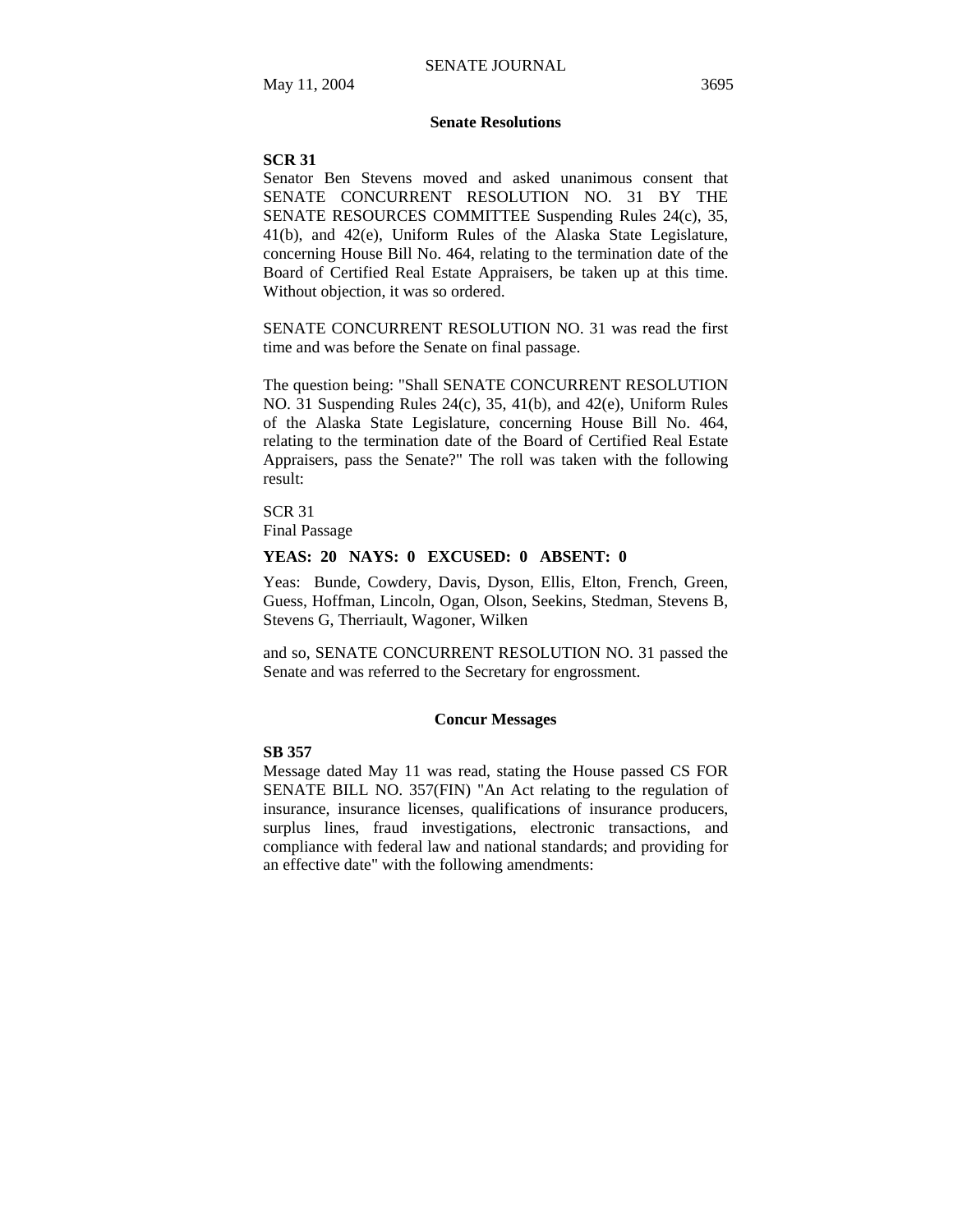HOUSE CS FOR CS FOR SENATE BILL NO. 357(FIN) am H

and with a House Letter of Intent.

Senator Ben Stevens moved that the Senate concur in the House amendments and recommended the body vote no.

The question being: "Shall the Senate concur in the House amendments?" The roll was taken with the following result:

#### HCS CSSB 357(FIN) am H

Shall the Senate Concur in the House Amendments to CSSB 357(FIN)? EFDs-Letter of Intent

### **YEAS: 10 NAYS: 10 EXCUSED: 0 ABSENT: 0**

Yeas: Davis, Dyson, Ellis, Elton, French, Guess, Hoffman, Lincoln, Olson, Wagoner

Nays: Bunde, Cowdery, Green, Ogan, Seekins, Stedman, Stevens B, Stevens G, Therriault, Wilken

and so, the Senate failed to concur.

The Secretary was requested to notify the House of the Senate's action and request the House to recede from its amendments.

#### **Communications**

Letter dated May 10 from Senator Ralph Seekins and Senator Scott Ogan was read, stating:

With this letter we wish to acknowledge and record our sincere and deep appreciation for the medical services that Senator Donny Olson has rendered to members and staff of the Alaska State Legislature.

Too frequently we have had medical events where fortunately he has been on scene in seconds, assessing and stabilizing the situation until other medical personnel and equipment can arrive.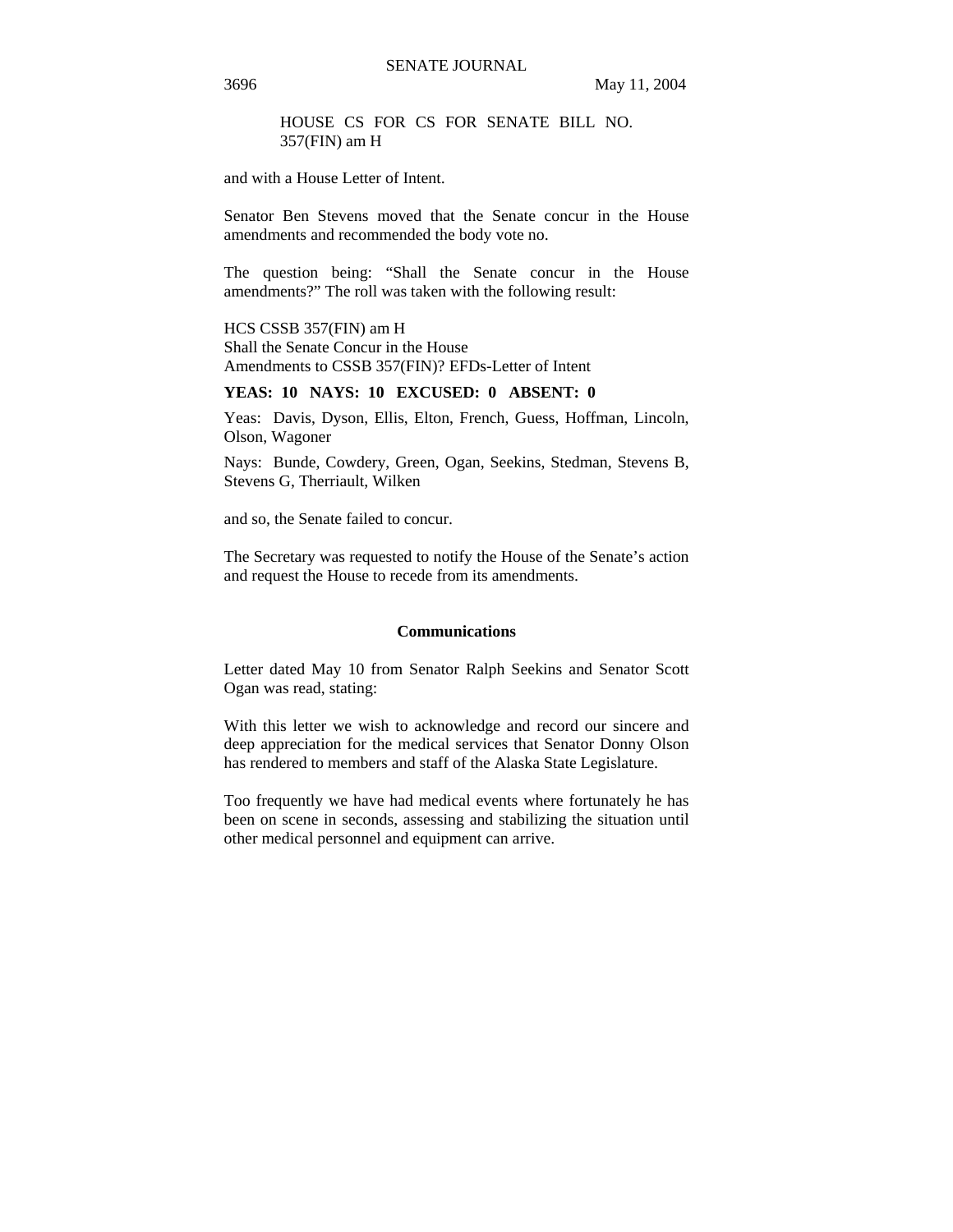The events themselves give us a sense of our vulnerability in this stressful arena of public service. His quick response, professionalism and take-charge attitude have been a relief and comfort to us. His actions exemplify the value of medical caregivers.

Moreover, he has been generously available to all of us to respond to personal medical complaints and uncertainties. In effect, he has been our resident doctor, not only making "House calls" but also "Senate calls."

We are most grateful for the actions and attention of Senator – and Doctor – Donny Olson, and express our sincere appreciation for the professionalism and compassion of this true friend who is always there in time of need.

### **Standing Committee Reports**

#### **HB 319**

The Finance Committee considered CS FOR HOUSE BILL NO. 319(FIN) am "An Act relating to the disposal of state land by lottery; relating to the reservation of rights by the state in land contracts and deeds; relating to the disposal, including sale or lease, of remote recreational cabin sites; and providing for an effective date" and recommended it be replaced with

> SENATE CS FOR CS FOR HOUSE BILL NO. 319(FIN)

Signing do pass: Senator Wilken, Cochair; Senators Dyson, Bunde, Ben Stevens. Signing no recommendation: Senator Green, Cochair; Senator Olson.

The following previously published fiscal information applies: Fiscal Note No. 4, zero, Department of Natural Resources Fiscal Note No. 5, Department of Natural Resources

The bill was referred to the Rules Committee.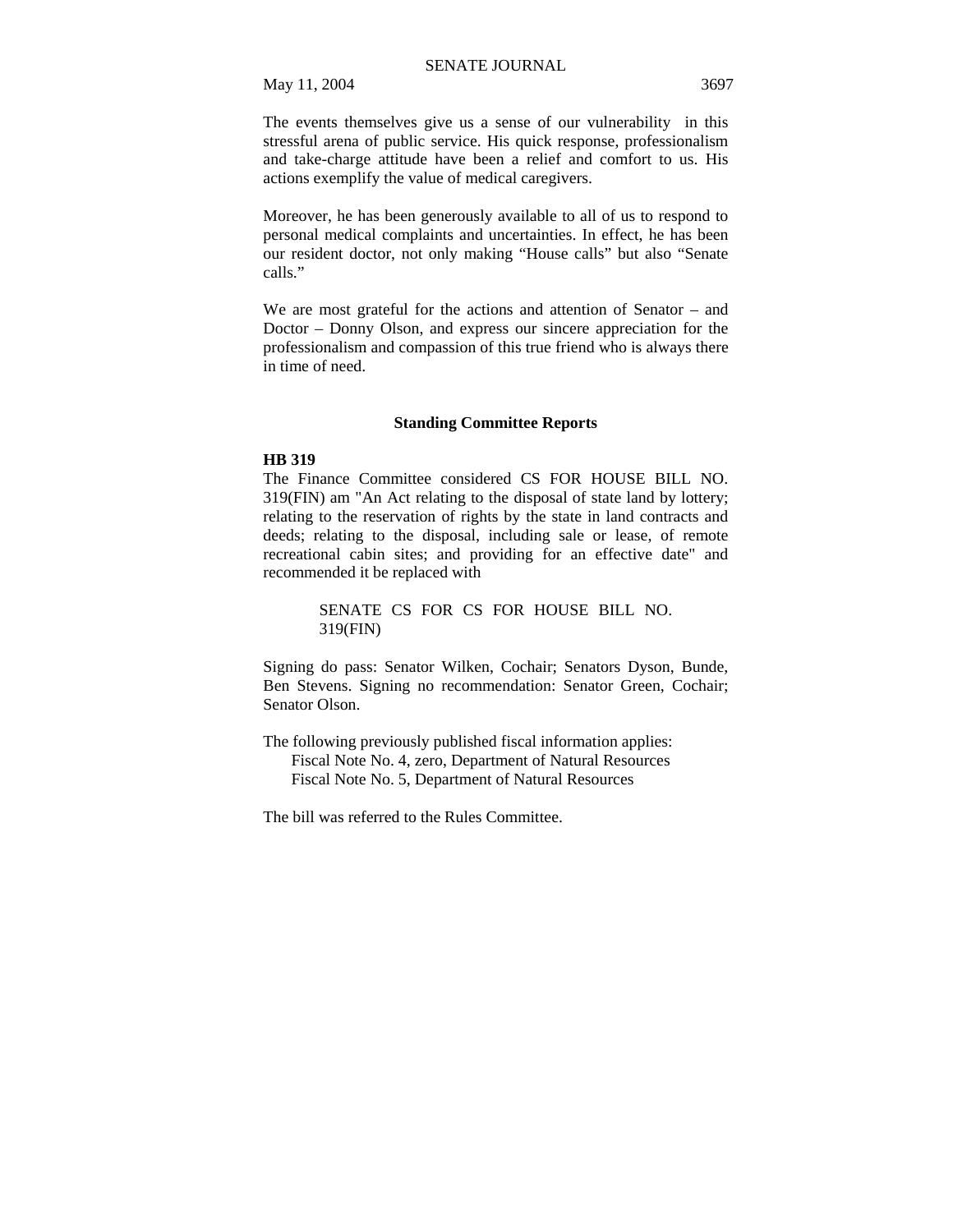## **Special Committee Reports**

**SB 30** 

The following report was received and distributed at 1:12 p.m., May 11:

May 11, 2004

Mr. President: Mr. Speaker:

The CONFERENCE COMMITTEE considered CS FOR SENATE BILL NO. 30(JUD) am "An Act relating to information and services available to pregnant women and other persons; and ensuring informed consent before an abortion may be performed, except in cases of medical emergency" and HOUSE CS FOR CS FOR SENATE BILL NO. 30(JUD) "An Act relating to information and services available to pregnant women and other persons; ensuring informed consent before an abortion may be performed; and providing exceptions to informed consent in certain cases" and recommends

> CONFERENCE CS FOR SENATE BILL NO. 30 "An Act relating to information and services available to pregnant women and other persons; ensuring informed consent before an abortion may be performed; and providing exceptions to informed consent in certain cases."

be adopted.

The following previously published fiscal information applies: Fiscal Note No. 3, Department of Health and Social Services Fiscal Note No. 4, Department of Health and Social Services

Signing the report: Senator Dyson, Chair, Senators Seekins, Lincoln; Representative Dahlstrom, Chair, Representatives Coghill, Cissna.

Senator Ben Stevens moved that the Senate adopt the Conference Committee Report on CONFERENCE CS FOR SENATE BILL NO. 30.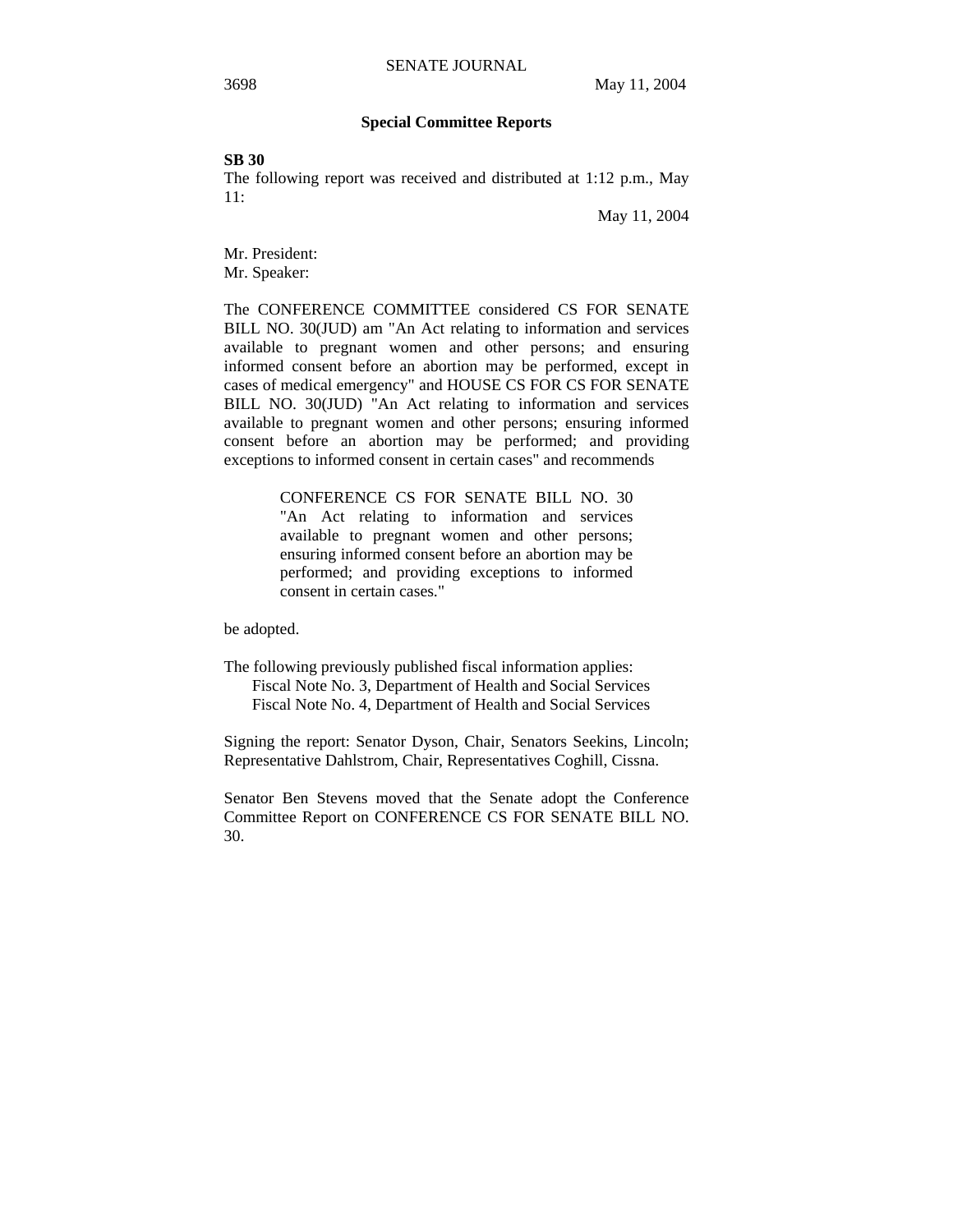May 11, 2004 3699

The question being: "Shall the Senate adopt the Conference Committee Report on CONFERENCE CS FOR SENATE BILL NO. 30 "An Act relating to information and services available to pregnant women and other persons; ensuring informed consent before an abortion may be performed; and providing exceptions to informed consent in certain cases"?" The roll was taken with the following result:

CCS SB 30 Shall the Senate Adopt the Conference Committee Report on CCS SB 30?

## **YEAS: 14 NAYS: 6 EXCUSED: 0 ABSENT: 0**

Yeas: Bunde, Cowdery, Dyson, Green, Hoffman, Ogan, Olson, Seekins, Stedman, Stevens B, Stevens G, Therriault, Wagoner, Wilken

Nays: Davis, Ellis, Elton, French, Guess, Lincoln

and so, the report was adopted.

The Secretary was requested to notify the House.

The bill was referred to the Secretary for engrossment and enrollment.

#### **HB 375**

The following report was received and distributed at 1:45 a.m. on the  $120<sup>th</sup>$  legislative day:

May 11, 2004

Mr. President: Mr. Speaker:

The CONFERENCE COMMITTEE with limited powers of free conference considered CS FOR HOUSE BILL NO. 375(FIN) am "An Act making appropriations for the operating and loan program expenses of state government, for certain programs, and to capitalize funds; and providing for an effective date" and SENATE CS FOR CS FOR HOUSE BILL NO. 375(FIN) am S(brf sup maj fld S) and recommends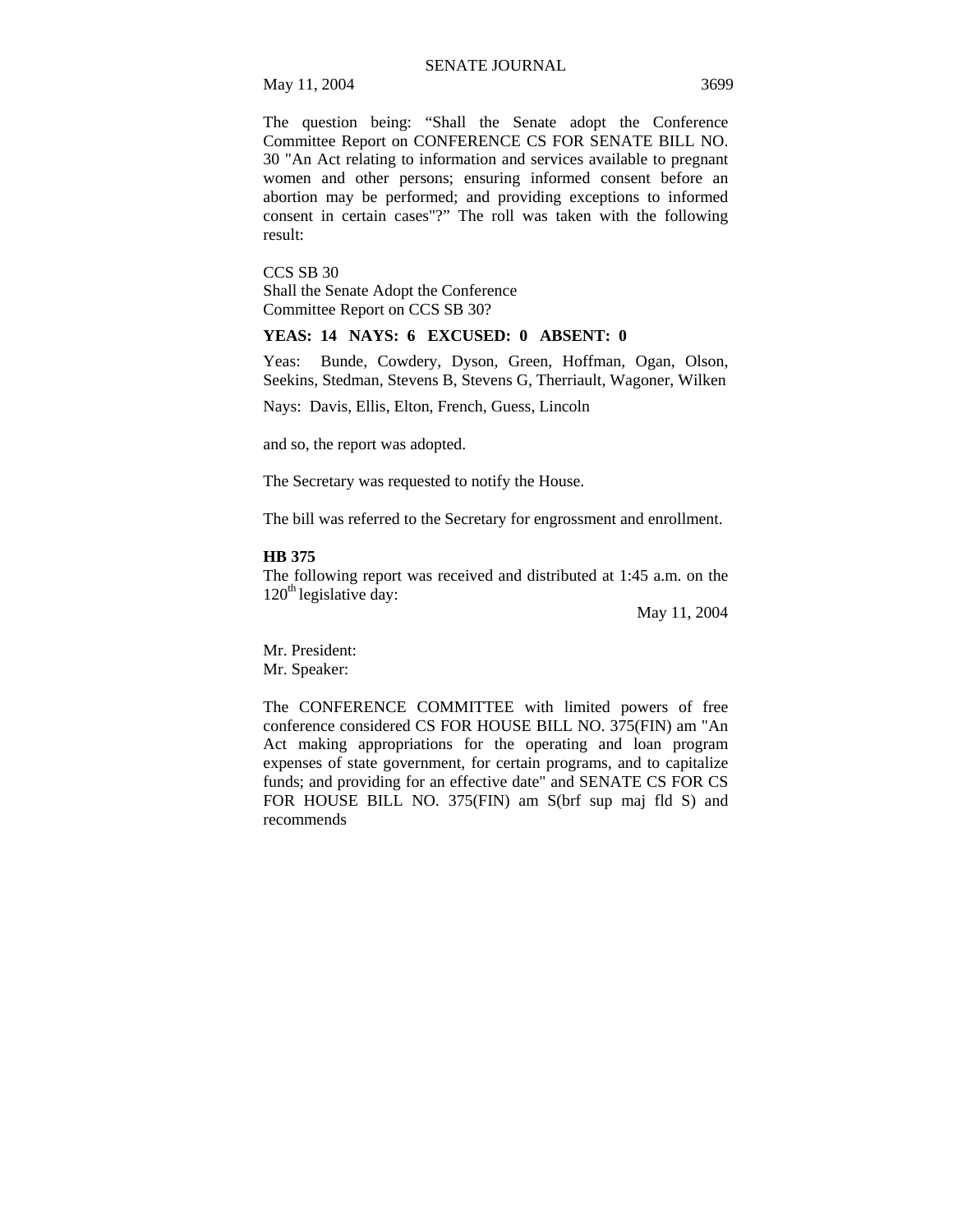## CONFERENCE CS FOR HOUSE BILL NO. 375

be adopted.

Signing the report: Representative Harris, Chair, Representatives Williams, Croft; Senators Green, Wilken, Hoffman

Senator Ben Stevens moved that the Senate adopt the Conference Committee Report on CONFERENCE CS FOR HOUSE BILL NO. 375.

The question being: "Shall the Senate adopt the Conference Committee Report on CONFERENCE CS FOR HOUSE BILL NO. 375 "An Act making appropriations for the operating and loan program expenses of state government, for certain programs, and to capitalize funds; and providing for an effective date"?" The roll was taken with the following result:

CCS HB 375 Adopt Conference Committee Report? Effective Dates

## **YEAS: 14 NAYS: 6 EXCUSED: 0 ABSENT: 0**

Yeas: Bunde, Cowdery, Dyson, French, Green, Hoffman, Ogan, Seekins, Stedman, Stevens B, Stevens G, Therriault, Wagoner, Wilken

Nays: Davis, Ellis, Elton, Guess, Lincoln, Olson

and so, the report was adopted.

Senator Ben Stevens moved and asked unanimous consent that the vote on the adoption of the conference committee report be considered the vote on the effective date clauses. Without objection, it was so ordered.

The Secretary was requested to notify the House.

### **HB 377**

The following report was received and distributed at 1:45 a.m. on the  $120<sup>th</sup>$  legislative day:

May 11, 2004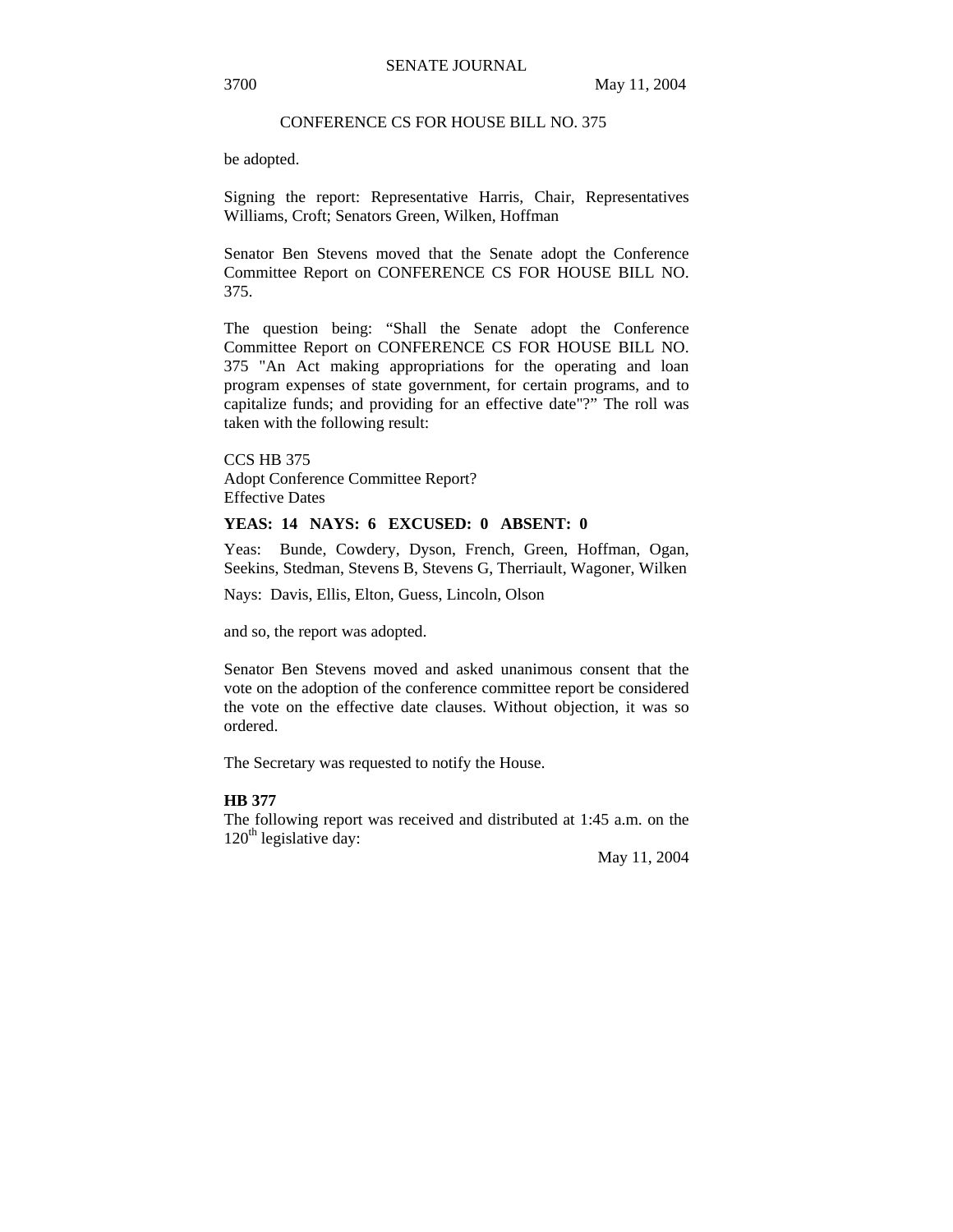Mr. President: Mr. Speaker:

The CONFERENCE COMMITTEE with limited powers of free conference considered CS FOR HOUSE BILL NO. 377(FIN) "An Act making appropriations for the operating and capital expenses of the state's integrated comprehensive mental health program; and providing for an effective date" and SENATE CS FOR CS FOR HOUSE BILL NO. 377(FIN) and recommends

## CONFERENCE CS FOR HOUSE BILL NO. 377

be adopted.

Signing the report: Representative Harris, Chair, Representatives Williams, Croft; Senators Green, Wilken, Hoffman

Senator Ben Stevens moved that the Senate adopt the Conference Committee Report on CONFERENCE CS FOR HOUSE BILL NO. 377.

The question being: "Shall the Senate adopt the Conference Committee Report on CONFERENCE CS FOR HOUSE BILL NO. 377 "An Act making appropriations for the operating and capital expenses of the state's integrated comprehensive mental health program; and providing for an effective date"?" The roll was taken with the following result:

CCS HB 377 Adopt Conference Committee Report? Effective Date

## **YEAS: 20 NAYS: 0 EXCUSED: 0 ABSENT: 0**

Yeas: Bunde, Cowdery, Davis, Dyson, Ellis, Elton, French, Green, Guess, Hoffman, Lincoln, Ogan, Olson, Seekins, Stedman, Stevens B, Stevens G, Therriault, Wagoner, Wilken

and so, the report was adopted.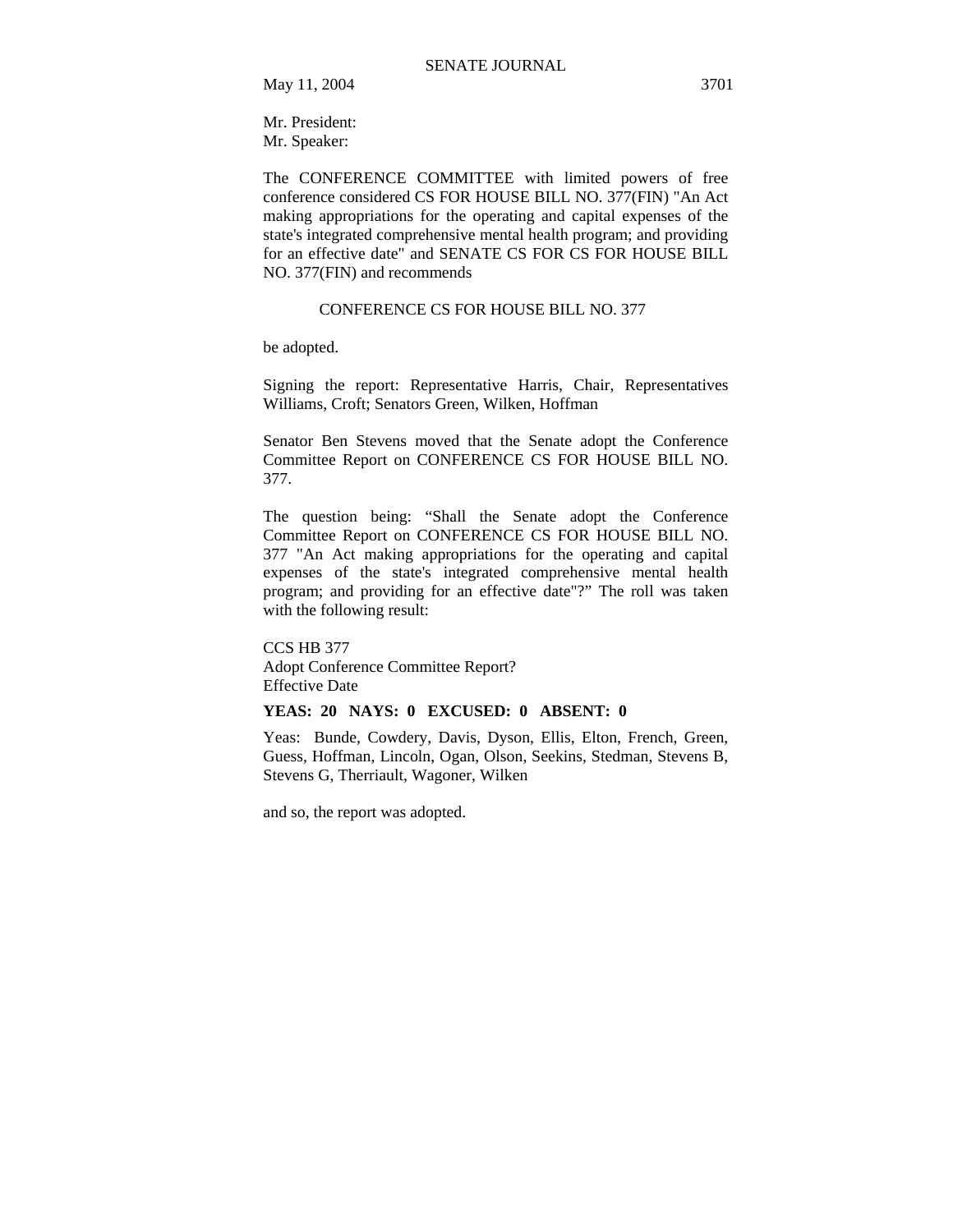Senator Ben Stevens moved and asked unanimous consent that the vote on the adoption of the conference committee report be considered the vote on the effective date clause. Without objection, it was so ordered.

The Secretary was requested to notify the House.

**SB 301**

May 10, 2004

Mr. President: Mr. Speaker:

The Conference Committee considering CS FOR SENATE BILL NO. 301(FIN) "An Act relating to the Alaska Pioneers' Home and the Alaska Veterans' Home; relating to eligibility for admission to the Alaska Pioneers' Home and Alaska Veterans' Home; relating to the eligibility of residents for the Alaska Pioneers' Home and the Alaska Veterans' Home for general relief assistance; relating to state veterans' home facilities; making conforming amendments; and providing for an effective date" and HOUSE CS FOR CS FOR SENATE BILL NO. 301(FIN) am H, respectfully requests limited powers of free conference pursuant to Uniform Rule 42 of the Alaska State Legislature. We request this authority to address the following points:

### **House Changes to Senate Bill 301**

Change to section 2 amending Sec. 15.05.020**. Rules for determining residence of voter**

> Page 3 line 3 changed "by the voter notifying " to "**if** the voter **notifies"**

Changes to section 15 amending Sec. 47.55.010. **Maintenance and operation of Alaska Pioneers' Home and Alaska Veterans' Home.** 

- 1. On page 6 line 31 and page 7 lines 2 and 5 the words "and operate" were added following the word "maintain"
- 2. On page 7 " Anchorage, Fairbanks, Juneau, Ketchikan, Palmer" were added after the word "Sitka" to indicate the places where Pioneers' Homes are operated.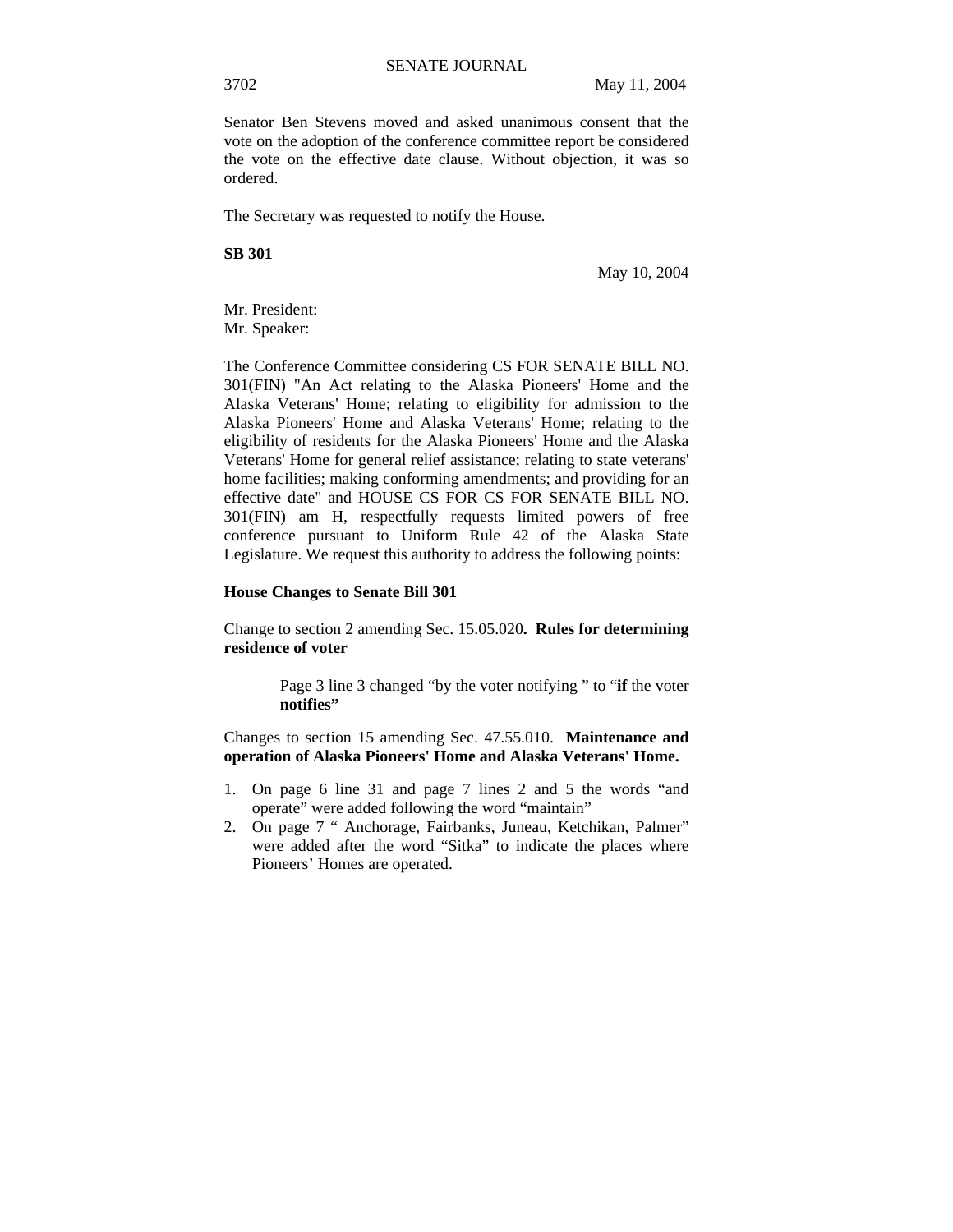- 3. Page 8 added lines  $12 14$  to read "(f) The department shall
- conduct, at least annually, an unannounced inspection of each site of the Alaska Pioneers' Home and the Alaska Veterans' Home to determine compliance of the facilities with all applicable laws and regulations.
- 4. Page 6 line 30 added the phrase "Except as otherwise provided in this subsection," after (a).

Changes to section 16 amending Sec. 47.55.020. **Admission to a home** 

- 1. Page 8 Line 27 changes the amount of income an individual who is being subsidized for the cost of care can keep from \$100 to \$150 each month.
- 2. Page 9 line 17 makes conforming change increasing \$100 to \$150.
- 3. Page 10 line 8 increases the value of personal property a subsidized resident may keep from \$5,000 to 10,000.

Signing the report: Senator Bunde, Chair, Senators Stedman, Olson; Representative Foster, Chair, Representatives Wilson, Gruenberg

President Therriault granted the Senate members limited powers of free conference as requested.

The Secretary was requested to notify the House.

The following report was received and distributed at 10:00 a.m., May 11:

May 11, 2004

Mr. President: Mr. Speaker:

The CONFERENCE COMMITTEE with limited powers of free conference considered CS FOR SENATE BILL NO. 301(FIN) "An Act relating to the Alaska Pioneers' Home and the Alaska Veterans' Home; relating to eligibility for admission to the Alaska Pioneers' Home and Alaska Veterans' Home; relating to the eligibility of residents for the Alaska Pioneers' Home and the Alaska Veterans'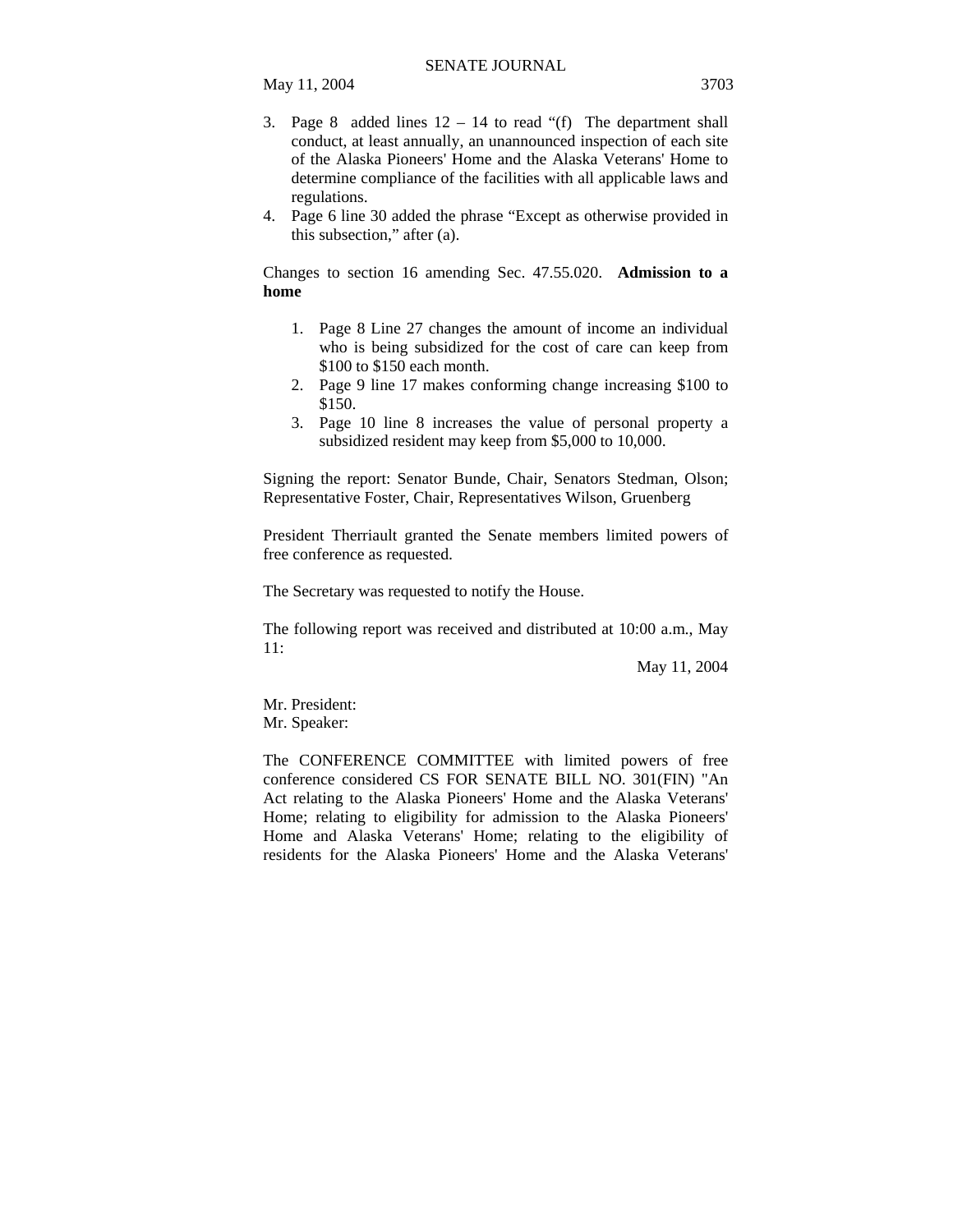Home for general relief assistance; relating to state veterans' home facilities; making conforming amendments; and providing for an effective date" and HOUSE CS FOR CS FOR SENATE BILL NO. 301(FIN) am H, and recommends

#### CONFERENCE CS FOR SENATE BILL NO. 301

be adopted with House and Senate Letters of Intent.

Signing the report: Senator Bunde, Chair, Senators Stedman, Olson; Representative Foster, Chair, Representatives Wilson, Gruenberg.

The following previously published fiscal information applies: Fiscal Note No. 1, Department of Health and Social Services

Senator Ben Stevens moved that the Senate adopt the Conference Committee Report on CONFERENCE CS FOR SENATE BILL NO. 301.

The question being: "Shall the Senate adopt the Conference Committee Report on CONFERENCE CS FOR SENATE BILL NO. 301 "An Act relating to the Alaska Pioneers' Home and the Alaska Veterans' Home; relating to eligibility for admission to the Alaska Pioneers' Home and Alaska Veterans' Home; relating to the eligibility of residents for the Alaska Pioneers' Home and the Alaska Veterans' Home for general relief assistance; relating to state veterans' home facilities; making conforming amendments; and providing for an effective date"?" The roll was taken with the following result:

CCS SB 301 Adopt Conference Committee Report? Letters of Intent

### **YEAS: 12 NAYS: 8 EXCUSED: 0 ABSENT: 0**

Yeas: Bunde, Cowdery, Dyson, Green, Ogan, Seekins, Stedman, Stevens B, Stevens G, Therriault, Wagoner, Wilken

Nays: Davis, Ellis, Elton, French, Guess, Hoffman, Lincoln, Olson

and so, the report was adopted.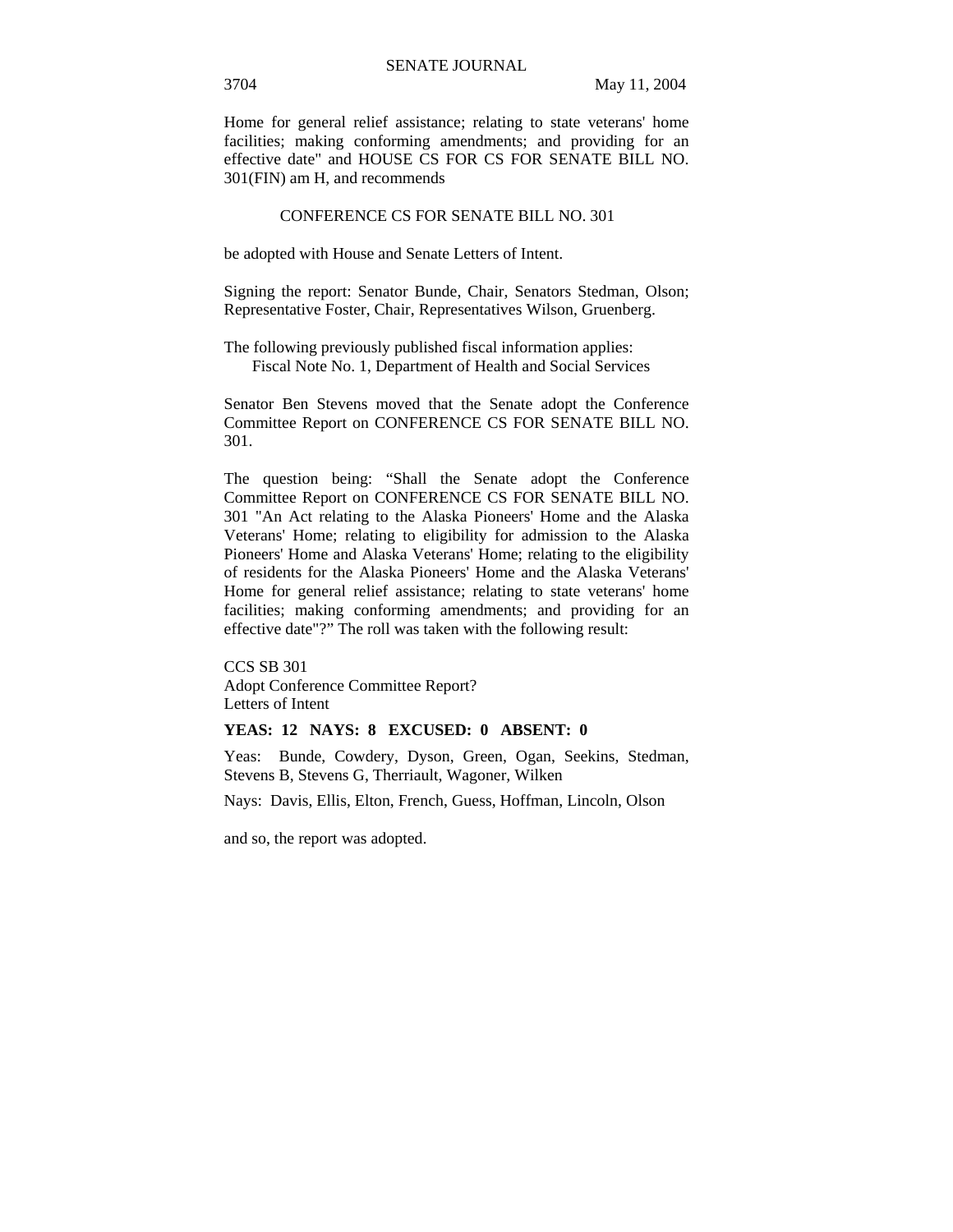May 11, 2004 3705

Senator Ben Stevens moved and asked unanimous consent for the adoption of the effective date clauses. The question being: "Shall the effective date clauses be adopted?" The roll was taken with the following result:

CCS SB 301 Effective Date Clauses

### **YEAS: 20 NAYS: 0 EXCUSED: 0 ABSENT: 0**

Yeas: Bunde, Cowdery, Davis, Dyson, Ellis, Elton, French, Green, Guess, Hoffman, Lincoln, Ogan, Olson, Seekins, Stedman, Stevens B, Stevens G, Therriault, Wagoner, Wilken

and so, the effective date clauses were adopted.

Senator Ben Stevens moved and asked unanimous consent for the adoption of the Legislative and House Letters of Intent. Without objection, the Legislative Letters of Intent were adopted.

The Secretary was requested to notify the House.

The bill was referred to the Secretary for engrossment and enrollment.

#### **HB 414**

The following report was received and distributed at 2:40 p.m., May 8, and held on the Secretary's desk (page 3470):

May 8, 2004

Mr. President: Mr. Speaker:

The CONFERENCE COMMITTEE considered CS FOR HOUSE BILL NO. 414(JUD) "An Act relating to filling a vacancy in the office of United States senator, and to the definition of 'political party'" and SENATE CS FOR CS FOR HOUSE BILL NO. 414(JUD) "An Act relating to filling a vacancy in the office of United States senator, and to the definition of 'political party'; and providing for an effective date" (technical title change) and recommends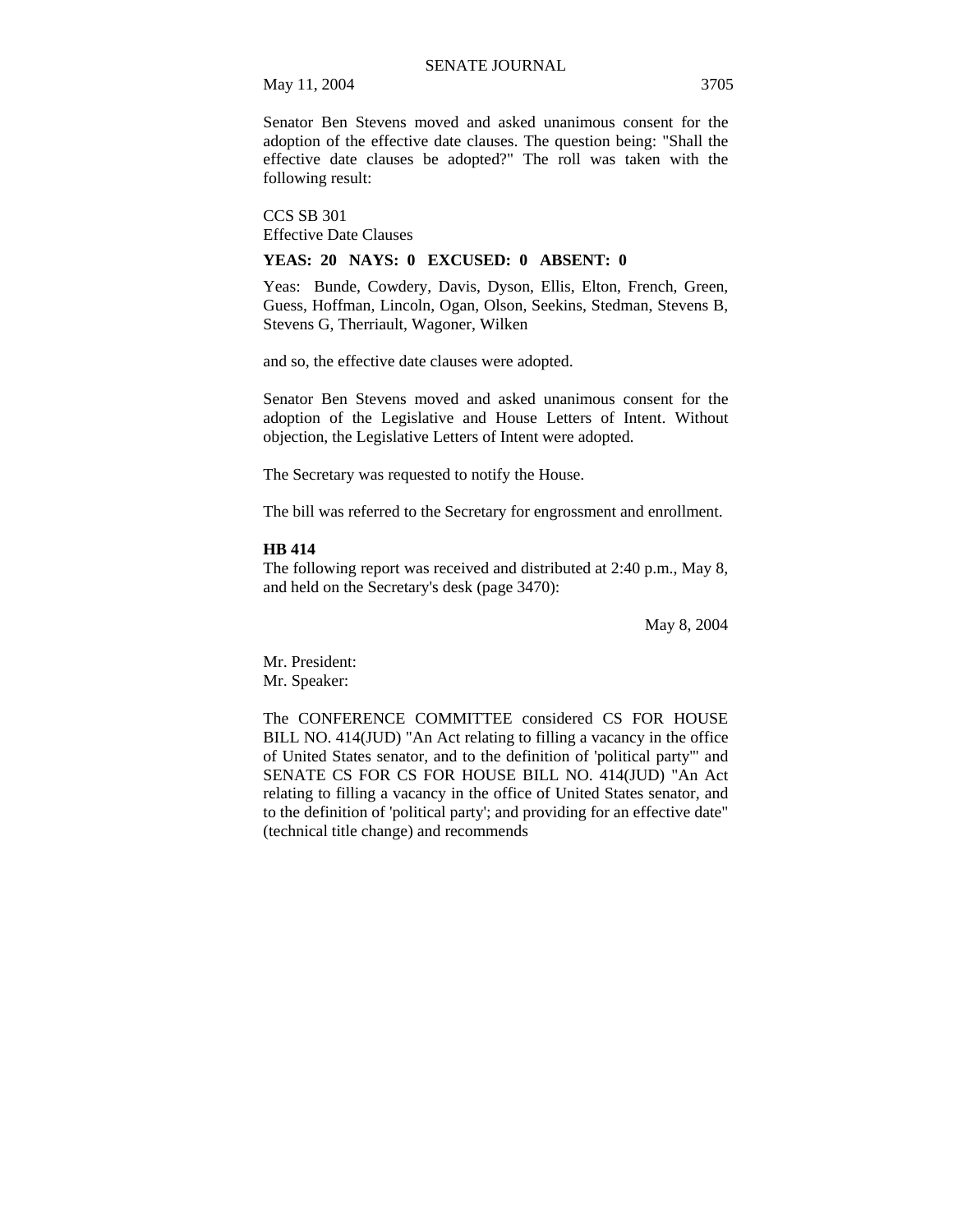CONFERENCE CS FOR HOUSE BILL NO. 414 "An Act relating to filling a vacancy in the office of United States senator, and to the definition of 'political party'; and providing for an effective date."

be adopted.

The following previously published fiscal information applies: Fiscal Note No. 2, zero, Office of the Governor

Signing the report: Representative McGuire, Chair, Representatives Anderson, Crawford; Senator Seekins, Chair, Senators Wagoner, French

Senator Ben Stevens moved that the Senate adopt the Conference Committee Report on CONFERENCE CS FOR HOUSE BILL NO. 414.

The question being: "Shall the Senate adopt the Conference Committee Report on CONFERENCE CS FOR HOUSE BILL NO. 414 "An Act relating to filling a vacancy in the office of United States senator, and to the definition of 'political party'; and providing for an effective date"?" The roll was taken with the following result:

CCS HB 414

Adopt Conference Committee Report?

# **YEAS: 12 NAYS: 8 EXCUSED: 0 ABSENT: 0**

Yeas: Bunde, Cowdery, Dyson, Green, Ogan, Seekins, Stedman, Stevens B, Stevens G, Therriault, Wagoner, Wilken

Nays: Davis, Ellis, Elton, French, Guess, Hoffman, Lincoln, Olson

and so, the report was adopted.

Senator Ben Stevens moved for the adoption of the effective date clause. The question being: "Shall the effective date clause be adopted?" The roll was taken with the following result: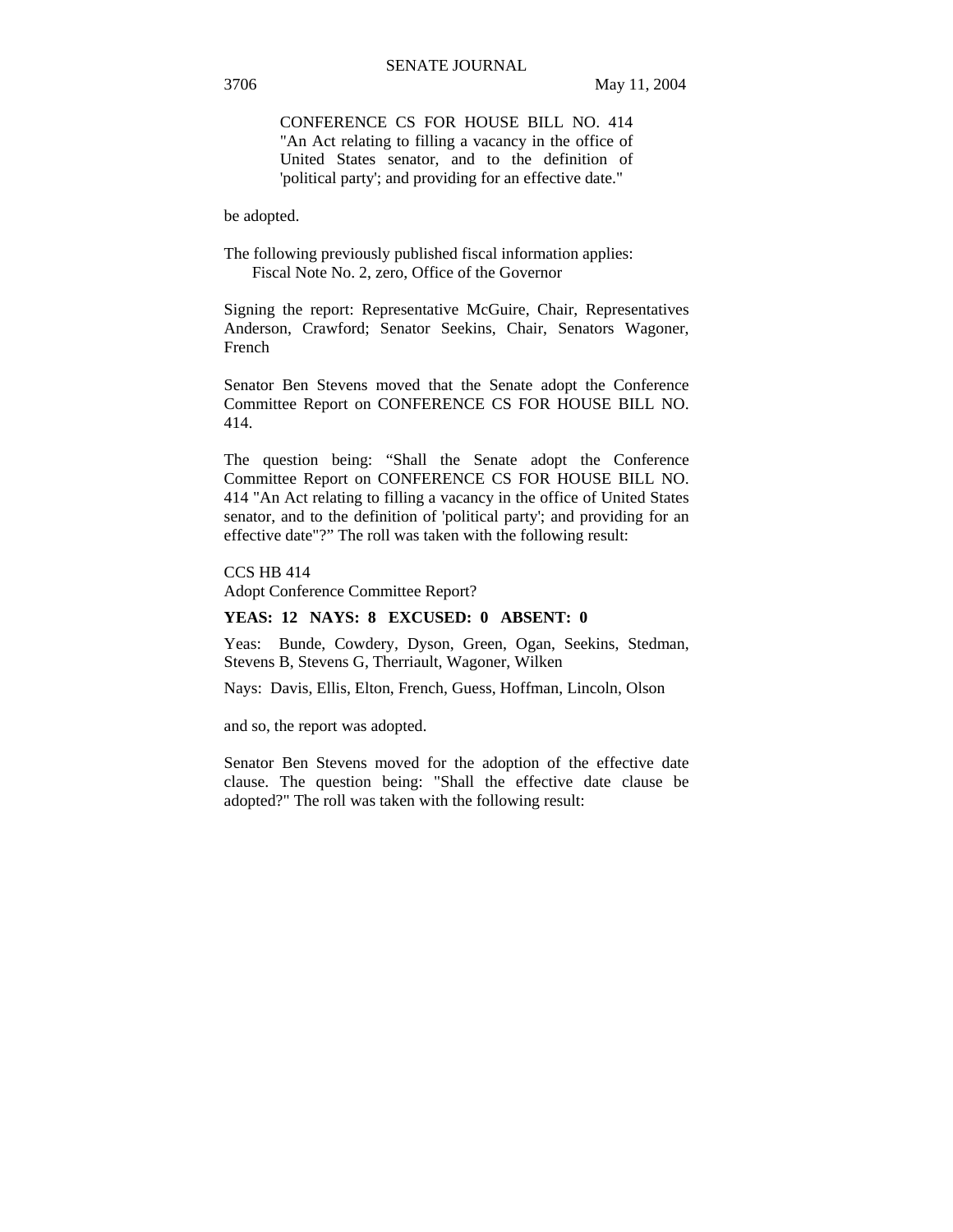CCS HB 414 Effective Date Clause

#### **YEAS: 20 NAYS: 0 EXCUSED: 0 ABSENT: 0**

Yeas: Bunde, Cowdery, Davis, Dyson, Ellis, Elton, French, Green, Guess, Hoffman, Lincoln, Ogan, Olson, Seekins, Stedman, Stevens B, Stevens G, Therriault, Wagoner, Wilken

and so, the effective date clause was adopted.

The Secretary was requested to notify the House.

## **Senate Resolutions**

#### **SCR 29**

SENATE CONCURRENT RESOLUTION NO. 29 was not introduced.

## **SCR 32**

SENATE CONCURRENT RESOLUTION NO. 32 BY THE SENATE FINANCE COMMITTEE,

> Suspending Rules  $24(c)$ ,  $35$ ,  $41(b)$ , and  $42(e)$ , Uniform Rules of the Alaska State Legislature, concerning House Bill No. 503, relating to the tobacco product Master Settlement Agreement.

was read the first time held on the Secretary's desk.

#### **SCR 30**

SENATE CONCURRENT RESOLUTION NO. 30 BY THE SENATE FINANCE COMMITTEE was read the first time and was before the Senate on final passage.

The question being: "Shall SENATE CONCURRENT RESOLUTION NO. 30 Suspending Rules 24(c), 35, 41(b), 42(c) and 42(e), Uniform Rules of the Alaska State Legislature, concerning Senate Bill No. 283, relating to appropriations from the constitutional budget reserve fund, pass the Senate?" The roll was taken with the following result: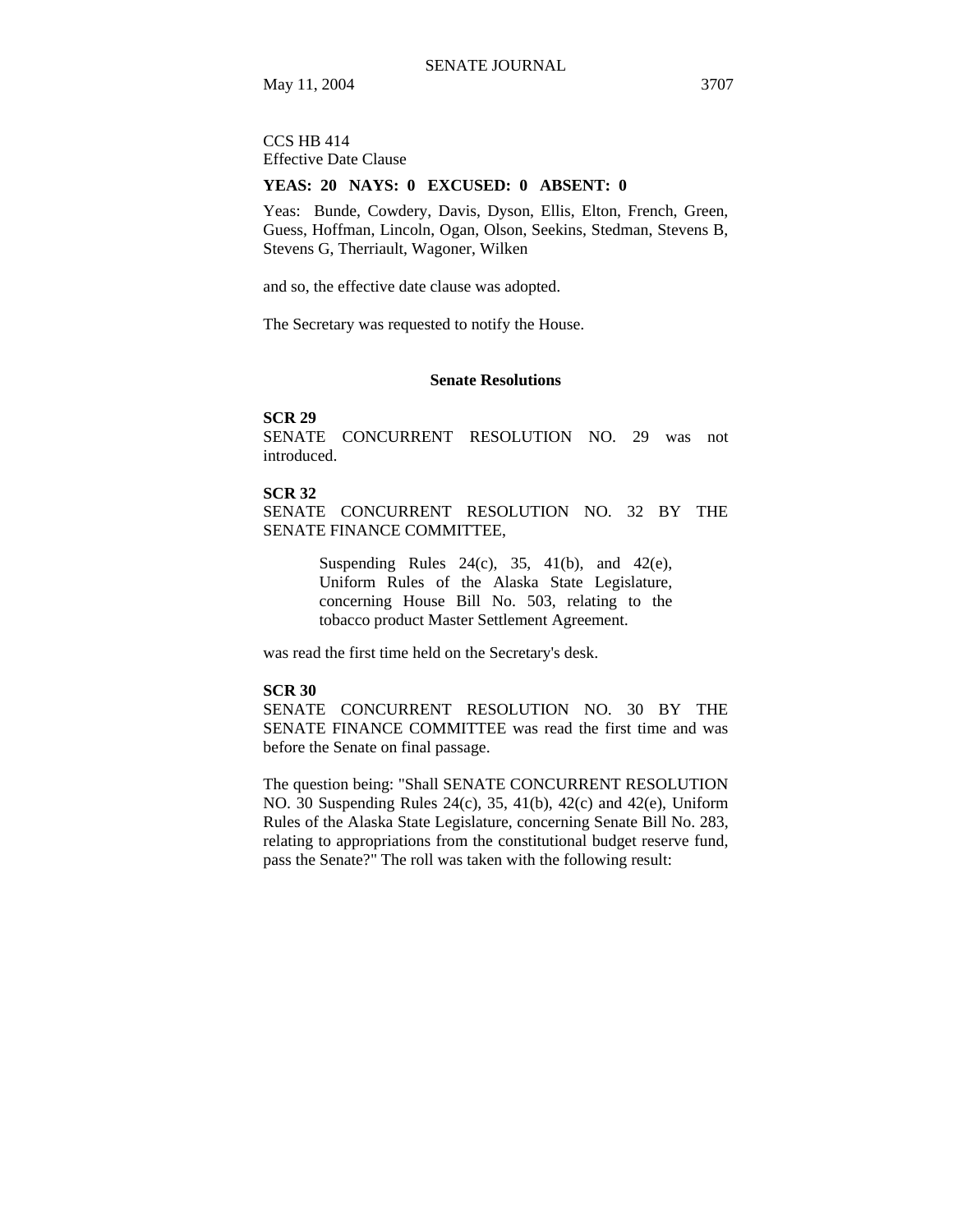SCR 30 Final Passage

#### **YEAS: 20 NAYS: 0 EXCUSED: 0 ABSENT: 0**

Yeas: Bunde, Cowdery, Davis, Dyson, Ellis, Elton, French, Green, Guess, Hoffman, Lincoln, Ogan, Olson, Seekins, Stedman, Stevens B, Stevens G, Therriault, Wagoner, Wilken

and so, SENATE CONCURRENT RESOLUTION NO. 30 passed the Senate and was referred to the Secretary for engrossment.

#### **Consideration of the Calendar**

### **Second Reading of House Bills**

# **HB 196**

CS FOR HOUSE BILL NO. 196(RES) "An Act relating to carbon sequestration; and providing for an effective date" was read the second time.

Senator Ogan, Chair, moved and asked unanimous consent for the adoption of the Resources Senate Committee Substitute offered on page 3415. Without objection, SENATE CS FOR CS FOR HOUSE BILL NO. 196(RES) was adopted.

Senator Ogan offered Amendment No. 1:

Page 1, line 5: Delete "(a)"

Page 1, lines 6 - 10: Delete all material.

Renumber the following paragraphs accordingly.

Page 1, lines 13 - 14:

Delete "and help offset carbon dioxide emissions from other sectors of the economy"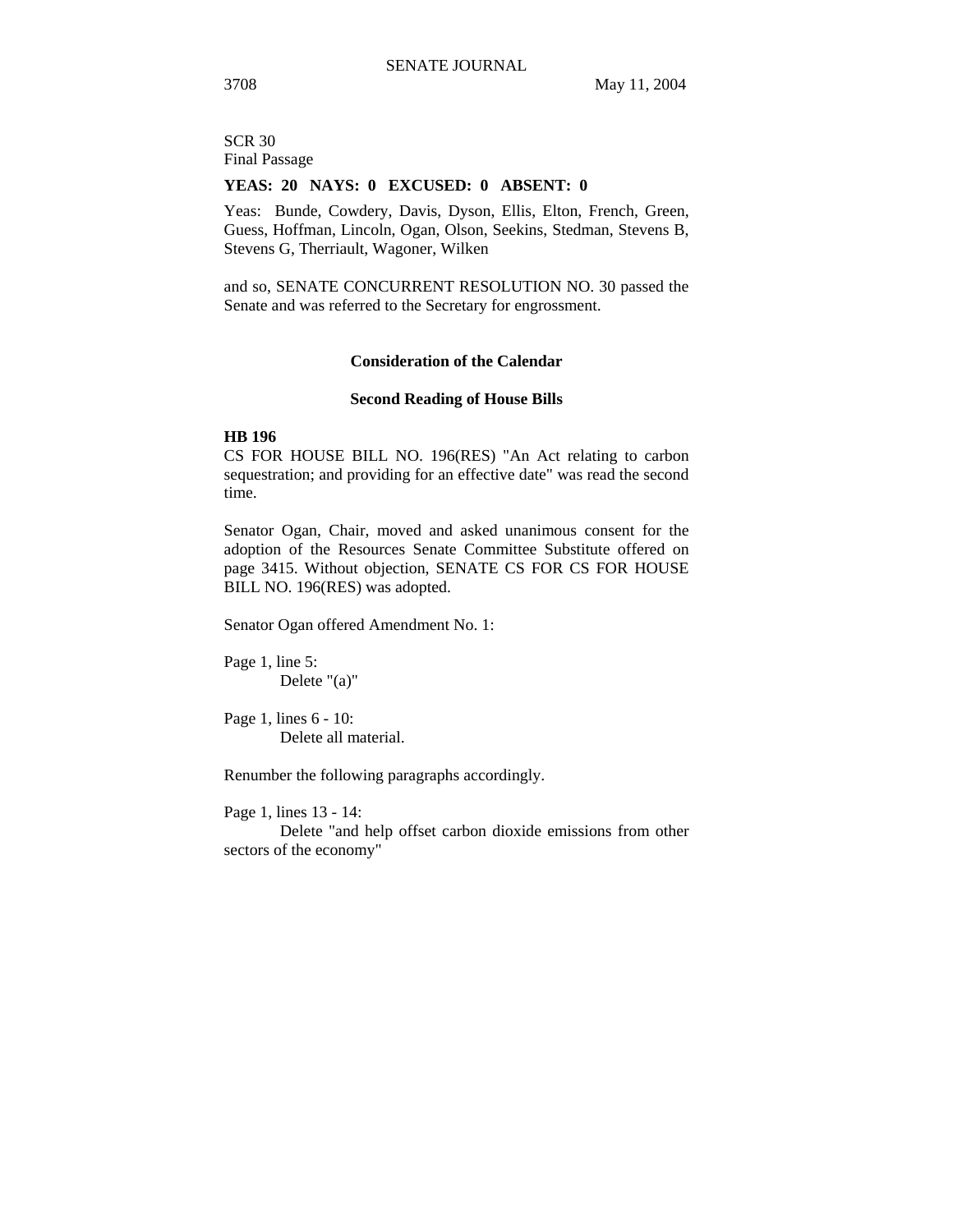May 11, 2004 3709

Page 2, lines 4 - 6: Delete all material.

Page 3, lines 23 - 26: Delete all material.

Renumber the following paragraphs accordingly.

Page 4, lines 9 - 10: Delete ", The Pew Charitable Trusts,"

Senator Ogan moved for the adoption of Amendment No. 1. Without objection, Amendment No. 1 was adopted.

Senator Ben Stevens moved and asked unanimous consent that the bill be considered engrossed, advanced to third reading and placed on final passage. Without objection, it was so ordered.

SENATE CS FOR CS FOR HOUSE BILL NO. 196(RES) am S was read the third time.

The question being: "Shall SENATE CS FOR CS FOR HOUSE BILL NO. 196(RES) am S "An Act relating to carbon sequestration; and providing for an effective date" pass the Senate?" The roll was taken with the following result:

SCS CSHB 196(RES) am S Third Reading - Final Passage Effective Date

# **YEAS: 20 NAYS: 0 EXCUSED: 0 ABSENT: 0**

Yeas: Bunde, Cowdery, Davis, Dyson, Ellis, Elton, French, Green, Guess, Hoffman, Lincoln, Ogan, Olson, Seekins, Stedman, Stevens B, Stevens G, Therriault, Wagoner, Wilken

and so, SENATE CS FOR CS FOR HOUSE BILL NO. 196(RES) am S passed the Senate.

Senator Ben Stevens moved and asked unanimous consent that the vote on the passage of the bill be considered the vote on the effective date clause. Without objection, it was so ordered.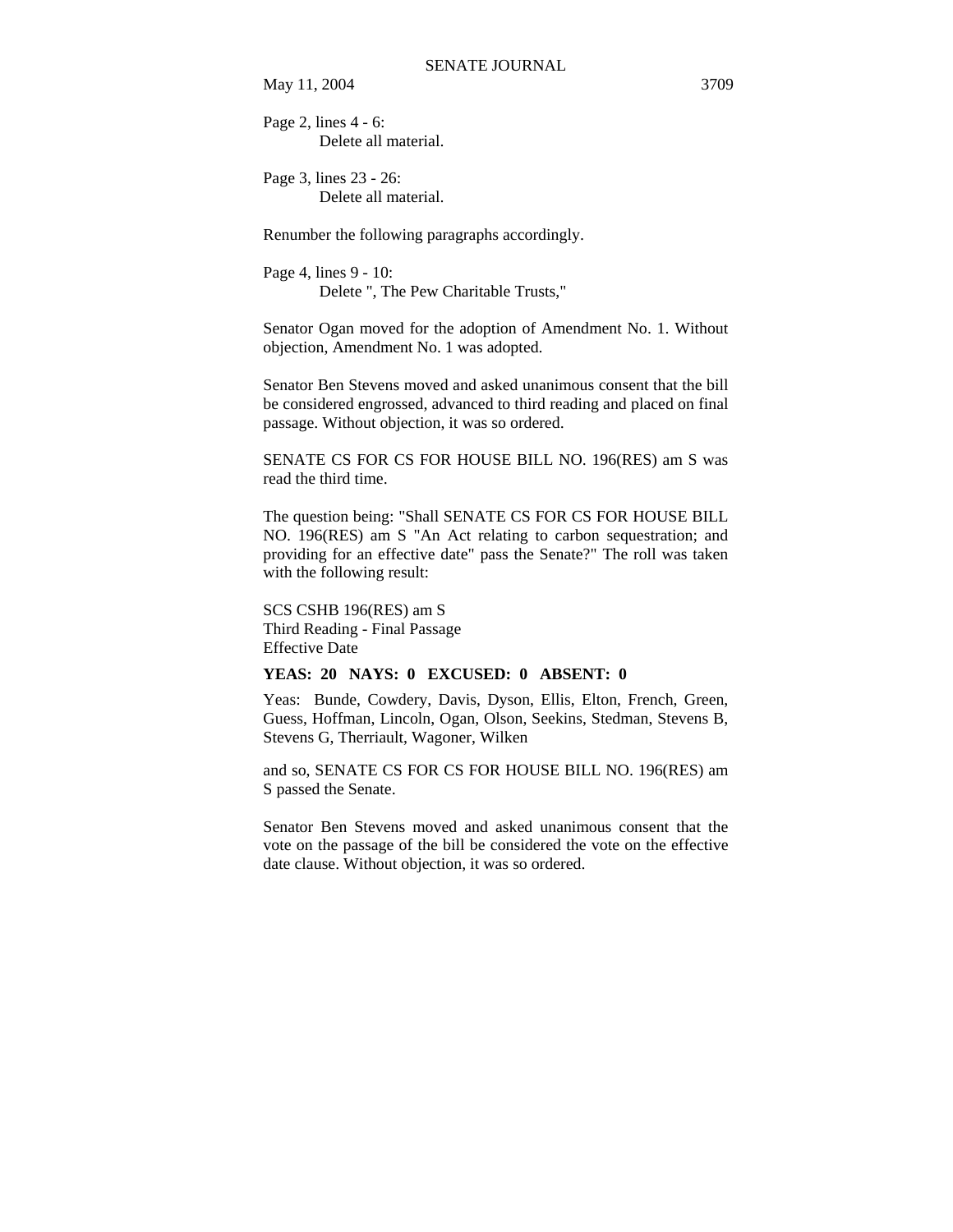Engrossment was waived under Uniform Rule 43(b) and the bill was signed by the President and Secretary and returned to the House for consideration.

Senators French, Dyson, Elton, Ellis, Guess moved and asked unanimous consent to be shown as cross sponsors on the bill. Without objection, it was so ordered.

#### **HB 295**

CS FOR HOUSE BILL NO. 295(STA) am "An Act relating to the publishing, furnishing, and contents of certain notices regarding regulations or rules of certain state agencies and entities; relating to distribution of the Alaska Administrative Code, Alaska Administrative Register, and supplements to the code or register; and providing for an effective date" was read the second time.

Senator Wilken, Cochair, moved and asked unanimous consent for the adoption of the Finance Senate Committee Substitute offered on page 3511. Without objection, SENATE CS FOR CS FOR HOUSE BILL NO. 295(FIN) was adopted.

Senator Ben Stevens moved and asked unanimous consent that the bill be considered engrossed, advanced to third reading and placed on final passage. Senator Ellis objected.

SENATE CS FOR CS FOR HOUSE BILL NO. 295(FIN) was not advanced on the same day and was returned to the House for permanent filing.

### **HB 309**

CS FOR HOUSE BILL NO. 309(JUD) am "An Act relating to nonindigenous fish" was read the second time.

Senator Ogan, Chair, moved and asked unanimous consent for the adoption of the Resources Senate Committee Substitute offered on page 3465. Without objection, SENATE CS FOR CS FOR HOUSE BILL NO. 309(RES) was adopted.

Senator Seekins offered Amendment No. 1: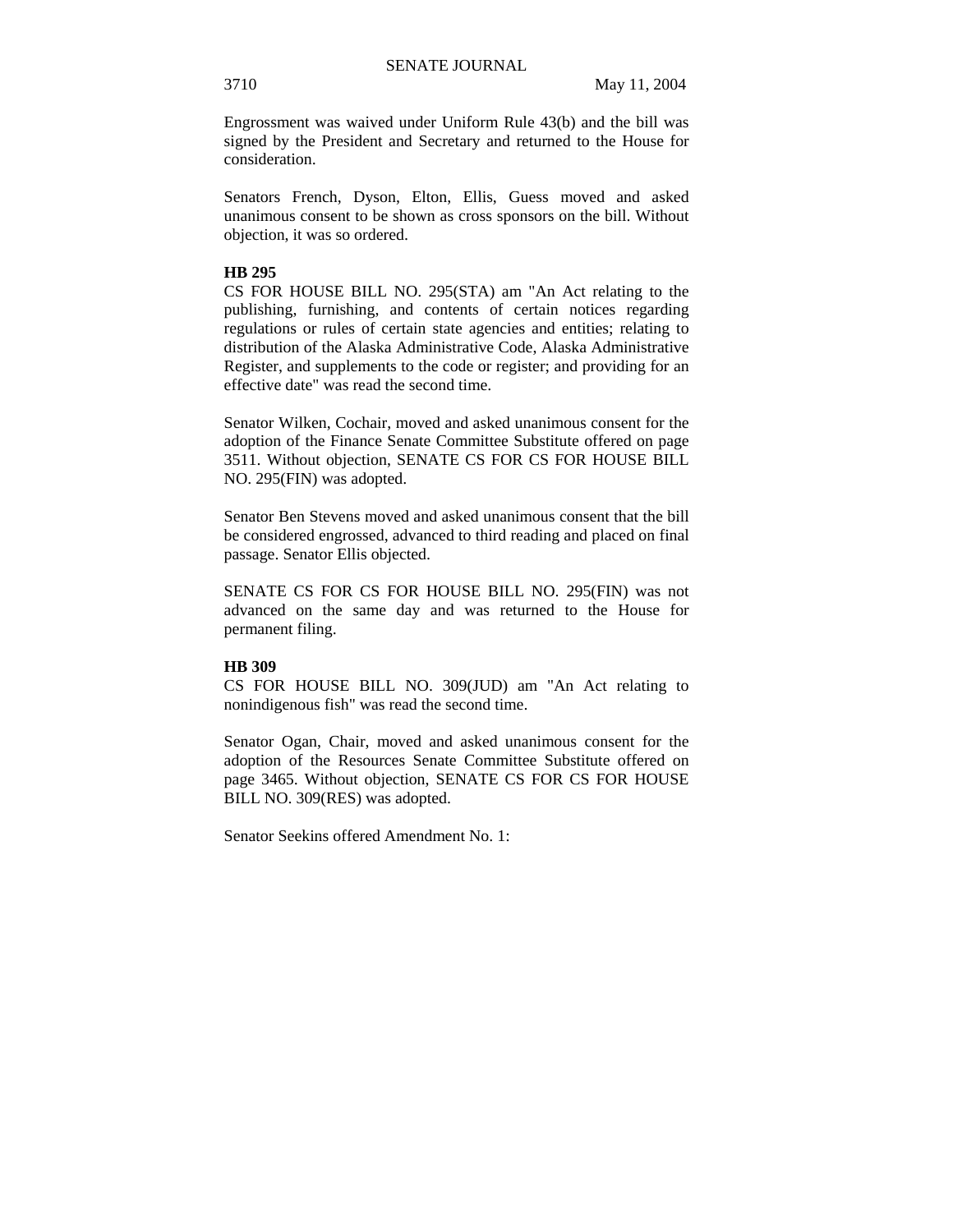Page 1, line 1, following "**nonindigenous fish**":

Insert "**and consecutive sentencing; and providing for an effective date**"

Page 1, line 5, following "that": Insert "section 4 of"

Page 1, following line 8:

Insert new bill sections to read:

"**\* Sec. 2.** AS 12.55.025(c) is amended to read:

(c) Except as provided in (d) [AND (e)] of this section, when a defendant is sentenced to imprisonment, the term of confinement commences on the date of imposition of sentence unless the court specifically provides that the defendant must report to serve the sentence on another date. If the court provides another date to begin the term of confinement, the court shall provide the defendant with written notice of the date, time, and location of the correctional facility to which the defendant must report. A defendant shall receive credit for time spent in custody pending trial, sentencing, or appeal, if the detention was in connection with the offense for which sentence was imposed. A defendant may not receive credit for more than the actual time spent in custody pending trial, sentencing, or appeal. The time during which a defendant is voluntarily absent from official detention after the defendant has been sentenced may not be credited toward service of the sentence.

 **\* Sec. 3.** AS 12.55 is amended by adding a new section to read:

**Sec. 12.55.127. Consecutive and concurrent terms of imprisonment.** (a) If a defendant is required to serve a term of imprisonment under a separate judgment, a term of imprisonment imposed in a later judgment, amended judgment, or probation revocation shall be consecutive.

(b) Except as provided in (c) of this section, if a defendant is being sentenced for two or more crimes in a single judgment, terms of imprisonment may be concurrent or partially concurrent.

(c) If the defendant is being sentenced for

(1) escape, the term of imprisonment shall be consecutive to the term for the underlying crime;

(2) two or more crimes under AS 11.41, a consecutive term of imprisonment shall be imposed for at least

(A) the mandatory minimum term under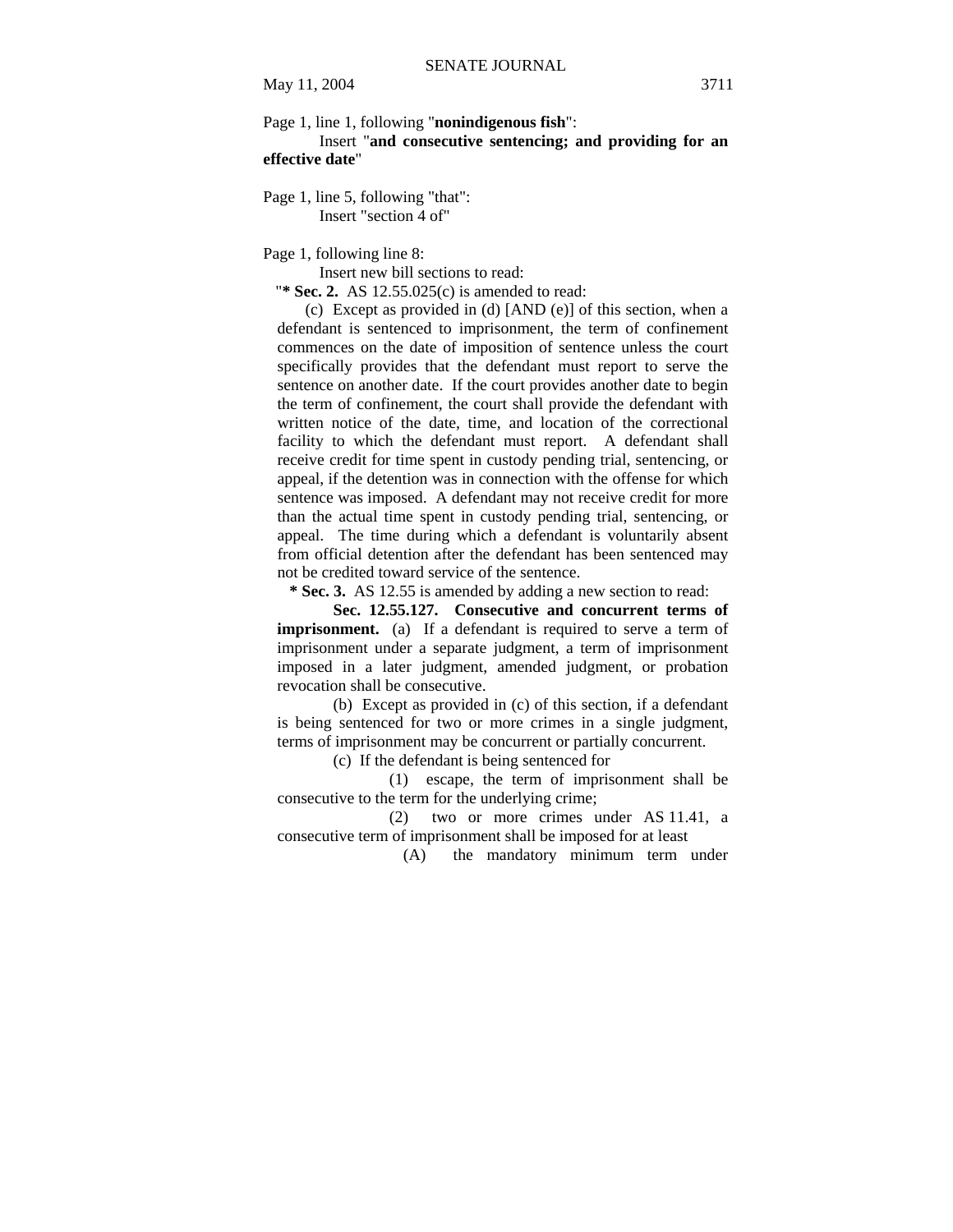AS 12.55.125(a) for each additional crime that is murder in the first degree;

(B) the mandatory minimum term for each additional crime that is an unclassified felony governed by AS 12.55.125(b);

(C) the presumptive term specified in AS 12.55.125(c) or the active term of imprisonment, whichever is less, for each additional crime that is

(i) manslaughter; or

(ii) kidnapping that is a class A felony;

(D) two years or the active term of imprisonment, whichever is less, for each additional crime that is criminally negligent homicide;

(E) one-fourth of the presumptive term under AS 12.55.125(c) or (i) for each additional crime that is sexual assault in the first degree under AS 11.41.410 or sexual abuse of a minor in the first degree under AS 11.41.434, or an attempt, solicitation or conspiracy to commit those offenses; and

(F) some additional term of imprisonment for each additional crime, or each additional attempt or solicitation to commit the offense, under AS 11.41.200 - 11.41.250, 11.41.420 - 11.41.432, 11.41.436 - 11.41.458, or 11.41.500 - 11.41.520.

(d) In this section,

(1) "active term of imprisonment" means the total term of imprisonment imposed for a crime, minus suspended imprisonment;

(2) "additional crime" means a crime that is not the primary crime;

(3) "primary crime" means the crime

(A) for which the sentencing court imposes the longest active term of imprisonment; or

(B) that is designated by the sentencing court as the primary crime when no single

crime has the longest active term of imprisonment."

Renumber the following bill sections accordingly.

Page 2, following line 23:

Insert new bill sections to read:

"**\* Sec. 5.** AS 33.16.090(b) is amended to read: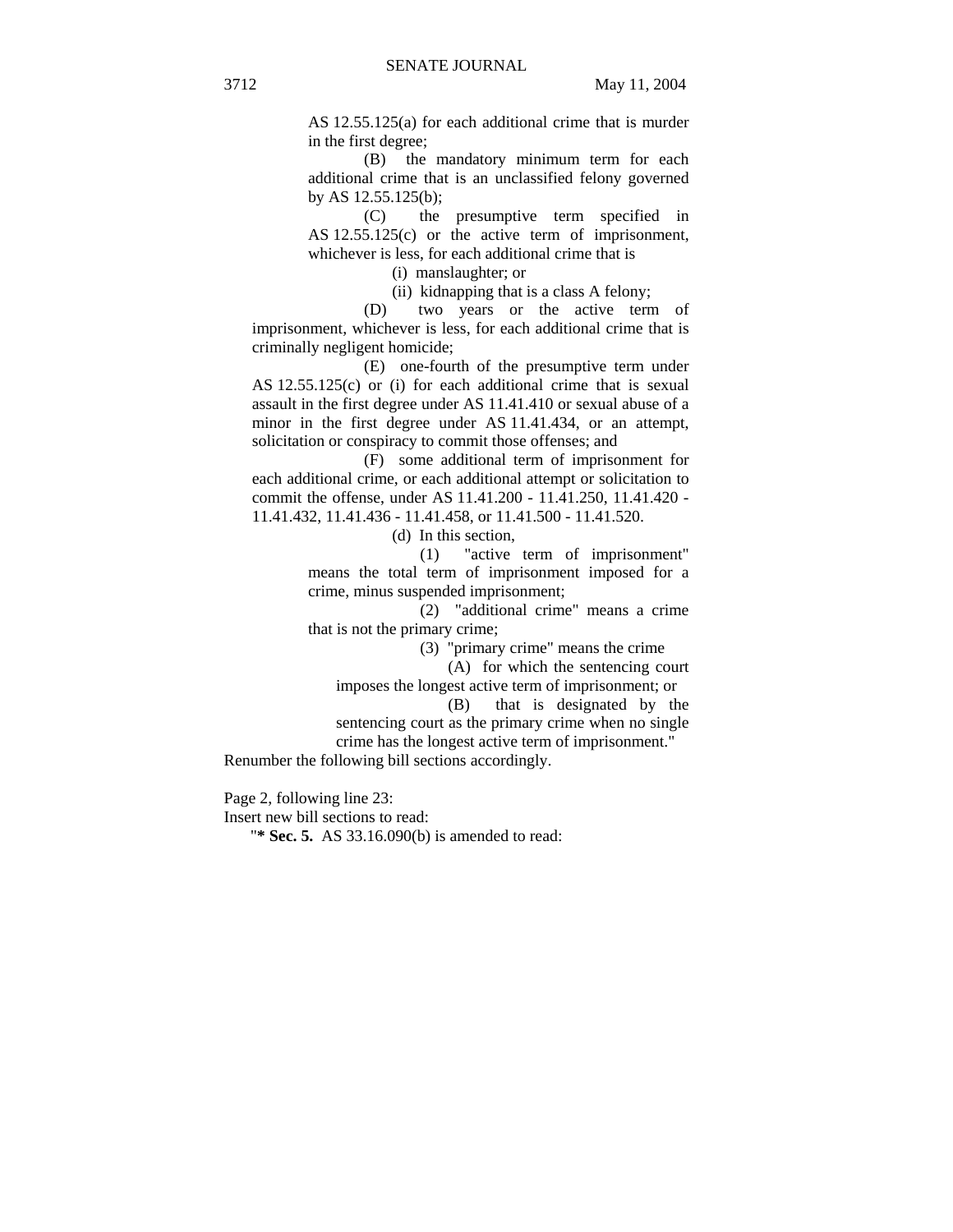(b) Except as provided in (e) of this section, a prisoner is not eligible for discretionary parole during the term of a presumptive sentence; however, a prisoner is eligible for discretionary parole during a term of sentence enhancement imposed under AS 12.55.155(a) or during the term of a consecutive or partially consecutive presumptive sentence imposed under **AS 12.55.127** [AS 12.55.025(e) OR (g)]. A prisoner sentenced to a mandatory 99 year term under AS 12.55.125(a) or a definite term under AS 12.55.125(l) is not eligible for discretionary parole during the

 **\* Sec. 6.** AS 33.16.090(c) is amended to read:

entire term.

(c) Except as provided in (e) of this section, a prisoner eligible for discretionary parole during a period of sentence enhancement imposed under AS 12.55.155(a) or during a consecutive or partially consecutive presumptive sentence imposed under **AS 12.55.127** [AS 12.55.025(e) OR (g)] shall serve the unenhanced portion of the sentence or the initial presumptive sentence before being otherwise eligible for discretionary parole under AS 33.16.100(c) or (d). For purposes of this subsection, the sentence for the most serious offense in the case of consecutive or partially consecutive presumptive sentences shall be considered the initial presumptive sentence. The unenhanced sentence or the initial presumptive sentence is considered served for purposes of discretionary parole on the date the unenhanced or initial presumptive sentence is due to expire less good time earned under AS 33.20.010.

 **\* Sec. 7.** AS 12.55.025(e), 12.55.025(g), and 12.55.025(h) are repealed.

 **\* Sec. 8.** APPLICABILITY. Sections 2, 3, and 5 - 7 of this Act apply to offenses occurring on or after the effective date of those sections of this Act.

 **\* Sec. 9.** Sections 2, 3, 5-9 of this Act take effect July 1, 2004."

Senator Seekins moved for the adoption of Amendment No. 1. Senator Ellis objected, then withdrew his objection. There being no further objection, Amendment No. 1 was adopted.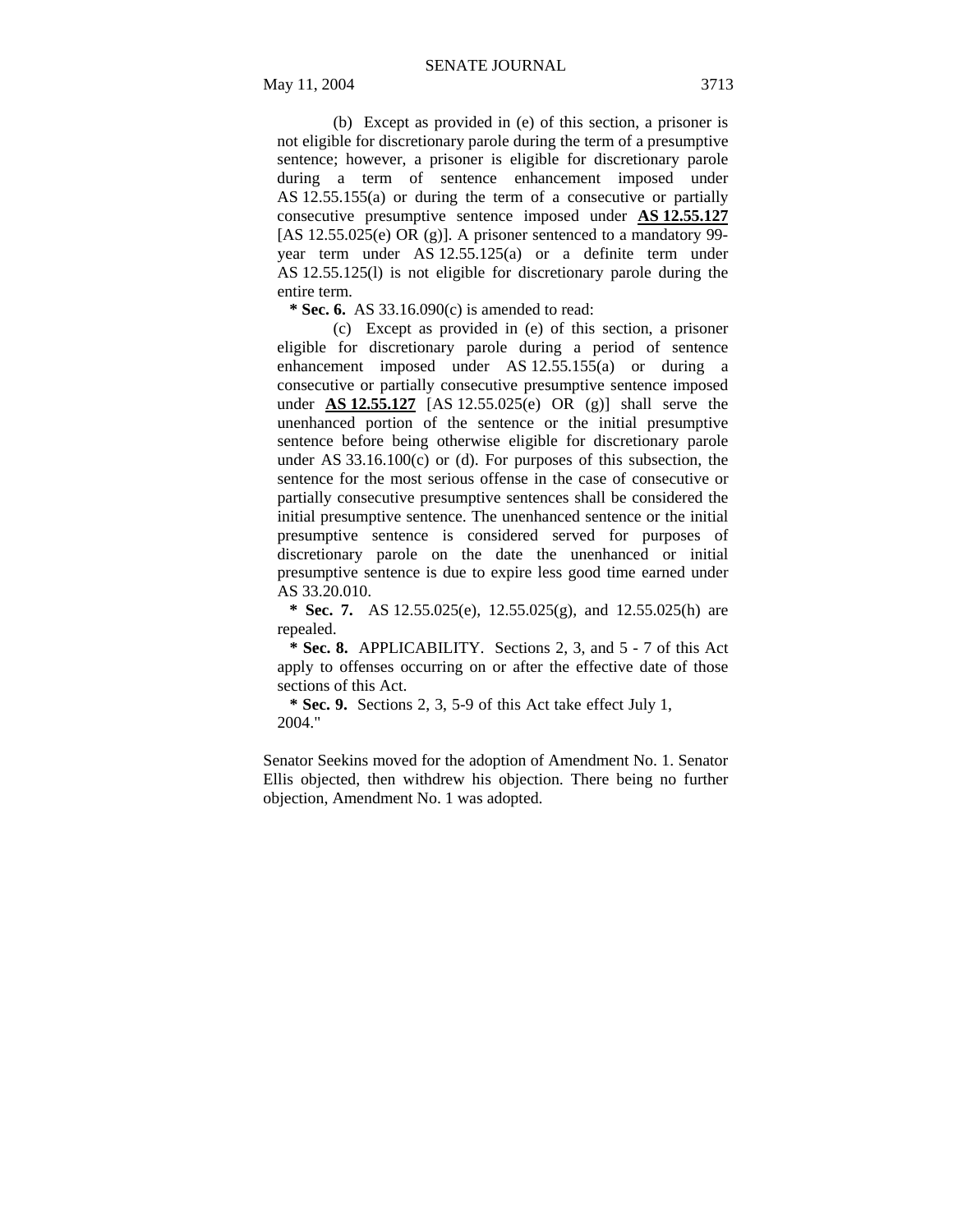Senator Ben Stevens moved and asked unanimous consent that the bill be considered engrossed, advanced to third reading and placed on final passage. Without objection, it was so ordered.

SENATE CS FOR CS FOR HOUSE BILL NO. 309(RES) am S "An Act relating to nonindigenous fish and consecutive sentencing; and providing for an effective date" (Title change authorized by SCR 33) was read the third time.

The question being: "Shall SENATE CS FOR CS FOR HOUSE BILL NO. 309(RES) am S "An Act relating to nonindigenous fish and consecutive sentencing; and providing for an effective date" pass the Senate?" The roll was taken with the following result:

#### SCS CSHB 309(RES) am S

Third Reading - Final Passage Effective Date

# **YEAS: 20 NAYS: 0 EXCUSED: 0 ABSENT: 0**

Yeas: Bunde, Cowdery, Davis, Dyson, Ellis, Elton, French, Green, Guess, Hoffman, Lincoln, Ogan, Olson, Seekins, Stedman, Stevens B, Stevens G, Therriault, Wagoner, Wilken

and so, SENATE CS FOR CS FOR HOUSE BILL NO. 309(RES) am S passed the Senate.

Senator Ben Stevens moved and asked unanimous consent that the vote on the passage of the bill be considered the vote on the effective date clause. Without objection, it was so ordered.

Engrossment was waived under Uniform Rule 43(b) and the bill was signed by the President and Secretary and returned to the House for consideration.

# **HB 338**

CS FOR HOUSE BILL NO. 338(HES) "An Act relating to attendance at public school; and providing for an effective date" was read the second time.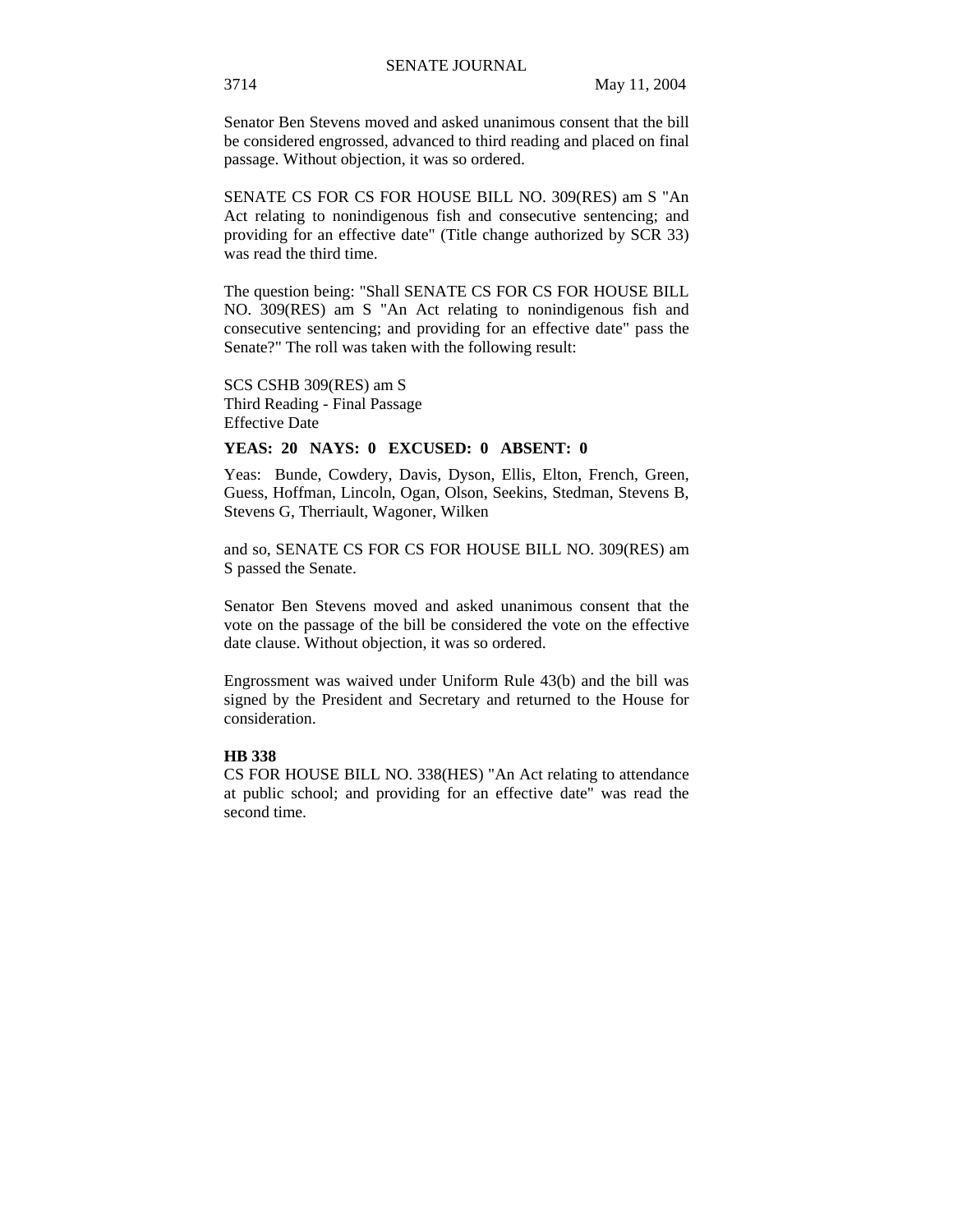May 11, 2004 3715

Senator Ben Stevens moved and asked unanimous consent that the bill be advanced to third reading and placed on final passage. Without objection, it was so ordered.

CS FOR HOUSE BILL NO. 338(HES) was read the third time.

The question being: "Shall CS FOR HOUSE BILL NO. 338(HES) "An Act relating to attendance at public school; and providing for an effective date" pass the Senate?" The roll was taken with the following result:

CSHB 338(HES) Third Reading - Final Passage Effective Date

# **YEAS: 17 NAYS: 3 EXCUSED: 0 ABSENT: 0**

Yeas: Bunde, Cowdery, Davis, Dyson, Ellis, Elton, French, Guess, Hoffman, Lincoln, Olson, Seekins, Stedman, Stevens B, Stevens G, Wagoner, Wilken

Nays: Green, Ogan, Therriault

and so, CS FOR HOUSE BILL NO. 338(HES) passed the Senate.

Senator Ben Stevens moved and asked unanimous consent that the vote on the passage of the bill be considered the vote on the effective date clause. Without objection, it was so ordered and the bill was signed by the President and Secretary and returned to the House.

# **HB 341**

HOUSE BILL NO. 341 "An Act relating to the dive fishery management assessment" was read the second time.

Senator Ben Stevens moved and asked unanimous consent that the bill be advanced to third reading and placed on final passage. Without objection, it was so ordered.

HOUSE BILL NO. 341 was read the third time.

Senators Elton, Davis, Lincoln, Stedman moved and asked unanimous consent to be shown as cross sponsors on the bill. Without objection, it was so ordered.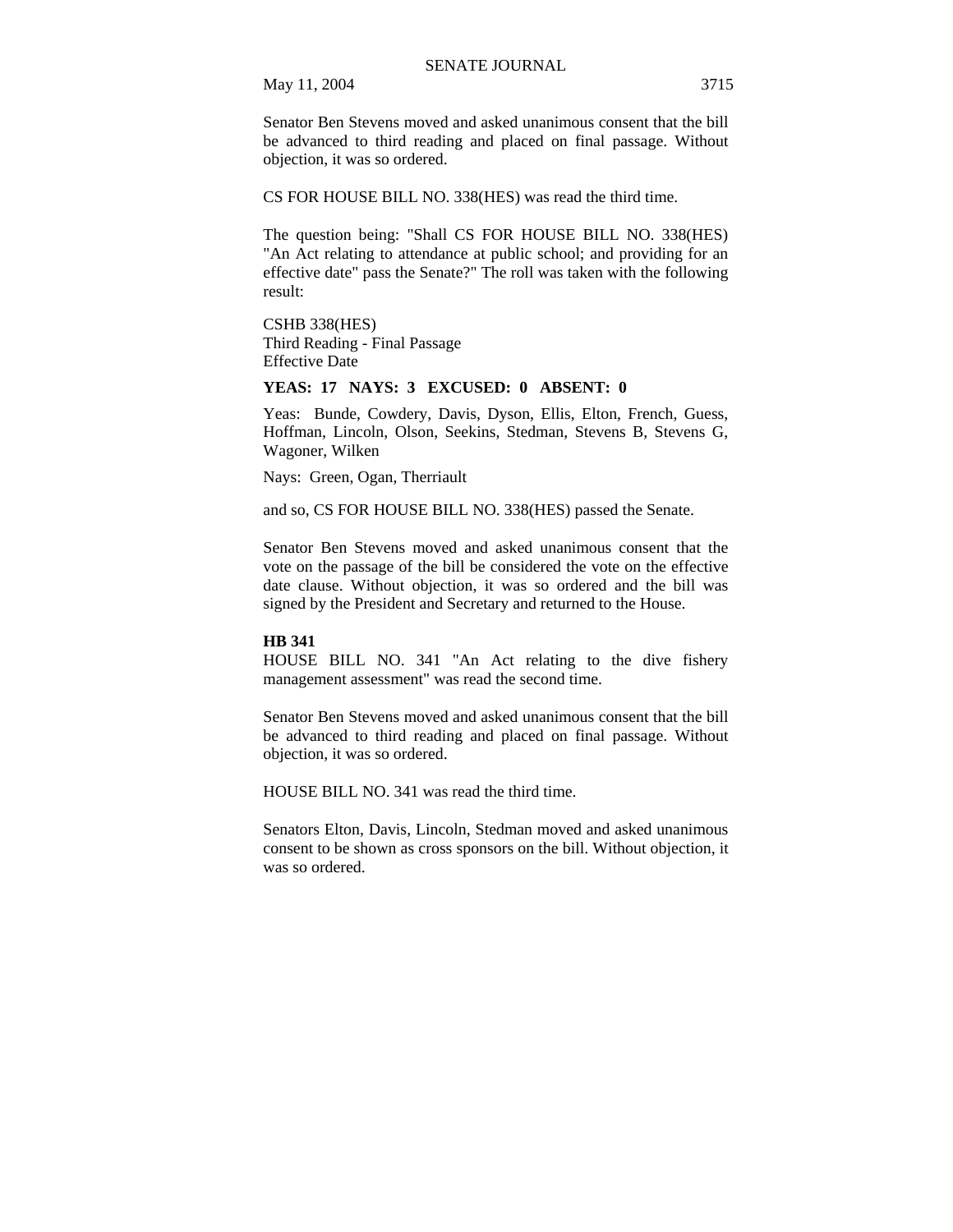The question being: "Shall HOUSE BILL NO. 341 "An Act relating to the dive fishery management assessment" pass the Senate?" The roll was taken with the following result:

HB 341

Third Reading - Final Passage

# **YEAS: 20 NAYS: 0 EXCUSED: 0 ABSENT: 0**

Yeas: Bunde, Cowdery, Davis, Dyson, Ellis, Elton, French, Green, Guess, Hoffman, Lincoln, Ogan, Olson, Seekins, Stedman, Stevens B, Stevens G, Therriault, Wagoner, Wilken

and so, HOUSE BILL NO. 341 passed the Senate, was signed by the President and Secretary and returned to the House.

# **HB 342**

CS FOR HOUSE BILL NO. 342(FIN) am "An Act relating to driving while under the influence, to the definition of 'previously convicted,' to alcohol-related offenses, to ignition interlock devices, and to the issuance of limited driver's licenses; and providing for an effective date" was read the second time.

Senator Ben Stevens moved and asked unanimous consent that the bill be advanced to third reading and placed on final passage. Without objection, it was so ordered.

CS FOR HOUSE BILL NO. 342(FIN) am was read the third time.

The question being: "Shall CS FOR HOUSE BILL NO. 342(FIN) am "An Act relating to driving while under the influence, to the definition of 'previously convicted,' to alcohol-related offenses, to ignition interlock devices, and to the issuance of limited driver's licenses; and providing for an effective date" pass the Senate?" The roll was taken with the following result: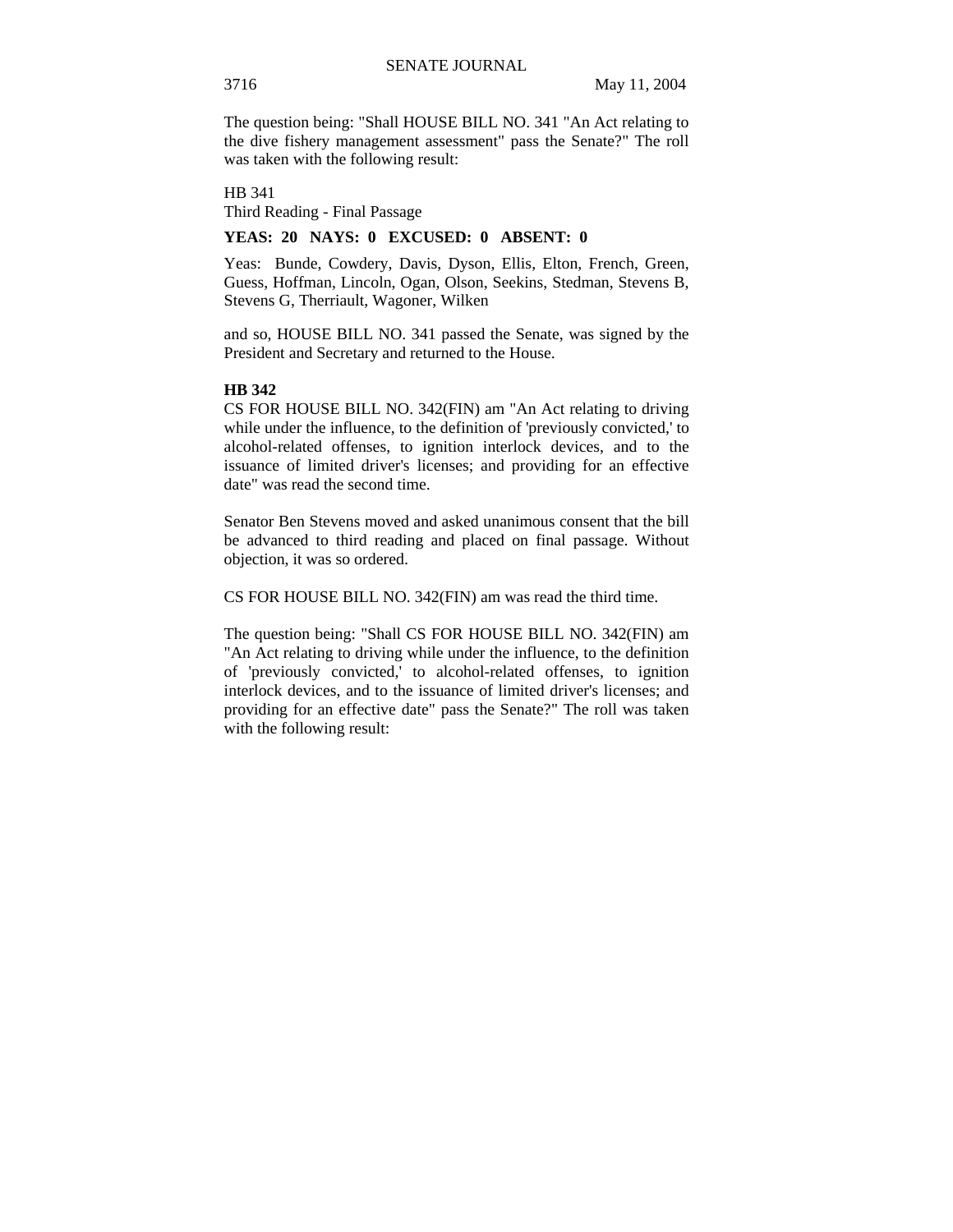CSHB 342(FIN) am Third Reading - Final Passage Effective Dates

# **YEAS: 20 NAYS: 0 EXCUSED: 0 ABSENT: 0**

Yeas: Bunde, Cowdery, Davis, Dyson, Ellis, Elton, French, Green, Guess, Hoffman, Lincoln, Ogan, Olson, Seekins, Stedman, Stevens B, Stevens G, Therriault, Wagoner, Wilken

and so, CS FOR HOUSE BILL NO. 342(FIN) am passed the Senate.

Senator Ben Stevens moved and asked unanimous consent that the vote on the passage of the bill be considered the vote on the effective date clauses. Without objection, it was so ordered and the bill was signed by the President and Secretary and returned to the House.

### **HB 353**

CS FOR HOUSE BILL NO. 353(JUD) "An Act exempting certain teachers at certain schools from jury service during school terms; and amending Rule 15(k), Alaska Rules of Administration" was read the second time.

Senator Ben Stevens moved and asked unanimous consent that the bill be advanced to third reading and placed on final passage. Senator Green objected.

CS FOR HOUSE BILL NO. 353(JUD) was not advanced at this time.

#### **HB 373**

HOUSE BILL NO. 373 "An Act requiring warrants drawn by the Department of Administration against the state treasury to be negotiable instruments" was read the second time.

Senator Ben Stevens moved and asked unanimous consent that the bill be advanced to third reading and placed on final passage. Senator Ellis objected.

HOUSE BILL NO. 373 was not advanced on the same day and was returned to the House for permanent filing.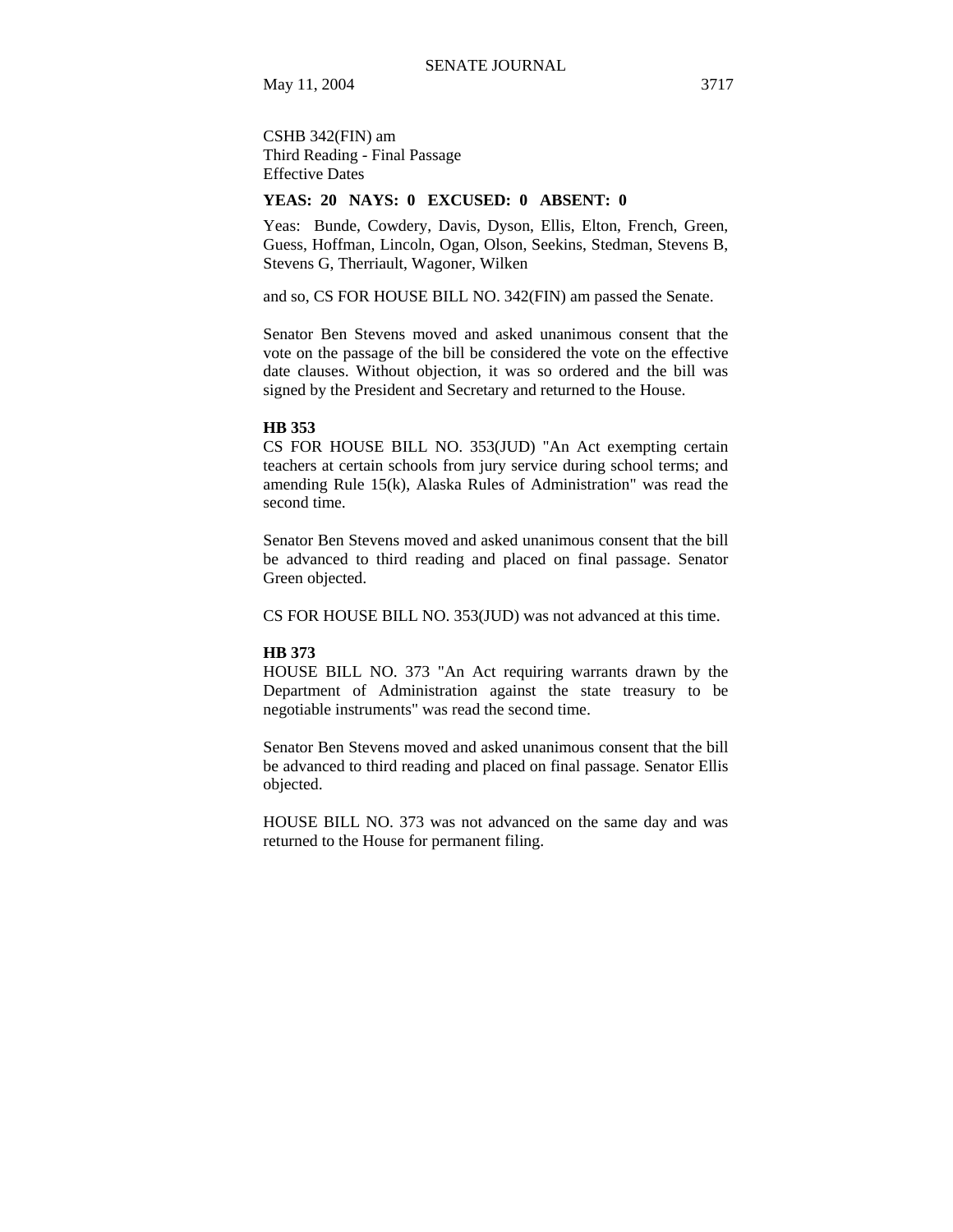# **HB 405**

CS FOR HOUSE BILL NO. 405(EDU) "An Act relating to reports on school and school district performance; and relating to accountability of public schools and school districts; and providing for an effective date" was read the second time.

Senator Dyson, Chair, moved and asked unanimous consent for the adoption of the Health, Education and Social Services Senate Committee Substitute offered on page 3467. Without objection, SENATE CS FOR CS FOR HOUSE BILL NO. 405(HES) "An Act relating to reports on school and school district performance; relating to accountability of public schools and school districts; and providing for an effective date" (technical title change) was adopted.

Senator Ben Stevens moved and asked unanimous consent that the bill be considered engrossed, advanced to third reading and placed on final passage. Senator Ellis objected.

SENATE CS FOR CS FOR HOUSE BILL NO. 405(HES) was not advanced at this time.

# **HB 422**

CS FOR HOUSE BILL NO. 422(STA) "An Act repealing the special subaccount established in the constitutional budget reserve fund; and providing for an effective date" was read the second time.

Senator Ben Stevens moved and asked unanimous consent that the bill be advanced to third reading and placed on final passage. Senator Ellis objected.

CS FOR HOUSE BILL NO. 422(STA) was not advanced on the same day and was returned to the House for permanent filing.

# **Senate Resolutions**

# **SCR 33**

Senator Ben Stevens moved and asked unanimous consent that SENATE CONCURRENT RESOLUTION NO. 33 BY THE SENATE JUDICIARY COMMITTEE be taken up at this time. Without objection, it was so ordered.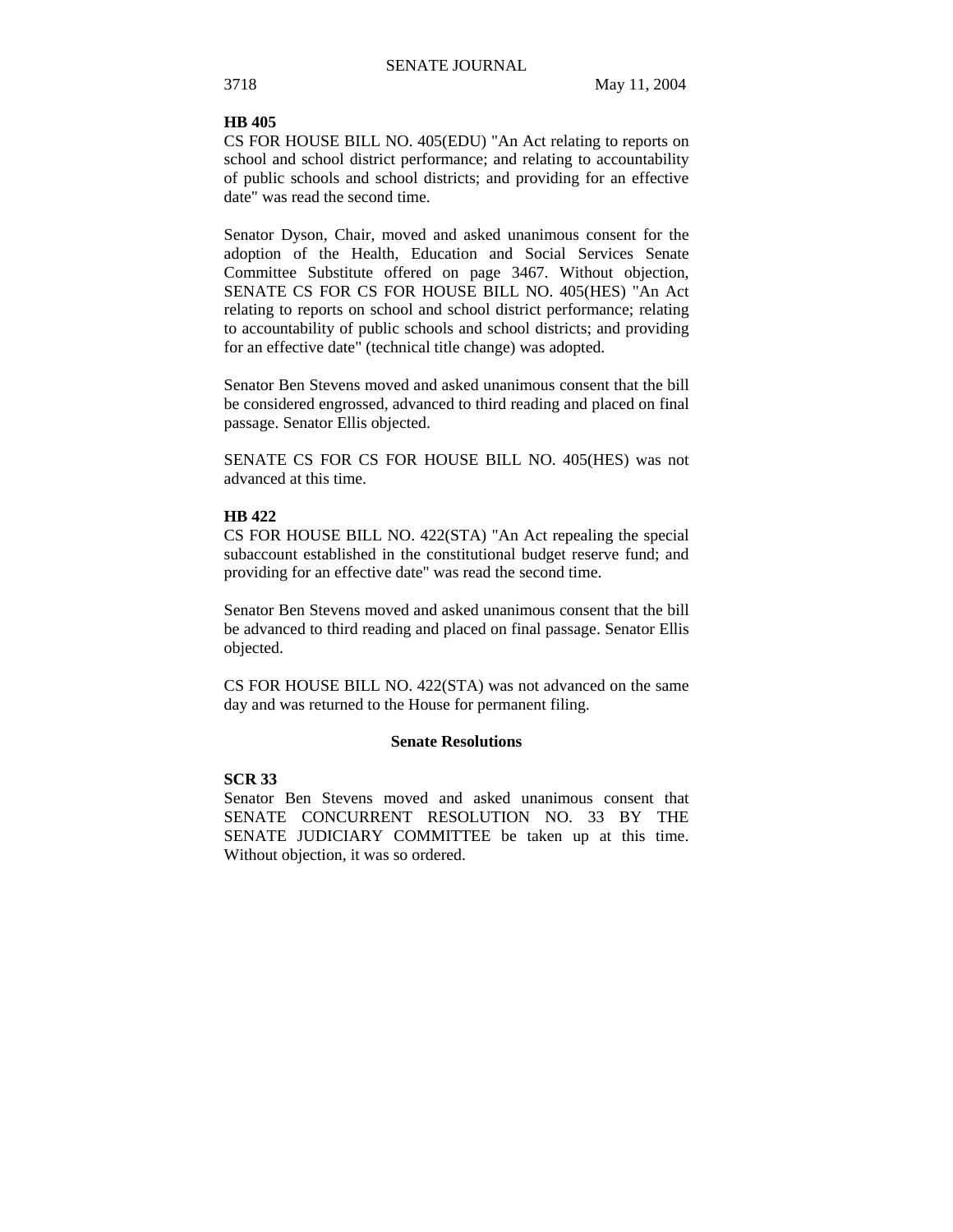May 11, 2004 3719

SENATE CONCURRENT RESOLUTION NO. 33 was read the first time and was before the Senate on final passage.

The question being: "Shall SENATE CONCURRENT RESOLUTION NO. 33 Suspending Rules 24(c), 35, 41(b), and 42(e), Uniform Rules of the Alaska State Legislature, concerning House Bill No. 309, relating to nonindigenous fish, pass the Senate?" The roll was taken with the following result:

SCR 33 Final Passage

# **YEAS: 20 NAYS: 0 EXCUSED: 0 ABSENT: 0**

Yeas: Bunde, Cowdery, Davis, Dyson, Ellis, Elton, French, Green, Guess, Hoffman, Lincoln, Ogan, Olson, Seekins, Stedman, Stevens B, Stevens G, Therriault, Wagoner, Wilken

and so, SENATE CONCURRENT RESOLUTION NO. 33 passed the Senate and was referred to the Secretary for engrossment.

# **Second Reading of House Bills (continued)**

#### **HB 430**

HOUSE BILL NO. 430 "An Act relating to employees under 21 years of age in the premises of hotels, restaurants, and eating places that are licensed to sell, serve, deliver, or dispense alcoholic beverages" was read the second time.

Senator Ben Stevens moved and asked unanimous consent that the bill be advanced to third reading and placed on final passage. Without objection, it was so ordered.

HOUSE BILL NO. 430 was read the third time.

The question being: "Shall HOUSE BILL NO. 430 "An Act relating to employees under 21 years of age in the premises of hotels, restaurants, and eating places that are licensed to sell, serve, deliver, or dispense alcoholic beverages" pass the Senate?" The roll was taken with the following result: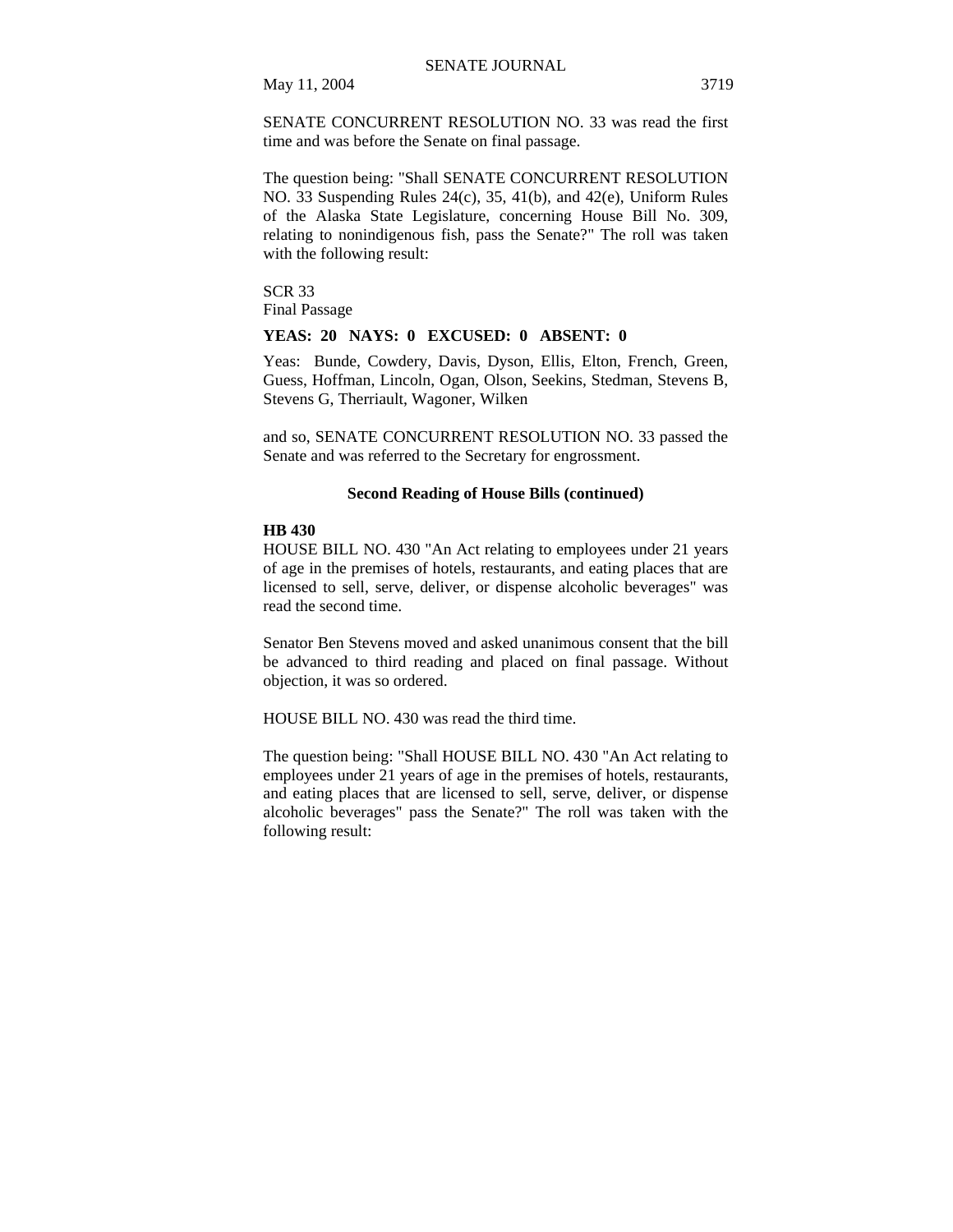HB 430 Third Reading - Final Passage

# **YEAS: 17 NAYS: 3 EXCUSED: 0 ABSENT: 0**

Yeas: Bunde, Cowdery, Davis, Dyson, Ellis, Elton, French, Green, Guess, Hoffman, Lincoln, Olson, Seekins, Stedman, Stevens G, Wagoner, Wilken

Nays: Ogan, Stevens B, Therriault

and so, HOUSE BILL NO. 430 passed the Senate, was signed by the President and Secretary and returned to the House.

# **HB 495**

CS FOR HOUSE BILL NO. 495(FIN) "An Act allowing a joint action agency to encumber property interests for security purposes; declaring certain joint action agencies to be political subdivisions for certain purposes; restricting the sale of property of the joint action agency; allowing the joint action agency to transfer property to security interest holders under a security interest or to other parties without legislative approval; and providing for an effective date" was read the second time.

Senator Wilken, Cochair, moved and asked unanimous consent for the adoption of the Finance Senate Committee Substitute offered on page 3597. Without objection, SENATE CS FOR CS FOR HOUSE BILL NO. 495(FIN) was adopted.

Senator Ben Stevens moved and asked unanimous consent that the bill be considered engrossed, advanced to third reading and placed on final passage. Without objection, it was so ordered.

SENATE CS FOR CS FOR HOUSE BILL NO. 495(FIN) was read the third time.

The question being: "Shall SENATE CS FOR CS FOR HOUSE BILL NO. 495(FIN) "An Act allowing a joint action agency to encumber property interests for security purposes; declaring certain joint action agencies to be political subdivisions for certain purposes; restricting the sale of property of the joint action agency; allowing the joint action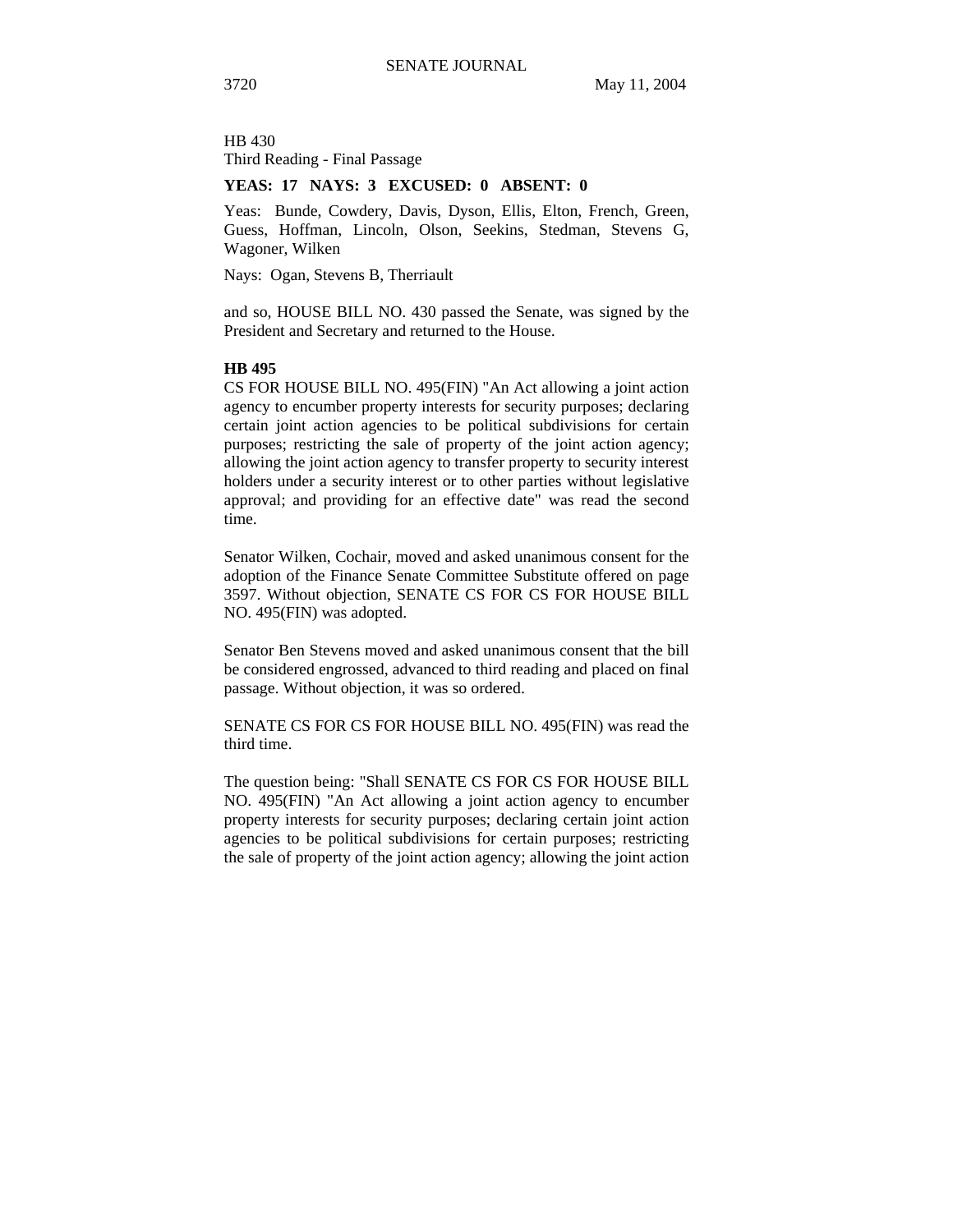agency to transfer property to security interest holders under a security interest or to other parties without legislative approval; and providing for an effective date" pass the Senate?" The roll was taken with the following result:

SCS CSHB 495(FIN) Third Reading - Final Passage

# **YEAS: 11 NAYS: 9 EXCUSED: 0 ABSENT: 0**

Yeas: Bunde, Cowdery, Davis, Ellis, Elton, French, Guess, Lincoln, Olson, Stedman, Stevens G

Nays: Dyson, Green, Hoffman, Ogan, Seekins, Stevens B, Therriault, Wagoner, Wilken

Wilken changed from "Yea" to "Nay". Ogan changed from "Yea" to "Nay". Green changed from "Yea" to "Nay". Hoffman changed from "Yea" to "Nay". Dyson changed from "Yea" to "Nay". Wagoner changed from "Yea" to "Nay".

and so, SENATE CS FOR CS FOR HOUSE BILL NO. 495(FIN) passed the Senate.

Senator Ben Stevens moved for the adoption of the effective date clause.

The question being: "Shall the effective date clause be adopted?" The roll was taken with the following result:

SCS CSHB 495(FIN) Effective Date Clause

#### **YEAS: 20 NAYS: 0 EXCUSED: 0 ABSENT: 0**

Yeas: Bunde, Cowdery, Davis, Dyson, Ellis, Elton, French, Green, Guess, Hoffman, Lincoln, Ogan, Olson, Seekins, Stedman, Stevens B, Stevens G, Therriault, Wagoner, Wilken

and so, the effective date clause was adopted and the bill was referred to the Secretary for engrossment.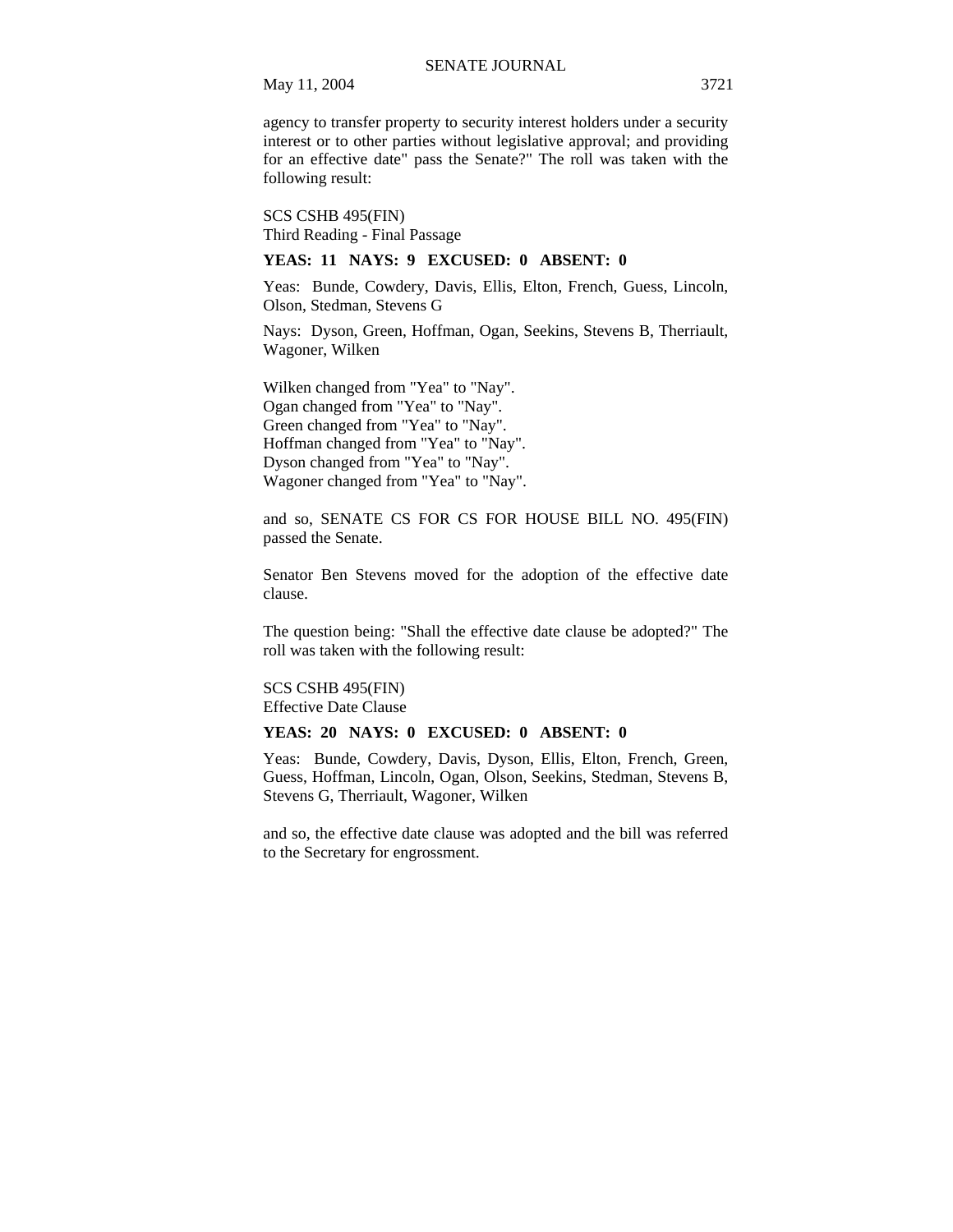# **Third Reading of House Bills**

#### **HB 233**

SENATE CS FOR CS FOR HOUSE BILL NO. 233(FIN) was read the third time.

The question being: "Shall SENATE CS FOR CS FOR HOUSE BILL NO. 233(FIN) "An Act increasing the base student allocation used in the formula for state funding of public education; and providing for an effective date" pass the Senate?" The roll was taken with the following result:

SCS CSHB 233(FIN) Third Reading - Final Passage Effective Date

# **YEAS: 20 NAYS: 0 EXCUSED: 0 ABSENT: 0**

Yeas: Bunde, Cowdery, Davis, Dyson, Ellis, Elton, French, Green, Guess, Hoffman, Lincoln, Ogan, Olson, Seekins, Stedman, Stevens B, Stevens G, Therriault, Wagoner, Wilken

and so, SENATE CS FOR CS FOR HOUSE BILL NO. 233(FIN) passed the Senate.

Senator Ben Stevens moved and asked unanimous consent that the vote on the passage of the bill be considered the vote on the effective date clause. Without objection, it was so ordered and the bill was referred to the Secretary for engrossment.

Senator Ben Stevens lifted the call.

#### **Recess**

Senator Ben Stevens moved and asked unanimous consent that the Senate stand in recess to a call of the Chair. Without objection, the Senate recessed at 8:32 p.m.

### **After Recess**

The Senate reconvened at 9:51 p.m.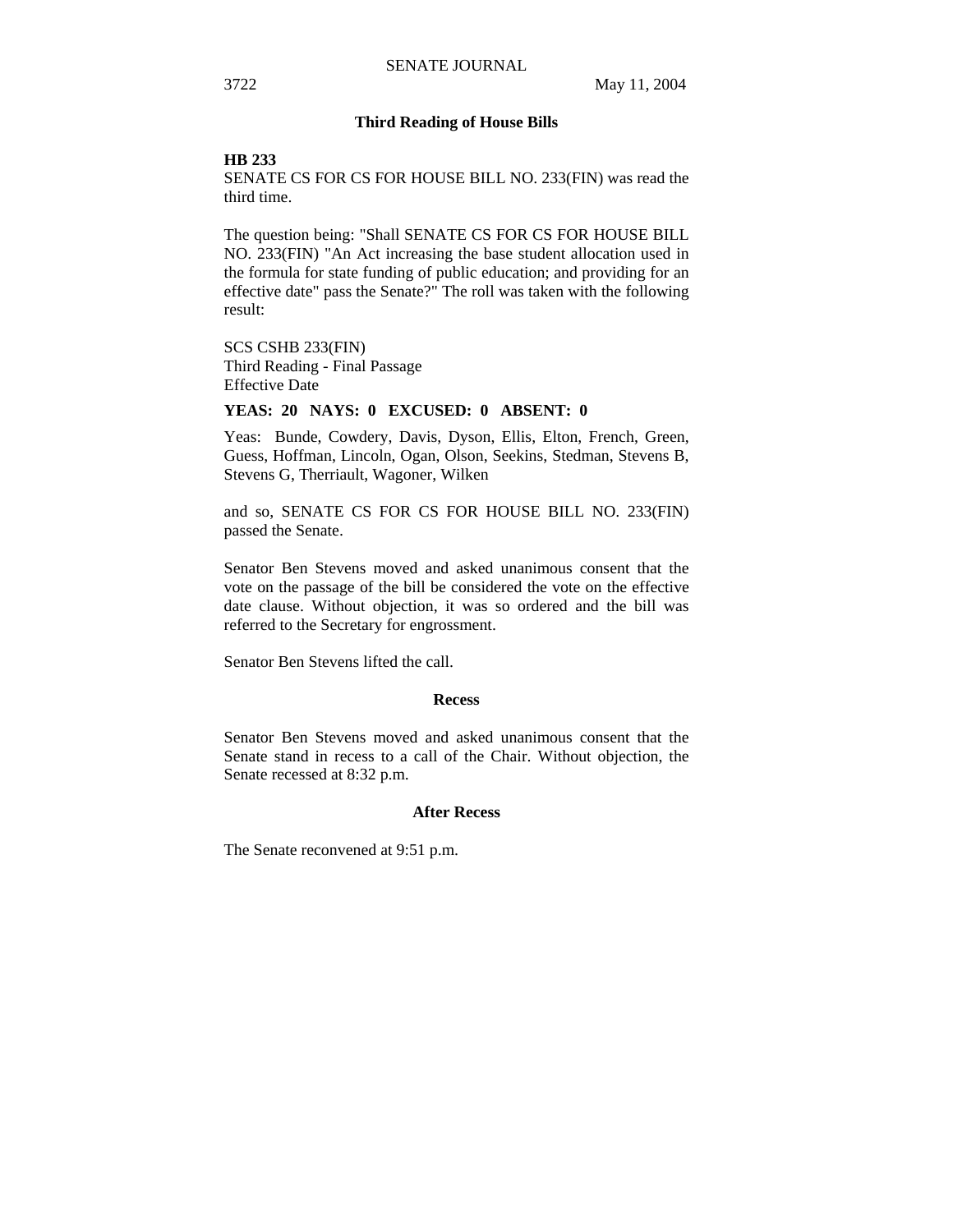May 11, 2004 3723

Senator Ben Stevens called the Senate.

Ben Stevens moved and asked unanimous consent that the Senate return to Messages from the House. Without objection, the Senate returned to:

# **Messages from the House**

# **Concur Messages**

# **SB 337**

Message dated May 11 was read, stating the House passed CS FOR SENATE BILL NO. 337(L&C) "An Act relating to the powers of the Alaska Energy Authority to make grants and loans, to enter into contracts, and to improve, equip, operate, and maintain bulk fuel, waste energy, energy conservation, energy efficiency, and alternative energy facilities and equipment; relating to the bulk fuel revolving loan fund; relating to the Alaska Energy Authority's liability for the provision of technical assistance to rural utilities; relating to the Alaska Energy Authority's investment of the power development fund; repealing the electrical service extension fund; and providing for an effective date" with the following amendment:

# HOUSE CS FOR CS FOR SENATE BILL NO. 337(FIN) am

H "An Act relating to the powers of the Alaska Energy Authority to make grants and loans, to enter into contracts, and to improve, equip, operate, and maintain bulk fuel, waste energy, energy conservation, energy efficiency, and alternative energy facilities and equipment; relating to the bulk fuel revolving loan fund; relating to the Alaska Energy Authority's liability for the provision of technical assistance to rural utilities; relating to the continuation of the motor fuel tax rate for fuel produced from the processing of lignocellulose from wood or waste seafood; establishing a hydrogen energy partnership; relating to the Alaska Energy Authority's investment of the power development fund; repealing the electrical service extension fund; and providing for an effective date." (Title change authorized by HCR 38)

and the bill is returned for consideration.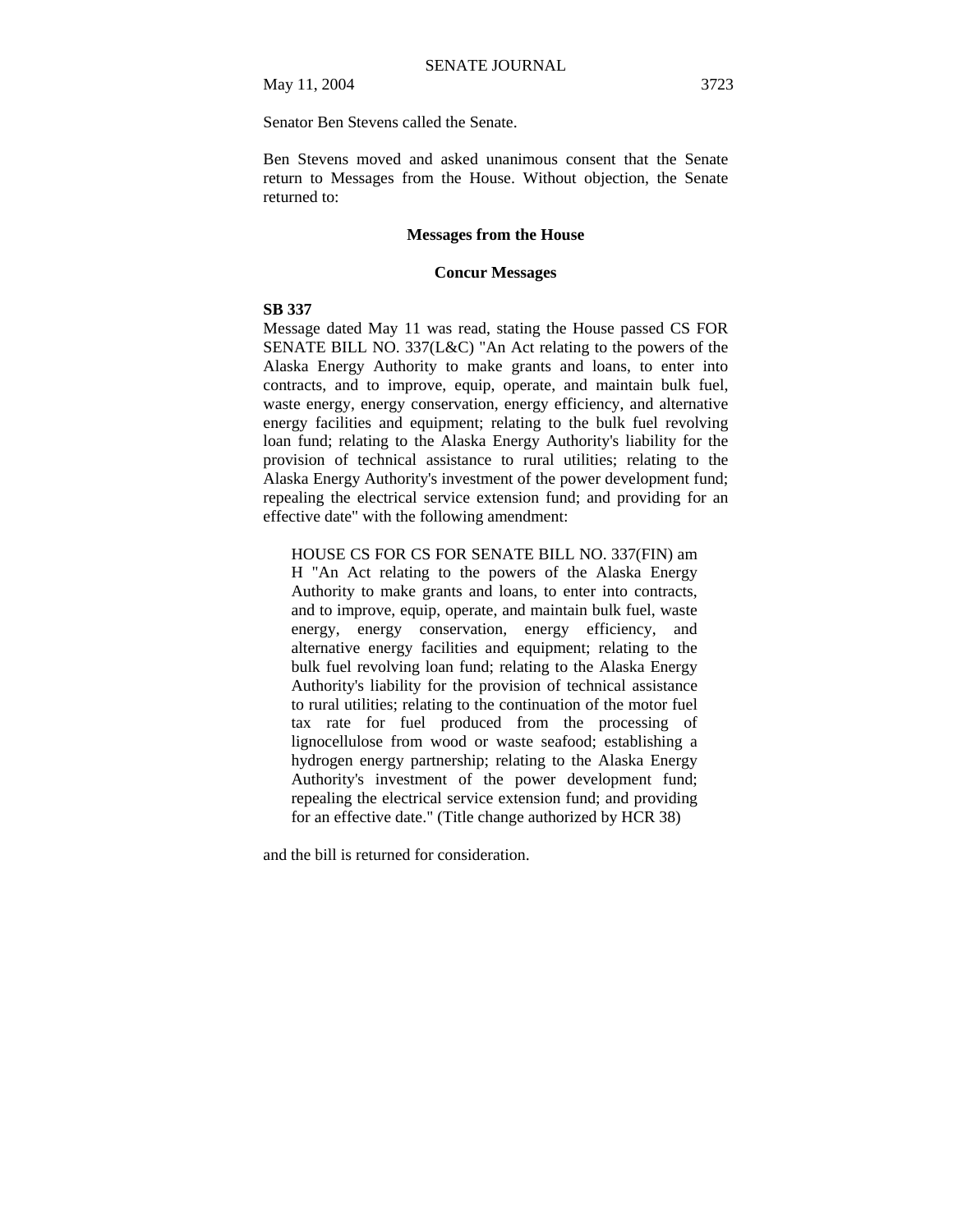House engrossment was waived in accordance with Uniform Rule 43(b) with Certified Amendments attached.

Senator Ben Stevens moved that the Senate concur in the House amendments and recommended the body vote no.

The question being: "Shall the Senate concur in the House amendments?" The roll was taken with the following result:

HCS CSSB 337(FIN) am H Shall the Senate Concur in the House Amendments to CSSB 337(L&C)? Effective Dates

# **YEAS: 8 NAYS: 12 EXCUSED: 0 ABSENT: 0**

Yeas: Davis, Ellis, Elton, French, Guess, Hoffman, Lincoln, Olson

Nays: Bunde, Cowdery, Dyson, Green, Ogan, Seekins, Stedman, Stevens B, Stevens G, Therriault, Wagoner, Wilken

and so, the Senate failed to concur.

The Secretary was requested to notify the House of the Senate's action and request the House to recede from its amendments.

Without objection, the Senate advanced to:

#### **Third Reading of House Bills (continued)**

#### **HB 255**

CS FOR HOUSE BILL NO. 255(FIN)(title am) was read the third time.

The question being: "Shall CS FOR HOUSE BILL NO. 255(FIN)(title am) "An Act amending the Alaska Wage and Hour Act as it relates to the scope of administrative regulations defining a person employed in a bona fide executive, administrative, or professional capacity as it pertains to minimum salaries to require that the minimum salary for that individual be two times the minimum wage for the first forty hours of employment each week" pass the Senate?" The roll was taken with the following result: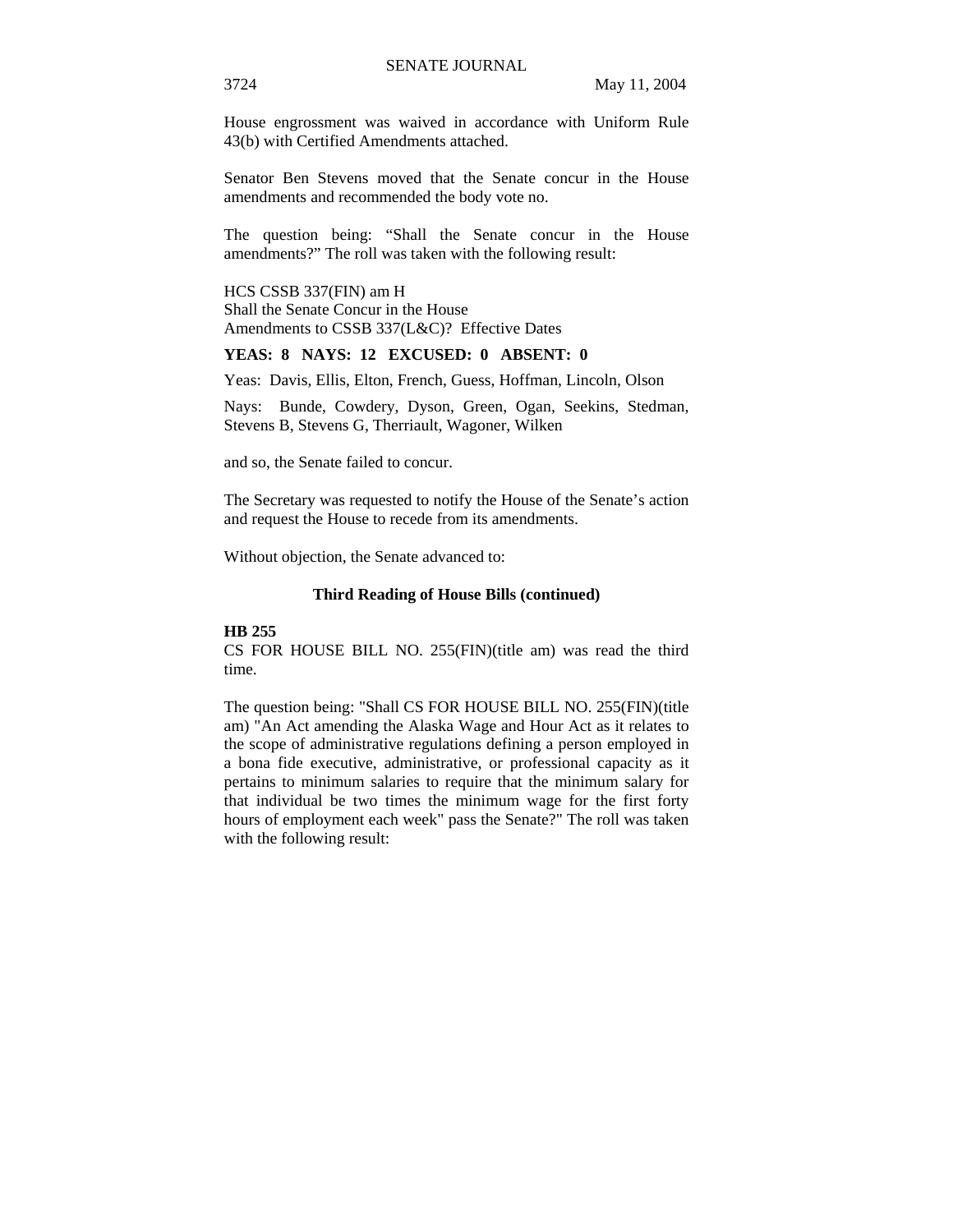CSHB 255(FIN)(title am) Third Reading - Final Passage

#### **YEAS: 12 NAYS: 8 EXCUSED: 0 ABSENT: 0**

Yeas: Bunde, Cowdery, Dyson, Green, Ogan, Seekins, Stedman, Stevens B, Stevens G, Therriault, Wagoner, Wilken

Nays: Davis, Ellis, Elton, French, Guess, Hoffman, Lincoln, Olson

and so, CS FOR HOUSE BILL NO. 255(FIN)(title am) passed the Senate, was signed by the President and Secretary and returned to the House.

#### **HB 275**

SENATE CS FOR CS FOR HOUSE BILL NO. 275(JUD) was read the third time.

The question being: "Shall SENATE CS FOR CS FOR HOUSE BILL NO. 275(JUD) "An Act relating to animals, and to the care of and to cruelty to animals" pass the Senate?" The roll was taken with the following result:

# SCS CSHB 275(JUD)

Third Reading - Final Passage

# **YEAS: 20 NAYS: 0 EXCUSED: 0 ABSENT: 0**

Yeas: Bunde, Cowdery, Davis, Dyson, Ellis, Elton, French, Green, Guess, Hoffman, Lincoln, Ogan, Olson, Seekins, Stedman, Stevens B, Stevens G, Therriault, Wagoner, Wilken

and so, SENATE CS FOR CS FOR HOUSE BILL NO. 275(JUD) passed the Senate and was referred to the Secretary for engrossment.

# **HB 381**

CS FOR HOUSE BILL NO. 381(RLS) was read the third time.

The question being: "Shall CS FOR HOUSE BILL NO. 381(RLS) "An Act relating to child endangerment" pass the Senate?" The roll was taken with the following result: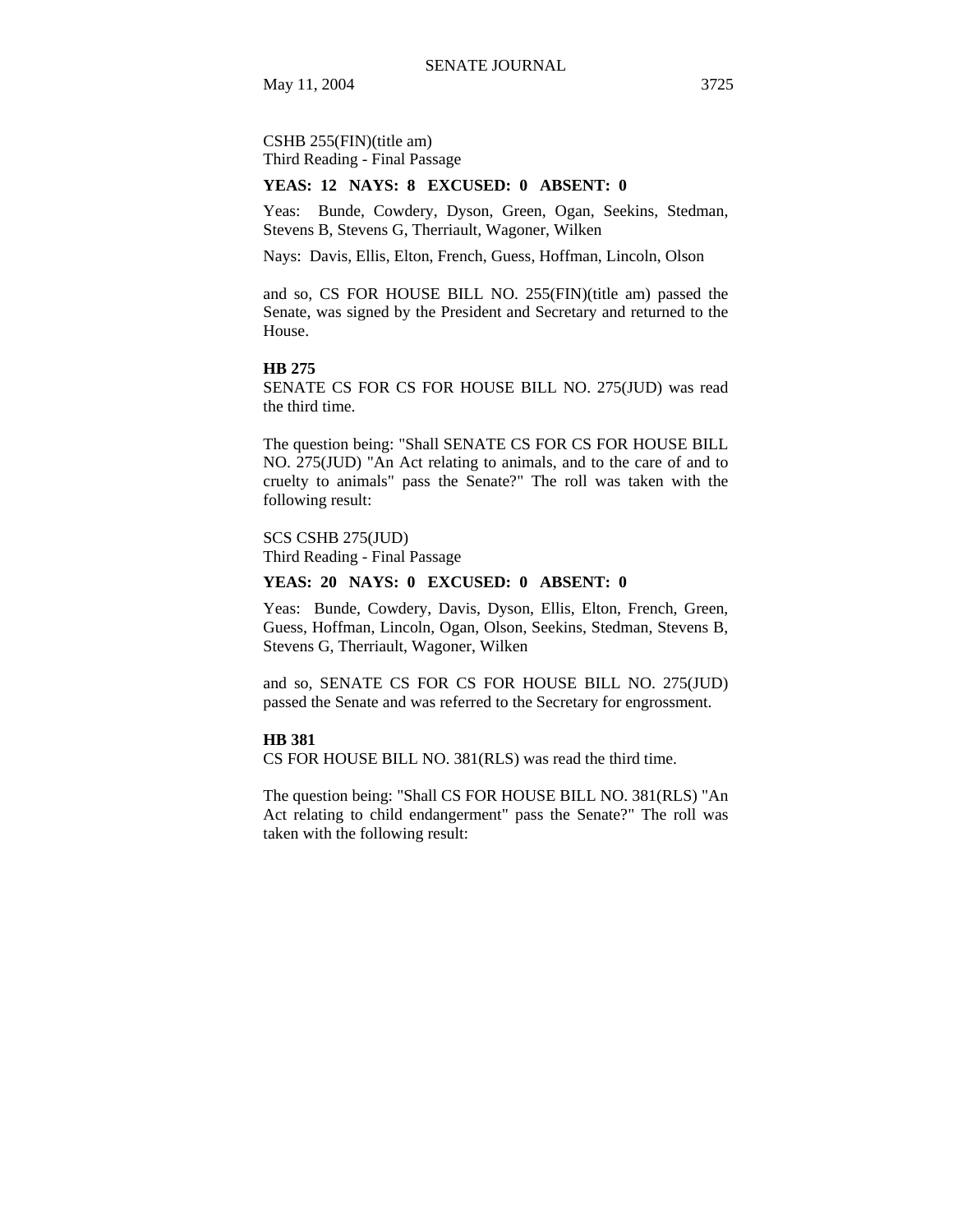CSHB 381(RLS) Third Reading - Final Passage

# **YEAS: 20 NAYS: 0 EXCUSED: 0 ABSENT: 0**

Yeas: Bunde, Cowdery, Davis, Dyson, Ellis, Elton, French, Green, Guess, Hoffman, Lincoln, Ogan, Olson, Seekins, Stedman, Stevens B, Stevens G, Therriault, Wagoner, Wilken

and so, CS FOR HOUSE BILL NO. 381(RLS) passed the Senate, was signed by the President and Secretary and returned to the House.

# **HB 474**

CS FOR HOUSE BILL NO. 474(JUD) am was read the third time.

The question being: "Shall CS FOR HOUSE BILL NO. 474(JUD) am "An Act relating to civil liability associated with aircraft runways, airfields, and landing areas" pass the Senate?" The roll was taken with the following result:

CSHB 474(JUD) am Third Reading - Final Passage

# **YEAS: 20 NAYS: 0 EXCUSED: 0 ABSENT: 0**

Yeas: Bunde, Cowdery, Davis, Dyson, Ellis, Elton, French, Green, Guess, Hoffman, Lincoln, Ogan, Olson, Seekins, Stedman, Stevens B, Stevens G, Therriault, Wagoner, Wilken

and so, CS FOR HOUSE BILL NO. 474(JUD) am passed the Senate, was signed by the President and Secretary and returned to the House.

Senators Seekins, Wagoner, Gary Stevens, Dyson, Ogan, Cowdery, Bunde, Olson, Green moved and asked unanimous consent to be shown as cross sponsors on the bill. Without objection, it was so ordered.

# **HB 503**

HOUSE BILL NO. 503 "An Act relating to the tobacco product Master Settlement Agreement; and providing for an effective date" was read the third time.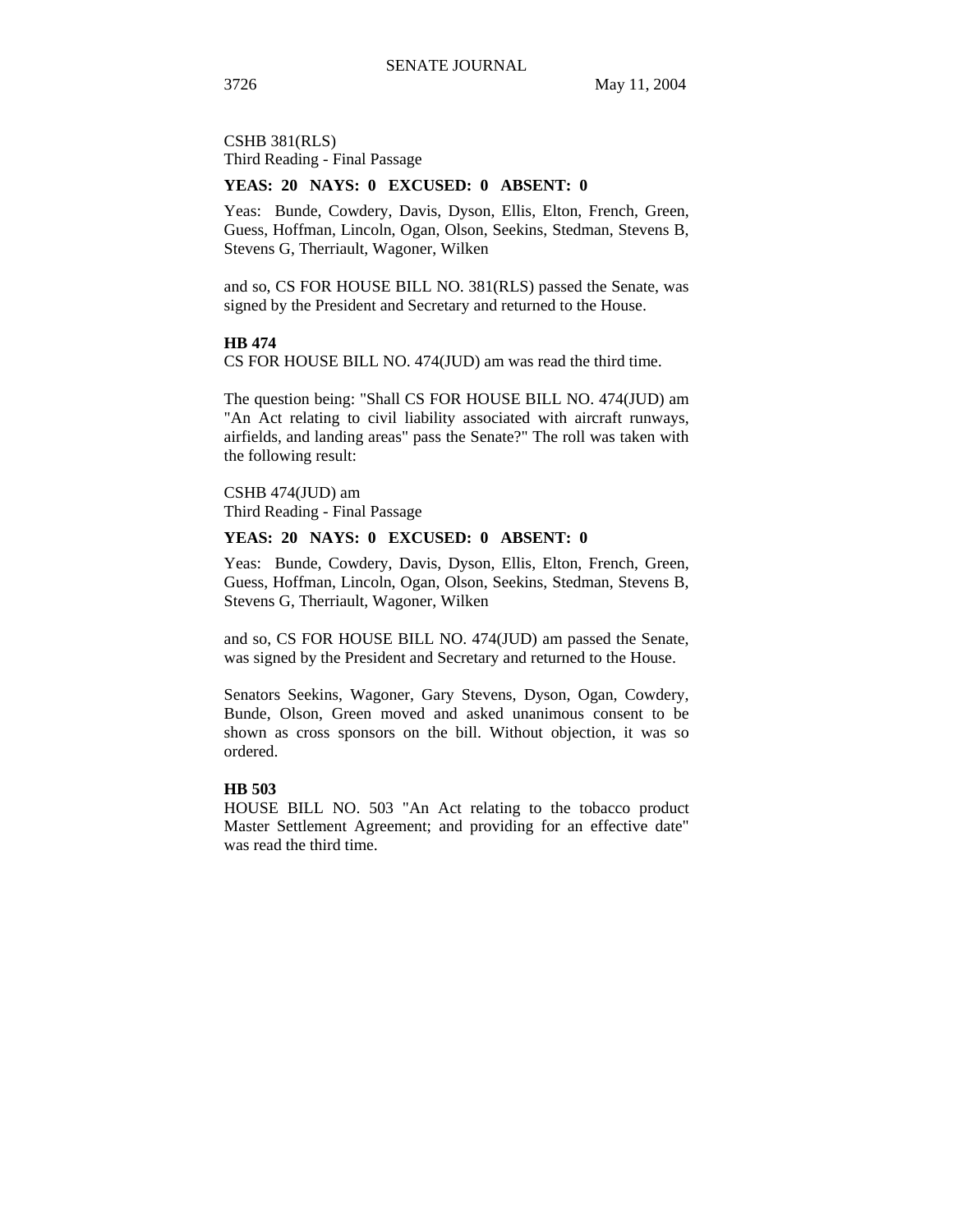May 11, 2004 3727

Senator Bunde moved that the bill be returned to second reading for the purpose of a specific amendment, that being Amendment No. 1. Without objection, the bill was returned to second reading.

Senator Wilken, Bunde, Ben Stevens, Seekins, Gary Stevens, Dyson, Elton, Ellis, Lincoln, Guess, Stedman, Cowdery offered Amendment No. 1:

Page 1, line 1, following "**relating to**":

Insert "**taxes on cigarettes and tobacco products, to tax stamps on cigarettes, to forfeiture of cigarettes and of property used in the manufacture, transportation, facilitation of transportation, possession, offering for sale, or sale of unstamped cigarettes, to unfair cigarette sales, and to licenses and licensees under the Cigarette Tax Act;**"

Page 1, line 3:

Insert new bill sections to read:

"**\* Section 1.** AS 43.50.030(d) is amended to read:

(d) For each license issued to a direct-buying retailer, and for each renewal, the fee is **\$50** [\$25].

 **\* Sec. 2.** AS 43.50.035 is repealed and reenacted to read:

**Sec. 43.50.035. Wholesaler-distributor license.** (a) A person outside of this state who sells or distributes cigarettes into this state and is not required to be licensed under AS 43.50.010 may apply for a wholesaler-distributor license.

(b) A person outside of this state who sells or distributes cigarettes into this state, who is not required to be licensed under AS 43.50.010, and who wishes to purchase stamps under this chapter shall be licensed as a wholesalerdistributor.

(c) The department shall adopt reasonable regulations necessary for the collection of cigarette taxes on cigarette sales or distributions made by a wholesalerdistributor licensee into this state and standards for

(1) application and issuance of the license;

and

(2) refusal to issue the license.

 **\* Sec. 3.** AS 43.50.090(a) is amended to read: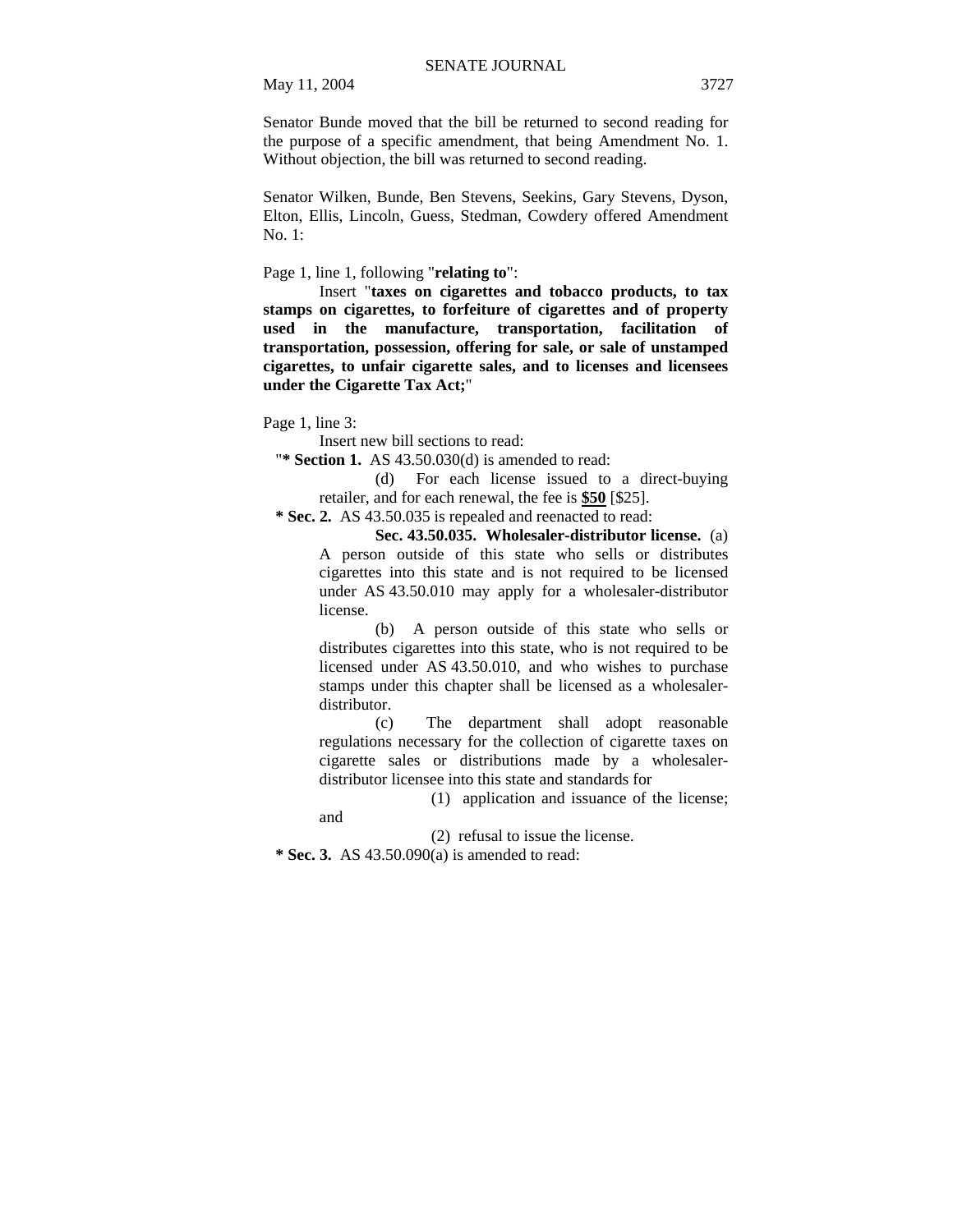(a) There is levied an excise tax of 38 mills on each cigarette imported or acquired in the state. The tax shall be paid through the use of stamps as provided in AS 43.50.500 - 43.50.700. **A person who imports or acquires cigarettes in the state upon which a stamp required by this chapter has not been affixed in accordance with AS 43.50.500 - 43.50.700, who fails to apply to purchase stamps as required by AS 43.50.540(a), and who fails to pay the tax through the use of stamps is not relieved** [THE FAILURE TO PAY THE TAX THROUGH THE USE OF STAMPS DOES NOT RELIEVE A PERSON] of the obligation to pay taxes due under this chapter. The person shall still pay the tax, and the tax is due on or before the end of the month following the month in which cigarettes were manufactured, imported, acquired, or sold in this state. Cigarettes upon which the excise is imposed are not again subject to the excise when acquired by another person.

 **\* Sec. 4.** AS 43.50.170(1) is amended to read:

(1) "buyer" means a person who imports or acquires cigarettes for the person's own consumption from any source other than a manufacturer, distributor, directbuying retailer, [OR] retailer**, or wholesaler-distributor**;

 **\* Sec. 5.** AS 43.50.170(3) is amended to read:

(3) "direct-buying retailer" means a person who is engaged in the sale of cigarettes at retail in this state, and who brings **cigarettes** or causes **cigarettes** to be brought [CIGARETTES] into the state **that are not purchased from a wholesaler-distributor**;

 **\* Sec. 6.** AS 43.50.170(4) is amended to read:

(4) "distributor" means a person who brings cigarettes **that are not purchased from a wholesalerdistributor**, or has cigarettes **that are not purchased from a wholesaler-distributor** brought into the state, and who sells or distributes at least 75 **percent** [PER CENT] of the cigarettes to others for resale in the state;

 **\* Sec. 7.** AS 43.50.170(12) is amended to read:

(12) "wholesaler-distributor" means a person outside this state who sells or distributes cigarettes into this state**,** [AND] who is not required to be licensed under AS 43.50.010**, and who is licensed under AS 43.50.035**.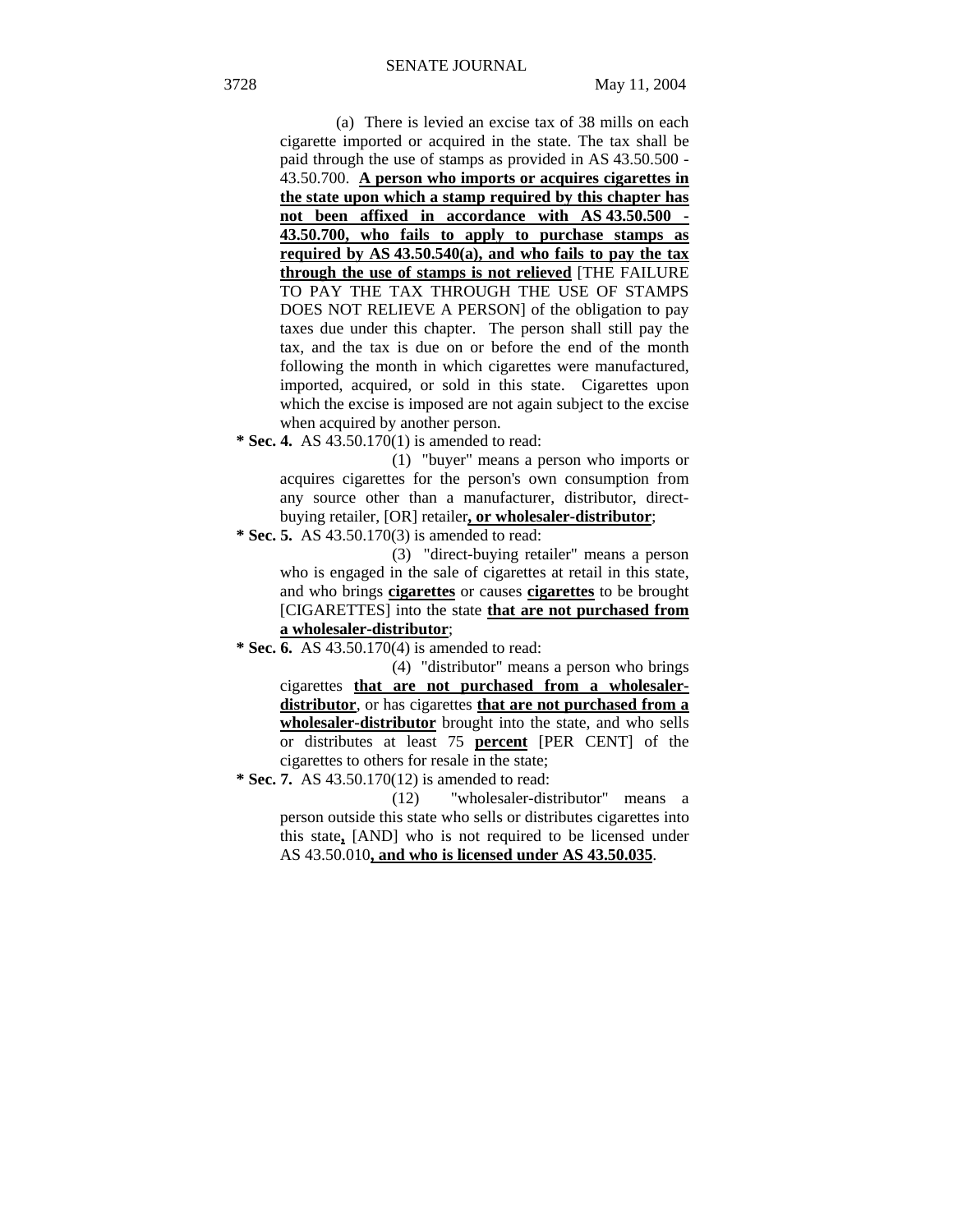**\* Sec. 8.** AS 43.50.190(a) is amended to read:

(a) There is levied an excise tax of **62** [12] mills on each cigarette imported or acquired in this state.

 **\* Sec. 9.** AS 43.50.300 is amended to read:

**Sec. 43.50.300. Excise tax levied.** An excise tax is levied on tobacco products in the state at the rate of **100** [75] percent of the wholesale price of the tobacco products. The tax is levied when a person

(1) brings, or causes to be brought, a tobacco product into the state from outside the state for sale;

(2) makes, manufactures, or fabricates a tobacco product in the state for sale in the state; [OR]

(3) ships or transports a tobacco product to a retailer in the state for sale by the retailer **or to an individual for personal consumption; or**

**(4) brings, or causes to be brought, a tobacco product into the state from outside the state for personal consumption**.

 **\* Sec. 10.** AS 43.50.320(a) is repealed and reenacted to read:

(a) Except as provided in (g) of this section, a person engaging in an activity described in AS  $43.50.300(1)$  - (3) must be licensed by the department as a distributor, and a person engaging in an activity described in AS 43.50.300(4) must be licensed as a buyer.

 **\* Sec. 11.** AS 43.50.320(b) is amended to read:

(b) The department, upon application and payment of a fee of \$50, shall issue a license for one year to a person who applies for a **distributor** license [UNDER (a) OF THIS SECTION]. **The department, upon application and payment of a fee of \$25, shall issue a license for one year to a person who applies for a buyer license.** 

 **\* Sec. 12.** AS 43.50.320(d) is amended to read:

(d) A **distributor** license issued under this section must include the name and address of the licensee, the type of business to be conducted, and the year for which the license is issued.

 **\* Sec. 13.** AS 43.50.320(e) is amended to read:

(e) The department may renew a **distributor** license issued under this section for a fee of \$50. **The department may renew a buyer license issued under this section for a**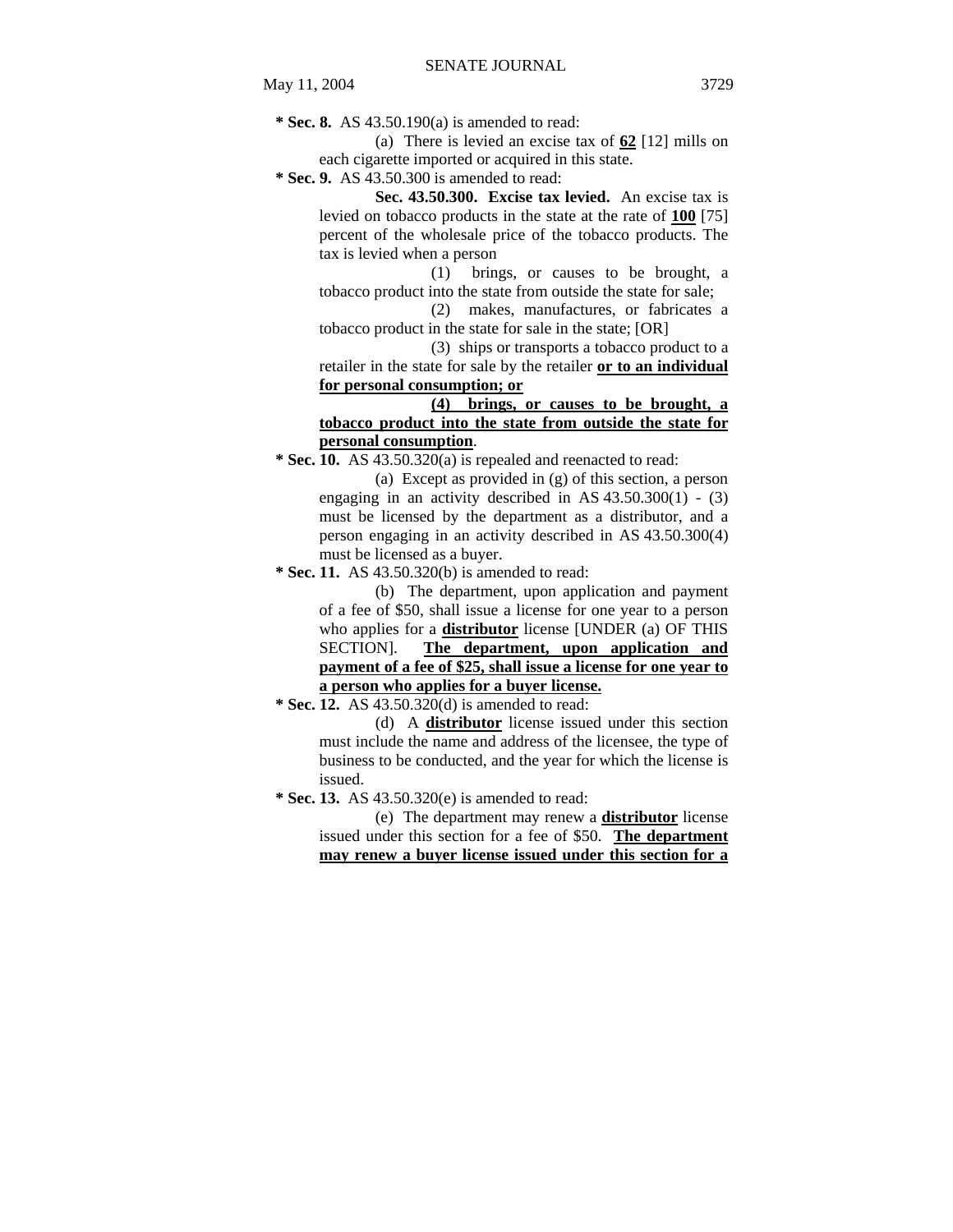#### **fee of \$25.**

 **\* Sec. 14.** AS 43.50.330(a) is amended to read:

(a) On or before the last day of each calendar month, a licensee shall file a return with the department. The return must state the number or amount of tobacco products sold **or imported for personal consumption** by the licensee during the preceding calendar month, the selling price **or purchase price** of the tobacco products, and the amount of tax imposed on the tobacco products.

 **\* Sec. 15.** AS 43.50.390(2) is amended to read:

(2) "licensee" means a distributor **or buyer**

who is

(A) licensed under AS 43.50.320;

or

(B) exempted by AS  $43.50.320(g)$ from licensing under AS 43.50.320;

 **\* Sec. 16.** AS 43.50.390 is amended by adding a new paragraph to

read:

(6) "buyer" means a person who imports tobacco products for the person's own consumption from any source other than a licensee.

 **\* Sec. 17.** AS 43.50.540(f) is amended to read:

(f) Title to the stamps passes immediately to the licensee at the time the stamps are obtained in person or, if the stamps are shipped or transported, at the time the stamps are placed in the United States mail or received by the common or private carrier. The licensee bears all costs associated with shipping or transporting the stamps**. The department may replace stamps lost or damaged in transit if the licensee provides proof acceptable to the department verifying that the loss or damage occurred while the stamps were in the possession of the shipping company and the shipping company substantiates the loss or damage. Damaged stamps must be returned to the department before the department may replace them** [AND ALL RISKS OF POSSIBLE LOSS OR DAMAGE WHILE IN TRANSIT].

 **\* Sec. 18.** AS 43.50.550(b) is amended to read:

(b) A licensee who submits an application for the purchase of stamps on a deferred-payment basis shall**, as a condition of approval of the application,** post a bond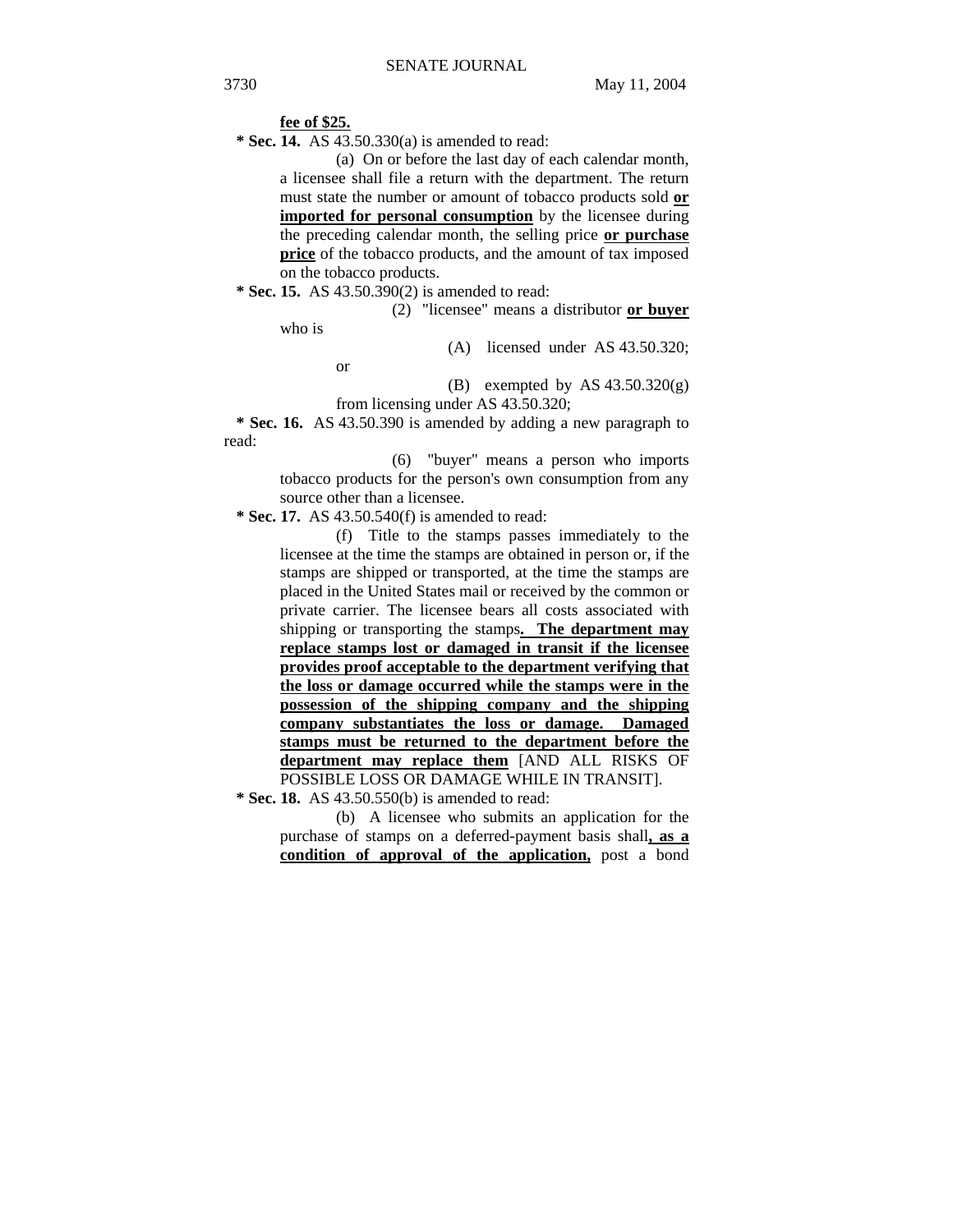**(1)** 200 percent of the maximum dollar amount of allowed monthly purchases under this section**; or**

**(2) 100 percent of the maximum dollar amount of allowed monthly purchases under this section if the licensee**

> **(A) holds a license issued under AS 43.50.010 for a physical location in this state; and**

**(B) has been in full compliance with the provisions of this title and regulations adopted under this title during the preceding 60 months** [AS A CONDITION OF APPROVAL OF THE APPLICATION].

 **\* Sec. 19.** AS 43.50.580(b) is amended to read:

(b) A licensee may possess unstamped cigarettes in this state if

(1) the licensee posts a surety bond in an amount satisfactory to the department to ensure performance of its duties under this chapter; and

(2) unstamped cigarettes are necessary for the conduct of the licensee's business in making sales or distributions

> **(A)** to an instrumentality of the federal government or an Indian tribal organization authorized by law to possess cigarettes not taxed under this chapter**; or**

> **(B) to customers outside the state and the licensee provides proof acceptable to the department that the licensee is properly licensed in the jurisdictions outside the state where the sales or distributions are made**.

 **\* Sec. 20.** AS 43.50.590(a) is amended to read:

(a) The department shall adopt procedures for a refund or credit to a licensee in the amount of the denominated value, less the discount given under AS 43.50.540, for

(1) unused or damaged stamps; [OR]

(2) stamps affixed to cigarette packages that have become unfit for use or sale, are destroyed, or are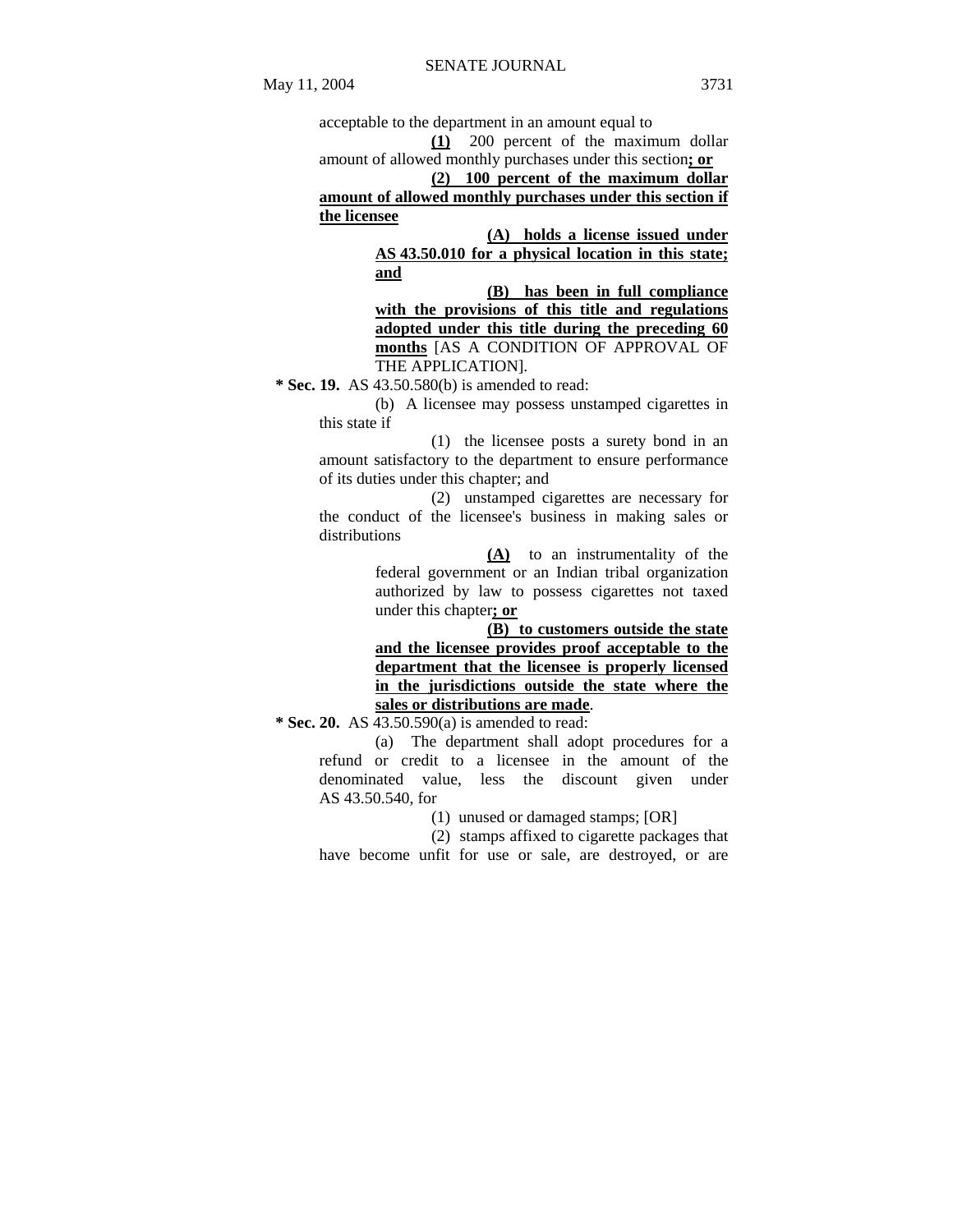returned to the manufacturer for credit or replacement if the licensee provides proof acceptable to the department that the cigarettes have not been and will not be consumed in this state**; or**

**(3) stamps affixed to cigarette packages that are sold or distributed outside the state if the licensee provides proof acceptable to the department that the cigarettes have not been and will not be consumed in this state and the licensee is properly licensed in the jurisdictions outside the state where the sales or distributions are made**.

 **\* Sec. 21.** AS 43.50 is amended by adding a new section to read:

**Sec. 43.50.625. Forfeiture of other property.** (a) Upon a showing of probable cause that a person has committed the crime of misconduct involving unstamped cigarettes or stamps in the first degree under AS 43.50.640, the following are subject to forfeiture:

(1) material and equipment used in the manufacture, sale, offering for sale, or possession for sale of cigarettes in this state in violation of AS 43.50.500 - 43.50.640 or 43.50.660 - 43.50.700;

(2) aircraft, vehicles, or vessels used to transport or facilitate the transportation of cigarettes manufactured, sold, offered for sale, or possessed for sale in this state in violation of AS 43.50.500 - 43.50.640 or 43.50.660 - 43.50.700;

(3) money, securities, negotiable instruments, or other things of value used in financial transactions derived from activity prohibited under AS 43.50.500 - 43.50.640 or 43.50.660 - 43.50.700.

(b) Property subject to forfeiture under this section may be actually or constructively seized under an order issued by the superior court upon a showing of probable cause that the property is subject to forfeiture under this section. Constructive seizure is effected upon posting a signed notice of seizure on the item to be forfeited, stating the violation and the date and place of seizure. Seizure without a court order may be made if

(1) the seizure is incident to a valid arrest or search;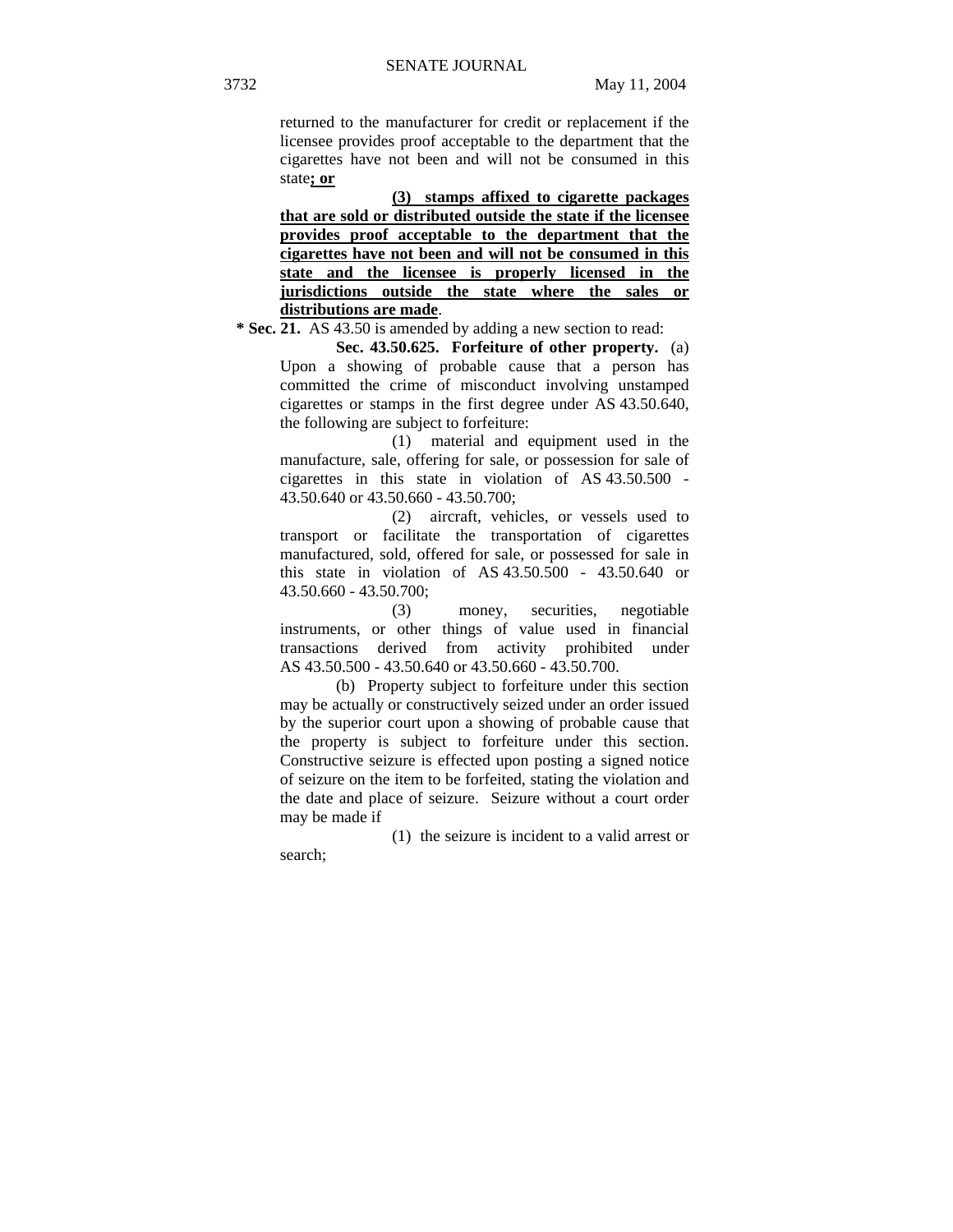(2) the property subject to seizure is the subject of a prior judgment in favor of the state; or

(3) there is probable cause to believe that the property is subject to forfeiture under (a) of this section; property seized under this paragraph may be held for not more than 48 hours unless an order of forfeiture is issued by the court before the end of that time period.

(c) Within 30 days after a seizure under this section, the Department of Public Safety shall make reasonable efforts to ascertain the identity and whereabouts of any person holding an interest, or an assignee of a person holding an interest, in the property seized, including a right to possession, or a lien, mortgage, or conditional sales contract. The Department of Public Safety shall notify the person ascertained to have an interest in the seized property of the impending forfeiture, and, before forfeiture, the Department of Public Safety shall publish, once a week for four consecutive calendar weeks, a notice of the impending forfeiture in a newspaper of general circulation in the judicial district in which the seizure was made, or if a newspaper is not published in that judicial district, in a newspaper published in the state and distributed in that judicial district.

(d) Property subject to forfeiture under (a) of this section may be forfeited

(1) upon conviction of a person for a violation of AS 43.50.640; or

(2) upon judgment by the superior court in a proceeding in rem that the property was used in a manner subjecting it to forfeiture under (a) of this section.

(e) The owner of property subject to forfeiture under (a) of this section is entitled to relief from the forfeiture in the nature of remission of the forfeiture if, in an action under (d) of this section, the owner shows that the owner

(1) was not a party to the violation;

(2) did not have actual knowledge or reasonable cause to believe that the property was used or was to be used in violation of the law; and

(3) did not have actual knowledge or reasonable cause to believe that the person committing the violation had, within the last 10 years,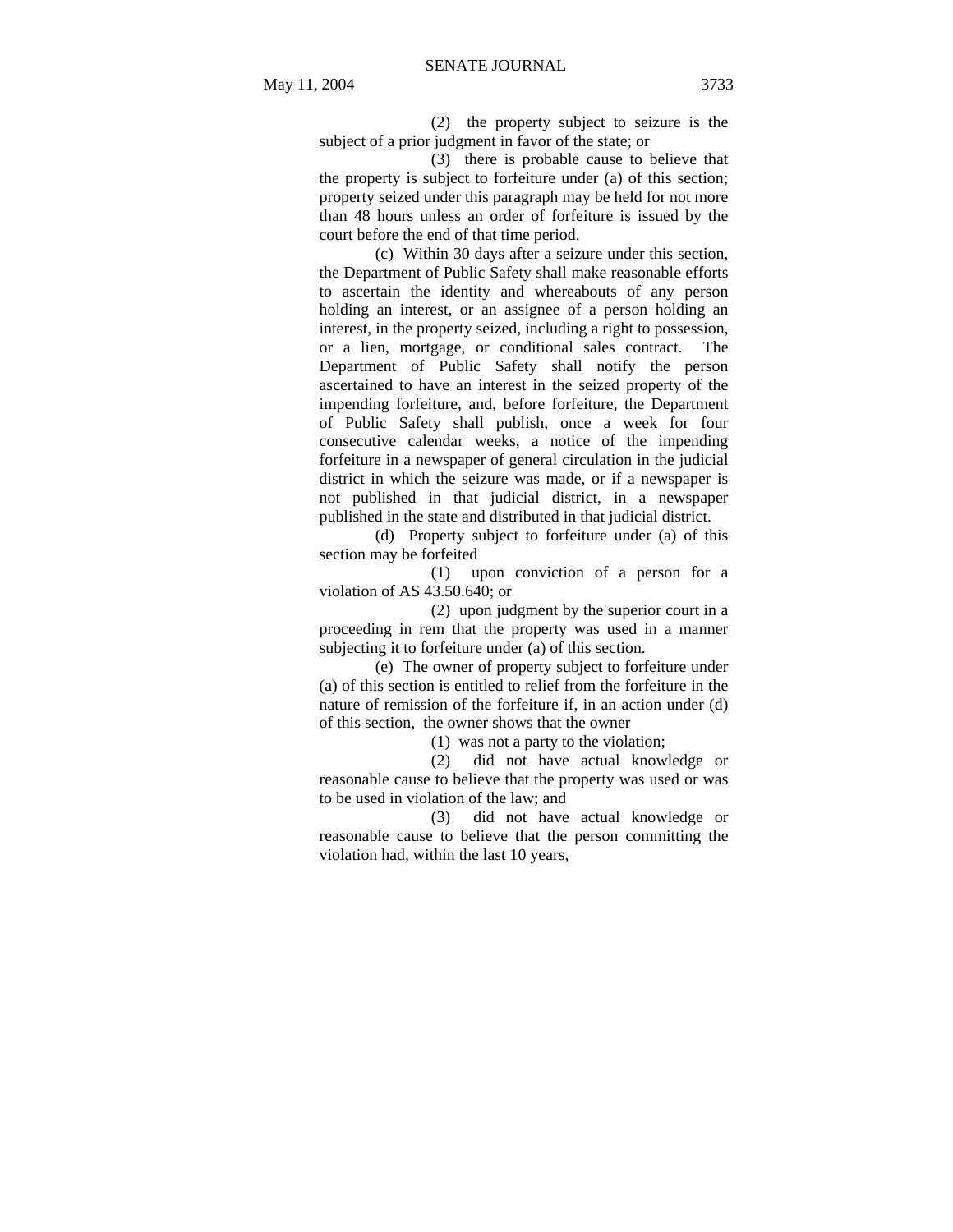(A) a criminal record for violating this chapter; or

(B) committed other violations of this chapter.

(f) The court may allow the owner of property that is subject to forfeiture under (a) of this section to redeem the property by paying an amount determined by the court to be the fair market value of the property.

(g) A person other than the owner holding, or the assignee of, a lien, mortgage, or conditional sales contract on, or the right to possession of property subject to forfeiture under (a) of this section is entitled to relief from the forfeiture in the nature of remission of the forfeiture if, in an action under (d) of this section, the person shows that the person

(1) was not a party to the violation subjecting the property to forfeiture;

(2) did not have actual knowledge or reasonable cause to believe that the property was used or was to be used in violation of the law; and

(3) did not have actual knowledge or reasonable cause to believe that the person committing the violation had, within the last 10 years,

> (A) a criminal record for violating this chapter; or

> (B) committed other violations of this chapter.

(h) It is not a defense in an in rem forfeiture proceeding brought under  $(d)(2)$  of this section that a criminal proceeding is pending or has resulted in conviction or acquittal of a person charged with violating AS 43.50.640.

(i) Property forfeited under this section shall be placed in the custody of the commissioner of public safety for disposition according to an order entered by the court. The court shall order destroyed any property forfeited under this section that is harmful to the public and may order any property forfeited under this section that was seized in a municipality to be transferred to the municipality in which the property was seized or to another municipality affected by the crime for which the property was forfeited. The state shall notify all municipalities affected by the crime of the forfeiture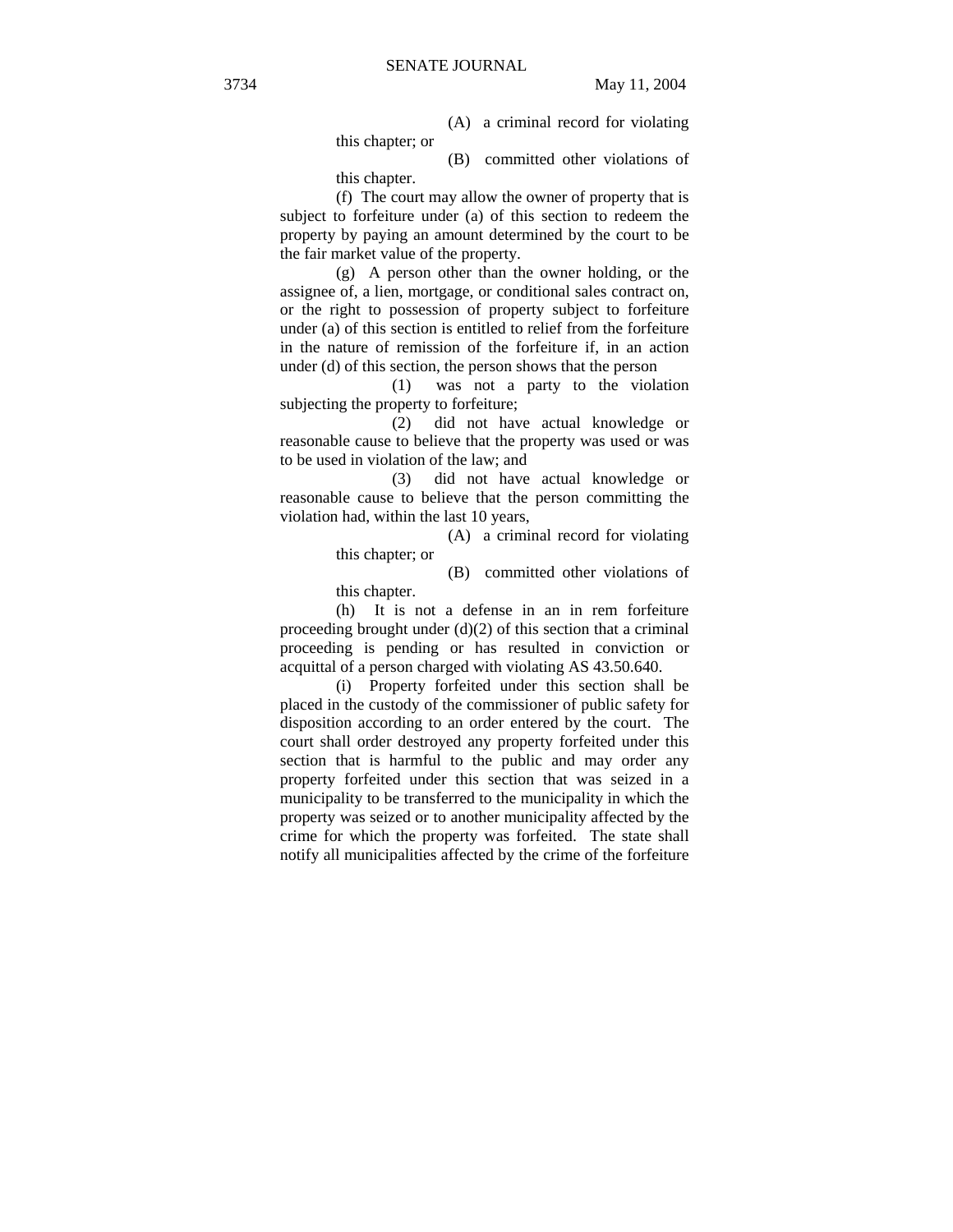proceeding. Other property shall be ordered sold and the proceeds used for payment of expenses of the proceedings for forfeiture and sale, including expenses of seizure, custody, and court costs. The remainder of the proceeds shall be deposited in the general fund.

(j) The title to a vehicle or vessel forfeited to the state under this section may be transferred by the state to a municipality or the local governing body of a village for official use by the municipality or village, on condition that the vehicle or vessel not be available for use by the defendant.

**\* Sec. 22.** AS 43.50.640(a) is amended to read:

(a) A person commits the crime of misconduct involving unstamped cigarettes or stamps in the first degree if the person

(1) with reckless disregard that the cigarettes are unstamped

> (A) sells or distributes **5,000** [1,000] or more unstamped cigarettes in a single transaction;

> (B) owns or possesses **5,000** [1,000] or more unstamped cigarettes with the intent to sell; or

> (C) acquires, holds, transports, imports, or possesses 10,000 or more unstamped cigarettes; or

(2) with reckless disregard that the stamp was previously affixed to another cigarette package[;]

> (A) affixes a previously used stamp to a cigarette package; or

> (B) possesses, sells, or distributes a previously used stamp.

 **\* Sec. 23.** AS 43.50.650(a) is amended to read:

(a) A person commits the crime of misconduct involving unstamped cigarettes or stamps in the second degree if the person

(1) with reckless disregard that the cigarettes are unstamped

(A) sells or distributes at least one but fewer than **5,000** [1,000] unstamped cigarettes in a single transaction;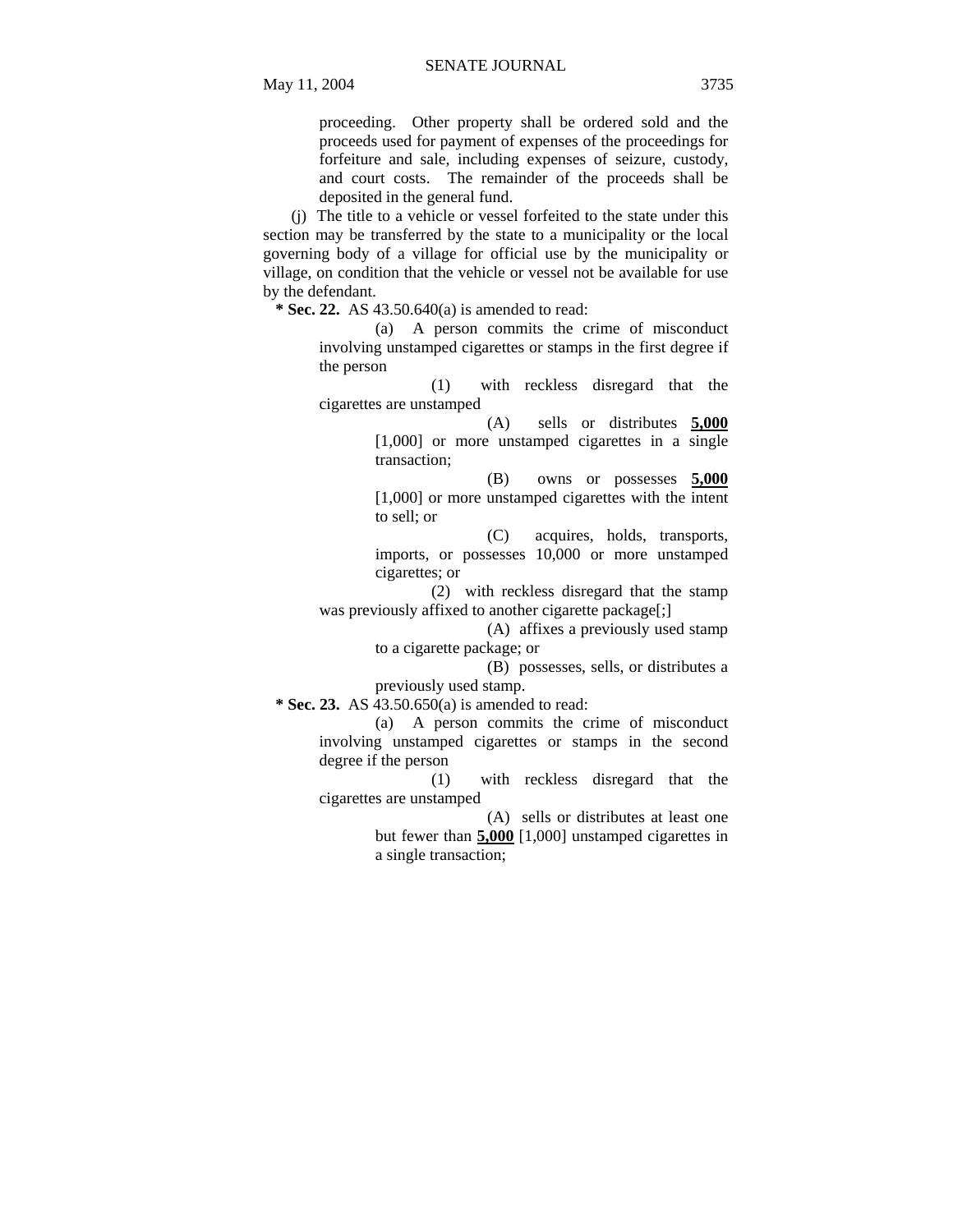(B) owns or possesses at least one but fewer than **5,000** [1,000] unstamped cigarettes, with intent to sell; or

(C) acquires, holds, transports, imports, or possesses at least one but fewer than 10,000 unstamped cigarettes; or

(2) is not licensed under this chapter or otherwise authorized by the department to possess stamps and possesses a stamp that is not affixed to a cigarette package.

 **\* Sec. 24.** AS 43.50.710 is amended by adding a new subsection to read:

> (e) Nothing in this section prohibits a manufacturer from offering promotions to a wholesaler or a retailer provided the wholesale promotion is the same for all participating wholesalers and the retail promotion is the same for all participating retailers.

 **\* Sec. 25.** AS 43.50.720 is amended to read:

**Sec. 43.50.720. Sale at less than cost; with gift or concession.** In all advertisements, offers for sale, or sales involving two or more items when at least one of the items is cigarettes at a combined price, and in all advertisements, offers for sale, or sales involving the giving of any gift, concession, or coupon of any kind in conjunction with the sale of cigarettes, the wholesaler's or retailer's combined selling price may not be below the actual cost to the wholesaler or the actual cost to the retailer, respectively, of the total of all articles, products, commodities, gifts, and concessions included in the transactions, except that, if any articles, products, commodities, gifts, or concessions are not cigarettes, the **actual** [BASIC] cost shall be determined as provided under AS 43.50.800.

 **\* Sec. 26.** AS 43.50.760(b) is amended to read:

(b) The presumptive **actual** [WHOLESALE AND PRESUMPTIVE RETAIL] cost of cigarettes as determined by the department **under AS 43.50.800** [FROM THE MANUFACTURER'S PRICE LIST] is considered competent evidence in a court action or proceeding as tending to prove actual cost to the wholesaler or retailer complained against. A party against whom the presumptive **actual** [WHOLESALE OR PRESUMPTIVE RETAIL] cost as determined by the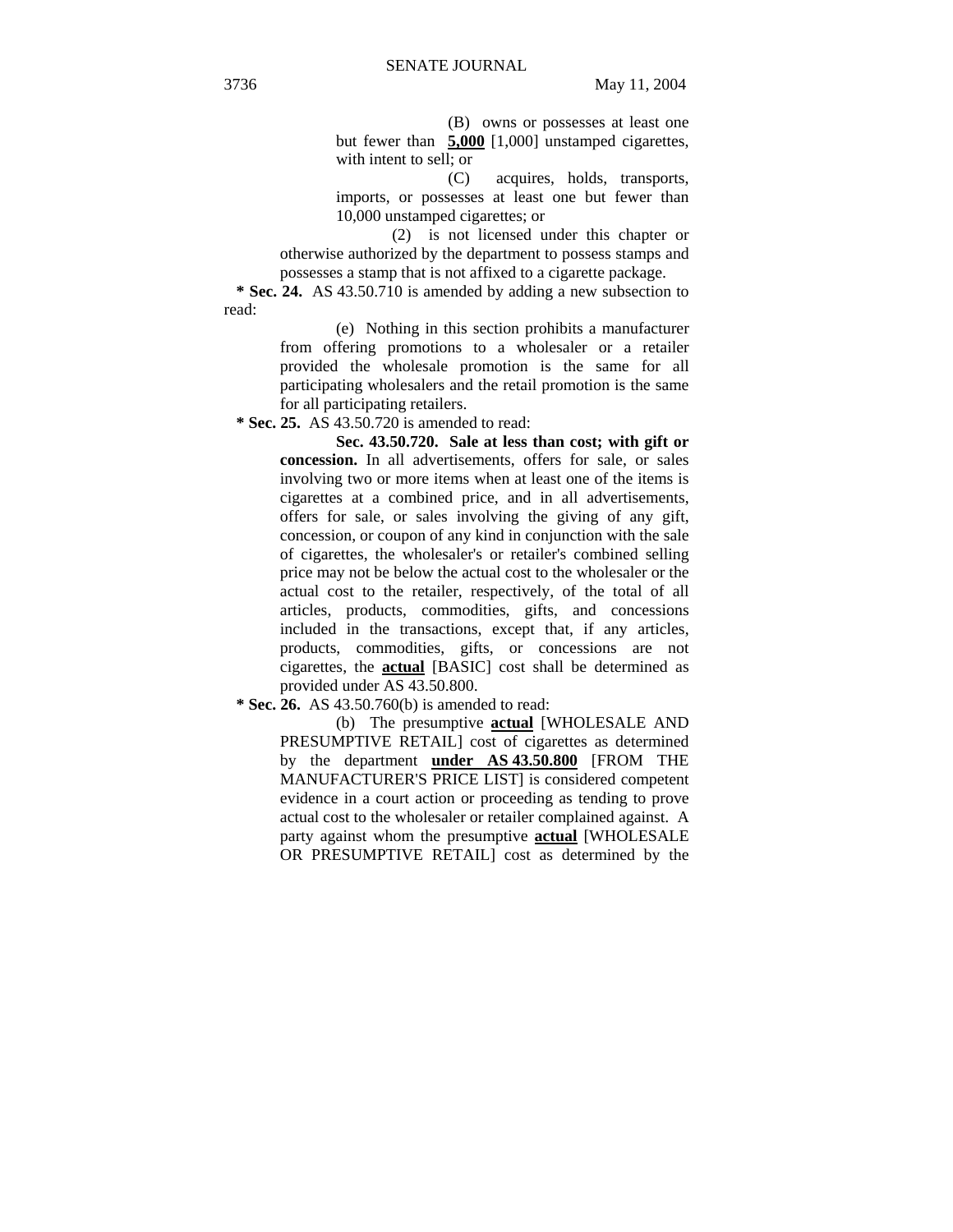department is introduced in evidence has the right to offer evidence tending to prove any inaccuracy of the presumptive **actual** [WHOLESALE OR PRESUMPTIVE RETAIL] cost or any statement of facts that would impair its probative value.

 **\* Sec. 27.** AS 43.50.770 is amended to read:

**Sec. 43.50.770. Determination of cost of cigarettes purchased outside of ordinary channels of trade.** In establishing the **actual** [BASIC] cost of cigarettes to a wholesaler or retailer, the invoice cost [OR THE ACTUAL COST] of cigarettes purchased at a forced, bankrupt, or closeout sale, or other sale outside the ordinary channels of trade may not be used.

 **\* Sec. 28.** AS 43.50.790(a) is amended to read:

(a) The department

(1) shall administer AS 43.50.710 - 43.50.849;

(2) may adopt regulations relating to the administration and enforcement of AS 43.50.710 - 43.50.849;

(3) may determine the **actual** [BASIC] cost of cigarettes to a wholesaler or retailer **as provided in AS 43.50.800** [FROM INFORMATION OBTAINED FROM A MANUFACTURER];

(4) may, after reasonable notice and hearing, revoke or suspend a license issued under AS 43.50.010 or 43.50.035 to a person who refuses or neglects to comply with a provision of AS 43.50.710 - 43.50.849.

 **\* Sec. 29.** AS 43.50.800 is repealed and reenacted to read:

**Sec. 43.50.800. Presumptions applicable to determination of cost.** (a) The presumptive actual cost of cigarettes to a wholesaler is, for purposes of AS 43.50.710 - 43.50.849, the presumptive wholesale cost as calculated by the department plus an amount equal to four and one-half percent of the presumptive wholesale cost to account for business costs. For purposes of this section, the presumptive wholesale cost is the manufacturer's list price, less trade discounts, plus the full face value of all cigarette taxes.

(b) The presumptive actual cost of cigarettes to a retailer is, for purposes of AS 43.50.710 - 43.50.849, the presumptive actual cost of cigarettes to the wholesaler as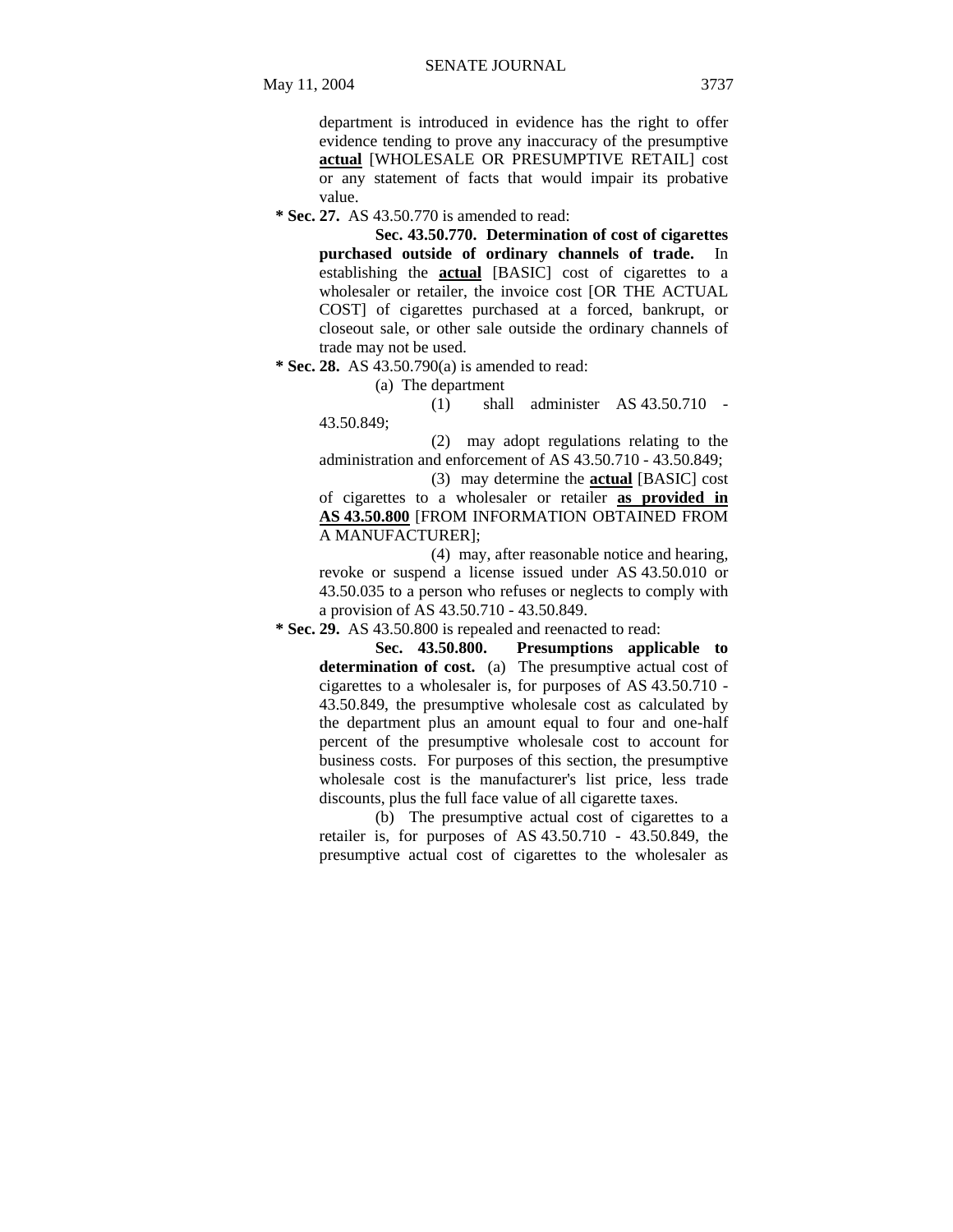calculated by the department under (a) of this section, plus an amount equal to six percent of the presumptive actual cost of cigarettes to the wholesaler to account for business costs.

(c) A wholesaler or retailer that wishes to advertise, offer to sell, or sell cigarettes at less than the presumptive actual cost to the wholesaler or retailer as calculated under (a) or (b) of this section must first obtain approval from the department. The department may grant approval only if the wholesaler or retailer provides proof satisfactory to the department that the wholesaler or retailer's actual cost is lower than presumed. Approval for cigarette sales at less than the presumptive actual cost as determined under (a) or (b) of this section may not be granted for a period longer than one year. In reviewing proof of actual wholesale or retail cost, the department may consider the costs reflected on the actual invoice, but may not consider cash discounts. In reviewing proof of actual costs, the department may consider the standards and methods of accounting regularly employed, and must include labor costs, rent, depreciation, selling costs, maintenance of equipment, delivery costs, all types of licenses, taxes, insurance, advertising, preopening expenses, provision for impaired assets and closing costs, interest expenses, and provision for merger and restructuring expenses. The department shall adopt regulations under which the wholesaler's and retailer's actual costs are determined for purposes of AS 43.50.710 - 43.50.849."

Renumber the following bill sections accordingly.

Page 3, following line 22:

Insert new bill sections to read:

"**\* Sec. 33.** The uncodified law of the State of Alaska enacted in sec. 4, ch. 48, SLA 1997, is repealed and reenacted to read:

> Sec. 4.AS 43.50.190(a) is repealed and reenacted to read:

(a) There is levied an excise tax of 97.5 mills on each cigarette imported or acquired in this state.

 **\* Sec. 34.** AS 43.50.740(b), 43.50.849(1), 43.50.849(6), and 43.50.849(7) are repealed."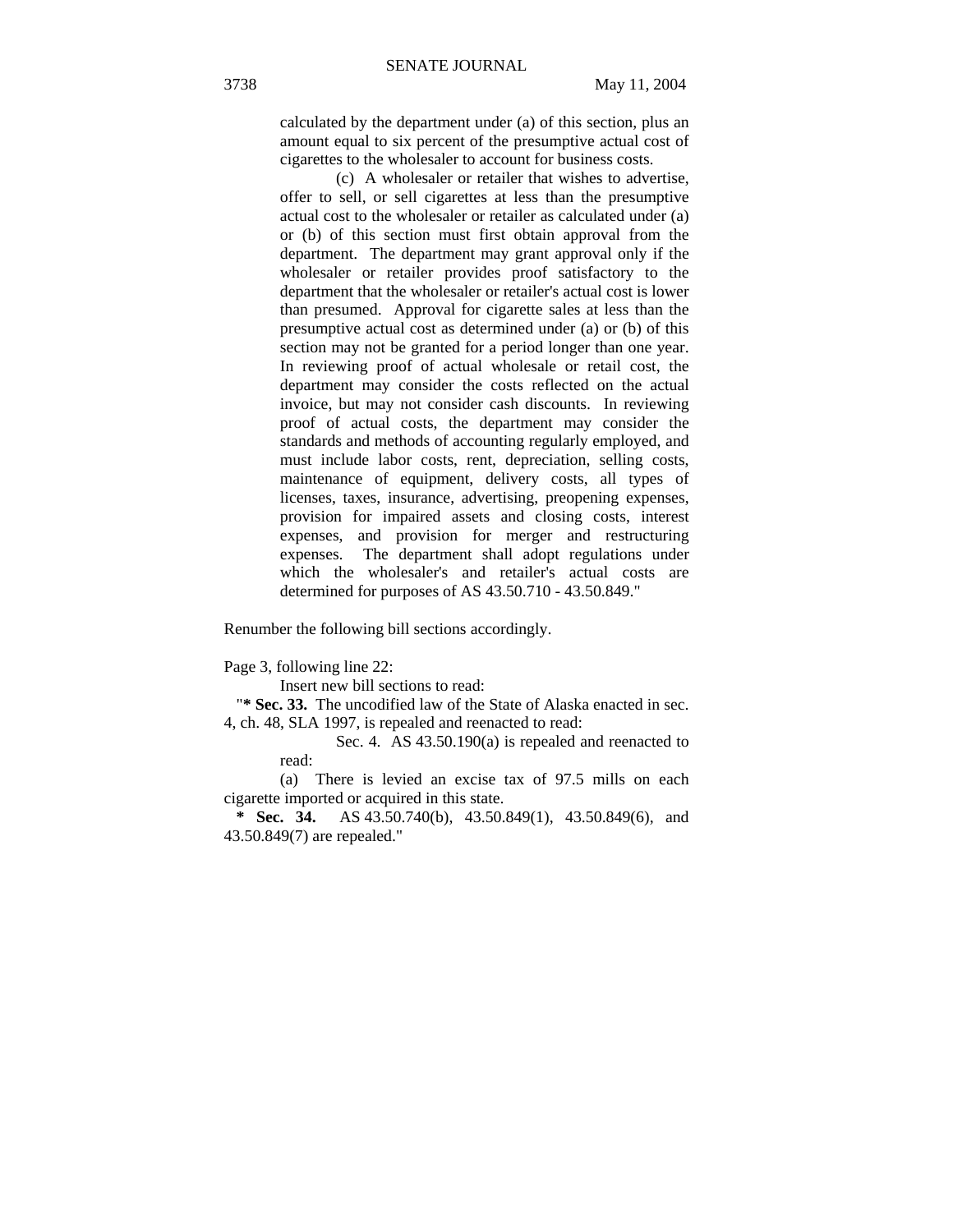May 11, 2004 3739

Renumber the following bill sections accordingly.

Page 3, line 25: Delete "Section 2" Insert "Section 31"

Page 3, line 26:

Delete "sec. 1" Insert "sec. 30"

Page 3, line 28: Delete "Section 3" Insert "Section 32" Delete "sec. 1" Insert "sec. 30"

Page 3, line 29:

Delete "sec. 2" Insert "sec. 31"

Page 3, line 30:

Delete all material.

Insert a new bill section to read:

"**\* Sec. 36.** The uncodified law of the State of Alaska is amended by adding a new section to read:

TRANSITION: FLOOR STOCK TAX FOR CERTAIN CIGARETTES IN THE STATE ON THE EFFECTIVE DATE OF THIS SECTION. (a) Notwithstanding any other provision to the contrary, a floor stock tax is imposed at 12:01 a.m. on the effective date of this section upon every person in control or possession of cigarettes for sale or distribution in the state that were taxed at the rate in effect before the effective date of this section. The floor stock tax is the difference between the tax computed on each cigarette as provided in AS 43.50.190, as amended by sec. 8 of this Act, on the effective date of this section and the tax actually paid on each cigarette as required by AS 43.50.190 as it read on the day before the effective date of this section. The person subject to the floor stock tax under this section must provide proof that the tax required by AS 43.50.190, as it read on the day before the effective date of this section, on each cigarette was previously paid or the tax actually paid on each cigarette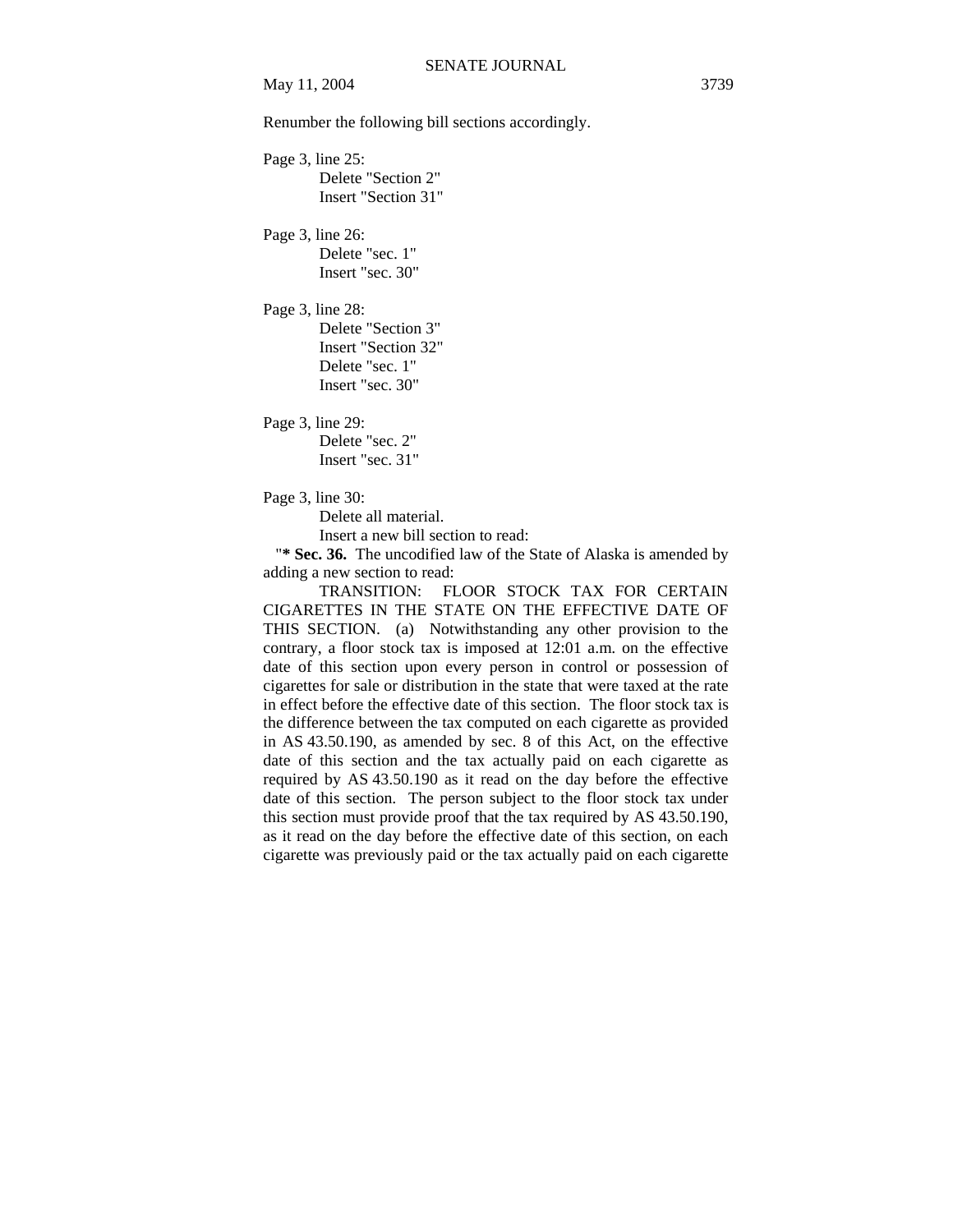is considered to be zero.

(b) A person subject to the floor stock tax under this section shall file a report on a form prescribed by the Department of Revenue and pay the tax to the Department of Revenue in six sequential monthly installments. The first installment shall be paid not later than the last day of the month in which this section takes effect. The penalty, interest, and taxpayer remedy provisions of AS 43.05 apply to the floor stock tax under this section."

Renumber the following bill sections accordingly.

Page 3, line 31: Delete "sec. 2" Insert "sec. 31" Delete "sec. 4(a)" Insert "sec.  $35(a)$ "

Page 4, line 2: Delete "sec. 1" Insert "sec. 30"

Page 4, line 3: Delete "sec. 3" Insert "sec. 32" Delete "sec. 4(b)" Insert "sec. 35(b)"

Page 4, line 5: Delete "sec. 2" Insert "sec. 31"

Page 4, following line 5:

Insert a new bill section to read: "**\* Sec. 39.** Except as provided in secs. 37 and 38 of this Act, this Act takes effect July 1, 2004. "

Senator Bunde moved for the adoption of Amendment No. 1. Objections were heard.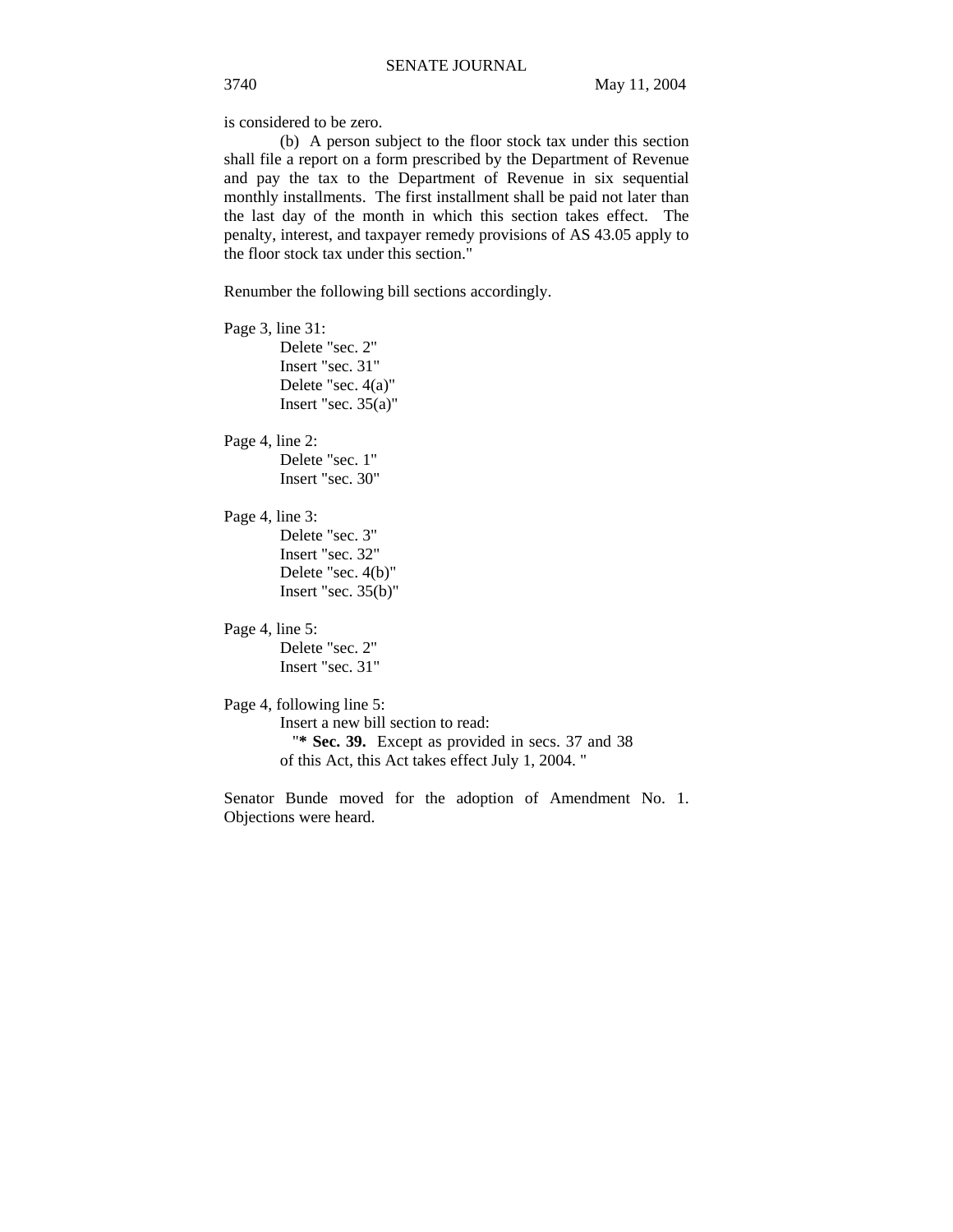May 11, 2004 3741

The question being: "Shall Amendment No. 1 be adopted?" The roll was taken with the following result:

HB 503 Second Reading Amendment No. 1

# **YEAS: 15 NAYS: 5 EXCUSED: 0 ABSENT: 0**

Yeas: Bunde, Cowdery, Davis, Dyson, Ellis, Elton, French, Guess, Lincoln, Olson, Seekins, Stedman, Stevens B, Stevens G, Wilken

Nays: Green, Hoffman, Ogan, Therriault, Wagoner

and so, Amendment No. 1 was adopted.

HOUSE BILL NO. 503 am S (Title change authorized by SCR 32) was automatically in third reading.

The question being: "Shall HOUSE BILL NO. 503 am S "An Act relating to taxes on cigarettes and tobacco products, to tax stamps on cigarettes, to forfeiture of cigarettes and of property used in the manufacture, transportation, facilitation of transportation, possession, offering for sale, or sale of unstamped cigarettes, to unfair cigarette sales, and to licenses and licensees under the Cigarette Tax Act; the tobacco product Master Settlement Agreement; and providing for an effective date" pass the Senate?" The roll was taken with the following result:

HB 503 am S Third Reading - Final Passage Effective Dates

# **YEAS: 15 NAYS: 5 EXCUSED: 0 ABSENT: 0**

Yeas: Bunde, Cowdery, Davis, Dyson, Ellis, Elton, French, Guess, Lincoln, Olson, Seekins, Stedman, Stevens B, Stevens G, Wilken

Nays: Green, Hoffman, Ogan, Therriault, Wagoner

and so, HOUSE BILL NO. 503 am S passed the Senate.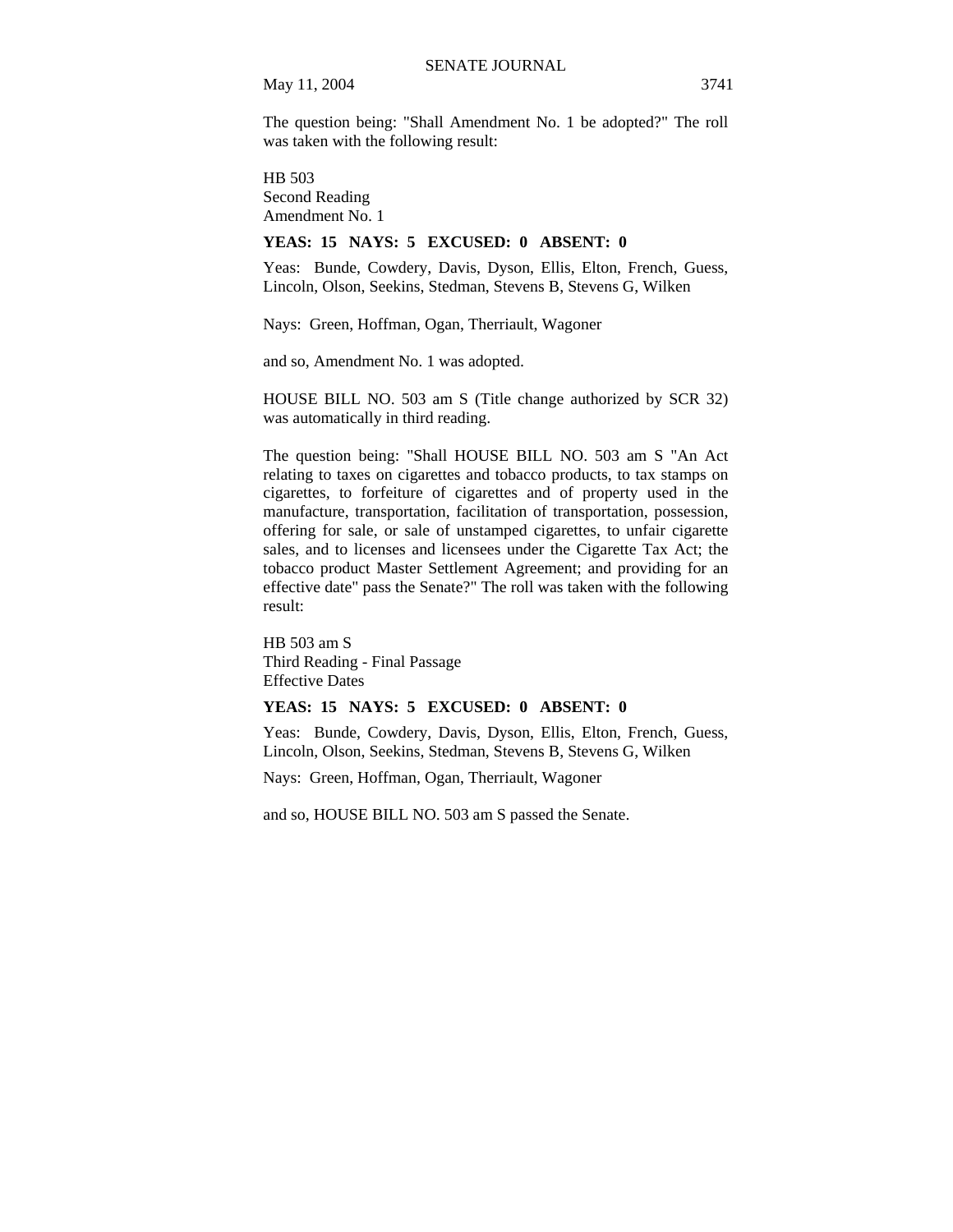Senator Ben Stevens moved and asked unanimous consent that the vote on the passage of the bill be considered the vote on the effective date clauses. Without objection, it was so ordered.

Engrossment was waived under Uniform Rule 43(b) and the bill was signed by the President and Secretary and returned to the House for consideration.

#### **HB 549**

SENATE CS FOR CS FOR HOUSE BILL NO. 549(JUD) "An Act relating to unsolicited communications following an aircraft accident" was read the third time.

Senator French moved that the bill be returned to second reading for the purpose of a specific amendment, that being Amendment No. 1. Without objection, the bill was returned to second reading.

Senator French offered Amendment No. 1:

Page 2, lines 8 - 12:

Delete all material and insert:

"(d) The attorney general or an aggrieved person may institute a civil action against a person who violates this section. In addition to injunctive and compensatory relief, a civil penalty not to exceed \$10,000 may be imposed for each violation."

Senator French moved for the adoption of Amendment No. 1. Senator Green objected.

Senator Green moved and asked unanimous consent to abstain from voting due to a conflict of interest. Objections were heard and Senator Green was required to vote.

The question being: "Shall Amendment No. 1 be adopted?" The roll was taken with the following result: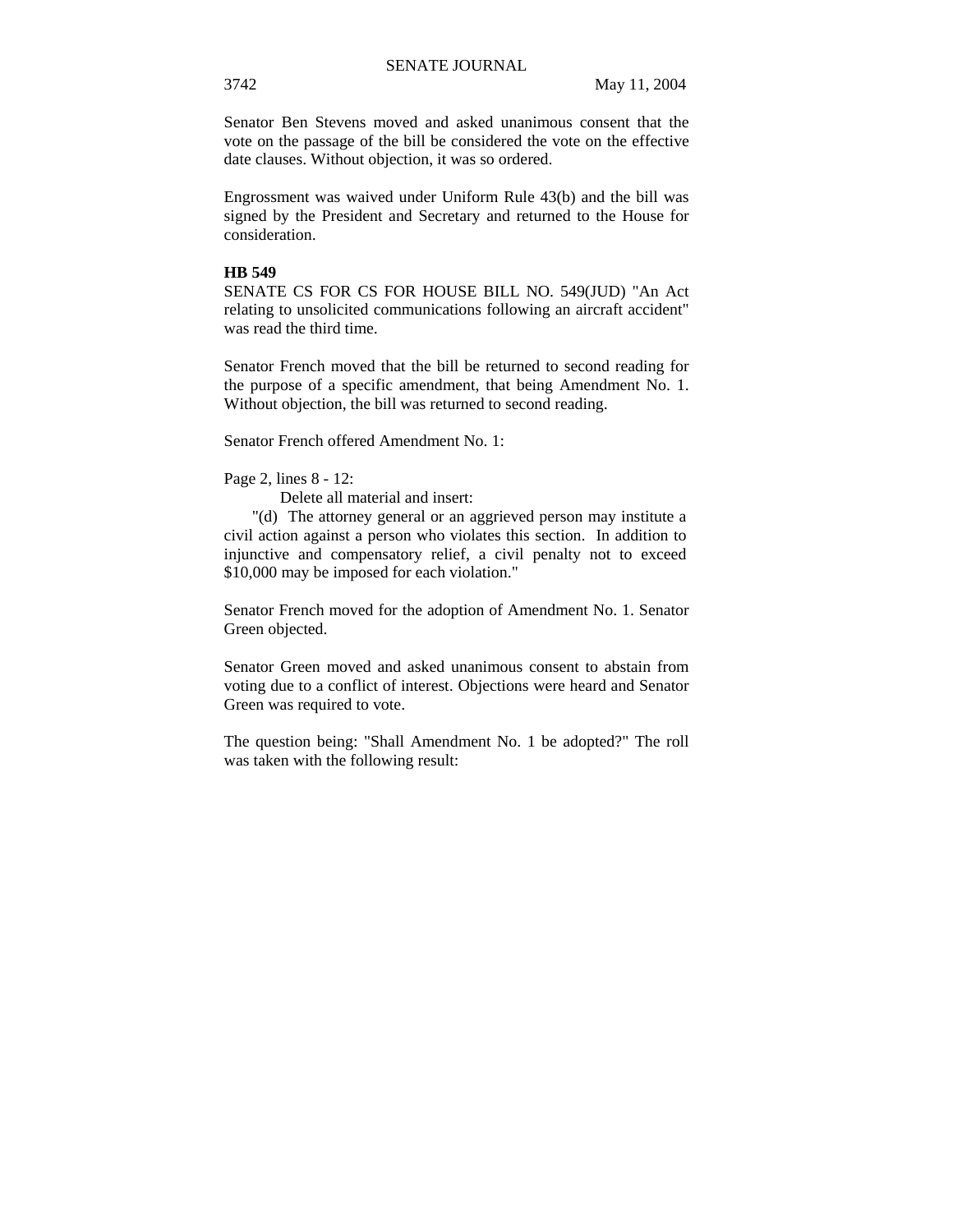SCS CSHB 549(JUD) Second Reading Amendment No. 1

# **YEAS: 12 NAYS: 8 EXCUSED: 0 ABSENT: 0**

Yeas: Cowdery, Davis, Dyson, Ellis, Elton, French, Guess, Hoffman, Lincoln, Ogan, Olson, Wagoner

Nays: Bunde, Green, Seekins, Stedman, Stevens B, Stevens G, Therriault, Wilken

and so, Amendment No. 1 was adopted.

SENATE CS FOR CS FOR HOUSE BILL NO. 549(JUD) am S was automatically in third reading.

Senator Olson declared a conflict of interest.

The question being: "Shall SENATE CS FOR CS FOR HOUSE BILL NO. 549(JUD) am S "An Act relating to unsolicited communications following an aircraft accident" pass the Senate?" The roll was taken with the following result:

SCS CSHB 549(JUD) am S Third Reading - Final Passage

# **YEAS: 15 NAYS: 5 EXCUSED: 0 ABSENT: 0**

Yeas: Bunde, Cowdery, Dyson, French, Hoffman, Lincoln, Ogan, Olson, Seekins, Stedman, Stevens B, Stevens G, Therriault, Wagoner, Wilken

Nays: Davis, Ellis, Elton, Green, Guess

and so, SENATE CS FOR CS FOR HOUSE BILL NO. 549(JUD) am S passed the Senate.

Engrossment was waived under Uniform Rule 43(b) and the bill was signed by the President and Secretary and returned to the House for consideration.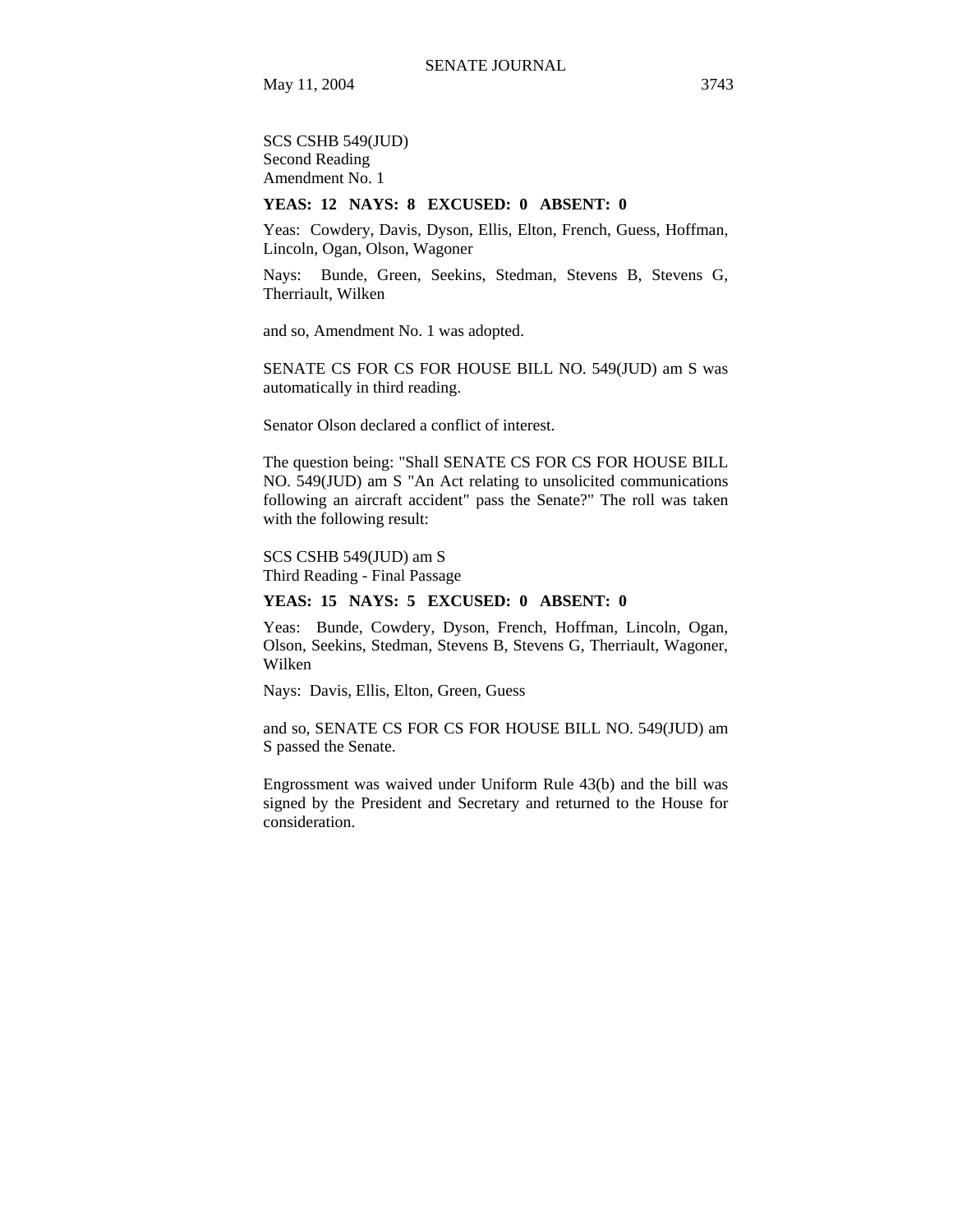#### **Second Reading of Senate Resolutions**

#### **SCR 32**

Senator Ben Stevens moved and asked unanimous consent that SENATE CONCURRENT RESOLUTION NO. 32 BY THE SENATE FINANCE COMMITTEE be taken up at this time. Without objection, it was so ordered.

SENATE CONCURRENT RESOLUTION NO. 32 was read the second time and was before the Senate on final passage.

The question being: "Shall SENATE CONCURRENT RESOLUTION NO. 32 Suspending Rules 24(c), 35, 41(b), and 42(e), Uniform Rules of the Alaska State Legislature, concerning House Bill No. 503, relating to the tobacco product Master Settlement Agreement, pass the Senate?" The roll was taken with the following result:

SCR 32 Final Passage

#### **YEAS: 20 NAYS: 0 EXCUSED: 0 ABSENT: 0**

Yeas: Bunde, Cowdery, Davis, Dyson, Ellis, Elton, French, Green, Guess, Hoffman, Lincoln, Ogan, Olson, Seekins, Stedman, Stevens B, Stevens G, Therriault, Wagoner, Wilken

and so, SENATE CONCURRENT RESOLUTION NO. 32 passed the Senate and was referred to the Secretary for engrossment.

# **Third Reading of House Bills (continued)**

# **HB 563**

CS FOR HOUSE BILL NO. 563(JUD) am(efd add) was read the third time.

The question being: "Shall CS FOR HOUSE BILL NO. 563(JUD) am(efd add) "An Act relating to legislative branch ethics, to open meetings guidelines applicable to legislators, to the confidentiality of complaints and proceedings involving alleged violations of AS 24.60, and to hearings on formal charges by the Select Committee on Legislative Ethics or its subcommittees; and providing for an effective date" pass the Senate?" The roll was taken with the following result: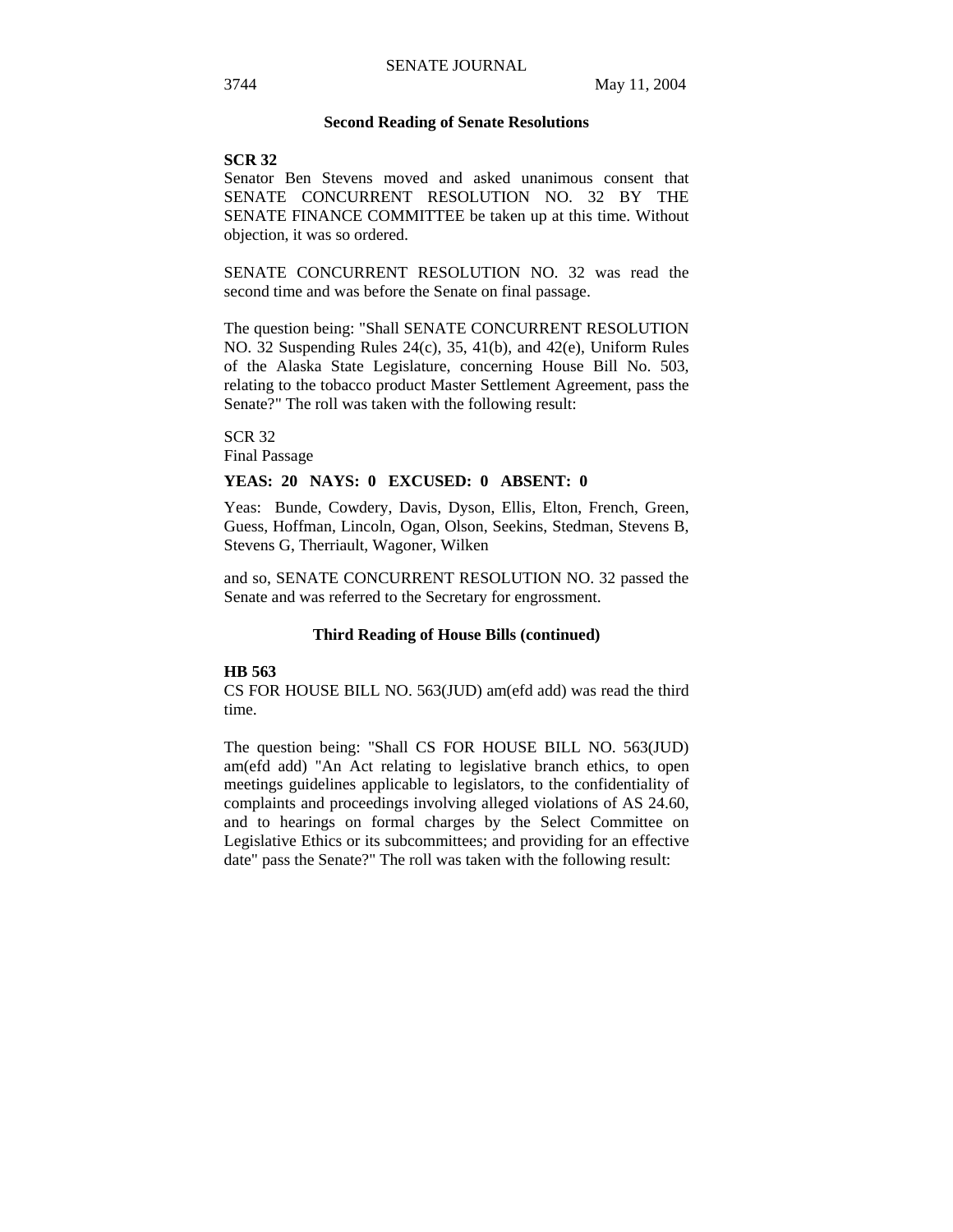CSHB 563(JUD) am(efd add) Third Reading - Final Passage

#### **YEAS: 13 NAYS: 7 EXCUSED: 0 ABSENT: 0**

Yeas: Bunde, Cowdery, Dyson, Green, Hoffman, Lincoln, Seekins, Stedman, Stevens B, Stevens G, Therriault, Wagoner, Wilken

Nays: Davis, Ellis, Elton, French, Guess, Ogan, Olson

and so, CS FOR HOUSE BILL NO. 563(JUD) am(efd add) passed the Senate.

Senator Ben Stevens moved for the adoption of the effective date clause.

The question being: "Shall the effective date clause be adopted?" The roll was taken with the following result:

CSHB 563(JUD) am(efd add) Effective Date Clause

# **YEAS: 14 NAYS: 6 EXCUSED: 0 ABSENT: 0**

Yeas: Bunde, Cowdery, Dyson, Green, Hoffman, Ogan, Olson, Seekins, Stedman, Stevens B, Stevens G, Therriault, Wagoner, Wilken

Nays: Davis, Ellis, Elton, French, Guess, Lincoln

and so, the effective date clause was adopted and the bill was signed by the President and Secretary and returned to the House.

#### **Second Reading of Senate Resolutions**

# **SCR 26**

SENATE CONCURRENT RESOLUTION NO. 26 was read the second time and was before the Senate on final passage.

The question being: "Shall SENATE CONCURRENT RESOLUTION NO. 26 Urging the Department of Health and Social Services to immediately adopt regulations to aggressively contain the costs of personal care services in the medical assistance program, pass the Senate?" The roll was taken with the following result: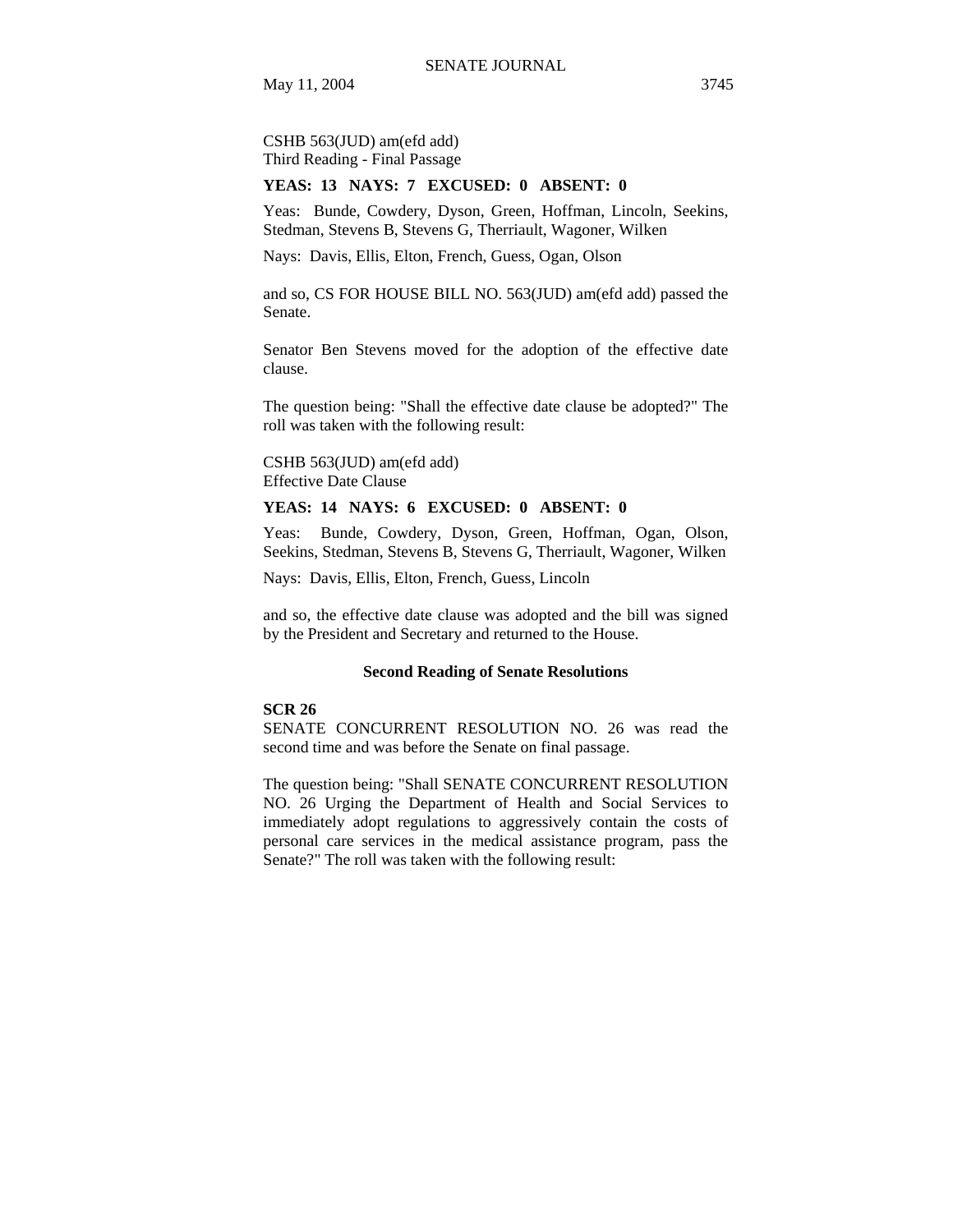SCR 26 Second Reading - Final Passage

#### **YEAS: 12 NAYS: 8 EXCUSED: 0 ABSENT: 0**

Yeas: Bunde, Cowdery, Dyson, Green, Ogan, Seekins, Stedman, Stevens B, Stevens G, Therriault, Wagoner, Wilken

Nays: Davis, Ellis, Elton, French, Guess, Hoffman, Lincoln, Olson

and so, SENATE CONCURRENT RESOLUTION NO. 26 passed the Senate and was referred to the Secretary for engrossment.

# **Second Reading of House Resolutions**

#### **HJR 35**

CS FOR HOUSE JOINT RESOLUTION NO. 35(L&C) Relating to bovine spongiform encephalopathy, commonly known as mad cow disease, and country-of-origin labeling for meat products, was read the second time.

Senator Ben Stevens moved and asked unanimous consent that the resolution be advanced to third reading and placed on final passage. Without objection, it was so ordered.

CS FOR HOUSE JOINT RESOLUTION NO. 35(L&C) was read the third time.

The question being: "Shall CS FOR HOUSE JOINT RESOLUTION NO. 35(L&C) Relating to bovine spongiform encephalopathy, commonly known as mad cow disease, and country-of-origin labeling for meat products, pass the Senate?" The roll was taken with the following result:

# CSHJR 35(L&C)

Third Reading - Final Passage

#### **YEAS: 20 NAYS: 0 EXCUSED: 0 ABSENT: 0**

Yeas: Bunde, Cowdery, Davis, Dyson, Ellis, Elton, French, Green, Guess, Hoffman, Lincoln, Ogan, Olson, Seekins, Stedman, Stevens B, Stevens G, Therriault, Wagoner, Wilken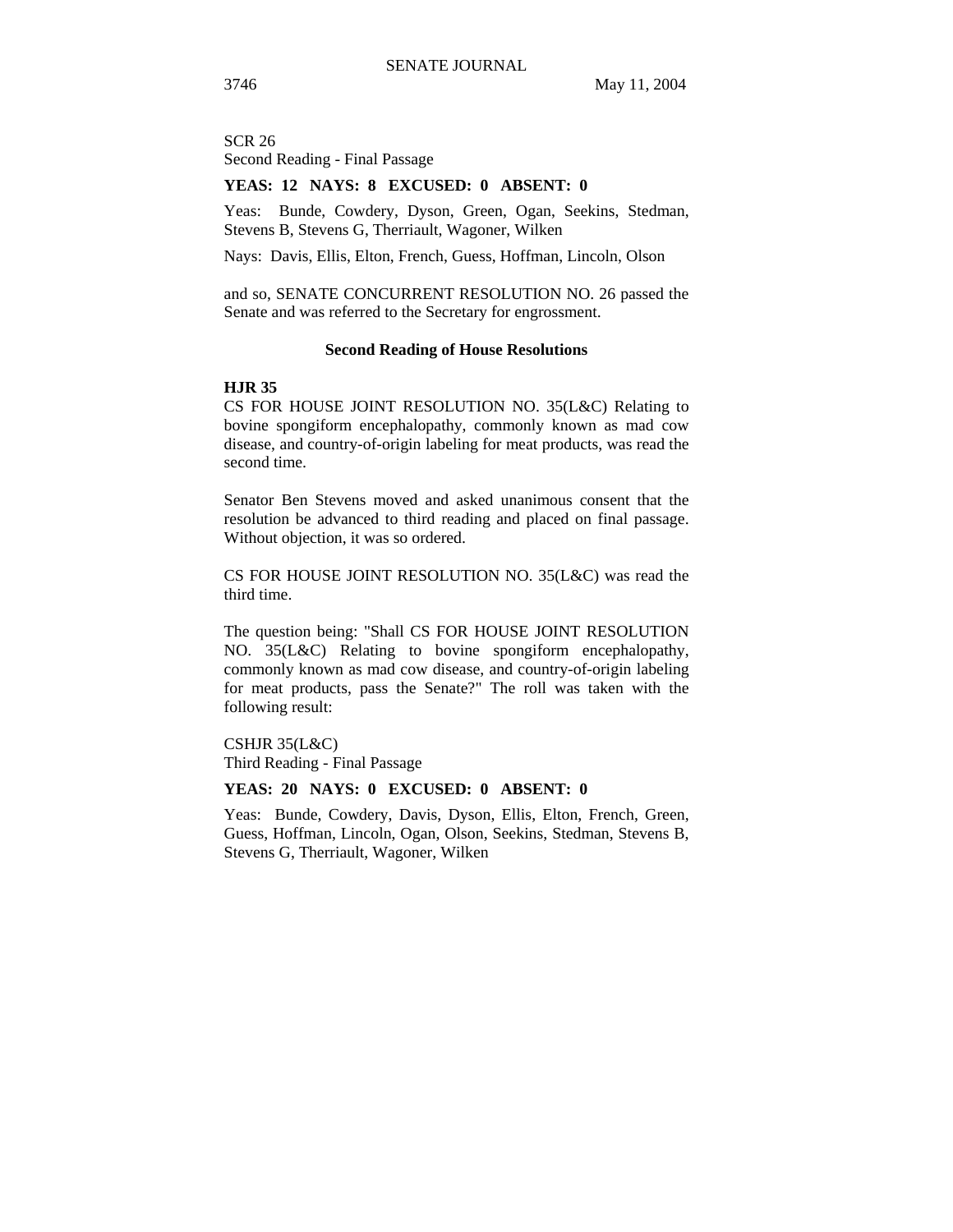and so, CS FOR HOUSE JOINT RESOLUTION NO. 35(L&C) passed the Senate, was signed by the President and Secretary and returned to the House.

#### **HJR 41**

CS FOR HOUSE JOINT RESOLUTION NO. 41(RES) Relating to support for the Federal Land Recreational Visitor Protection Act, was read the second time.

Senator Ben Stevens moved and asked unanimous consent that the resolution be advanced to third reading and placed on final passage. Without objection, it was so ordered.

CS FOR HOUSE JOINT RESOLUTION NO. 41(RES) was read the third time.

The question being: "Shall CS FOR HOUSE JOINT RESOLUTION NO. 41(RES) Relating to support for the Federal Land Recreational Visitor Protection Act, pass the Senate?" The roll was taken with the following result:

# CSHJR 41(RES)

Third Reading - Final Passage

## **YEAS: 20 NAYS: 0 EXCUSED: 0 ABSENT: 0**

Yeas: Bunde, Cowdery, Davis, Dyson, Ellis, Elton, French, Green, Guess, Hoffman, Lincoln, Ogan, Olson, Seekins, Stedman, Stevens B, Stevens G, Therriault, Wagoner, Wilken

and so, CS FOR HOUSE JOINT RESOLUTION NO. 41(RES) passed the Senate, was signed by the President and Secretary and returned to the House.

## **HCR 32**

CS FOR HOUSE CONCURRENT RESOLUTION NO. 32(EDT) am Relating to information infrastructure and establishing the Alaska Information Infrastructure Policy Task Force, was read the second time.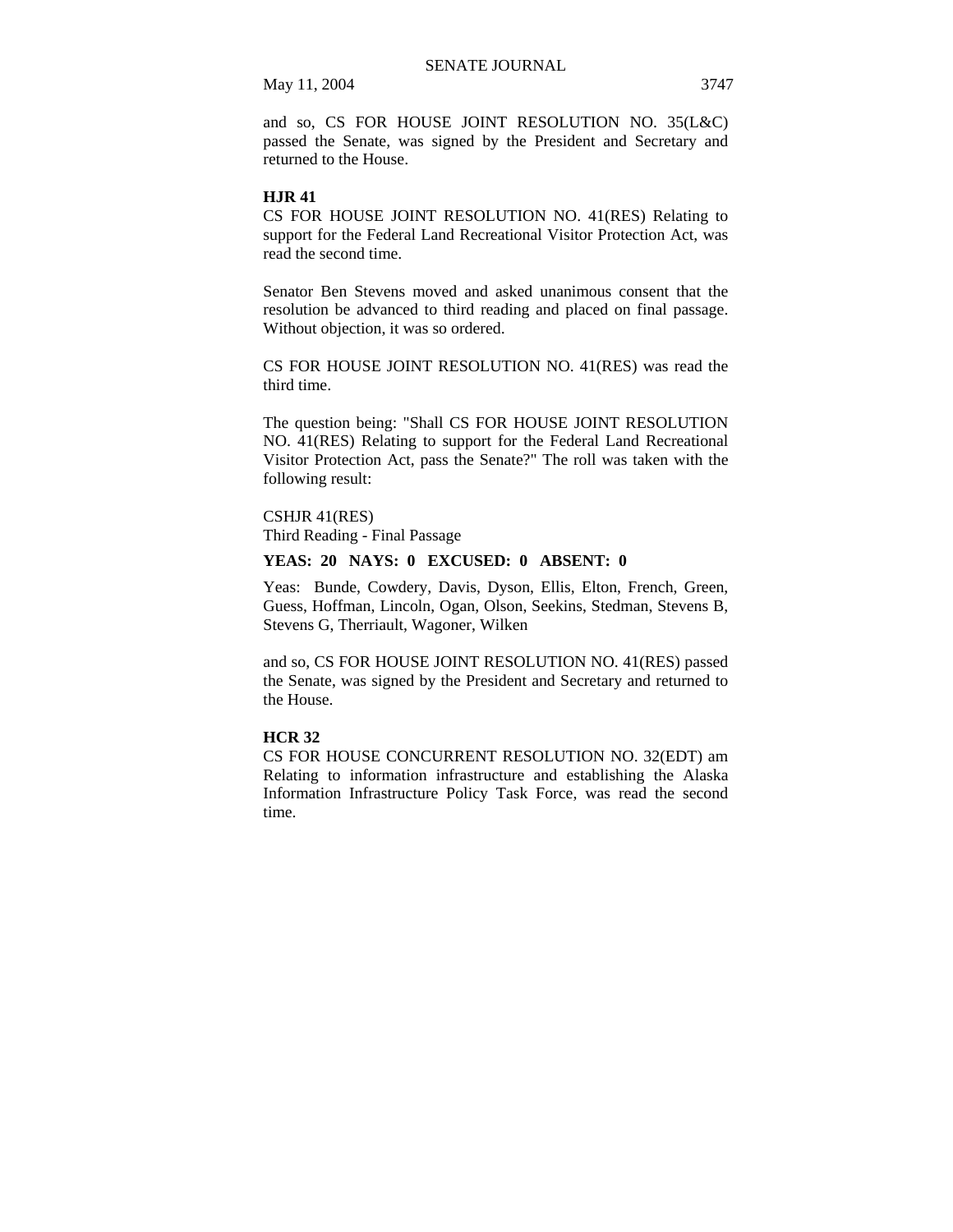Senator Wilken, Cochair, moved and asked unanimous consent for the adoption of the Finance Senate Committee Substitute offered on page 3513. Without objection, SENATE CS FOR CS FOR HOUSE CONCURRENT RESOLUTION NO. 32(FIN) was adopted.

The question being: "Shall SENATE CS FOR CS FOR HOUSE CONCURRENT RESOLUTION NO. 32(FIN) Relating to information infrastructure and establishing the Alaska Information Infrastructure Policy Task Force, pass the Senate?" The roll was taken with the following result:

SCS CSHCR 32(FIN) Third Reading - Final Passage

#### **YEAS: 20 NAYS: 0 EXCUSED: 0 ABSENT: 0**

Yeas: Bunde, Cowdery, Davis, Dyson, Ellis, Elton, French, Green, Guess, Hoffman, Lincoln, Ogan, Olson, Seekins, Stedman, Stevens B, Stevens G, Therriault, Wagoner, Wilken

and so, SENATE CS FOR CS FOR HOUSE CONCURRENT RESOLUTION NO. 32(FIN) passed the Senate and was referred to the Secretary for engrossment.

#### **HCR 39**

CS FOR HOUSE CONCURRENT RESOLUTION NO. 39(RLS) am Establishing the Alaska Royalty and Revenue Committee, was read the second time.

Senator Ogan, Chair, moved and asked unanimous consent for the adoption of the Resources Senate Committee Substitute offered on page 3598. Without objection, SENATE CS FOR CS FOR HOUSE CONCURRENT RESOLUTION NO. 39(RES) Requesting a study and report on the competitiveness of the state's oil and gas tax and royalty structure, was adopted, read the second time and was before the Senate on final passage.

The question being: "Shall SENATE CS FOR CS FOR HOUSE CONCURRENT RESOLUTION NO. 39(RES) Requesting a study and report on the competitiveness of the state's oil and gas tax and royalty structure, pass the Senate?" The roll was taken with the following result: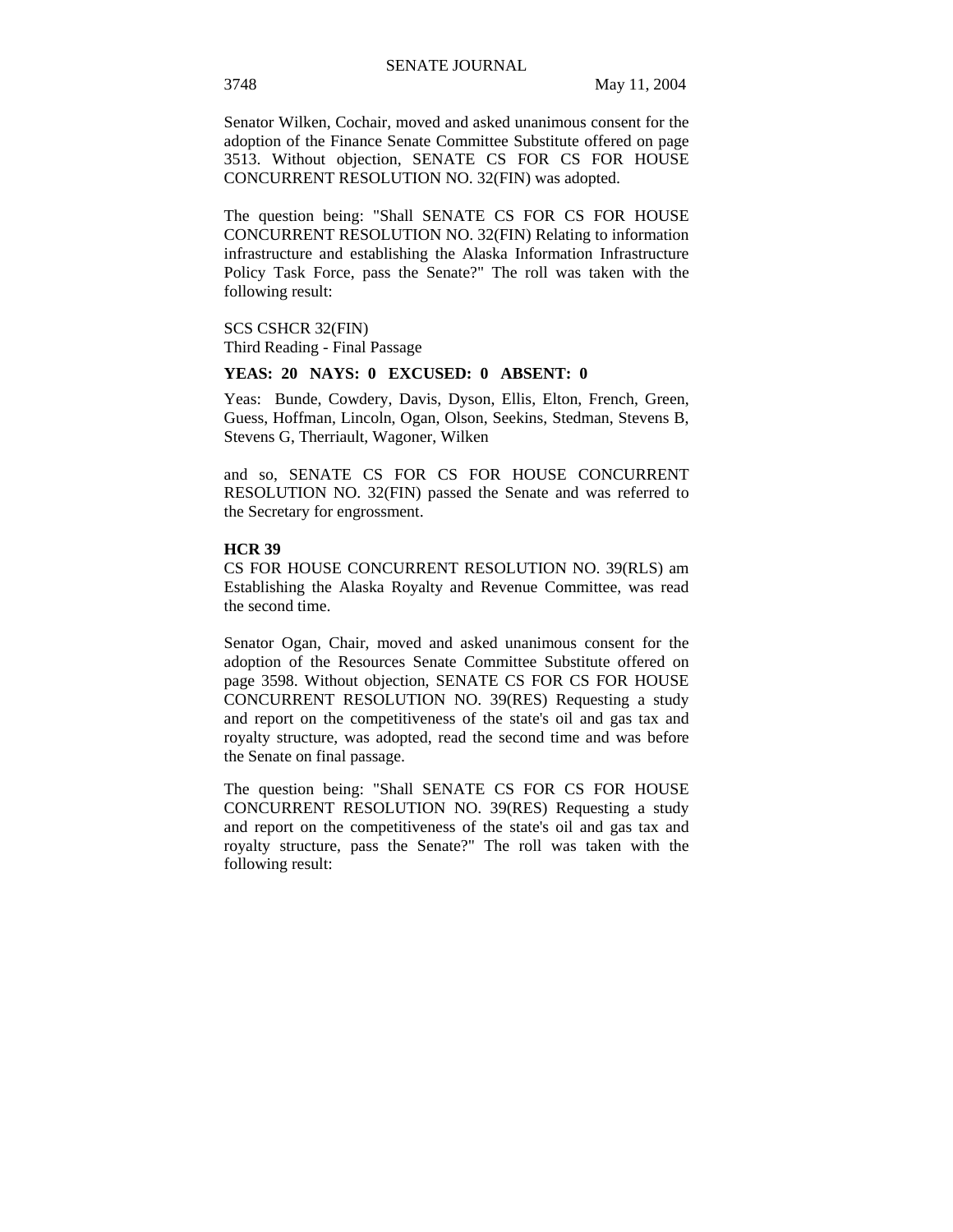SCS CSHCR 39(RES) Second Reading - Final Passage

#### **YEAS: 16 NAYS: 4 EXCUSED: 0 ABSENT: 0**

Yeas: Bunde, Cowdery, Davis, Dyson, Ellis, Elton, Green, Hoffman, Lincoln, Ogan, Olson, Stedman, Stevens B, Stevens G, Therriault, Wilken

Nays: French, Guess, Seekins, Wagoner

and so, SENATE CS FOR CS FOR HOUSE CONCURRENT RESOLUTION NO. 39(RES) passed the Senate and was referred to the Secretary for engrossment.

#### **Third Reading of House Resolutions**

#### **HJR 36**

SENATE CS FOR HOUSE JOINT RESOLUTION NO. 36(RES) was read the third time.

The question being: "Shall SENATE CS FOR HOUSE JOINT RESOLUTION NO. 36(RES) Requesting the National Park Service to mitigate the adverse economic effects of commercial fishing closures and restrictions in Glacier Bay National Park and Preserve, pass the Senate?" The roll was taken with the following result:

#### SCS HJR 36(RES)

Third Reading - Final Passage

#### **YEAS: 19 NAYS: 1 EXCUSED: 0 ABSENT: 0**

Yeas: Bunde, Cowdery, Davis, Dyson, Ellis, Elton, French, Green, Guess, Hoffman, Lincoln, Ogan, Olson, Seekins, Stedman, Stevens G, Therriault, Wagoner, Wilken

Nays: Stevens B

and so, SENATE CS FOR HOUSE JOINT RESOLUTION NO. 36(RES) passed the Senate and was referred to the Secretary for engrossment.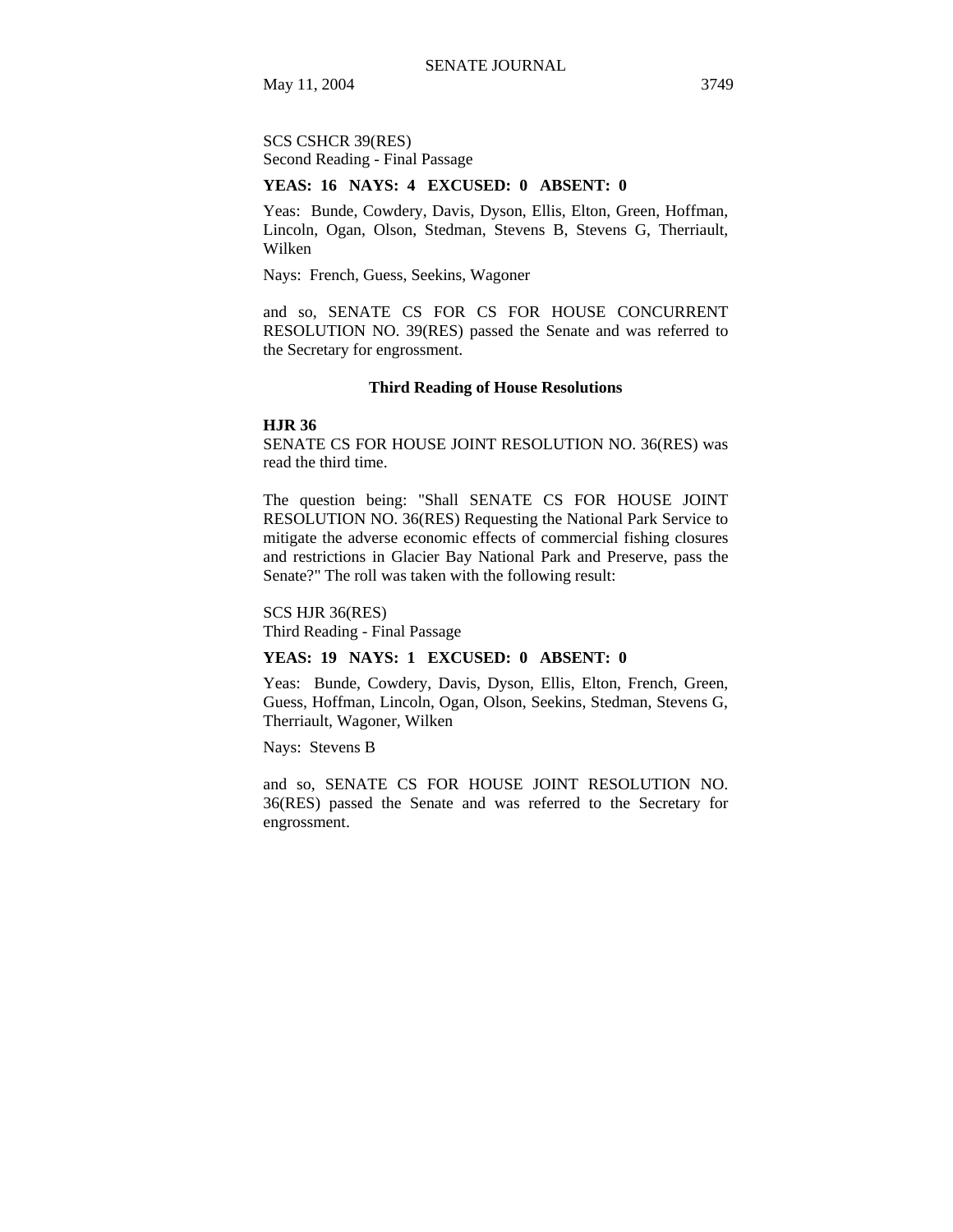#### **Citations**

Honoring – Wilhelmenia and Reverend William Greene Senator(s) Davis, Therriault, Bunde, Cowdery, Dyson, Ellis, Elton, Green, Guess, Hoffman, Lincoln, Olson, Seekins, Stedman, Ben Stevens, Gary Stevens, Wagoner, Wilken

Honoring – James N. Wanamaker

Senator(s) Davis, Therriault, Bunde, Cowdery, Dyson, Elton, French, Green, Guess, Hoffman, Lincoln, Olson, Seekins, Stedman, Ben Stevens, Gary Stevens, Wagoner, Wilken

Honoring – Soldotna Chamber of Commerce 2003 Community Awards

Senator(s) Wagoner, Therriault, Bunde, Cowdery, Davis, Dyson, Elton, Green, Guess, Hoffman, Lincoln, Olson, Seekins, Stedman, Ben Stevens, Gary Stevens, Wilken

Honoring – Melody Douglas

Senator(s) Wagoner, Therriault, Bunde, Cowdery, Davis, Dyson, Elton, Green, Guess, Hoffman, Lincoln, Olson, Seekins, Stedman, Ben Stevens, Gary Stevens, Wilken

Honoring – Mayor John J. Williams, City of Kenai Senator(s) Wagoner, Therriault, Bunde, Cowdery, Davis, Dyson, Ellis, Elton, Green, Guess, Hoffman, Lincoln, Olson, Seekins, Stedman, Ben Stevens, Gary Stevens, Wilken

Honoring – Fred Miller, Nikiski Chamber of Commerce 2004 Community Service Award Senator(s) Wagoner, Therriault, Bunde, Cowdery, Davis, Dyson, Elton, Green, Guess, Hoffman, Lincoln, Olson, Seekins, Stedman, Ben Stevens, Gary Stevens, Wilken

Representative(s) Chenault

Honoring – Donald and Christina Gregory Senator(s) Elton, Therriault, Bunde, Cowdery, Davis, Dyson, Green, Guess, Hoffman, Lincoln, Olson, Seekins, Stedman, Ben Stevens, Gary Stevens, Wagoner, Wilken Representative(s) Weyhrauch, Kerttula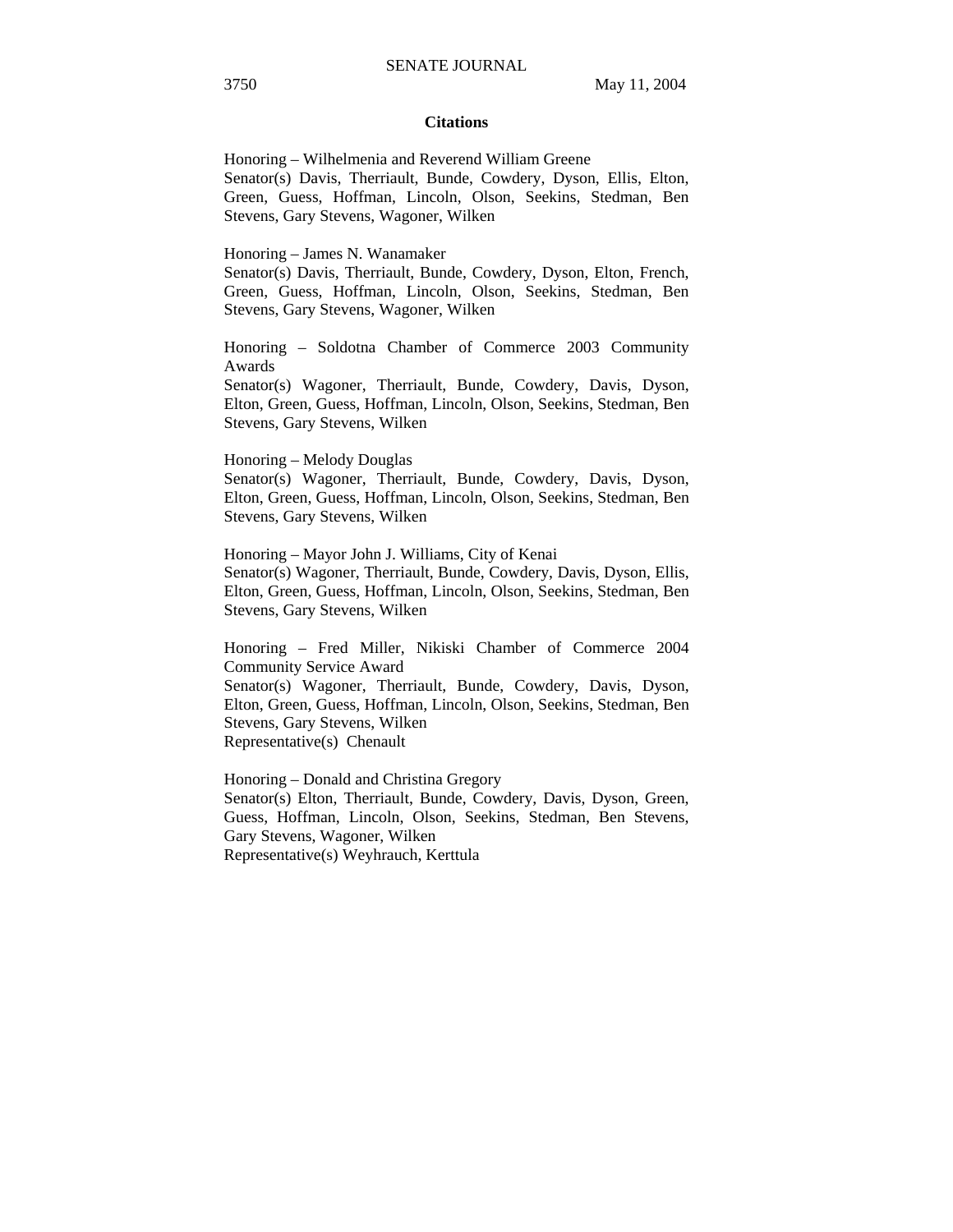Commemorating – National Correctional Officers' Week, May 2-8, 2004

Senator(s) Wagoner, Therriault, Bunde, Cowdery, Davis, Dyson, Ellis, Elton, French, Green, Guess, Hoffman, Lincoln, Olson, Seekins, Stedman, Ben Stevens, Gary Stevens, Wilken

Honoring – Mountain View School Representative(s) Gruenberg Senator(s) Guess, Therriault, Bunde, Cowdery, Davis, Dyson, Ellis, Elton, Green, Hoffman, Lincoln, Olson, Seekins, Stedman, Ben Stevens, Gary Stevens, Wagoner, Wilken

Honoring – Don Skewis Representative(s) Anderson, McGuire, Rokeberg Senator(s) Guess, Therriault, Bunde, Cowdery, Davis, Dyson, Elton, Green, Hoffman, Lincoln, Olson, Seekins, Stedman, Ben Stevens, Gary Stevens, Wagoner, Wilken

Honoring – The House Records Staff Representative(s) Rokeberg, Kott, Coghill Senator(s) Ben Stevens, Therriault, Bunde, Cowdery, Davis, Dyson, Ellis, Elton, French, Green, Guess, Hoffman, Lincoln, Olson, Seekins, Stedman, Gary Stevens, Wagoner, Wilken

Honoring – The Legislative Affairs Agency Staff Representative(s) Rokeberg, Kott, Coghill Senator(s) Ben Stevens, Therriault, Bunde, Cowdery, Davis, Dyson, Ellis, Elton, French, Green, Guess, Hoffman, Lincoln, Olson, Seekins, Stedman, Gary Stevens, Wagoner, Wilken

Honoring – The House Floor Staff, 2004 Legislative Staff Representative(s) Rokeberg, Kott, Coghill Senator(s) Ben Stevens, Therriault, Bunde, Cowdery, Davis, Dyson, Ellis, Elton, French, Green, Guess, Hoffman, Lincoln, Olson, Seekins, Stedman, Gary Stevens, Wagoner, Wilken

Honoring – The House Chief Clerk and Staff Representative(s) Rokeberg, Kott, Coghill Senator(s) Ben Stevens, Therriault, Bunde, Cowdery, Davis, Dyson, Ellis, Elton, French, Green, Guess, Hoffman, Lincoln, Olson, Seekins, Stedman, Gary Stevens, Wagoner, Wilken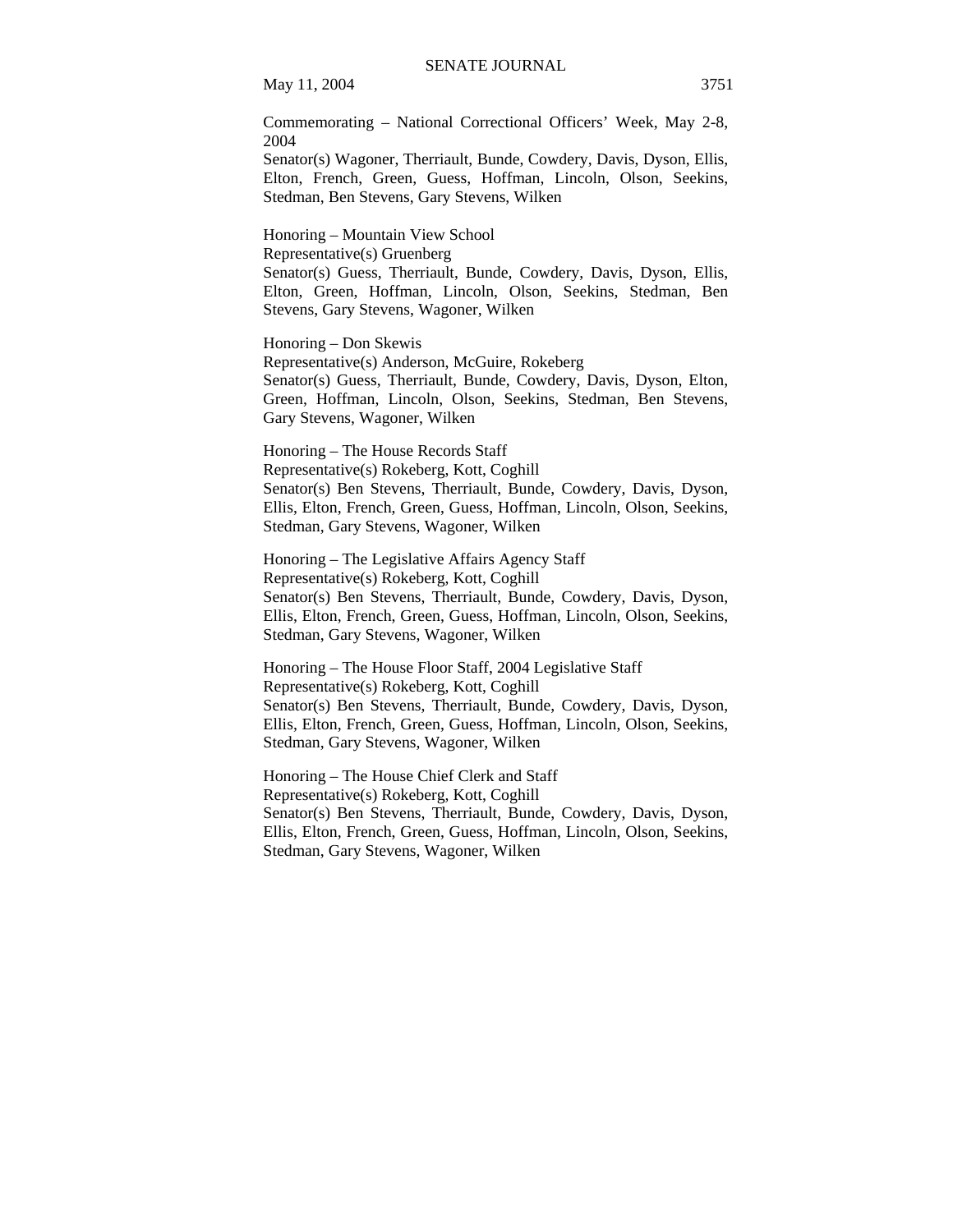In Memoriam – James C. Parson

Senator(s) Davis, Therriault, Bunde, Cowdery, Dyson, Ellis, Elton, Green, Guess, Hoffman, Lincoln, Olson, Seekins, Stedman, Ben Stevens, Gary Stevens, Wagoner, Wilken

In Memoriam – Marjorie (Anstey) Hughes Senator(s) Cowdery, Therriault, Bunde, Davis, Dyson, Elton, Green, Guess, Hoffman, Lincoln, Olson, Seekins, Stedman, Ben Stevens, Gary Stevens, Wagoner, Wilken

In Memoriam – Patricia N. Stevens Senator(s) Elton, Therriault, Bunde, Cowdery, Davis, Dyson, Green, Guess, Hoffman, Lincoln, Olson, Seekins, Stedman, Ben Stevens, Gary Stevens, Wagoner, Wilken Representative(s) Weyhrauch, Kerttula

In Memoriam – Michael Joseph Fenster Senator(s) Elton, Therriault, Bunde, Cowdery, Davis, Dyson, Green, Guess, Hoffman, Lincoln, Olson, Seekins, Stedman, Ben Stevens, Gary Stevens, Wagoner, Wilken Representative(s) Weyhrauch, Kerttula

In Memoriam – Alpine Nichols Kameroff Senator(s) Lincoln, Therriault, Bunde, Cowdery, Davis, Dyson, Elton, Green, Guess, Hoffman, Olson, Seekins, Stedman, Ben Stevens, Gary Stevens, Wagoner, Wilken

In Memoriam – Robert E. (Bob) Keys Representative(s) Seaton Senator(s) Gary Stevens, Therriault, Bunde, Cowdery, Davis, Dyson, Elton, Green, Guess, Hoffman, Lincoln, Olson, Seekins, Stedman, Ben Stevens, Wagoner, Wilken

In Memoriam – Ronald Earl Cunningham Representative(s) Meyer Senator(s) Cowdery, Therriault, Bunde, Davis, Dyson, Elton, Green, Guess, Hoffman, Lincoln, Olson, Seekins, Stedman, Ben Stevens, Gary Stevens, Wagoner, Wilken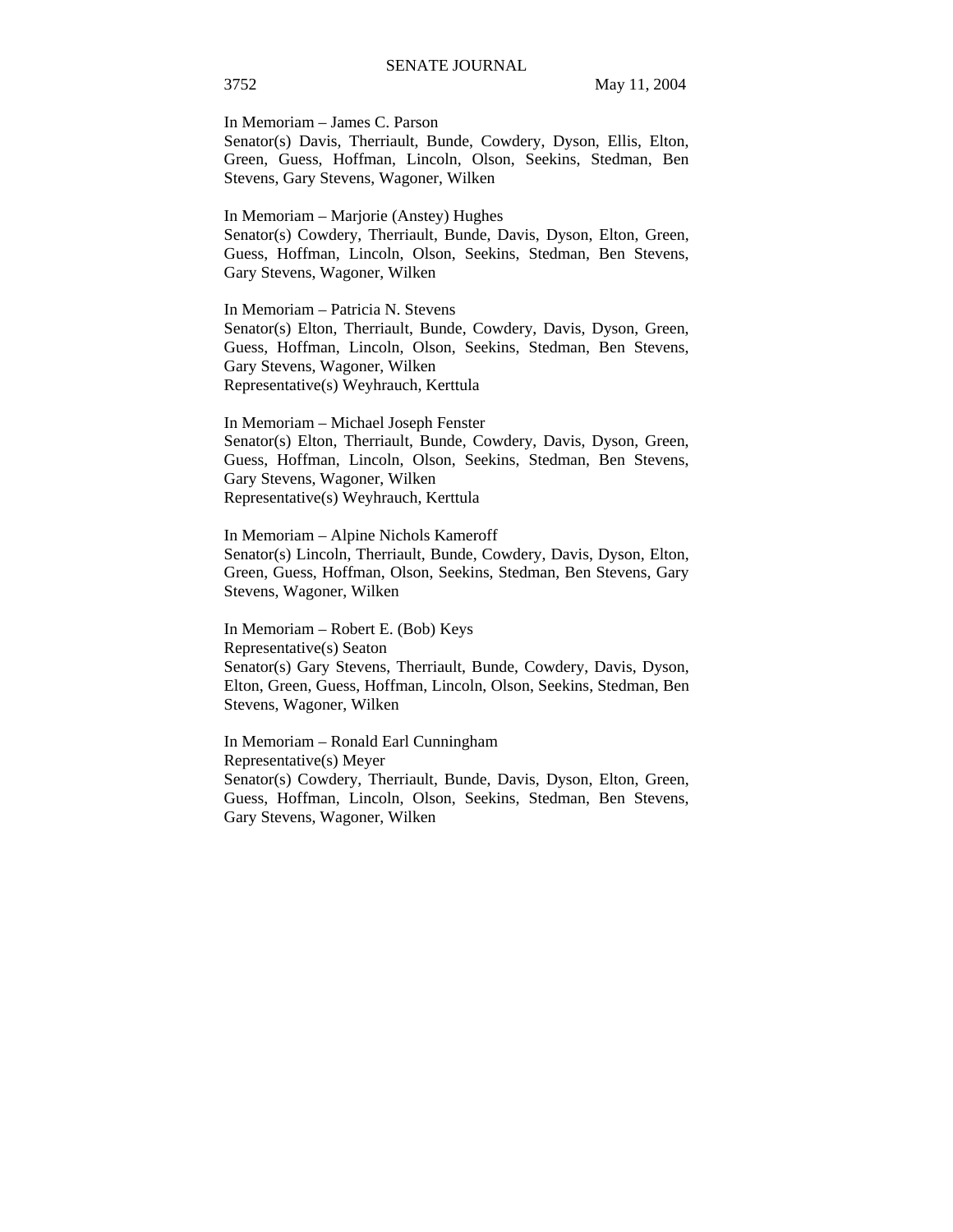In Memoriam – Eleanor Rose Lochner Representative(s) Stoltze, Ogg Senator(s) Therriault, Bunde, Cowdery, Davis, Dyson, Elton, Green, Guess, Hoffman, Lincoln, Olson, Seekins, Stedman, Ben Stevens, Gary Stevens, Wagoner, Wilken

In Memoriam – Richard Dean Allen Representative(s) Rokeberg Senator(s) Ben Stevens, Therriault, Bunde, Cowdery, Davis, Dyson, Elton, Green, Guess, Hoffman, Lincoln, Olson, Seekins, Stedman, Gary Stevens, Wagoner, Wilken

In Memoriam – Carl Rentschler Representative(s) Rokeberg Senator(s) Ben Stevens, Therriault, Bunde, Cowdery, Davis, Dyson, Elton, Green, Guess, Hoffman, Lincoln, Olson, Seekins, Stedman, Gary Stevens, Wagoner, Wilken

Senator Ben Stevens moved and asked unanimous consent that the citations be adopted. Without objection, the citations were adopted and referred to the Secretary for transmittal.

## **House Bills in Second Reading**

#### **HB 353**

Senator Green removed her objection to the motion to advance CS FOR HOUSE BILL NO. 353(JUD) "An Act exempting certain teachers at certain schools from jury service during school terms; and amending Rule 15(k), Alaska Rules of Administration" from second to third reading in the same day.

Senator Ben Stevens moved and asked unanimous consent that the bill be advanced to third reading and placed on final passage. Without objection, it was so ordered.

CS FOR HOUSE BILL NO. 353(JUD) was read the third time.

The question being: "Shall CS FOR HOUSE BILL NO. 353(JUD) "An Act exempting certain teachers at certain schools from jury service during school terms; and amending Rule 15(k), Alaska Rules of Administration" pass the Senate?" The roll was taken with the following result: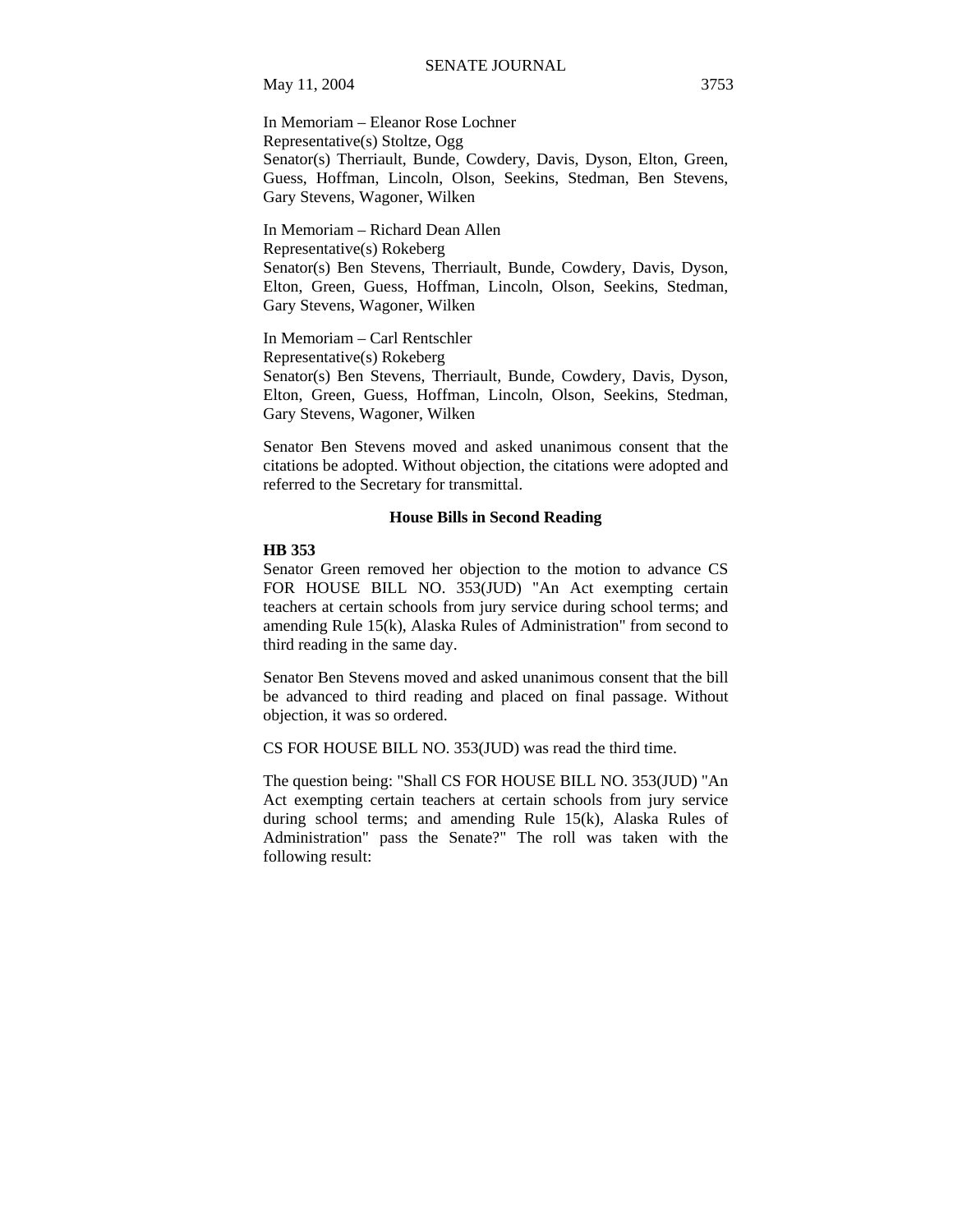CSHB 353(JUD) Third Reading - Final Passage

#### **YEAS: 11 NAYS: 9 EXCUSED: 0 ABSENT: 0**

Yeas: Davis, Ellis, Elton, French, Guess, Hoffman, Lincoln, Olson, Stevens G, Therriault, Wagoner

Nays: Bunde, Cowdery, Dyson, Green, Ogan, Seekins, Stedman, Stevens B, Wilken

and so, CS FOR HOUSE BILL NO. 353(JUD) passed the Senate.

Senator Ben Stevens moved for the adoption of the Court Rule change.

The question being: "Shall the Court Rule change be adopted?" The roll was taken with the following result:

CSHB 353(JUD) Adopt Court Rule change?

## **YEAS: 17 NAYS: 3 EXCUSED: 0 ABSENT: 0**

Yeas: Davis, Dyson, Ellis, Elton, French, Green, Guess, Hoffman, Lincoln, Olson, Seekins, Stedman, Stevens B, Stevens G, Therriault, Wagoner, Wilken

Nays: Bunde, Cowdery, Ogan

and so, the Court Rule change was adopted and the bill was signed by the President and Secretary and returned to the House.

#### **HB 405**

Senator Ellis removed his objection to the motion to advance SENATE CS FOR CS FOR HOUSE BILL NO. 405(HES) "An Act relating to reports on school and school district performance; relating to accountability of public schools and school districts; and providing for an effective date" from second to third reading in the same day.

Senator Ben Stevens moved and asked unanimous consent that the bill be considered engrossed, advanced to third reading and placed on final passage. Without objection, it was so ordered.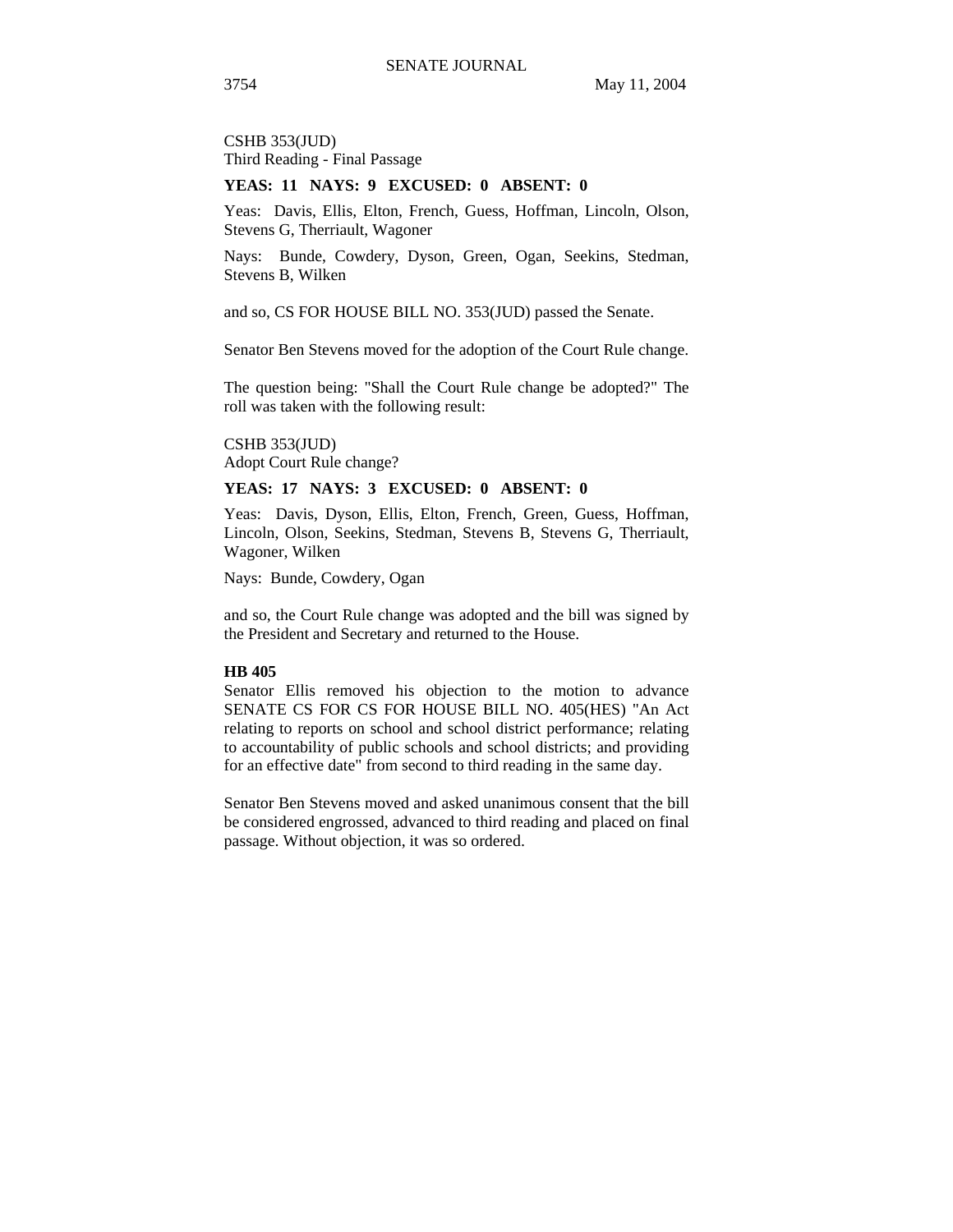SENATE CS FOR CS FOR HOUSE BILL NO. 405(HES) "An Act

relating to reports on school and school district performance; relating to accountability of public schools and school districts; and providing for an effective date" was read the third time.

The question being: "Shall SENATE CS FOR CS FOR HOUSE BILL NO. 405(HES) "An Act relating to reports on school and school district performance; relating to accountability of public schools and school districts; and providing for an effective date" pass the Senate?" The roll was taken with the following result:

SCS CSHB 405(HES) Third Reading - Final Passage Effective Dates

## **YEAS: 20 NAYS: 0 EXCUSED: 0 ABSENT: 0**

Yeas: Bunde, Cowdery, Davis, Dyson, Ellis, Elton, French, Green, Guess, Hoffman, Lincoln, Ogan, Olson, Seekins, Stedman, Stevens B, Stevens G, Therriault, Wagoner, Wilken

and so, SENATE CS FOR CS FOR HOUSE BILL NO. 405(HES) passed the Senate.

Senator Ben Stevens moved and asked unanimous consent that the vote on the passage of the bill be considered the vote on the effective date clauses. Without objection, it was so ordered and the bill was referred to the Secretary for engrossment.

## **Citations**

Senator Ben Stevens moved and asked unanimous consent that the First and Second Special Order of Business Citation Calendars be taken up at this time. Without objection, it was so ordered.

## **First Special Order of Business Citation Calendar**

Honoring – Kenai Chamber of Commerce Senator(s) Wagoner, Therriault, Bunde, Cowdery, Davis, Dyson, Elton, Green, Guess, Hoffman, Lincoln, Olson, Seekins, Stedman, Ben Stevens, Gary Stevens, Wilken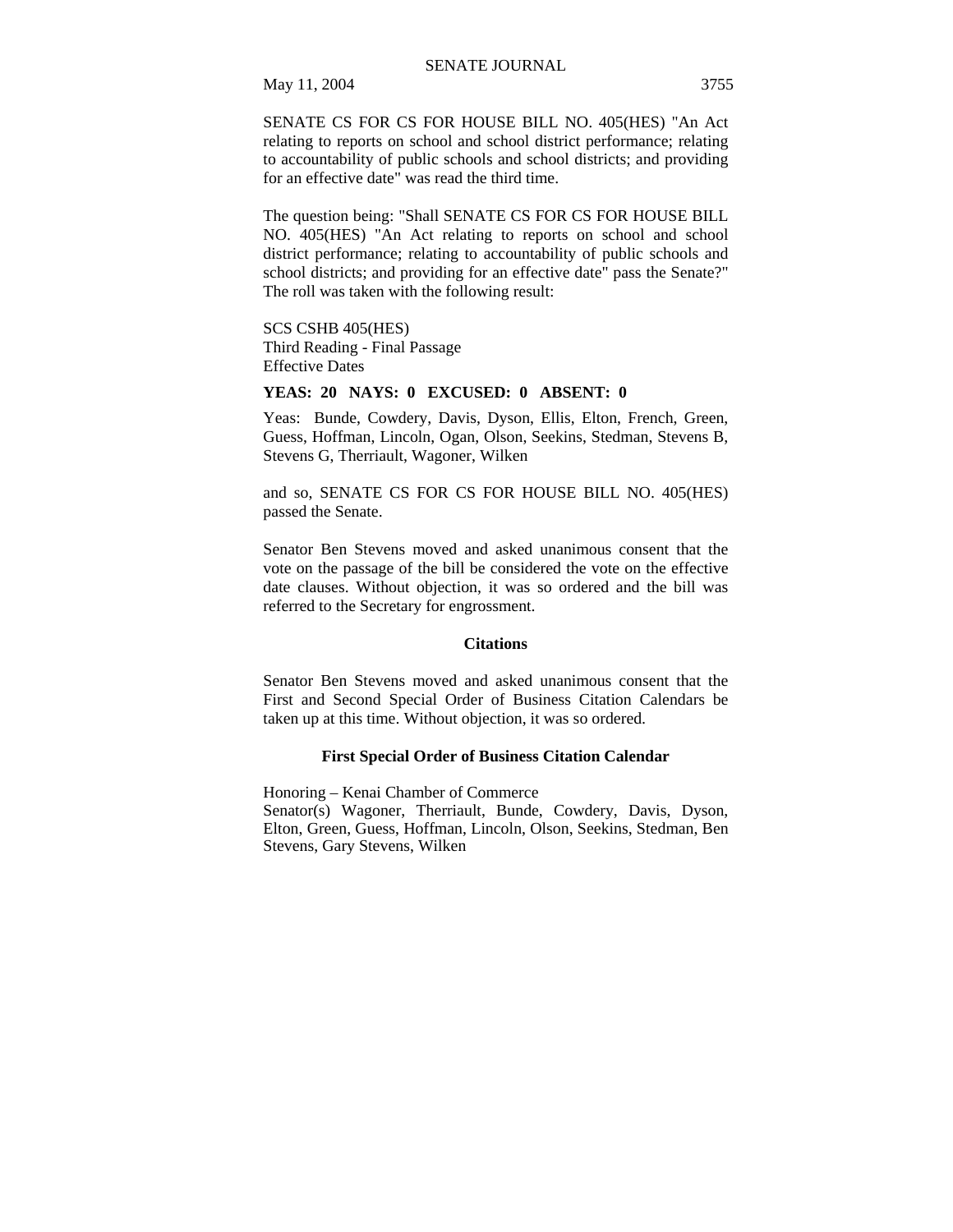Honoring – Vonda K. Brown

Senator(s) Therriault, Bunde, Cowdery, Davis, Dyson, Elton, Green, Guess, Hoffman, Lincoln, Olson, Seekins, Stedman, Ben Stevens, Gary Stevens, Wagoner, Wilken

Honoring – UAF Men's Basketball Team

Senator(s) Seekins, Therriault, Bunde, Cowdery, Davis, Dyson, Elton, Green, Guess, Hoffman, Lincoln, Olson, Stedman, Ben Stevens, Gary Stevens, Wagoner, Wilken

Honoring – Sigrid Aas Senator(s) Seekins, Therriault, Bunde, Cowdery, Davis, Dyson, Elton, Green, Guess, Hoffman, Lincoln, Olson, Stedman, Ben Stevens, Gary Stevens, Wagoner, Wilken

Honoring – John R. Kito, William Tyson Elementary School Principal Senator(s) Guess, Ben Stevens, Therriault, Bunde, Cowdery, Davis, Dyson, Ellis, Elton, Green, Hoffman, Lincoln, Olson, Seekins, Stedman, Gary Stevens, Wagoner, Wilken Representative(s) Gruenberg

Honoring – Centennial of Hope School Representative(s) Hawker

Senator(s) Wagoner, Therriault, Bunde, Cowdery, Davis, Dyson, Elton, French, Green, Guess, Hoffman, Lincoln, Olson, Seekins, Stedman, Ben Stevens, Gary Stevens, Wilken

Honoring – Kim Rampmeyer, Darrell Vincek, Bowman Elementary School

Representative(s) Lynn

Senator(s) Therriault, Bunde, Cowdery, Davis, Dyson, Elton, Green, Guess, Hoffman, Lincoln, Olson, Seekins, Stedman, Ben Stevens, Gary Stevens, Wagoner, Wilken

Honoring – Delta/Greely School District Representative(s) Harris

Senator(s) Therriault, Bunde, Cowdery, Davis, Dyson, Elton, Green, Guess, Hoffman, Lincoln, Olson, Seekins, Stedman, Ben Stevens, Gary Stevens, Wagoner, Wilken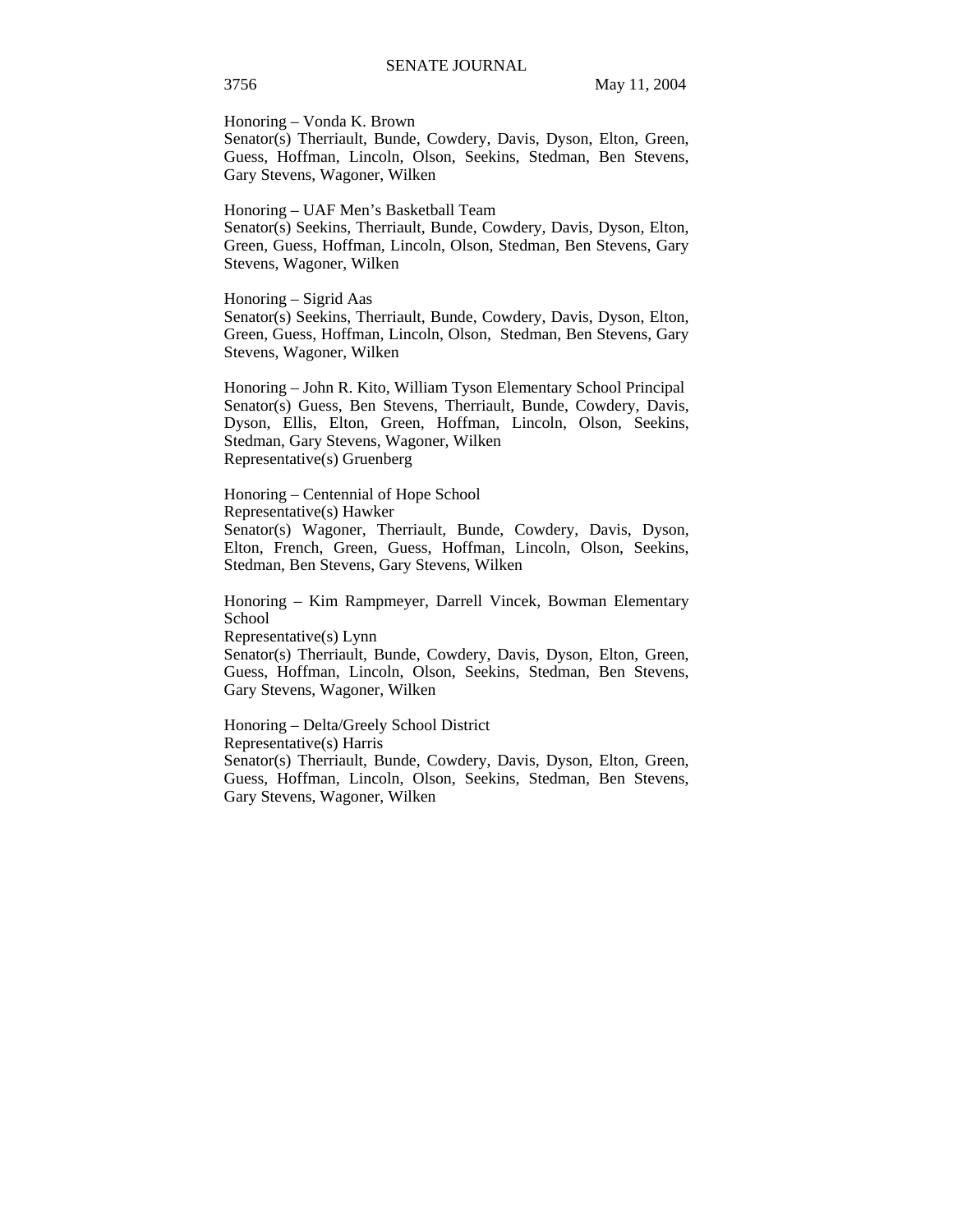Honoring – Valdez City School District Representative(s) Harris Senator(s) Therriault, Bunde, Cowdery, Davis, Dyson, Elton, Green, Guess, Hoffman, Lincoln, Olson, Seekins, Stedman, Ben Stevens, Gary Stevens, Wagoner, Wilken

Honoring – Greg Pease Representative(s) Kerttula, Weyhrauch Senator(s) Elton, Therriault, Bunde, Cowdery, Davis, Dyson, Green, Guess, Hoffman, Lincoln, Olson, Seekins, Stedman, Ben Stevens, Gary Stevens, Wagoner, Wilken

Honoring – Max C. Brewer Representative(s) Joule Senator(s) Olson, Therriault, Bunde, Cowdery, Davis, Dyson, Elton, Green, Guess, Hoffman, Lincoln, Seekins, Stedman, Ben Stevens, Gary Stevens, Wagoner, Wilken

Honoring – Rosemary Karish Representative(s) Berkowitz Senator(s) French, Therriault, Bunde, Cowdery, Davis, Dyson, Ellis, Elton, Green, Guess, Hoffman, Lincoln, Olson, Seekins, Stedman, Ben Stevens, Gary Stevens, Wagoner, Wilken

Honoring – Rear Admiral James Underwood Representative(s) Weyhrauch, Kerttula Senator(s) Elton, Therriault, Bunde, Cowdery, Davis, French, Green, Guess, Hoffman, Lincoln, Olson, Seekins, Stedman, Ben Stevens, Gary Stevens, Wagoner, Wilken

Honoring – KTOO-FM's  $30<sup>th</sup>$  and KTOO-TV's  $25<sup>th</sup>$  Anniversary of Broadcasting

Representative(s) Weyhrauch, Kerttula

Senator(s) Elton, Therriault, Bunde, Cowdery, Davis, Dyson, French, Green, Guess, Hoffman, Lincoln, Olson, Seekins, Stedman, Ben Stevens, Gary Stevens, Wagoner, Wilken

Honoring – SAIL, Southeast Alaska Independent Living Representative(s) Weyhrauch, Kerttula Senator(s) Elton, Therriault, Bunde, Cowdery, Davis, Dyson, Green, Guess, Hoffman, Lincoln, Olson, Seekins, Stedman, Ben Stevens, Gary Stevens, Wagoner, Wilken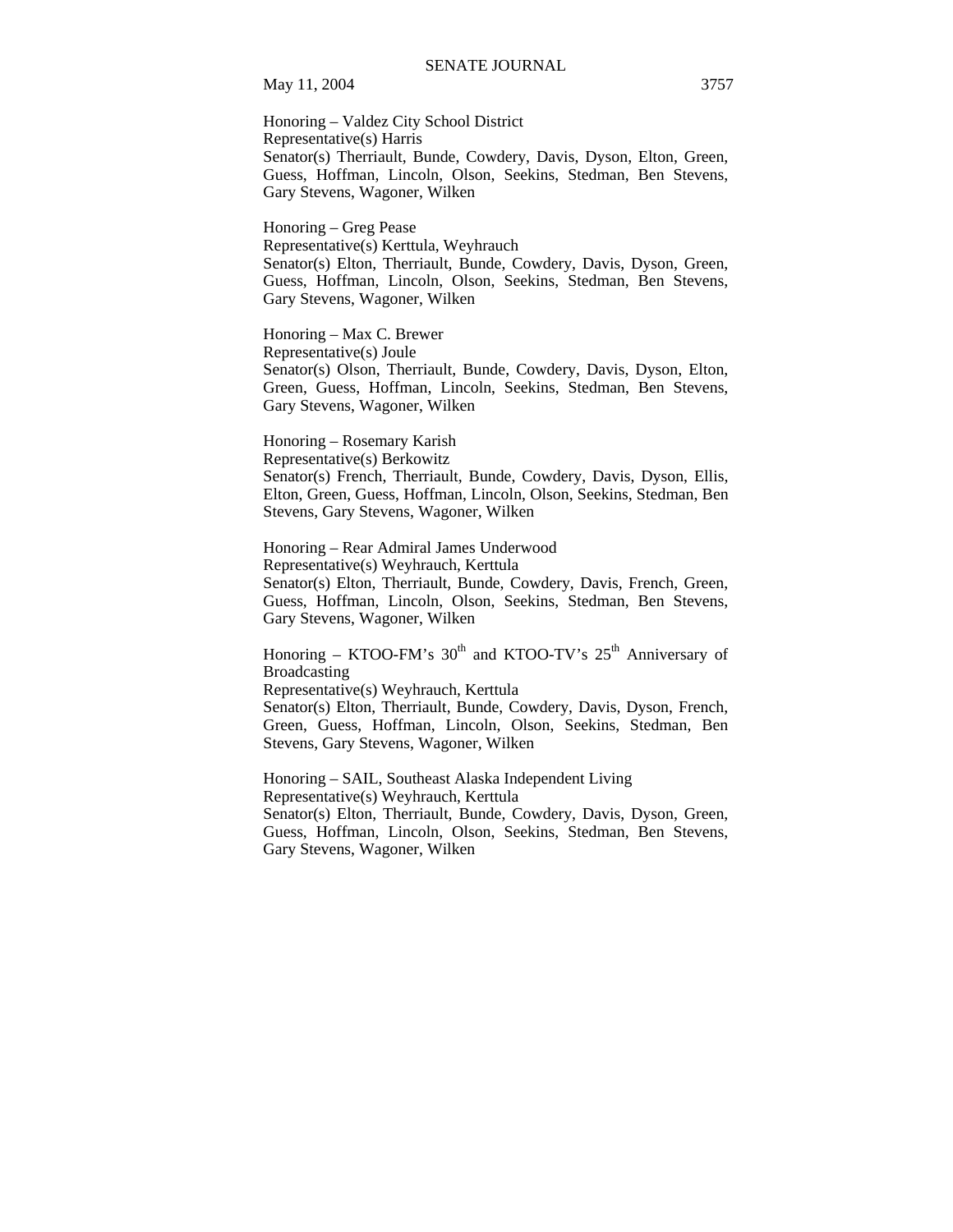Honoring – Big Brothers and Big Sisters of Southeast Alaska Representative(s) Weyhrauch, Kerttula Senator(s) Elton, Therriault, Bunde, Cowdery, Davis, Dyson, French, Green, Guess, Hoffman, Lincoln, Olson, Seekins, Stedman, Ben Stevens, Gary Stevens, Wagoner, Wilken

Honoring – Kevin Ferry Representative(s) Gatto Senator(s) Green, Therriault, Bunde, Cowdery, Davis, Dyson, Elton, Guess, Hoffman, Lincoln, Olson, Seekins, Stedman, Ben Stevens, Gary Stevens, Wagoner, Wilken

Honoring – George V. Larson, II Representative(s) Gatto Senator(s) Green, Therriault, Bunde, Cowdery, Davis, Dyson, Elton, Guess, Hoffman, Lincoln, Olson, Seekins, Stedman, Ben Stevens, Gary Stevens, Wagoner, Wilken

Honoring – Dana Phillips Representative(s) Gatto Senator(s) Green, Therriault, Bunde, Cowdery, Davis, Dyson, Elton, Guess, Hoffman, Lincoln, Olson, Seekins, Stedman, Ben Stevens, Gary Stevens, Wagoner, Wilken

Honoring – Betty & Abner Nelson Representative(s) Ogg Senator(s) Gary Stevens, Therriault, Bunde, Cowdery, Davis, Dyson, Elton, Green, Guess, Hoffman, Lincoln, Olson, Seekins, Stedman, Ben Stevens, Wagoner, Wilken

Honoring – Sgt. Alvin Cates Representative(s) Stepovich Senator(s) Wilken, Therriault, Bunde, Cowdery, Davis, Dyson, Elton, Green, Guess, Hoffman, Lincoln, Olson, Seekins, Stedman, Ben Stevens, Gary Stevens, Wagoner

Honoring – SPC Phillip Pitts Representative(s) Stepovich Senator(s) Wilken, Therriault, Bunde, Cowdery, Davis, Dyson, Elton, Green, Guess, Hoffman, Lincoln, Olson, Seekins, Stedman, Ben Stevens, Gary Stevens, Wagoner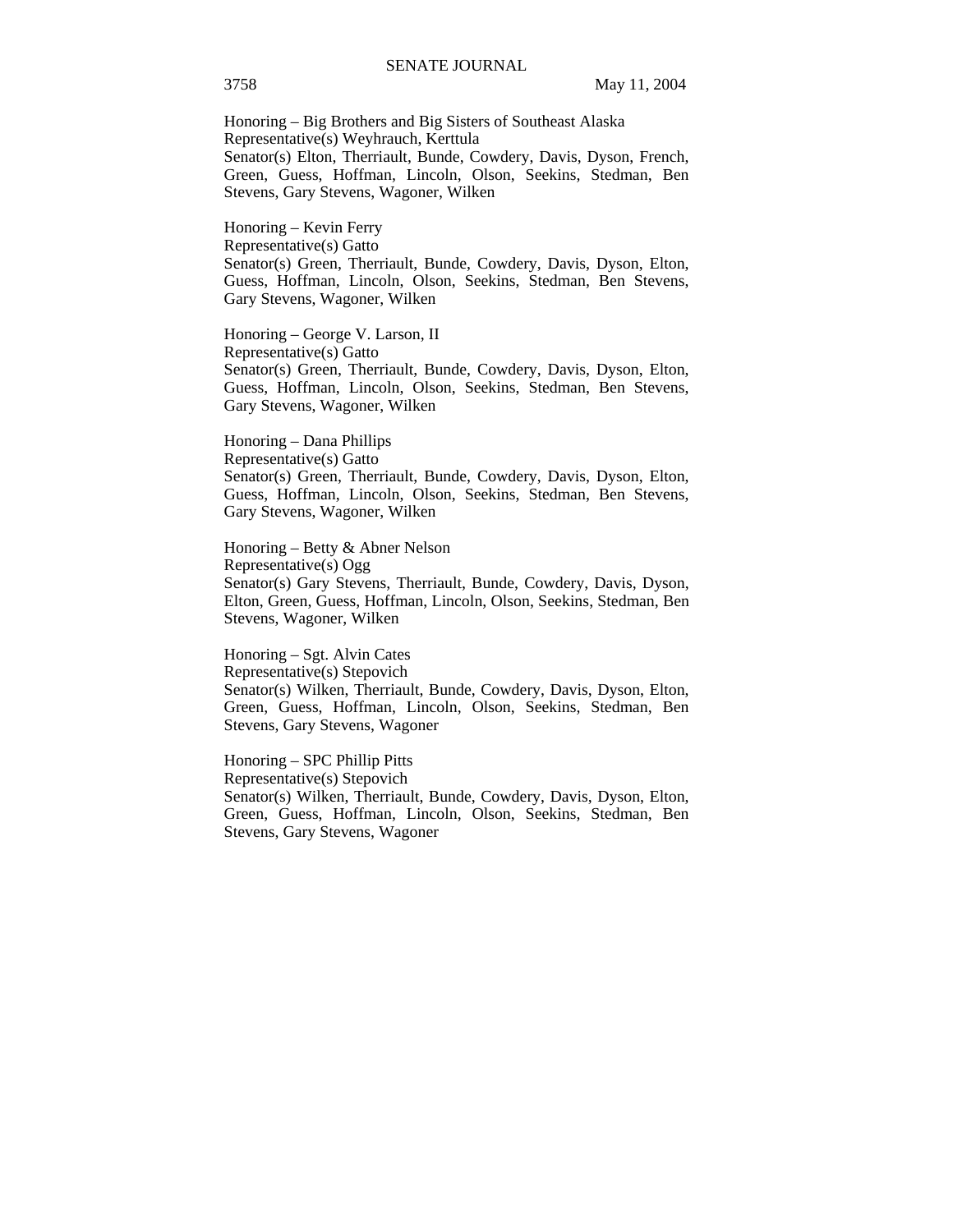In Memoriam – Ralph Sorensen

Senator(s) Hoffman, Therriault, Bunde, Cowdery, Davis, Dyson, Elton, Green, Guess, Lincoln, Olson, Seekins, Stedman, Ben Stevens, Gary Stevens, Wagoner, Wilken

In Memoriam – John "Datu" Samuelson

Senator(s) Hoffman, Therriault, Bunde, Cowdery, Davis, Dyson, Elton, Green, Guess, Lincoln, Olson, Seekins, Stedman, Ben Stevens, Gary Stevens, Wagoner, Wilken

In Memoriam – Margaret "Maggie" Wigen Senator(s) Lincoln, Elton, Therriault, Bunde, Cowdery, Davis, Dyson, Ellis, French, Green, Guess, Hoffman, Ogan, Olson, Seekins, Stedman, Ben Stevens, Gary Stevens, Wagoner, Wilken Representative(s) Weyhrauch

In Memoriam – Alpine Nichols Kameroff Senator(s) Lincoln, Therriault, Bunde, Cowdery, Davis, Dyson, Elton, Green, Guess, Hoffman, Olson, Seekins, Stedman, Ben Stevens, Gary Stevens, Wagoner, Wilken

In Memoriam – Veronica Stromile Senator(s) Davis, Therriault, Bunde, Cowdery, Dyson, Elton, Green, Guess, Hoffman, Lincoln, Olson, Seekins, Stedman, Ben Stevens, Gary Stevens, Wagoner, Wilken

In Memoriam – Bethany Rose Correira Senator(s) Ogan, Therriault, Bunde, Cowdery, Davis, Dyson, Ellis, Elton, French, Green, Guess, Hoffman, Lincoln, Olson, Seekins, Stedman, Ben Stevens, Gary Stevens, Wagoner, Wilken Representative(s) Masek

In Memoriam – James Magoffin, Sr. Senator(s) Seekins, Therriault, Bunde, Cowdery, Davis, Dyson, Elton, Green, Guess, Hoffman, Lincoln, Olson, Stedman, Ben Stevens, Gary Stevens, Wagoner, Wilken Representative(s) Hawker

In Memoriam – Dottie Magoffin Senator(s) Seekins, Therriault, Bunde, Cowdery, Davis, Dyson, Elton, Green, Guess, Hoffman, Lincoln, Olson, Stedman, Ben Stevens, Gary Stevens, Wagoner, Wilken Representative(s) Hawker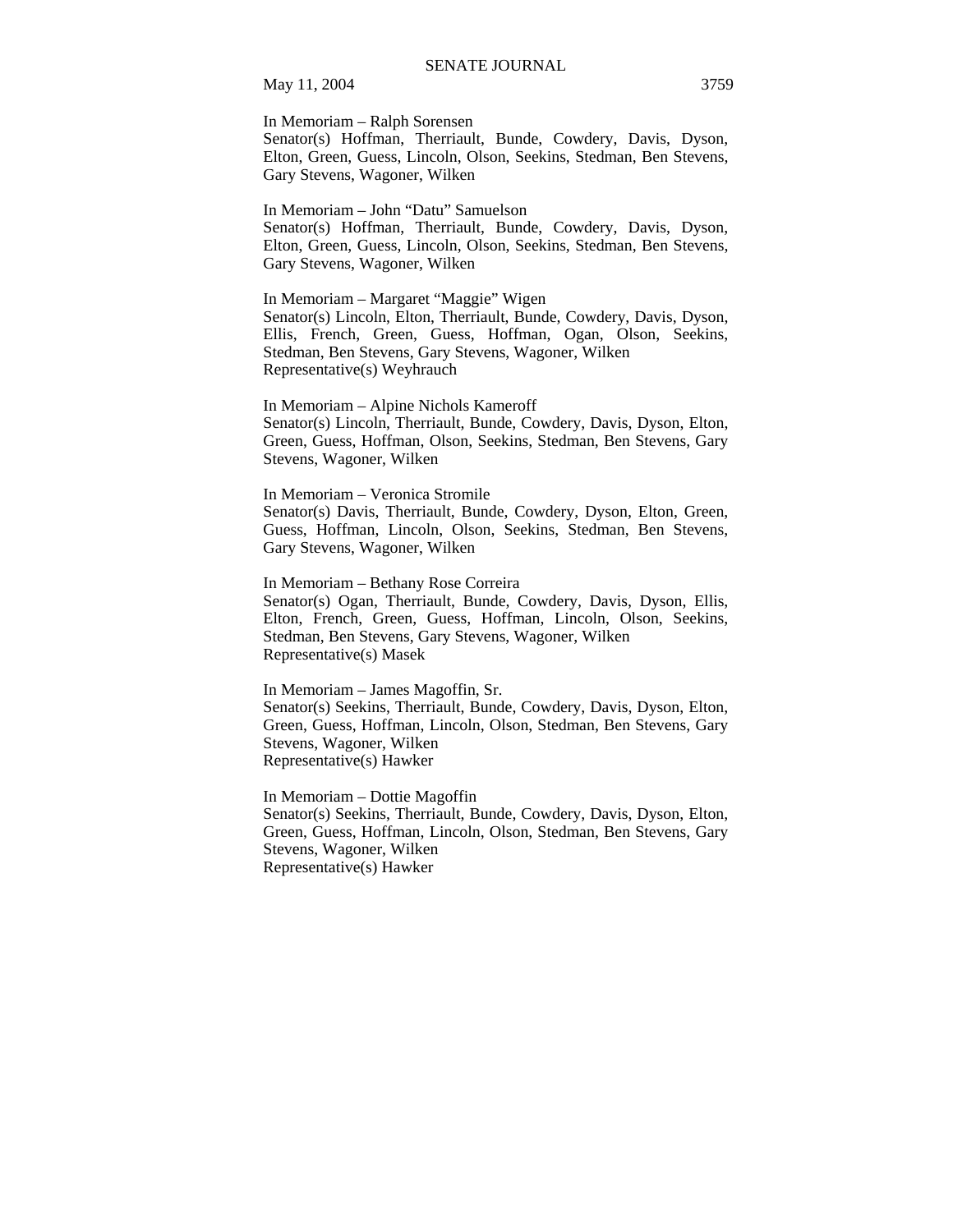In Memoriam – Joshua Alexander Boycott

Senator(s) Seekins, Therriault, Bunde, Cowdery, Davis, Dyson, Elton, Green, Guess, Hoffman, Lincoln, Olson, Stedman, Ben Stevens, Gary Stevens, Wagoner, Wilken

In Memoriam – Leo A. Grasso, Sr. Representative(s) Chenault Senator(s) Wagoner, Therriault, Bunde, Cowdery, Davis, Dyson, Elton, Green, Guess, Hoffman, Lincoln, Olson, Seekins, Stedman, Ben Stevens, Gary Stevens, Wilken

In Memoriam – Randy Dean Esquiro Representative(s) Chenault Senator(s) Wagoner, Therriault, Bunde, Cowdery, Davis, Dyson, Elton, Green, Guess, Hoffman, Lincoln, Olson, Seekins, Stedman, Ben Stevens, Gary Stevens, Wilken

In Memoriam – Lois A. Calvin Representative(s) Chenault Senator(s) Wagoner, Therriault, Bunde, Cowdery, Davis, Dyson, Elton, Green, Guess, Hoffman, Lincoln, Olson, Seekins, Stedman, Ben Stevens, Gary Stevens, Wilken

In Memoriam – Francis Frazier Representative(s) Chenault Senator(s) Wagoner, Therriault, Bunde, Cowdery, Davis, Dyson, Elton, Green, Guess, Hoffman, Lincoln, Olson, Seekins, Stedman, Ben Stevens, Gary Stevens, Wilken

In Memoriam – Jack Austin III Representative(s) Chenault Senator(s) Wagoner, Therriault, Bunde, Cowdery, Davis, Dyson, Elton, Green, Guess, Hoffman, Lincoln, Olson, Seekins, Stedman, Ben Stevens, Gary Stevens, Wilken

In Memoriam – Lisa Danette Bird Representative(s) Chenault Senator(s) Wagoner, Therriault, Bunde, Cowdery, Davis, Dyson, Elton, Green, Guess, Hoffman, Lincoln, Olson, Seekins, Stedman, Ben Stevens, Gary Stevens, Wilken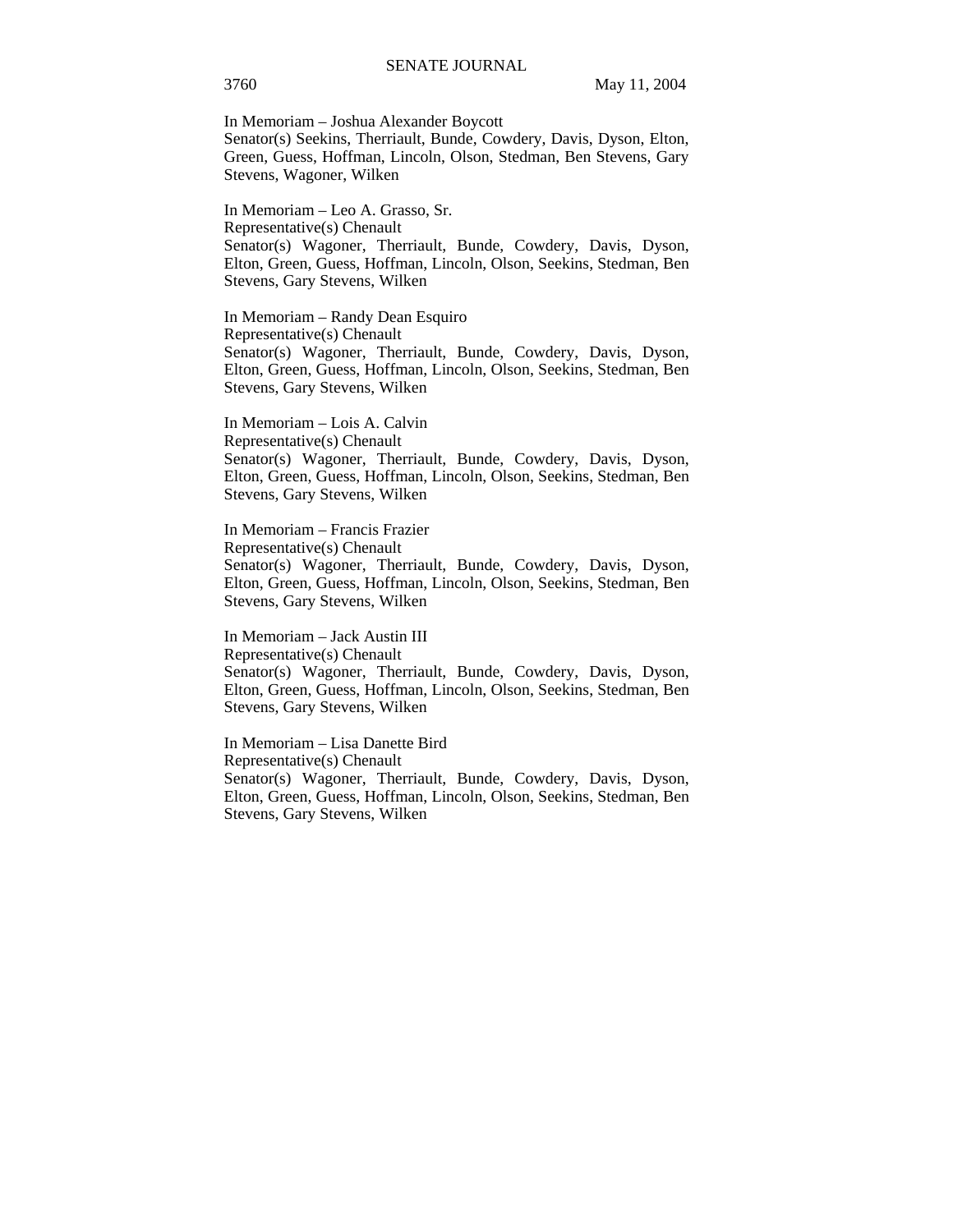In Memoriam – William Kozlowski Representative(s) Kerttula, Weyhrauch Senator(s) Elton, Therriault, Bunde, Cowdery, Davis, Dyson, Green, Guess, Hoffman, Lincoln, Olson, Seekins, Stedman, Ben Stevens, Gary Stevens, Wagoner, Wilken

In Memoriam – Matilda S. Dzinich Representative(s) Kerttula, Weyhrauch Senator(s) Elton, Therriault, Bunde, Cowdery, Davis, Dyson, Green, Guess, Hoffman, Lincoln, Olson, Seekins, Stedman, Ben Stevens, Gary Stevens, Wagoner, Wilken

In Memoriam – Phil Anderson Representative(s) Ogg Senator(s) Gary Stevens, Therriault, Bunde, Cowdery, Davis, Dyson, Elton, Green, Guess, Hoffman, Lincoln, Olson, Seekins, Stedman, Ben Stevens, Wagoner, Wilken

In Memoriam – Jack L. Rhines Representative(s) Ogg Senator(s) Gary Stevens, Therriault, Bunde, Cowdery, Davis, Dyson, Elton, Green, Guess, Hoffman, Lincoln, Olson, Seekins, Stedman, Ben Stevens, Wagoner, Wilken

In Memoriam – Joseph Graham Representative(s) Weyhrauch, Kerttula Senator(s) Elton, Therriault, Bunde, Cowdery, Davis, Dyson, Green, Guess, Hoffman, Lincoln, Olson, Seekins, Stedman, Ben Stevens, Gary Stevens, Wagoner, Wilken

Honoring – The Filipino Heritage in Juneau and Alaska Representative(s) Weyhrauch, Kerttula Senator(s) Elton, Therriault, Bunde, Cowdery, Davis, Dyson, Ellis, Green, Guess, Hoffman, Lincoln, Olson, Seekins, Stedman, Ben Stevens, Gary Stevens, Wagoner, Wilken

#### **Second Special Order of Business Citation Calendar**

Honoring - Representative Hugh 'Bud' Fate Representative(s) Heinze Senator(s) Therriault, Bunde, Cowdery, Davis, Dyson, Elton, Green, Guess, Hoffman, Lincoln, Olson, Seekins, Stedman, Ben Stevens, Gary Stevens, Wagoner, Wilken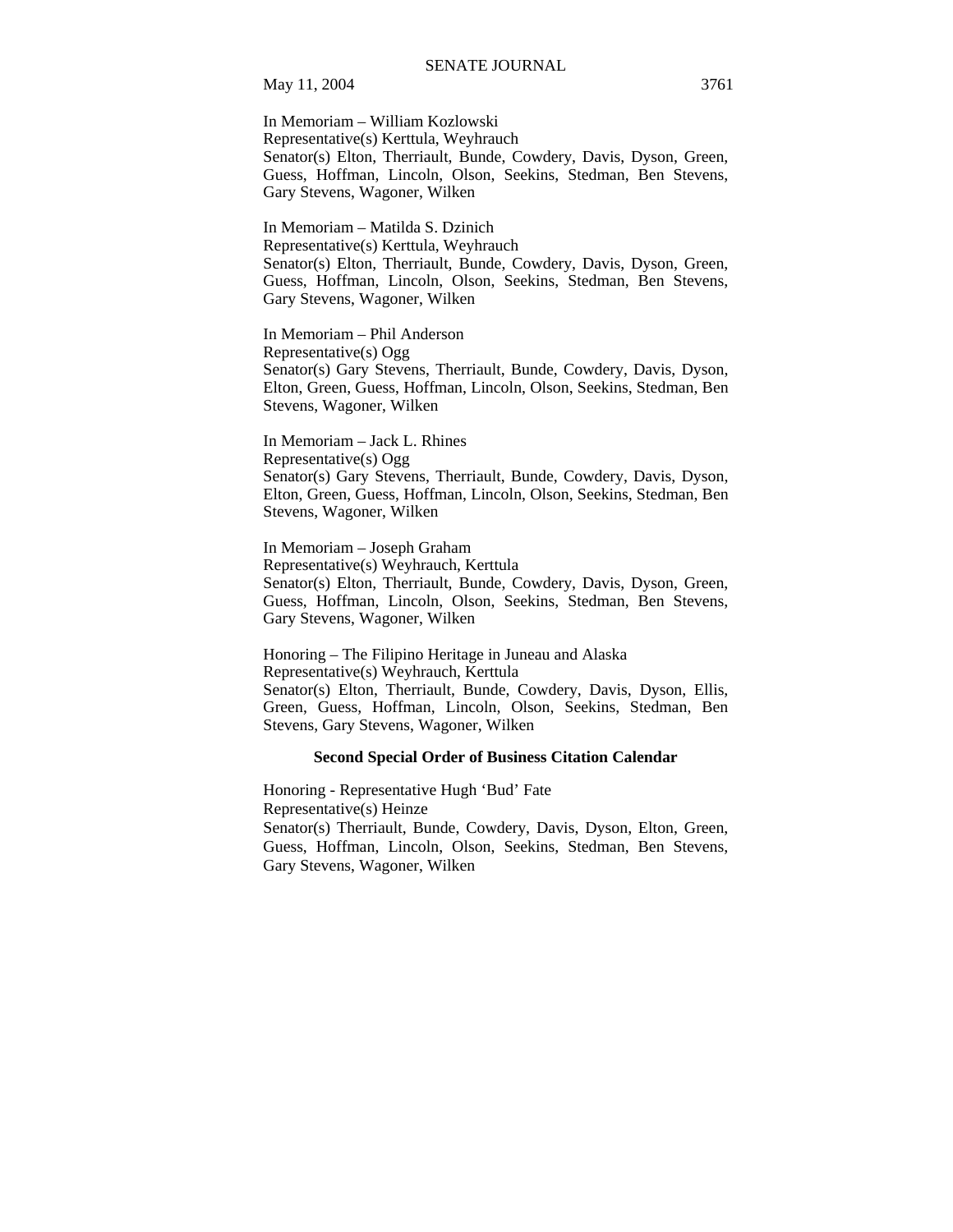Honoring - \*AARP ALASKA\* Annual Day of Service Representative(s) Masek Senator(s) Ogan, Therriault, Bunde, Cowdery, Davis, Dyson, Elton, Green, Guess, Hoffman, Lincoln, Olson, Seekins, Stedman, Ben Stevens, Gary Stevens, Wagoner, Wilken

Honoring - Mae M. Tischer

Representative(s) Masek

Senator(s) Ogan, Therriault, Bunde, Cowdery, Davis, Dyson, Elton, Green, Guess, Hoffman, Lincoln, Olson, Seekins, Stedman, Ben Stevens, Gary Stevens, Wagoner, Wilken

Honoring - Dollars For Dogs, INC Representative(s) Mike Hawker Senator(s) Therriault, Bunde, Cowdery, Davis, Dyson, Elton, Green, Guess, Hoffman, Lincoln, Olson, Seekins, Stedman, Ben Stevens, Gary Stevens, Wagoner, Wilken

Honoring - Academy Charter School Representative(s) Gatto Senator(s) Green, Therriault, Bunde, Cowdery, Davis, Dyson, Elton, Guess, Hoffman, Lincoln, Olson, Seekins, Stedman, Ben Stevens, Gary Stevens, Wagoner, Wilken

Honoring – Charles R. Brenton Representative(s) Berkowitz Senator(s) French, Therriault, Bunde, Cowdery, Davis, Dyson, Elton, Green, Guess, Hoffman, Lincoln, Olson, Seekins, Stedman, Ben Stevens, Gary Stevens, Wagoner, Wilken

Honoring – Cindy Aillaud \*DisneyHand Teacher Award\* Representative(s) Harris Senator(s) Therriault, Bunde, Cowdery, Davis, Dyson, Elton, Green, Guess, Hoffman, Lincoln, Olson, Seekins, Stedman, Ben Stevens, Gary Stevens, Wagoner, Wilken

Honoring – Clara "Billie" Lewis

Senator(s) Ellis Therriault, Cowdery, Davis, Dyson, Elton, Green, Guess, Hoffman, Lincoln, Olson, Seekins, Stedman, Ben Stevens, Gary Stevens, Wagoner, Wilken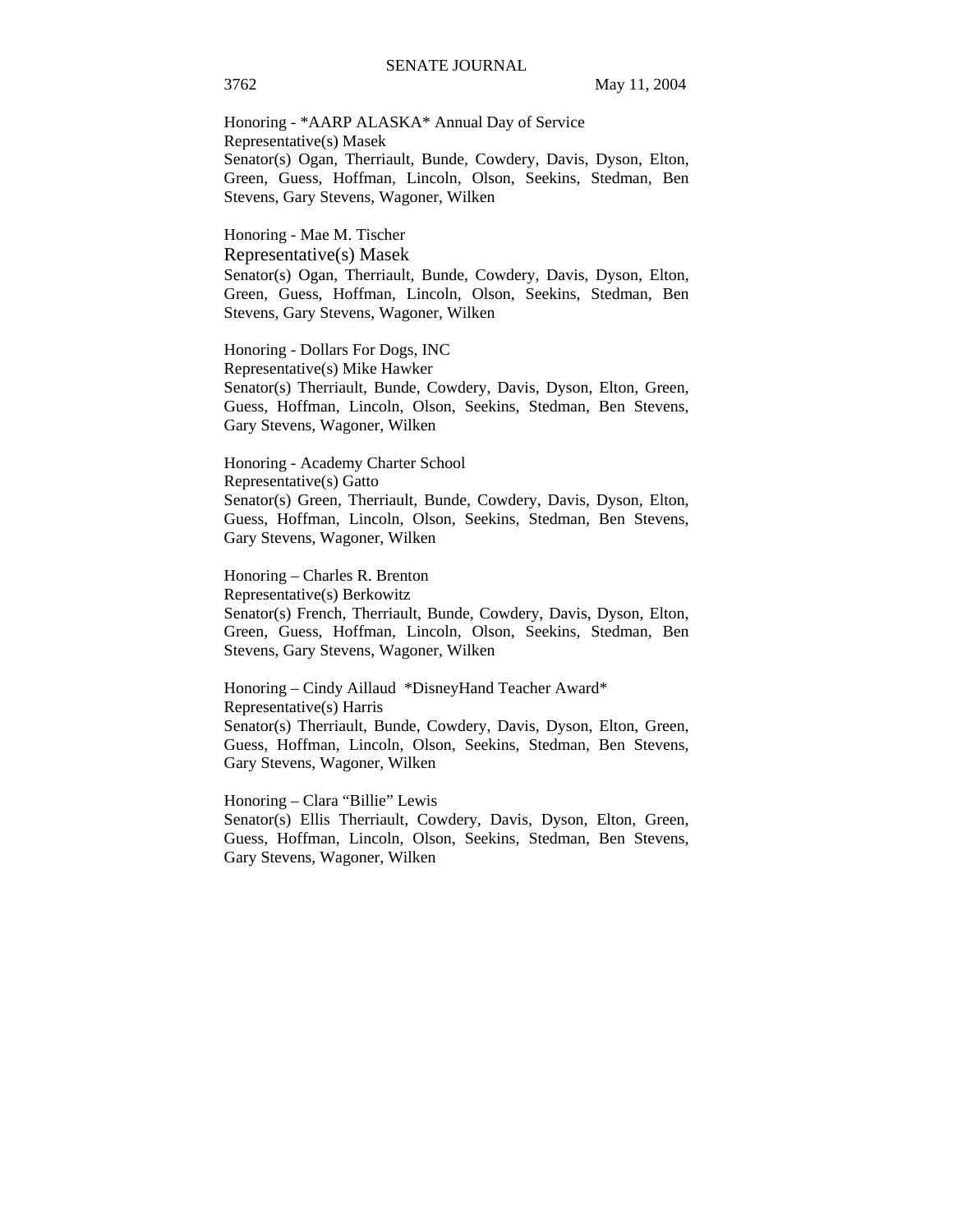In Memoriam-Keli Ann Mahoney Representative(s) Masek Senator(s) Ogan, Therriault, Bunde, Cowdery, Davis, Dyson, Elton, Green, Guess, Hoffman, Lincoln, Olson, Seekins, Stedman, Ben Stevens, Gary Stevens, Wagoner, Wilken

In Memoriam - Katie Ann Gilila Rael \* Taassi \* Representative(s) Kapsner Senator(s) Hoffman, Therriault, Bunde, Cowdery, Davis, Dyson, Elton, Green, Guess, Lincoln, Olson, Seekins, Stedman, Ben Stevens, Gary Stevens, Wagoner, Wilken

In Memoriam - Kenneth Huizenga Representative(s) McGuire Senator(s) B Stevens, Therriault, Bunde, Cowdery, Davis, Dyson, Elton, Green, Guess, Hoffman, Lincoln, Olson, Seekins, Stedman, Gary Stevens, Wagoner, Wilken

In Memoriam - Bernard "Bernie" White Representative(s) Chenault Senator(s) Wagoner, Therriault, Bunde, Cowdery, Davis, Dyson, Elton, Green, Guess, Hoffman, Lincoln, Olson, Seekins, Stedman, Ben

Stevens, Gary Stevens, Wilken

Senator Ben Stevens moved and asked unanimous consent that the citations be adopted. Without objection, the citations were adopted and referred to the Secretary for transmittal.

#### **Unfinished Business**

### **SB 283**

Senator Ben Stevens moved and asked unanimous consent that the Conference Committee Report on FREE CONFERENCE CS FOR SENATE BILL NO. 283 "An Act making, amending, and repealing appropriations, including capital appropriations, supplemental appropriations, reappropriations, and appropriations to capitalize funds; making appropriations under art. IX, sec. 17(c), Constitution of the State of Alaska, from the constitutional budget reserve fund; and providing for an effective date" (Uniform Rules Suspended by SCR 30) be taken up at this time. Without objection, it was so ordered.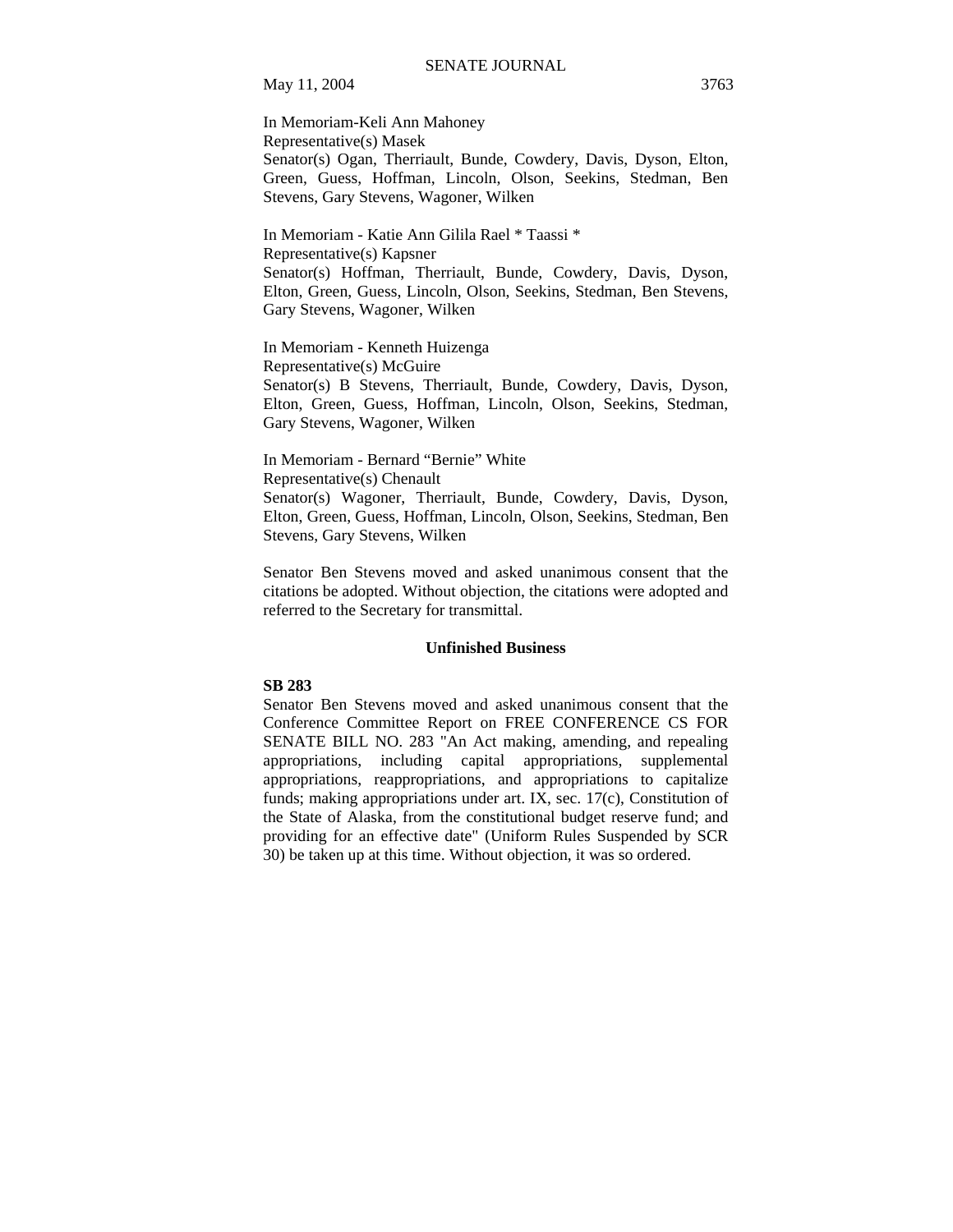Memo dated May 11 from the Division of Legal Services was received, stating:

Under Uniform Rule 42 (a) a conference committee must submit an identical conference committee report to each of the houses. Each house may accept or reject the report, but cannot amend it. The report that has been delivered previously, FCCS SB 283, contains errors and a corrected version of FCCS SB 283 is currently being prepared.

If the Senate, in its course of business, takes up the conference committee report, FCCS SB 283 before the corrected version has been delivered, members must be advised that they will be voting on the report in front of them plus the corrections itemized in the memorandum to you from Kathryn Kurtz, Legislative Counsel.

Memo dated May 11 from the Division of Legal Services was received, stating:

There are two errors in FCCS SB283 (Work Order No. 23-  $LS1553\W$ ).

First, section 33 had two effective dates--May 11 and July 1, 2004. In reviewing our backup material for the bill, the effective date was clearly supposed to be July 1, 2004.

Second, amendment 1(g) to 23-LS8008, am. 102 was omitted from the bill, although the committee voted on and approved the amendment.

We are preparing a new final FCCS SB283 which we have produced for you in order to correct these two errors in the "W" version. The effective date of section 33 will be July 1, 2004. Amendment  $1(g)$  will appear in sec. 47(e), with a May 11 effective date and a capital lapse.

I apologize for the inconvenience and delay these errors have caused.

Senator Ben Stevens moved that the Senate adopt the Conference Committee Report on FREE CONFERENCE CS FOR SENATE BILL NO. 283(Corrected).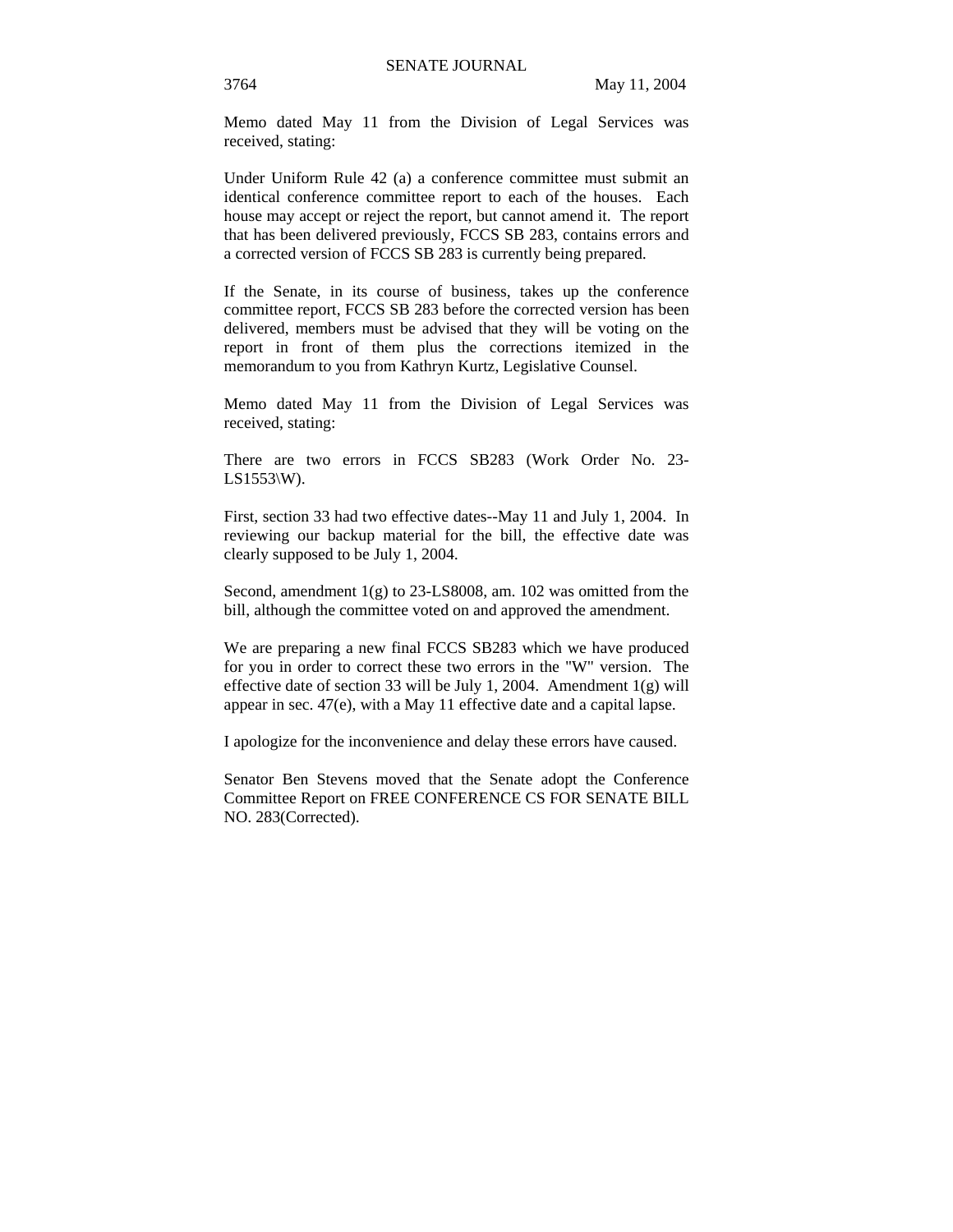The question being: "Shall the Senate adopt the Conference Committee Report on FREE CONFERENCE CS FOR SENATE BILL NO. 283(Corrected) "An Act making, amending, and repealing appropriations, including capital appropriations, supplemental appropriations, reappropriations, and appropriations to capitalize funds; making appropriations under art. IX, sec. 17(c), Constitution of the State of Alaska, from the constitutional budget reserve fund; and providing for an effective date"?" The roll was taken with the following result:

#### FCCS SB 283 (Corrected)

Adopt Free Conference Committee Report? Effective Dates

#### **YEAS: 20 NAYS: 0 EXCUSED: 0 ABSENT: 0**

Yeas: Bunde, Cowdery, Davis, Dyson, Ellis, Elton, French, Green, Guess, Hoffman, Lincoln, Ogan, Olson, Seekins, Stedman, Stevens B, Stevens G, Therriault, Wagoner, Wilken

and so, the report was adopted.

Senator Ben Stevens moved and asked unanimous consent that the vote on the passage of the bill be considered the vote on the effective date clauses. Without objection, it was so ordered.

Senator Ben Stevens moved that the constitutional budget reserve fund sections be adopted.

The question being: "Shall the constitutional budget reserve fund sections (Article IX, Section 17(c) Constitution of the State of Alaska) be adopted?" The roll was taken with the following result:

FCCS SB 283 (Corrected)

Adopt Constitutional Budget Reserve Fund Section(s)?

## **YEAS: 20 NAYS: 0 EXCUSED: 0 ABSENT: 0**

Yeas: Bunde, Cowdery, Davis, Dyson, Ellis, Elton, French, Green, Guess, Hoffman, Lincoln, Ogan, Olson, Seekins, Stedman, Stevens B, Stevens G, Therriault, Wagoner, Wilken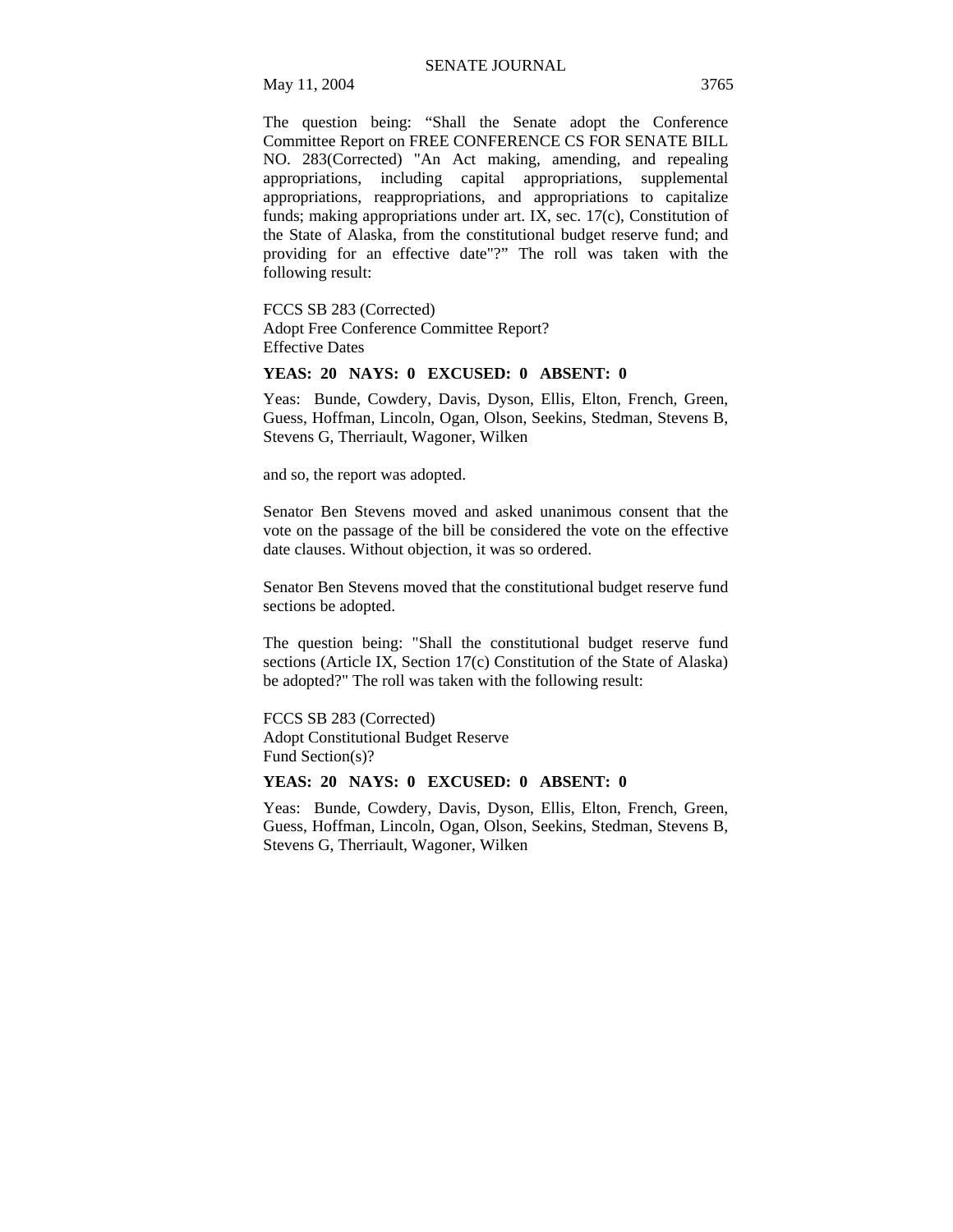and so, the constitutional budget reserve fund sections were adopted.

The Secretary was requested to notify the House.

The bill was referred to the Secretary for engrossment and enrollment.

## **HB 423**

CS FOR HOUSE BILL NO. 423(JUD) am "An Act relating to accidents involving the vehicle of a person under the influence of an alcoholic beverage" which passed the Senate May 10 (page 3615) was signed by the President and Secretary and returned to the House.

## **HB 427**

The reconsideration on CS FOR HOUSE BILL NO. 427(JUD) "An Act relating to guardianships and conservatorships, to the public guardian and the office of public advocacy, to private professional guardians and private professional conservators, to court visitors, court-appointed attorneys, guardians ad litem, and fiduciaries, and to the protection of the person or property of certain individuals, including minors; amending Rule 17(c), Alaska Rules of Civil Procedure, and Rules 16(f) and 17(e), Alaska Rules of Probate Procedure; and providing for an effective date" was not taken up this legislative day and the bill was signed by the President and Secretary and returned to the House.

## **HB 490**

The reconsideration on CS FOR HOUSE BILL NO. 490(JUD) am "An Act relating to the release of employment security records, to the binding effect of determinations and decisions regarding unemployment compensation benefits, and to contributions, interest, penalties, and payments under the Alaska Employment Security Act; providing that property under the Alaska Employment Security Act is not subject to the Uniform Unclaimed Property Act; and providing for an effective date" was not taken up this legislative day and the bill was signed by the President and Secretary and returned to the House.

## **HB 517**

The reconsideration on HOUSE BILL NO. 517(title am) "An Act relating to the definition of certain security accounts, including certain reinvestment, investment management, and custody accounts" was not taken up this legislative day and the bill was signed by the President and Secretary and returned to the House.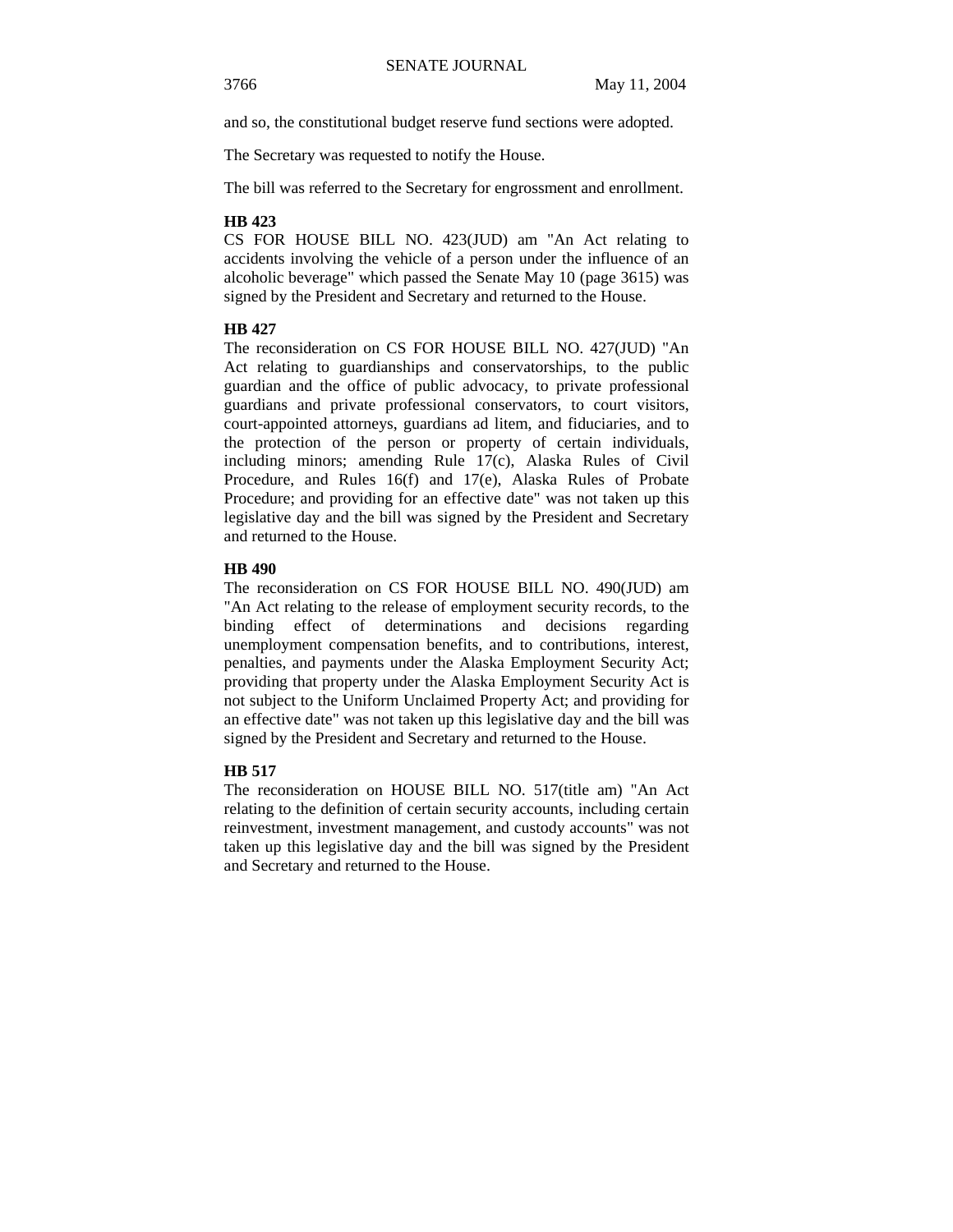## **HB 542**

The reconsideration on CS FOR HOUSE BILL NO. 542(RLS) "An Act reducing to \$5,000 the ceiling for a contract price allowed under one construction contractor exemption and expanding the work that a specialty contractor may perform to include, in addition to work requiring not more than three trades, work under that construction contractor exemption; and changing the definition of specialty contractor to refer to the work that a specialty contractor may perform" was not taken up this legislative day and the bill was signed by the President and Secretary and returned to the House.

#### **HB 545**

The reconsideration on CS FOR HOUSE BILL NO. 545(L&C) "An Act relating to time extensions under the State Procurement Code for real property leases; and providing for an effective date" was not taken up this legislative day and the bill was signed by the President and Secretary and returned to the House.

#### **HJR 26**

The reconsideration on CS FOR HOUSE JOINT RESOLUTION NO. 26(FIN) am S(fld S) Proposing amendments to the Constitution of the State of Alaska relating to the Alaska permanent fund, establishing the earnings account, and permitting deposits to the principal of the permanent fund; and providing for an effective date for the amendments, was not taken up this legislative day and the resolution was returned to the House for permanent filing.

#### **HCR 16**

The reconsideration on CS FOR HOUSE CONCURRENT RESOLUTION NO. 16(RLS) Proposing amendments to the Uniform Rules of the Alaska State Legislature providing that the 2000 edition of "Mason's Manual of Legislative Procedure" shall implement the rules; relating to meetings of subcommittees and conference committees; and providing for an effective date for the amendments, was not taken up this legislative day and the resolution was signed by the President and Secretary and returned to the House.

#### **Announcements**

Announcements are at the end of the journal.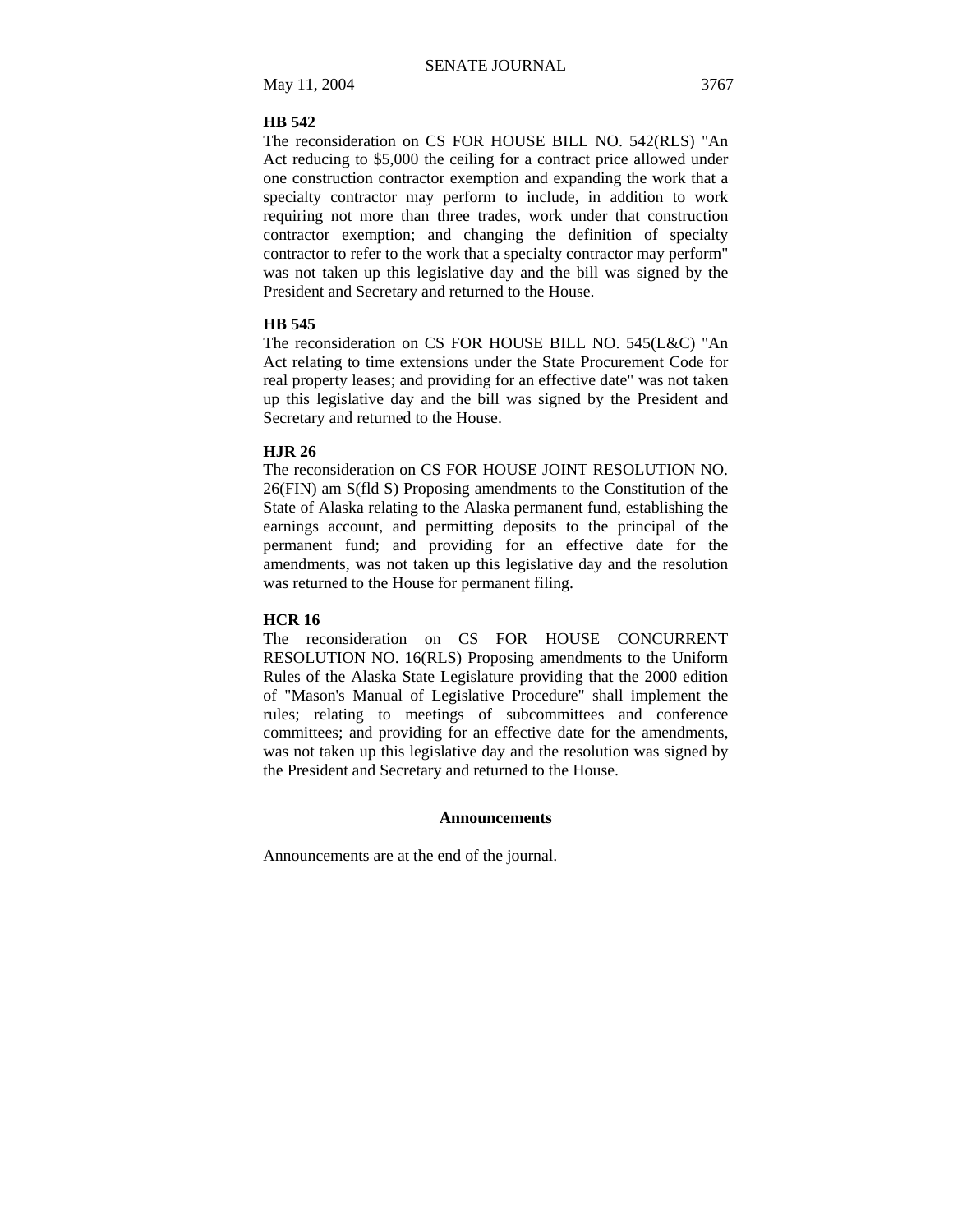#### **Engrossment**

## **HB 29**

SENATE CS FOR CS FOR SPONSOR SUBSTITUTE FOR HOUSE BILL NO. 29(JUD) An Act relating to real estate licensees and real estate transactions; and providing for an effective date" which passed the Senate May 10 (page 3614) was engrossed, signed by the President and Secretary and returned to the House for consideration.

## **HB 233**

SENATE CS FOR CS FOR HOUSE BILL NO. 233(FIN) "An Act increasing the base student allocation used in the formula for state funding of public education; and providing for an effective date" was engrossed, signed by the President and Secretary and returned to the House for consideration.

## **HB 275**

SENATE CS FOR CS FOR HOUSE BILL NO. 275(JUD) "An Act relating to animals, and to the care of and to cruelty to animals" was engrossed, signed by the President and Secretary and returned to the House for consideration.

## **HB 405**

SENATE CS FOR CS FOR HOUSE BILL NO. 405(HES) "An Act relating to reports on school and school district performance; relating to accountability of public schools and school districts; and providing for an effective date" was engrossed, signed by the President and Secretary and returned to the House for consideration.

#### **HB 452**

SENATE CS FOR CS FOR HOUSE BILL NO. 452(RES) An Act relating to licensing and regulation of sport fishing operators and sport fishing guides; relating to licensing and registration of sport fishing vessels; authorizing the Department of Fish and Game and the Alaska Commercial Fisheries Entry Commission to release records and reports to the Department of Natural Resources and the Department of Public Safety; and providing for an effective date" was engrossed, signed by the President and Secretary and returned to the House for consideration.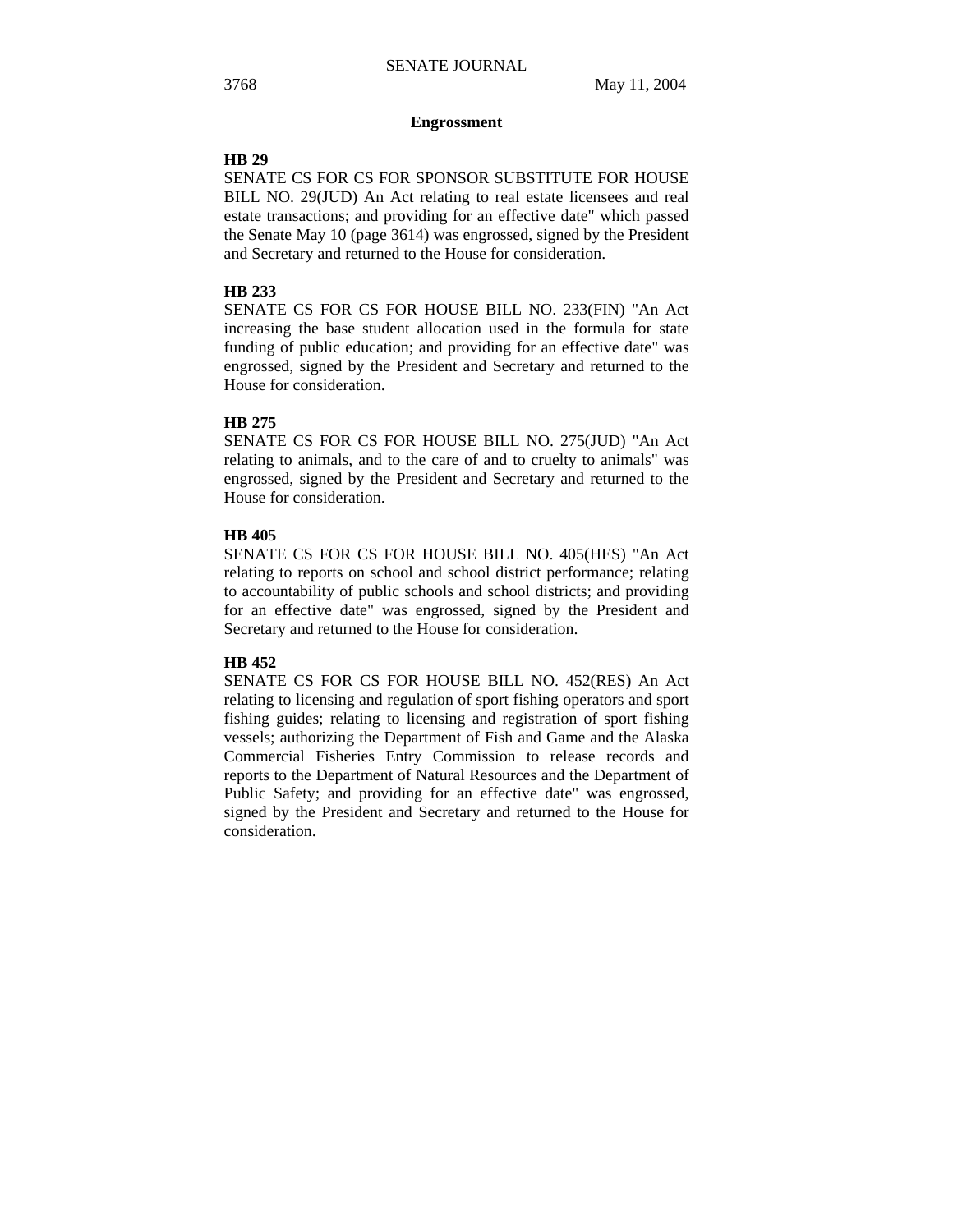## **HB 495**

SENATE CS FOR CS FOR HOUSE BILL NO. 495(FIN) "An Act allowing a joint action agency to encumber property interests for security purposes; declaring certain joint action agencies to be political subdivisions for certain purposes; restricting the sale of property of the joint action agency; allowing the joint action agency to transfer property to security interest holders under a security interest or to other parties without legislative approval; and providing for an effective date" was engrossed, signed by the President and Secretary and returned to the House for consideration.

#### **HB 511**

SENATE CS FOR CS FOR HOUSE BILL NO. 511(FIN) An Act relating to the certificate of need program for health care facilities; and providing for an effective date" was engrossed, signed by the President and Secretary and returned to the House for consideration with a Senate Letter of Intent.

#### **HB 513**

SENATE CS FOR HOUSE BILL NO. 513(JUD) An Act relating to the enforcement of support orders through suspension of drivers' licenses; changing the name of the child support enforcement agency to the child support services agency; amending Rules 90.3 and 90.5, Alaska Rules of Civil Procedure; and providing for an effective date" as engrossed, signed by the President and Secretary and returned to the House for consideration.

## **HB 514**

SENATE CS FOR CS FOR HOUSE BILL NO. 514(FIN) An Act relating to child support modification and enforcement, to the establishment of paternity by the child support enforcement agency, and to the crimes of criminal nonsupport and aiding the nonpayment of child support; amending Rule 90.3, Alaska Rules of Civil Procedure; and providing for an effective date" was engrossed, signed by the President and Secretary and returned to the House for consideration.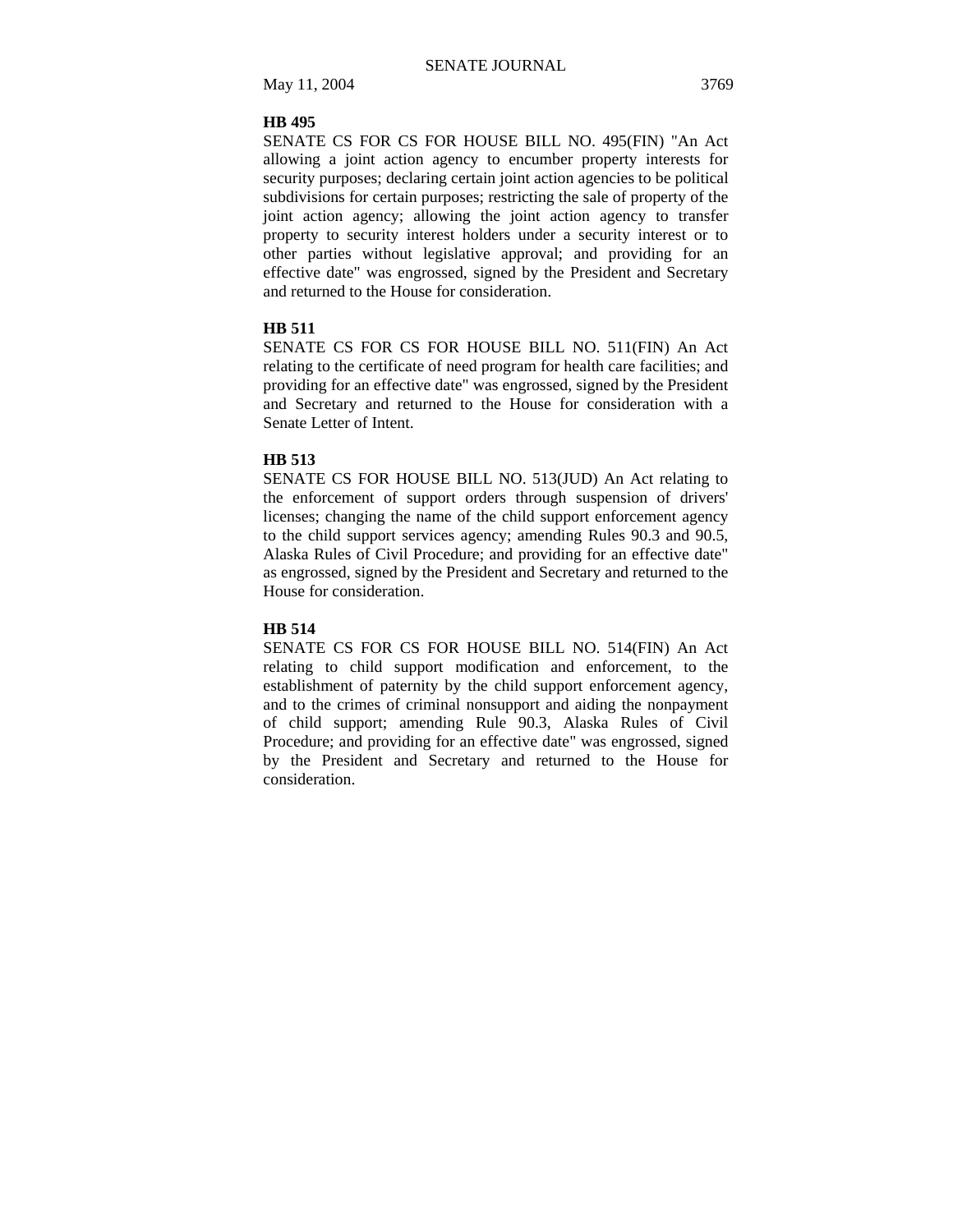## **SCR 30**

SENATE CONCURRENT RESOLUTION NO. 30 Suspending Rules  $24(c)$ , 35,  $41(b)$ ,  $42(c)$  and  $42(e)$ , Uniform Rules of the Alaska State Legislature, concerning Senate Bill No. 283, relating to appropriations from the constitutional budget reserve fund, was engrossed, signed by the President and Secretary and transmitted to the House for consideration.

## **SCR 31**

SENATE CONCURRENT RESOLUTION NO. 31 Suspending Rules  $24(c)$ ,  $35$ ,  $41(b)$ , and  $42(e)$ , Uniform Rules of the Alaska State Legislature, concerning House Bill No. 464, relating to the termination date of the Board of Certified Real Estate Appraisers, was engrossed, signed by the President and Secretary and transmitted to the House for consideration.

## **SCR 32**

SENATE CONCURRENT RESOLUTION NO. 32 Suspending Rules 24(c), 35, 41(b), and 42(e), Uniform Rules of the Alaska State Legislature, concerning House Bill No. 503, relating to the tobacco product Master Settlement Agreement, was engrossed, signed by the President and Secretary and transmitted to the House for consideration.

## **SCR 33**

SENATE CONCURRENT RESOLUTION NO. 33 Suspending Rules  $24(c)$ ,  $35$ ,  $41(b)$ , and  $42(e)$ , Uniform Rules of the Alaska State Legislature, concerning House Bill No. 309, relating to nonindigenous fish, was engrossed, signed by the President and Secretary and transmitted to the House for consideration.

## **HJR 36**

SENATE CS FOR HOUSE JOINT RESOLUTION NO. 36(RES) Requesting the National Park Service to mitigate the adverse economic effects of commercial fishing closures and restrictions in Glacier Bay National Park and Preserve, was engrossed, signed by the President and Secretary and returned to the House for consideration.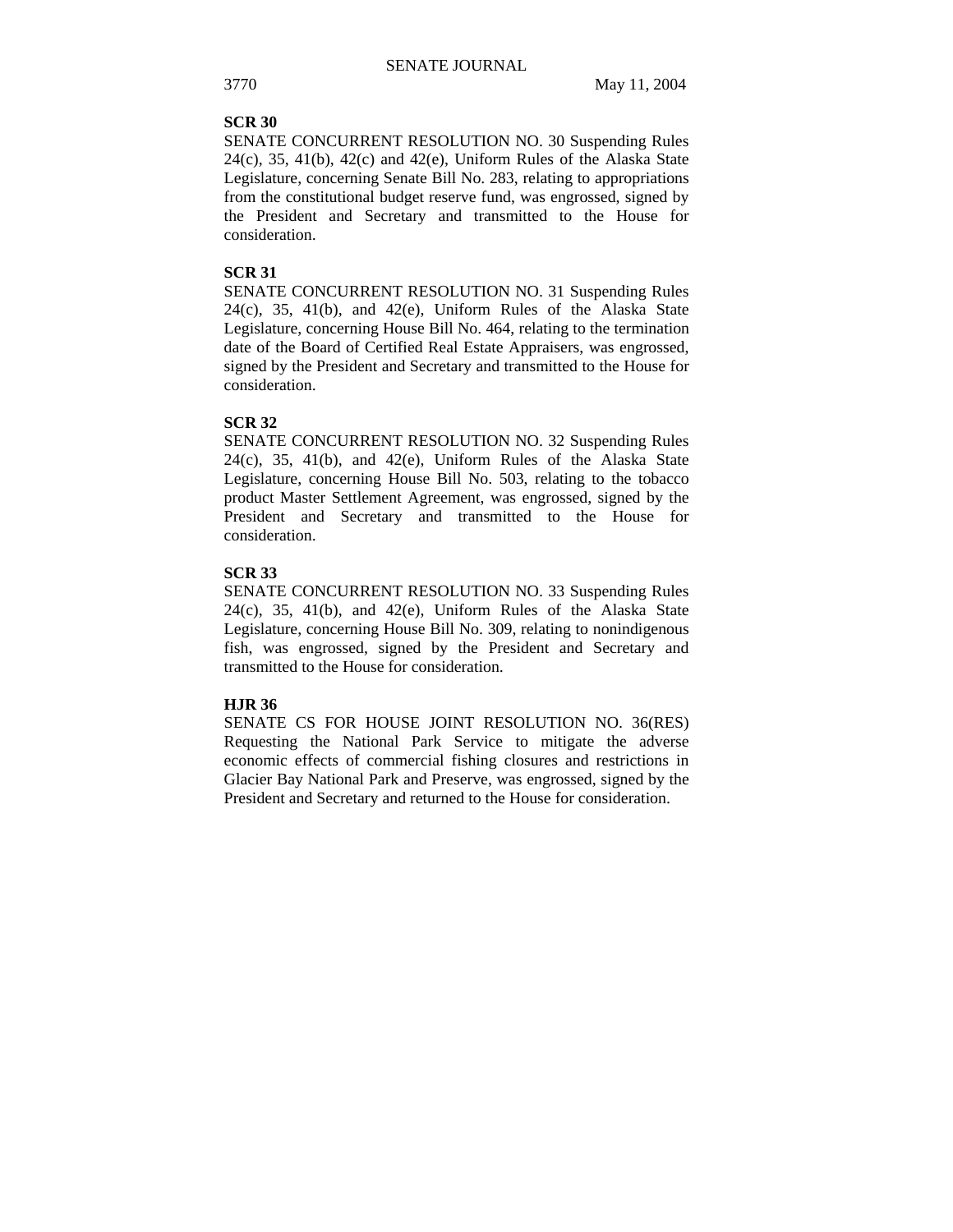## **HCR 32**

SENATE CS FOR CS FOR HOUSE CONCURRENT RESOLUTION NO. 32(FIN) Relating to information infrastructure and establishing the Alaska Information Infrastructure Policy Task Force, was engrossed, signed by the President and Secretary and returned to the House for consideration.

## **HCR 39**

SENATE CS FOR CS FOR HOUSE CONCURRENT RESOLUTION NO. 39(RES) Requesting a study and report on the competitiveness of the state's oil and gas tax and royalty structure, was engrossed, signed by the President and Secretary and returned to the House for consideration.

## **Adjournment**

Senator Guess moved and asked unanimous consent that the Twentythird Alaska Senate adjourn sine die. Without objection, the Senate adjourned at 11:44 p.m.

> Kirsten Waid Secretary of the Senate

> > June 2017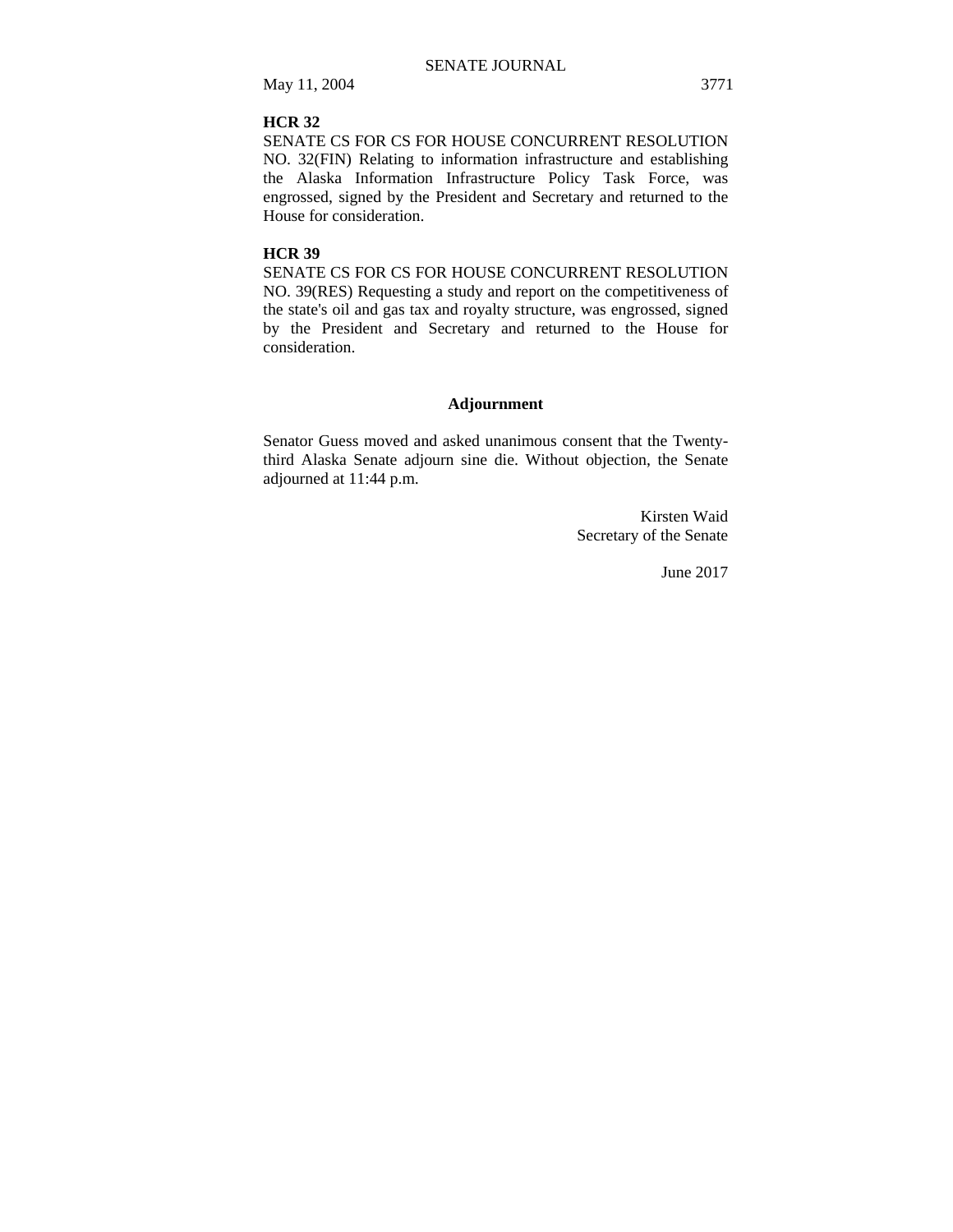#### **Announcements**

Americans with Disabilities Act Notice - Persons with disabilities who require special accommodation or alternative communication formats to access committee meetings may contact the appropriate committee office or the Legislative Information Office in their community. Reasonable advance notice is needed to accommodate the request. For further information, call the ADA Coordinator at 465-3854 Voice/465-4980 TDD.

## **STANDING COMMITTEES**

+ indicates teleconference

= indicates bill previously heard/scheduled

#### **FINANCE**

| May 11 | <b>Tuesday</b>                          | <b>Senate Finance 532</b>                             | 11:00 AM |
|--------|-----------------------------------------|-------------------------------------------------------|----------|
|        | -- Time Change --                       |                                                       |          |
|        | <b>Bills Previously Heard/Scheduled</b> |                                                       |          |
|        |                                         | $+=$ HB 461 EMERGENCY SERVICES DISPATCH/911 SURCHARGE |          |
|        |                                         |                                                       |          |

## **HEALTH, EDUCATION & SOCIAL SERVICES**

| May 12 | Wednesday<br>-- Meeting Canceled --<br>Bills Previously Heard/Scheduled | <b>Butrovich 205</b> | 1:30 PM |
|--------|-------------------------------------------------------------------------|----------------------|---------|
| May 14 | Friday<br>-- Meeting Canceled --<br>Bills Previously Heard/Scheduled    | <b>Butrovich 205</b> | 1:30 PM |

----------------------------------------

## **JOINT COMMITTEES**

## **CONFERENCE COMMITTEE FOR SENATE BILL 30**

| <b>May 11</b> | <b>Tuesday</b>                          | <b>Fahrenkamp 203</b> | 10:30 AM |
|---------------|-----------------------------------------|-----------------------|----------|
|               | -- Time Change --                       |                       |          |
| SB 30         | ABORTION: INFORMED CONSENT; INFORMATION |                       |          |
|               | Moved CCS SB 30 Out of Committee        |                       |          |
|               |                                         |                       |          |